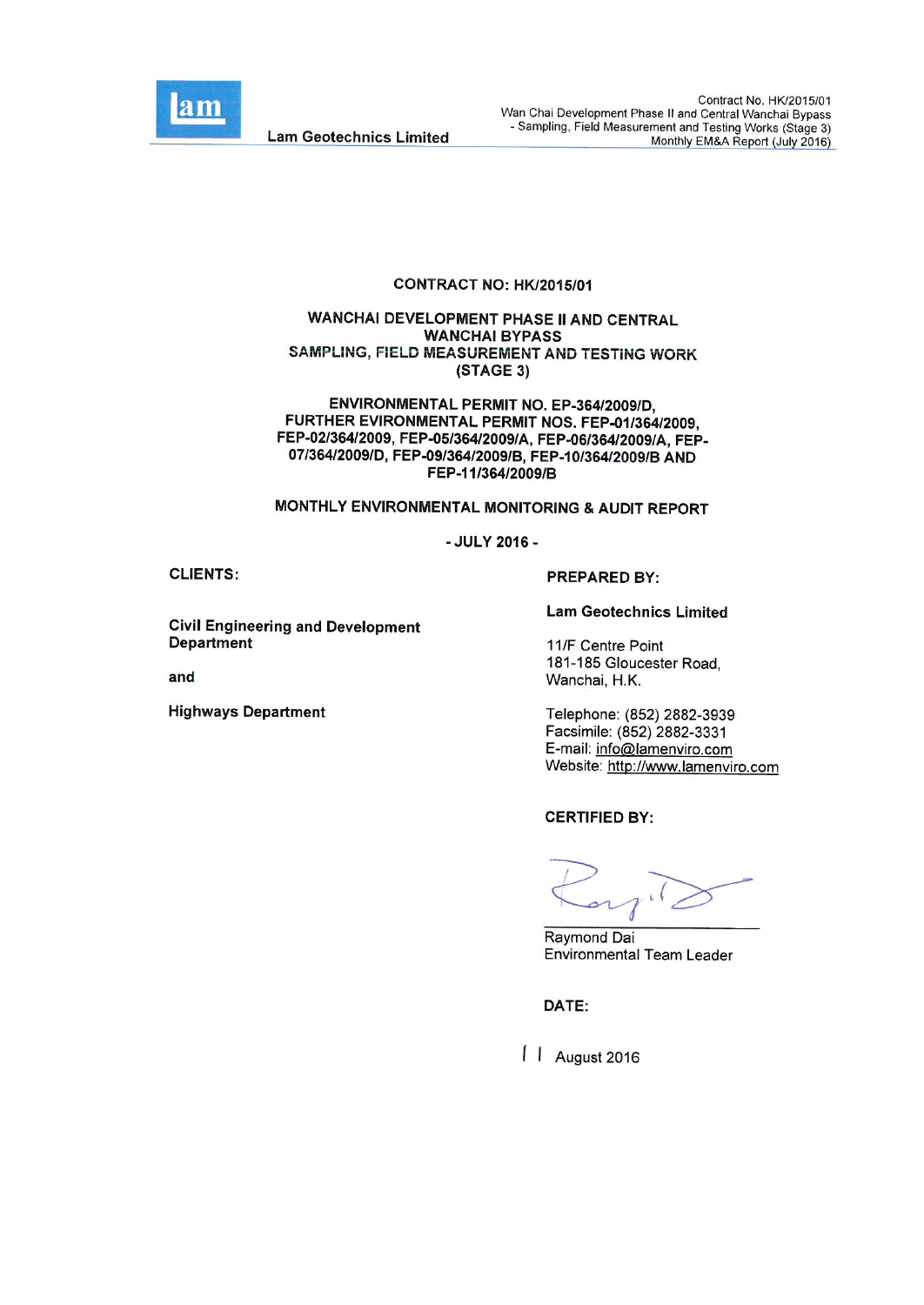

Ref.: AACWBIECEM00\_0\_8392L.16

11 August 2016

By Post and Fax (2691 2649)

**AECOM Asia Company Limited** 11/F Tower 2 Grand Central Plaza 138 Shatin Rural Committee Road **Shatin New Territories** Hong Kong

Attention: Mr. Conrad Ng

Dear Mr. Ng,

#### **Re: Contract No. HK/2015/01** Wan Chai Development Phase II - Central-Wan Chai Bypass **Sampling, Field Measurement and Testing Works (Stage 3)**

### **Monthly Environmental Monitoring and Audit Report (July 2016)** for EP-364/2009/D, FEP-01/364/2009, FEP-02/364/2009, FEP-05/364/2009/A, FEP-06/364/2009/A, FEP-07/364/2009/D, FEP-09/364/2009/B, FEP-10/364/2009/B & FEP-11/364/2009/B

Reference is made to the Environmental Team's submission of the captioned Monthly Environmental Monitoring and Audit (EM&A) Report for July 2016 received by e-mail on 11 August 2016 for our review and comment.

Please be informed that we have no adverse comment on the captioned submission. We write to verify the captioned submission in accordance with Condition 3.4 in the captioned Environmental Permits.

Thank you very much for your attention and please do not hesitate to contact the undersigned should you have any queries.

Yours sincerely,

David Yeung **Independent Environmental Checker** 

 $C.C$ 

| ٠. | HvD.         | Attn: Mr. Eddy Wu                                      | by fax: 2714 5289 |
|----|--------------|--------------------------------------------------------|-------------------|
|    | <b>CEDD</b>  | Attn: Mr. Stephen Lo                                   | by fax: 2577 5040 |
|    | Lam.         | Attn: Mr. Raymond Dai                                  | by fax: 2882 3331 |
|    | <b>AECOM</b> | Attn: Mr. Francis Leong/ Stephen Lai by fax: 2691 2649 |                   |

\\APHKFPS2\Drive Q\Projects\AACWBIECEM00\Corr\AACWBIECEM00\_0\_8392L.16.docx

Ramboll Environ Hong Kong Limited 英環香港有限公司 Room 2403, 24/F., Jubilee Centre, 18 Fenwick Street, Wanchai, Hong Kong Tel: 852.3465 2888 Fax: 852.3465 2899 www.Ramboll-Environ.com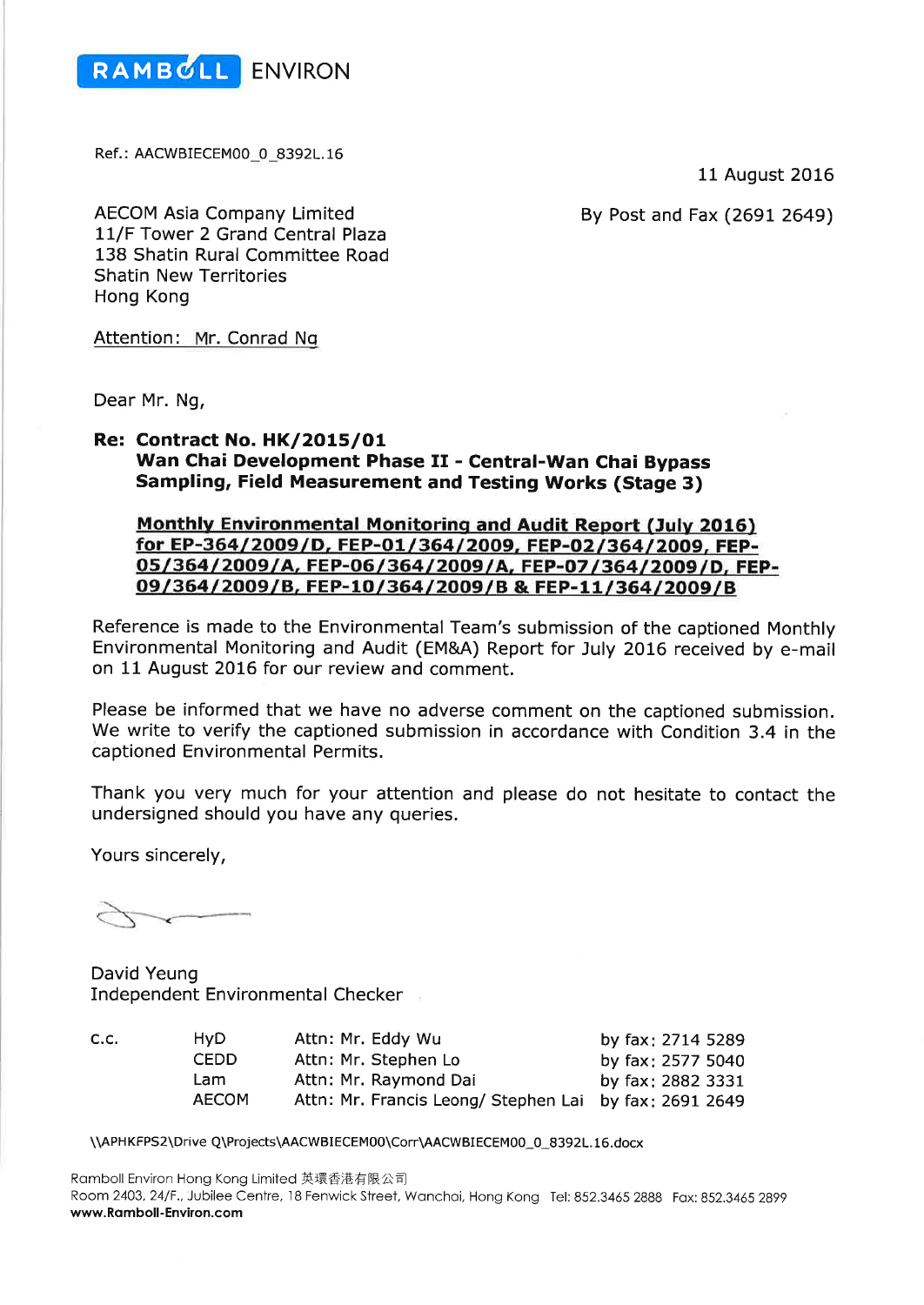

| <b>TABLE OF CONTENTS</b> |  |
|--------------------------|--|
|--------------------------|--|

| 1.  |     |                                                                            |  |
|-----|-----|----------------------------------------------------------------------------|--|
|     | 1.1 |                                                                            |  |
|     | 1.2 |                                                                            |  |
| 2.  |     |                                                                            |  |
|     | 2.1 |                                                                            |  |
|     | 2.2 |                                                                            |  |
|     | 2.3 |                                                                            |  |
|     | 2.4 |                                                                            |  |
| 3.  |     |                                                                            |  |
|     | 3.1 |                                                                            |  |
| 4.  |     |                                                                            |  |
|     | 4.1 |                                                                            |  |
|     | 4.2 |                                                                            |  |
| 5.  |     |                                                                            |  |
|     | 5.1 |                                                                            |  |
|     | 5.2 |                                                                            |  |
|     | 5.3 |                                                                            |  |
|     | 5.4 |                                                                            |  |
| 6.  |     |                                                                            |  |
|     | 6.1 |                                                                            |  |
|     | 6.2 |                                                                            |  |
|     | 6.3 |                                                                            |  |
|     | 6.4 | Summary of action taken in the event of and follow-up on non-compliance 62 |  |
| 7.  |     | CUMULATIVE CONSTRUCTION IMPACT DUE TO THE CONCURRENT PROJECTS 63           |  |
| 8.  |     |                                                                            |  |
| 9.  |     |                                                                            |  |
| 10. |     |                                                                            |  |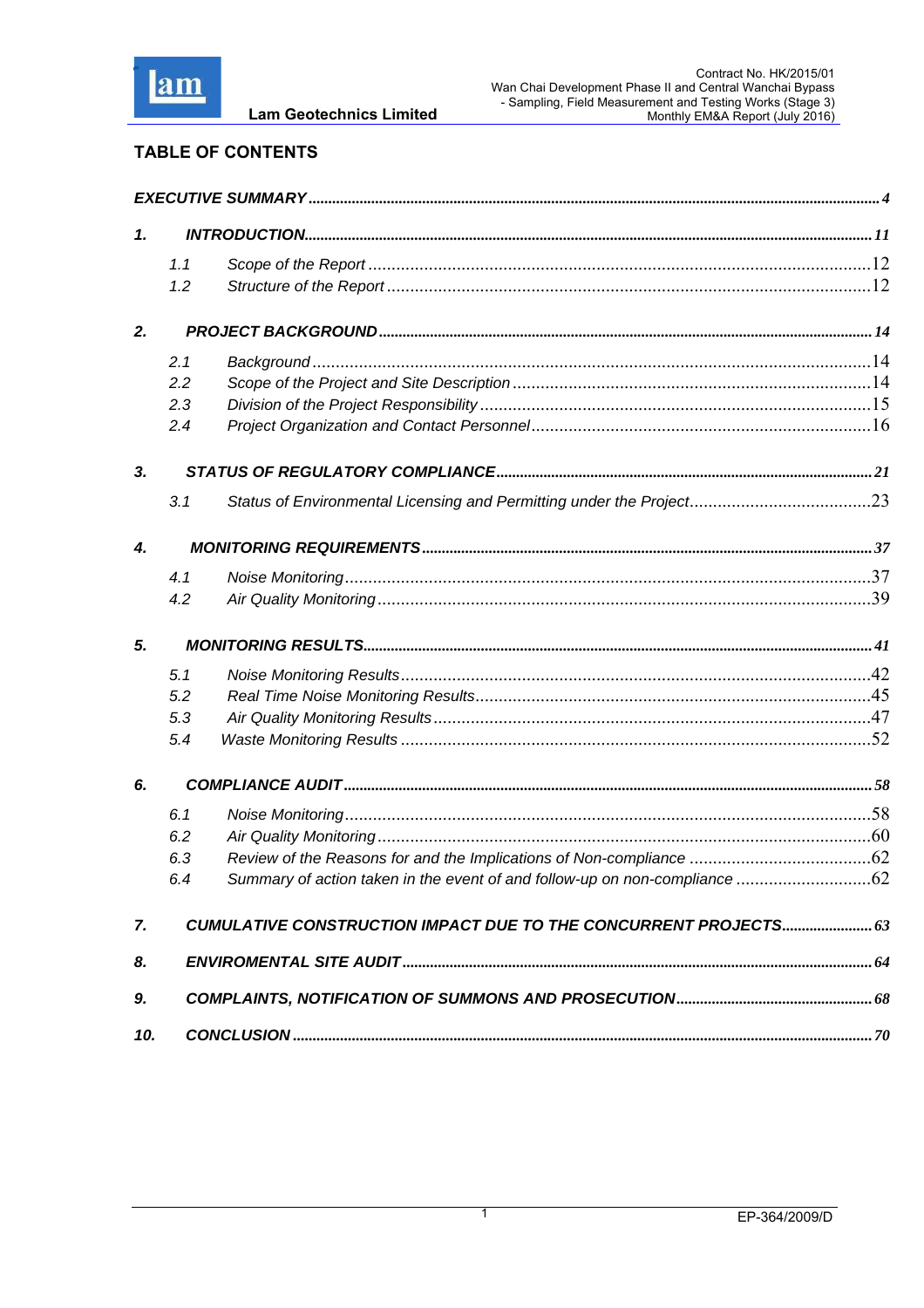

| <b>LIST OF TABLES</b> |                                                                                                                  |
|-----------------------|------------------------------------------------------------------------------------------------------------------|
| Table 2.1             | <b>Schedule 2 Designated Projects under this Project</b>                                                         |
| Table 2.2             | Details of Individual Contracts under the Project                                                                |
| Table 2.3             | <b>Contact Details of Key Personnel</b>                                                                          |
| Table 3.1             | Summary of the current status on licences and/or permits on environmental<br>protection pertinent to the Project |
| <b>Table 3.2</b>      | <b>Cumulative Summary of Valid Licences and Permits under Contract no.</b><br>HK/2009/01                         |
| Table 3.3             | Summary of submission status under FEP-02/364/2009                                                               |
| Table 3.4             | <b>Cumulative Summary of Valid Licences and Permits under Contract no.</b><br>HK/2009/02                         |
| Table 3.5             | Summary of submission status under FEP-01/364/2009                                                               |
| Table 3.6             | <b>Cumulative Summary of Valid Licences and Permits under Contract no.</b><br>HY/2009/18                         |
| Table 3.7             | Summary of submission status under FEP-05/364/2009/A                                                             |
| Table 3.8             | <b>Cumulative Summary of Valid Licences and Permits under Contract no.</b><br>HY/2009/15                         |
| Table 3.9             | Summary of submission status under FEP-06/364/2009/A                                                             |
| Table 3.10            | Cumulative Summary of Valid License and Permits under Contract no. HY/2009/19                                    |
| Table 3.11            | Summary of submission status under FEP-07/364/2009/D                                                             |
| <b>Table 3.12</b>     | Cumulative Summary of Valid License and Permits under Contract no. HK/2012/08                                    |
| Table 3.13            | Summary of submission status under FEP-09/364/2009/B                                                             |
| Table 3.14            | Cumulative Summary of Valid License and Permits under Contract no. HY/2010/08                                    |
| <b>Table 3.15</b>     | Summary of submission status under FEP-10/364/2009/B                                                             |
| Table 3.16            | Cumulative Summary of Valid License and Permits under Contract no. HY/2011/08                                    |
| Table 3.17            | Summary of submission status under FEP-11/364/2009/B                                                             |
| Table 4.1             | <b>Noise Monitoring Stations</b>                                                                                 |
| Table 4.2             | <b>Real Time Noise Monitoring Stations</b>                                                                       |
| <b>Table 4.3</b>      | <b>Air Quality Monitoring Stations</b>                                                                           |
| Table 5.1             | <b>Noise Monitoring Stations for Contract no. HY/2009/18</b>                                                     |
| Table 5.2             | Noise Monitoring Station for Contract no HK/2009/01 and HK/2009/02                                               |
| Table 5.3             | <b>Noise Monitoring Stations for Contract no. HY/2009/15</b>                                                     |
| Table 5.4             | <b>Noise Monitoring Stations for Contract no. HY/2009/19</b>                                                     |
| Table 5.5             | <b>Noise Monitoring Stations for Contract no. HY/2010/08</b>                                                     |
| Table 5.6             | <b>Noise Monitoring Stations for Contract no. HY/2011/08</b>                                                     |
| Table 5.7             | Real Time Noise Monitoring Stations for Contract no. HY/2009/19                                                  |
| Table 5.8             | Real Time Noise Monitoring Stations for Contract no. HY/2011/08                                                  |
| Table 5.9             | Air Quality Monitoring Station for Contract no. HY/2009/18                                                       |
| <b>Table 5.10</b>     | Air Quality Monitoring Station for Contract no. HK/2009/01                                                       |
| <b>Table 5.11</b>     | Air Quality Monitoring Station for Contract no. HK/2009/02                                                       |
| <b>Table 5.12</b>     | Air Quality Monitoring Stations for Contract no. HY/2009/15                                                      |
| <b>Table 5.13</b>     | Air Quality Monitoring Station for Contract no. HY/2009/19                                                       |
| <b>Table 5.14</b>     | Air Quality Monitoring Station for Contract no. HK/2012/08                                                       |
| Table 5.15            | Air Quality Monitoring Stations for Contract no. HY/2010/08                                                      |
| Table 5.16            | Air Quality Monitoring Stations for Contract no. HY/2011/08                                                      |
| <b>Table 5.17</b>     | Details of Waste Disposal for Contract no. HK/2009/01                                                            |
| Table 5.18            | Details of Waste Disposal for Contract no. HK/2009/02                                                            |
| Table 5.19            | Details of Waste Disposal for Contract no. HY/2009/18                                                            |
| <b>Table 5.20</b>     | Details of Waste Disposal for Contract no. HY/2009/15                                                            |
| Table 5.21            | Details of Waste Disposal for Contract no. HY/2009/19                                                            |
| Table 5.22            | Details of Waste Disposal for Contract no. HK/2012/08                                                            |
| <b>Table 5.23</b>     | Details of Waste Disposal for Contract no. HY/2010/08                                                            |
| Table 5.24            | Details of Waste Disposal for Contract no. HY/2011/08                                                            |
| Table 8.1             | Summary of Environmental Inspections for Contract no. HY/2009/15                                                 |
| Table 8.3             | Summary of Environmental Inspections for Contract no. HY/2009/19                                                 |
| Table 8.5             | Summary of Environmental Inspections for Contract no. HK/2009/02                                                 |
| Table 8.6             | Summary of Environmental Inspections for Contract no. HK/2012/08                                                 |
| Table 8.7             | Summary of Environmental Inspections for Contract no. HY/2010/08                                                 |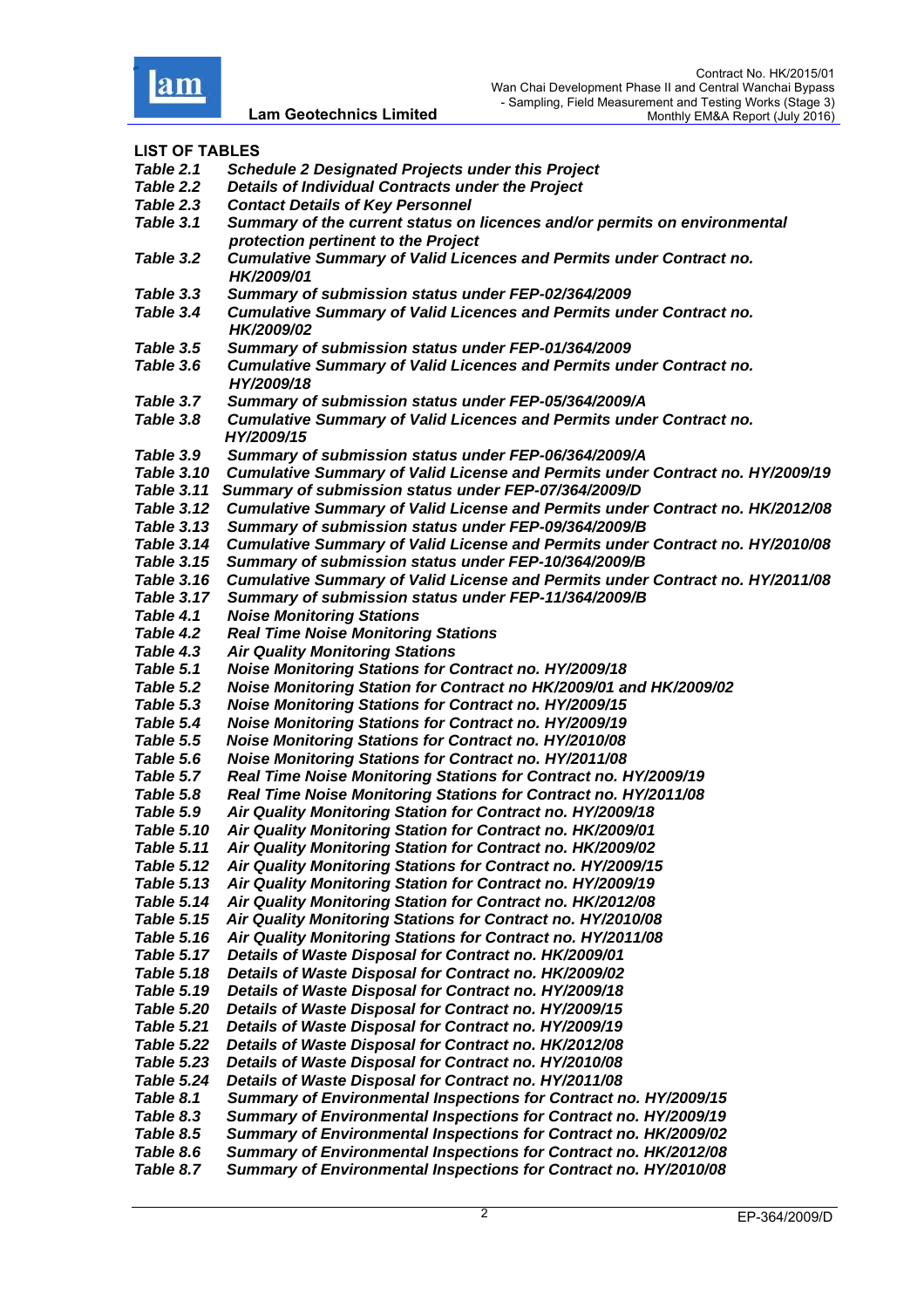

- *Table 9.1 Cumulative Statistics on Complaints*
- *Table 9.2 Cumulative Statistics on Successful Prosecutions*
- *Table 10.1 Summary of Key Construction Activities of Individual Contract(s) to be*
- *commenced in Coming Reporting Month*

#### *LIST OF FIGUREs*

- Figure 2.1 Project Layout
- Figure 2.2 Project Organization Chart
- Figure 4.1 Locations of Environmental Monitoring Stations

## **LIST OF APPENDICES**

Appendix 3.1 Environmental Mitigation Implementation Schedule Appendix 4.1 Action and Limit Level<br>Appendix 4.2 Copies of Calibration C Copies of Calibration Certificates Appendix 5.1 Monitoring Schedule for Reporting Month and Coming month Appendix 5.2 Noise Monitoring Results and Graphical Presentations Appendix 5.3 Air Quality Monitoring Results and Graphical Presentations Appendix 5.4 Real-time Noise Monitoring Results and Graphical Presentations Appendix 6.1 Event Action Plans Appendix 6.2 Notification of Exceedance Appendix 9.1 Complaint Log Appendix 10.1 Construction Programme of Individual Contracts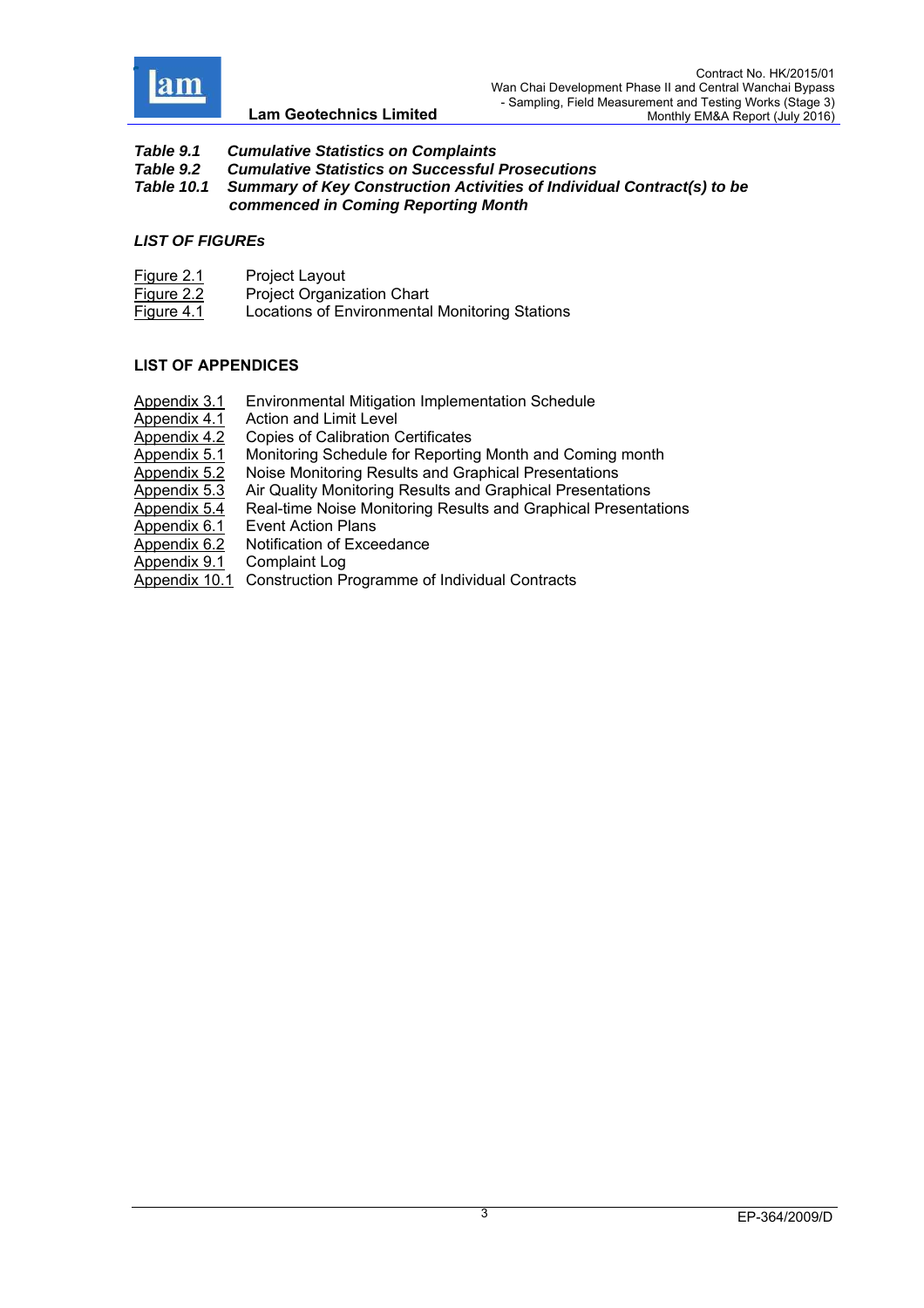

#### **EXECUTIVE SUMMARY**

- i. This is the Environmental Monitoring and Audit (EM&A) Monthly Report  $-$  July 2016 specific for Environmental Permit no. EP-364/2009/D, Further Environmental Permit nos. FEP-01/364/2009, FEP-02-364/2009, FEP-05/364/2009/A, FEP-06/364/2009/A FEP-07/364/2009/D, FEP-09/364/2009/B, FEP-10/364/2009/B and FEP-11/364/2009/B. The EM&A report is prepared by the Environmental Team (ET) employed under Contract No. HK/2015/01 – Wan Chai Development Phase II and Central Wanchai Bypass – Sampling, Field Measurement and Testing Works (Stage 3). This report presents the environmental monitoring findings and information recorded during the period of 27 June 2016 to 26 July 2016.
- ii. The implementation of the Environmental Monitoring and Audit Programme for the Wan Chai Development phase II and Central-Wan Chai Bypass Project has been taken over by the Lam Geotechnics Limited (LGL) under Contract HK/2015/01 – Wan Chai Development Phase II and Central Wanchai Bypass – Sampling, Field Measurement and Testing Works (Stage 3) from 27 December 2015 in continuation of the previous Environmental Team employed under Contact HK/2011/07 – Wan Chai Development Phase II and Central Wanchai Bypass – Sampling, Field Measurement and Testing Works (Stage 2).
- iii. In the reporting month, the principal work activities of individual contracts are included as follows:

Contract no. HY/2009/18 - Central - Wan Chai Bypass (CWB) - Central Interchange under FEP-05/364/2009/A

- Drainage works
- Road works
- Landscaping works
- Modification and Construction of Sign Gantries / Traffic Signs
- Maintenance works

Contract no. HK/2009/01 - Wan Chai Development Phase II - Central - Wan Chai Bypass at Hong Kong Convention and Exhibition Centre - Tunnel Works under FEP-02/364/2009

- Stage 4 backfilling works
- Reinstatement of outfall
- Road and Drain works

Contract no. HK/2009/02 - Wan Chai Development Phase II - Central - Wan Chai Bypass at Wan Chai East (CWB Tunnel) under FEP-01/364/2009

- Remedial works against water leakage and concrete defects.
- Middle and side wall construction
- Tunnel top slab construction
- Removal of Eastern Bulkhead Wall
- Removal of scaffolds underneath tunnel soffit
- Waterproofing layer at tunnel top slab
- Removal of ELS S4 Instrumentation work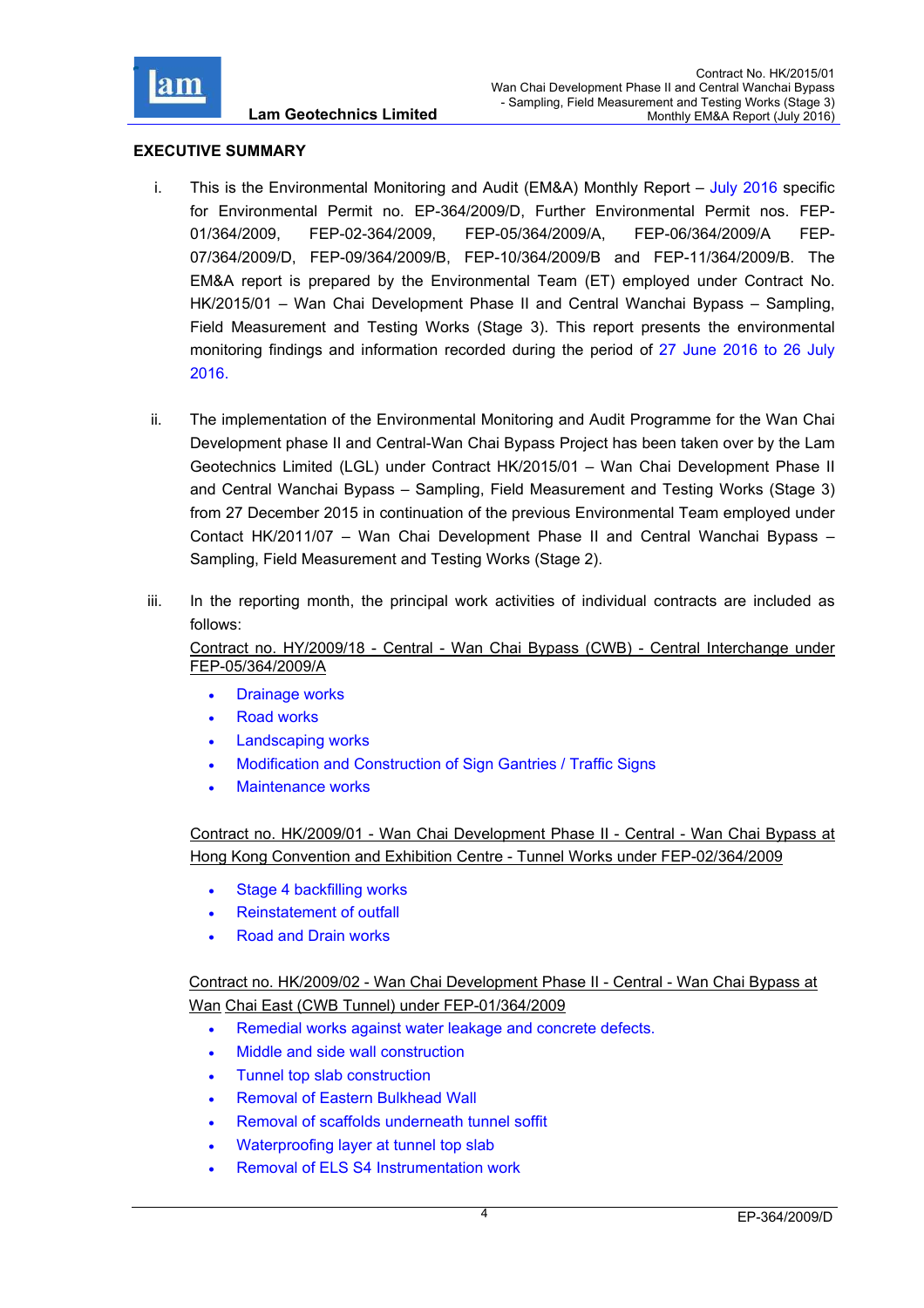

- Excavation work
- ELS S1 layer installation
- Pumping test
- Erection of hoarding for the demolition of ex-WSD Salt Water Pumping
- Fabrication of steel hoardings

#### Contract no. HY/2009/15 - Central-Wanchai Bypass – Tunnel (Causeway Bay Typhoon Shelter Section) under FEP-06/364/2009/A

 Remedial works inside tunnel structure at Mined Tunnel, TS4, TPCWAE and **TPCWAW** 

#### Contract no. HY/2009/19 - Central - Wanchai Bypass Tunnel (North Point Section) and Island Eastern Corridor Link under FEP-07/364/2009/D

- Pier construction for IEC
- Construction of EVB
- Column modification at F1 to F8
- Approach ramp sheet piling and pre-bored piling works
- Bridge construction and segment erection
- Hing Fat Street modification works
- Hing Fat Street Slip Road Bridge E L3 railing construction
- EVB back filling & waterproofing works
- Pier 26 to 28 Tie Beam construction

# Contract no. HK/2012/08 – Wan Chai Development Phase II – Central- Wan Chai Bypass at Wan Chai West under FEP-09/364/2009B

- **•** Grouting
- Construction of MVB and CWB Tunnel
- Construction of concrete plug
- Excavation and lateral support installation for CWB tunnel

# Contract no. HY/2010/08 –Central - Wan Chai Bypass (CWB) –Tunnel (Slip Road 8) under FEP-10/364/2009B

- Tree protection works next to existing BGO,
- Drainage improvement works,
- Excavation and Lateral Support for U-structure,
- Grouting works,
- Utility diversion works,
- Retaining wall works
- ELS works,
- Construction works for subway extension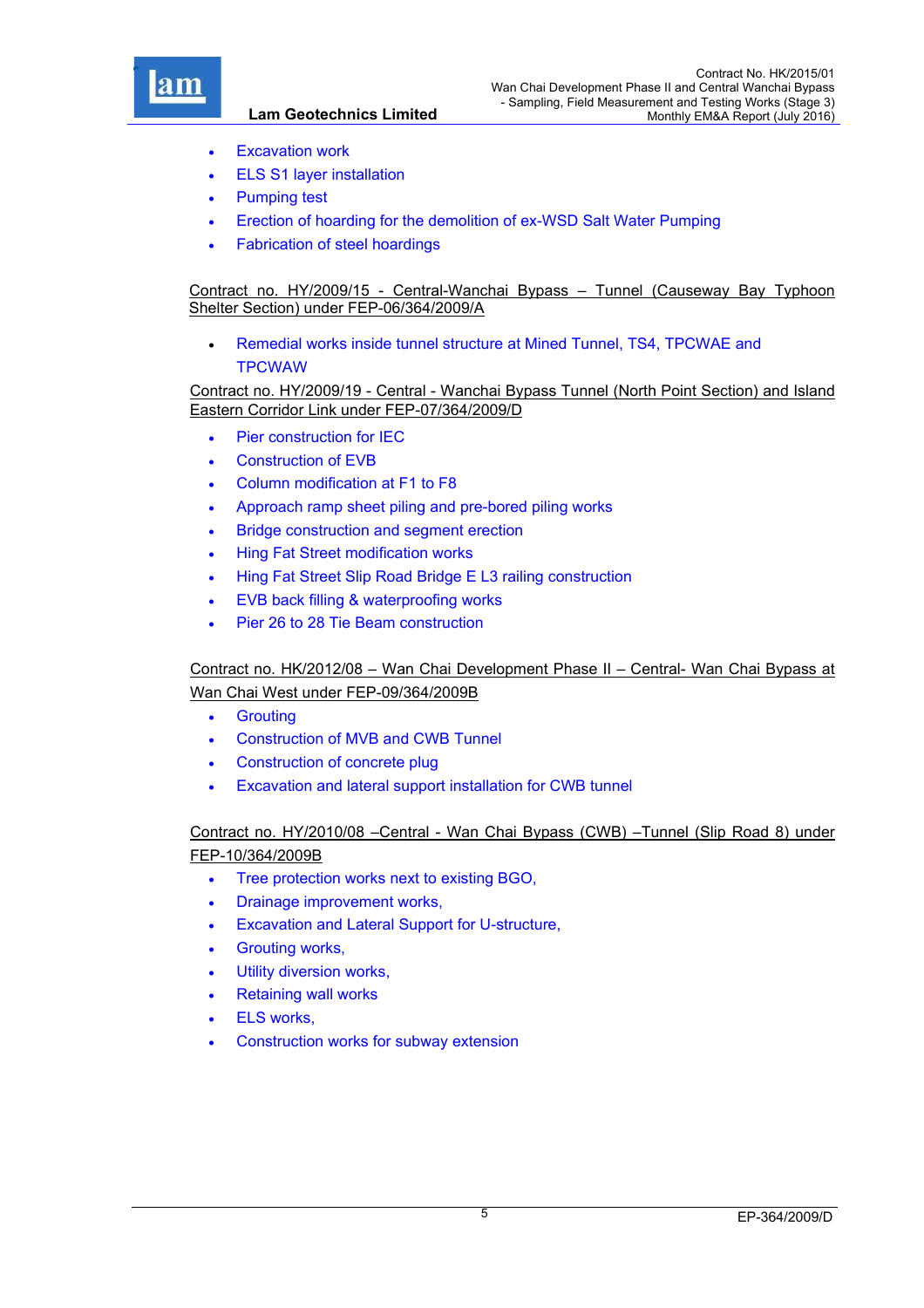

Contract no. HY/2011/08 –Central - Wan Chai Bypass (CWB) –Tunnel Buildings, Systems and Fittings, and Works Associated with Tunnel Commissioning under FEP-11/364/2009B

- Construction of Ventilation Buildings, inclusive of Administration Building, East Ventilation Shaft, West Ventilation Building
- Construction of Tunnel Thermal Barrier
- Installation of Electricals and Mechanicals
- Installation of Tunnel Features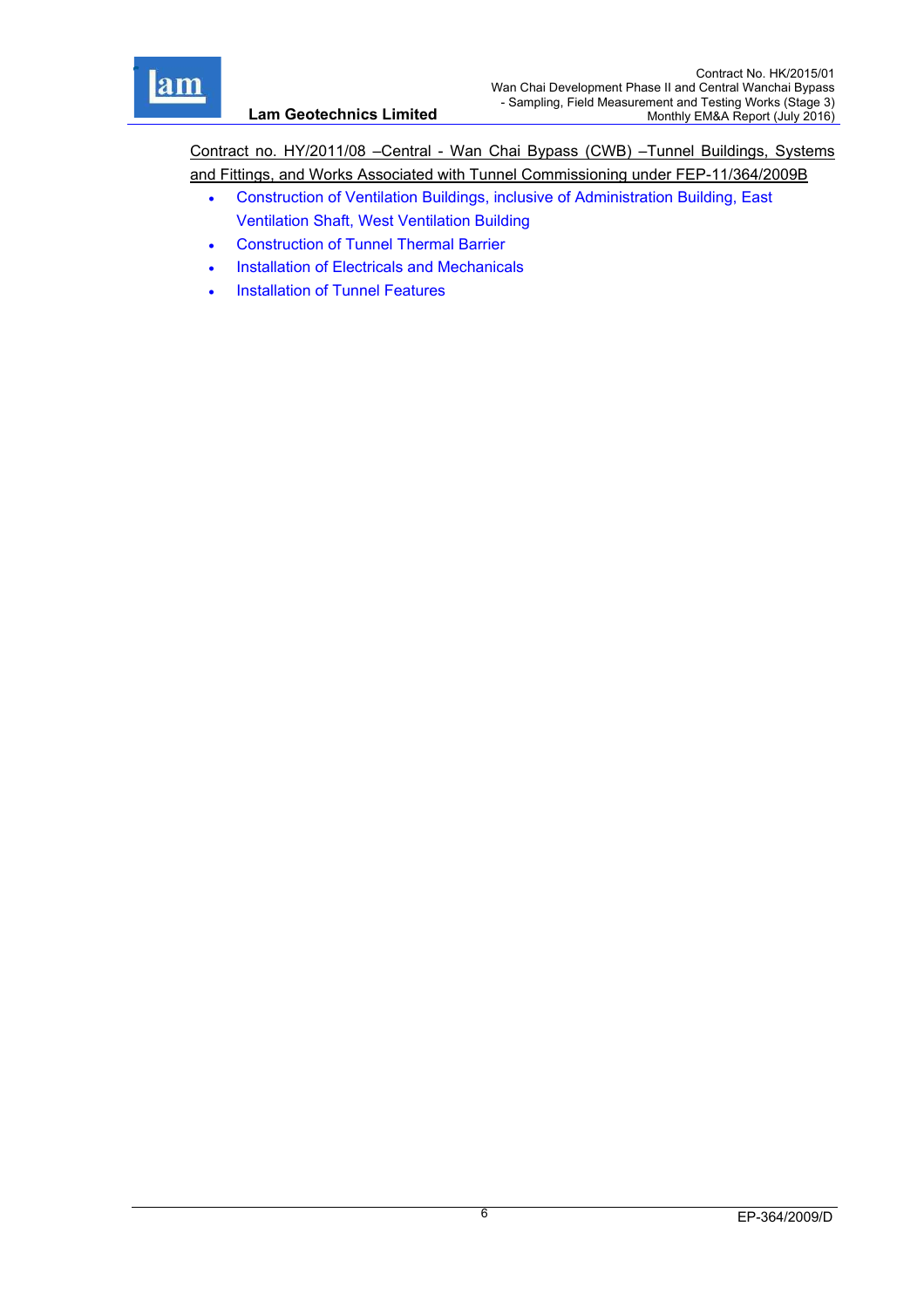

#### Noise Monitoring

- iv. Noise monitoring during daytime was conducted at M1a Harbour Road Sports Center; M2b Noon-day gun area; M3a - Tung Lo Wan Fire Station; M4b - Victoria Center; M5b - City Garden, M6 - HK Baptist Church Henrietta Secondary School, M7e and M7w – International Financial Centre East Podium and International Finance Centre West Podium and M8 – City Hall on weekly basis in the reporting month.
- v. With respect to the shift in major construction site portions at Wan Chai North, the noise monitoring station M1a – Harbour Road Sports Centre was finely adjusted from East of Harbour Road Sports Centre to West of Harbour Road Sports Centre on 21 June 2016.
- vi. One limit level exceedance was recorded at noise monitoring station M1a Habour Road Sports Center on 28 June 2016. The exceedance was concluded as non-project related.
- vii. One limit level exceedance was recorded at noise monitoring station M6 HK Baptist Church Henrietta Secondary School on 12 July 2016. The exceedance was concluded as non-project related.
- viii. 24-hour real time noise monitoring was conducted at RTN1 FEHD Hong Kong Transport Section Whitfield Depot for construction activities at IEC bridge deck. No limit level exceedance was recorded in the reporting month.
- ix. 24-hour real time noise monitoring was conducted at RTN2a Hong Kong Electric Centre. No project related exceedance was recorded in the reporting month.
- x. 24-hour real time noise monitoring was conducted at RTN3 Yu Lee Mo Fan Memorial School. No project related exceedance was recorded in the reporting month.
- xi. 24-hour real time noise monitoring was conducted at RTN4 Causeway Bay Community Centre. Project related exceedance and non-Project related exceedances were recorded in the reporting month.

#### Air Quality Monitoring

- xii. 1-hour and 24-hour Total Suspended Particulates (TSP) monitoring were conducted at CMA1b – Oil Street Site Office; CMA2a - Causeway Bay Community Center; CMA3a - CWB PRE Site Office Area; CMA4a – Society for the Prevention of Cruelty to Animals; CMA5b - Pedestrian Plaza; MA1e and MA1w – International Finance Centre eastern and western podium on every six days basis.
- xiii. No action or limit level exceedance was recorded in the reporting month.
- xiv. Due to interruption of electricity supply, the following TSP monitoring were rescheduled :- The 24hr TSP monitoring at air quality monitoring station CMA1b was rescheduled from 05 July 2016 to 06 July 2016. The 24hr TSP monitoring at air quality monitoring station CMA2a was rescheduled from 16 July 2016 to 18 July 2016. The 24hr TSP monitoring at air quality monitoring station CMA5b was rescheduled from 11 July 2016 to 12 July 2016.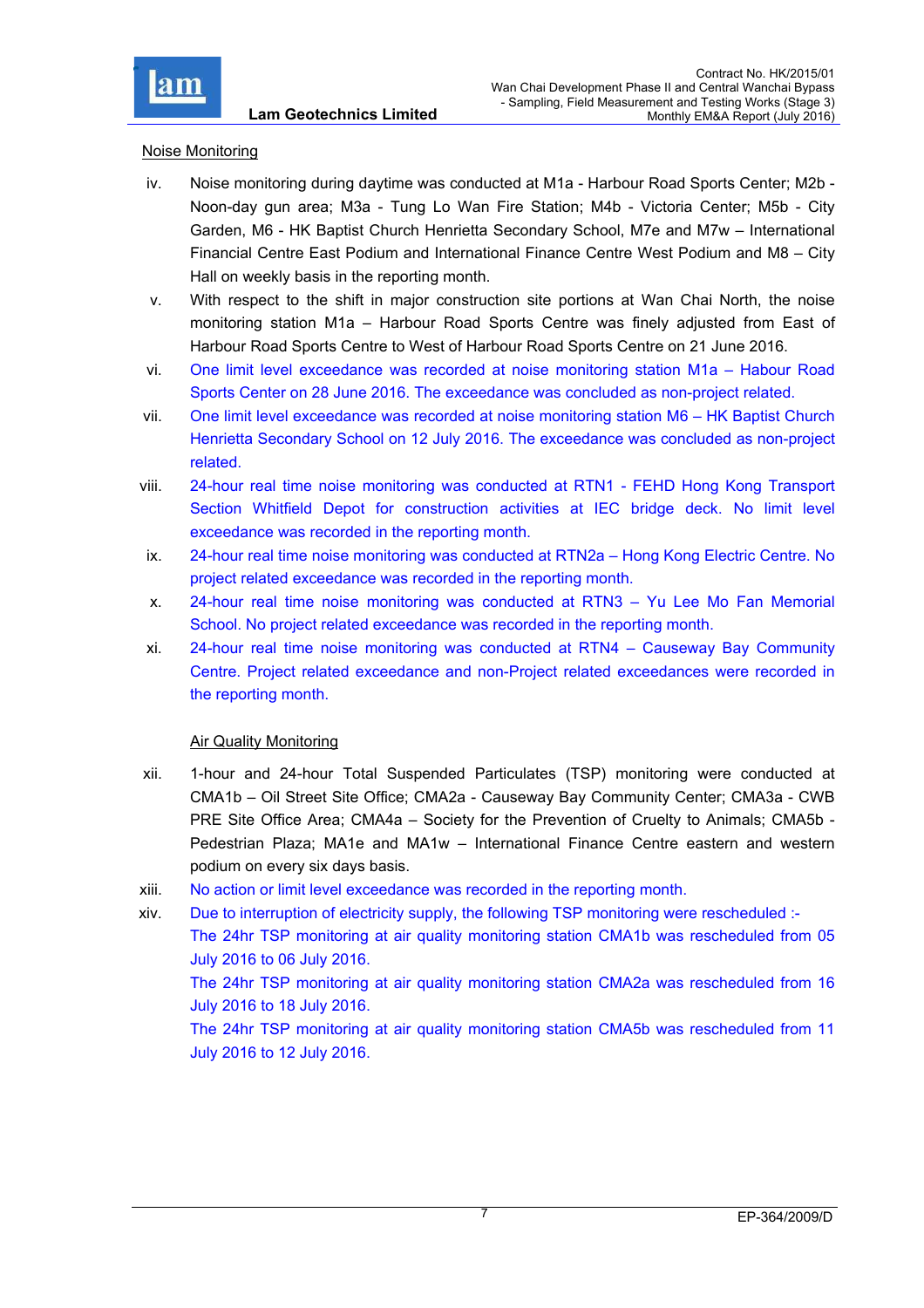

#### Complaints, Notifications of Summons and Successful Prosecutions

- xv. One environmental complaint was received in the reporting month.
- xvi. A public complaint referred by EPD was received by ET on 14 July 2016 (Case Ref.: H08/RS/00016213-16). The complainant reported the concern about night time construction noise from construction works between 0200hrs to 0300hrs and construction dust emission from construction site of TS3 near Slip Road 8 section.

ET confirmed with the Resident Site Staff that excavation at TS3 and loading of material onto derrick barge (Shun Tat 28) by crawler crane was undertaken by the Contractor of HY/2010/08 from 19:00hrs to around 02:00hrs on 30 June 2016. Total one crawler crane was in operation. Noise mitigation measures including equipping the crawler crane with noise barrier was implemented by the Contractor of HY/2010/08. Dust mitigation measures including manual spraying of water and mist nozzles are deployed on the ground level and at the cofferdam.

Based on the site records confirmed by RSS, excavation at TS3 and loading of material onto derrick barge (Shun Tat 28) by crawler crane was undertaken by the Contractor of HY/2010/08 from 19:00hrs on 29 June 2016 to around 02:00hrs on 30 June 2016. No construction works was conducted at the concerned location after around 02:00hrs on 30 June 2016. Total one crawler crane was in operation and noise mitigation measures including equipping the crawler crane with noise barrier was implemented by the Contractor of HY/2010/08.

Based on review on relevant record, Construction Noise Permit GW-RS0434-16 for the operation of crawler crane at the concerned location was in place. However, based on relevant site record, it was noted that the crawler crane deployed during the concerned period could not match with the specific PME requirement under condition 3a (Crane, crawler, mounted with noise barrier (Kobelco 7250S)) of the Construction Noise Permit GW-RS0434- 16 between 23:00hrs to 07:00hrs on the following day. Dust mitigation measures including manual spraying of water and mist nozzles were deployed on the ground level and at the cofferdam.

Follow up inspection was conducted on 20 July 2016, the potential concerned excavation works at the concerned location was not observed and no particular dust impact was observed around the concerned location.

In view of the above, the Contractor of HY/2010/08 was advised to review the site control system for construction works carried out during restricted hours to check and ensure the model/ specific PMEs deployed are in compliance with relevant Construction Noise Permit. The Contractor of HY/2010/08 was also reminded to maintain regular maintenance of the plant and equipment deployed to avoid potential nuisance to the nearby public. Also, the Contractor of HY/2010/08 was reminded to maintain sufficient watering for excavated material handling to avoid potential dust nuisance to the surroundings.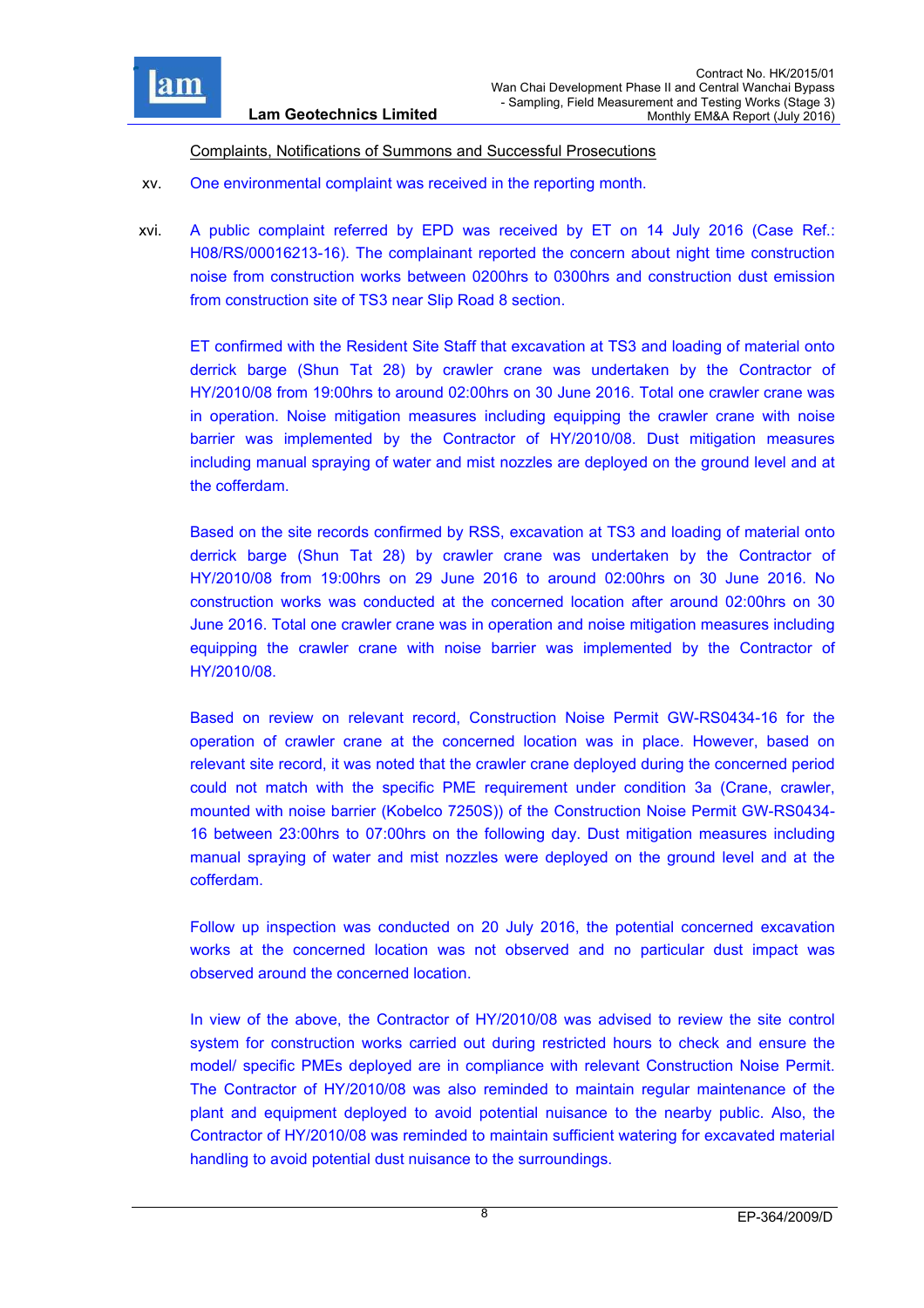

Site Inspections and Audit

- xvii. The Environmental Team (ET) conducted weekly site inspections for Contract no. HY/2009/15, HY/2009/18, HY/2009/19, HY/2010/08, HK/2009/01, HK/2009/02, HK/2012/08 and HY/2011/08 in this reporting period.
- xviii. Construction of bored pile E3B under HY/2009/17 was confirmed completed and the respective work area under FEP-03/364/2009 was handover and inspected under HY/2009/19 from 19 Dec 2012 onwards.
- xix. Construction works under HK/2010/06 was confirmed completed and the respective work area under FEP-08/364/2009/A was handover and inspected under HK/2012/08 from 22 Sep 2014 onwards.
- xx. The Contractors rectified major observations and recommendations made during the audit sessions. No non-conformance was identified during the site inspections.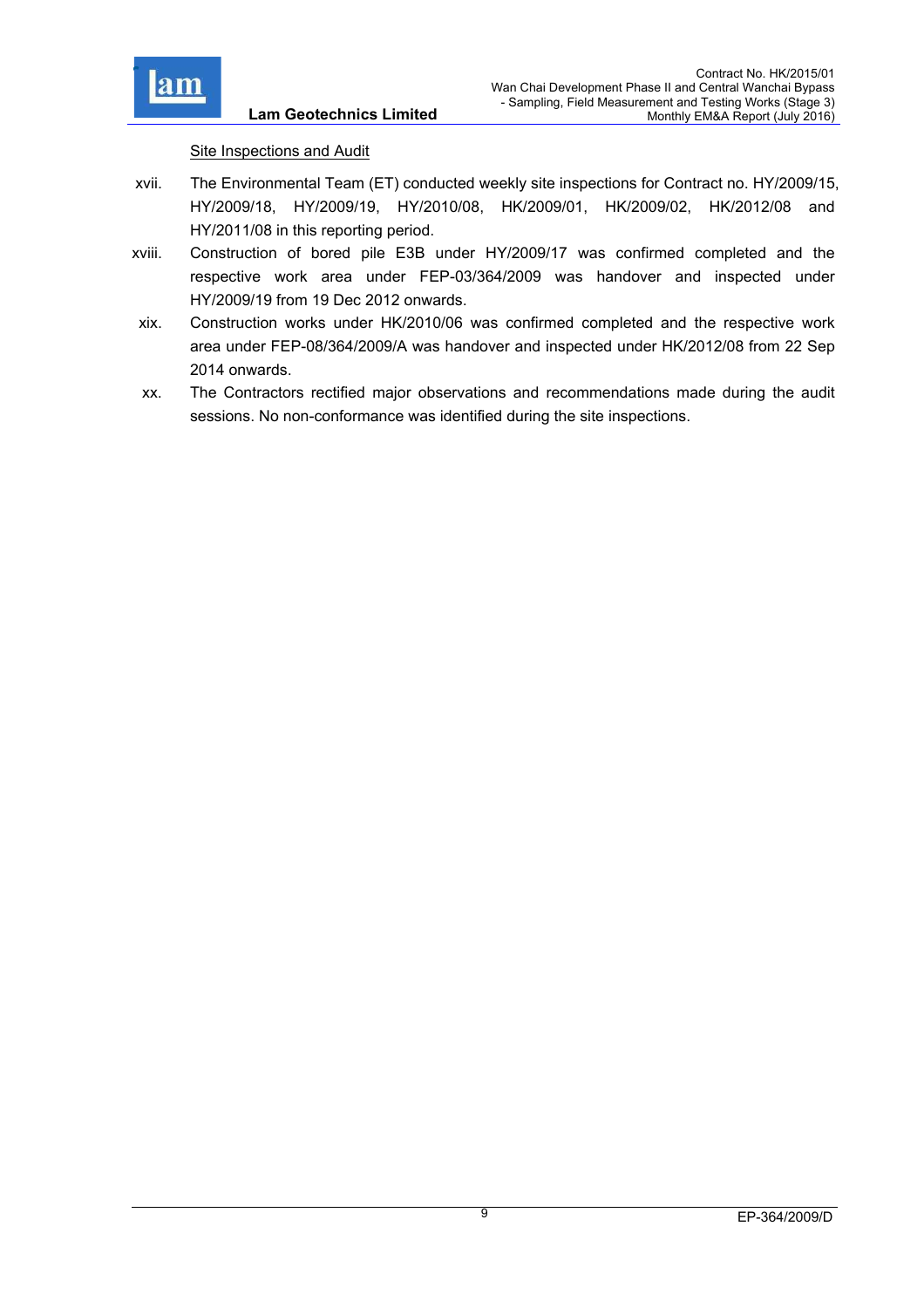

#### Future Key Issues

**Lam Geotechnics Limited**

xxi. In the coming reporting month, the principal work activities of individual contracts are anticipated as follows:

# Contract no. HY/2009/18 – Central – Wan Chai Bypass (CWB) – Central Interchange under FEP-05/364/2009/A

- Drainage works
- Road works
- Landscaping works
- Modification and Construction of Sign Gantries / Traffic Signs
- Maintenance works

Contract no. HK/2009/01 – Wan Chai Development Phase II – Central – Wan Chai Bypass at Hong Kong Convention and Exhibition Centre – Tunnel Works under FEP-02/364/2009

- Stage 4 backfilling works
- Reinstatement of outfall
- Road and Drain works

# Contract no. HK/2009/02 – Wan Chai Development Phase II – Central – Wan Chai Bypass at Wan Chai East (CWB Tunnel) under FEP-01/364/2009

- Placing of pre-cast concrete covers
- Tunnel OHVD construction
- Tunnel wall and top slab construction
- Road side barrier construction
- **ELS S4 removal and king post load transfer**
- Waterproofing layer at tunnel top slab
- Tunnel backfilling
- General cleaning of OHVD & tunnel base slap, carrier drain and cross road duct.
- Removal of remaining temporary sheet pile seawall
- Removal of blockwork seawall near the interface between Portion 2 and Portion 5
- Excavation work
- Strut installation
- Erection of hoarding for the demolition of ex-WSD Salt Water Pumping Station
- Demolition of ex-WSD Salt Water Pumping Station from roof to 1/F

Contract no. HY/2009/15 – Central-Wanchai Bypass – Tunnel (Causeway Bay Typhoon Shelter Section) under FEP-06/364/2009/A

 Remedial works inside tunnel structure at Mined Tunnel, TS4, TPCWAE and **TPCWAW**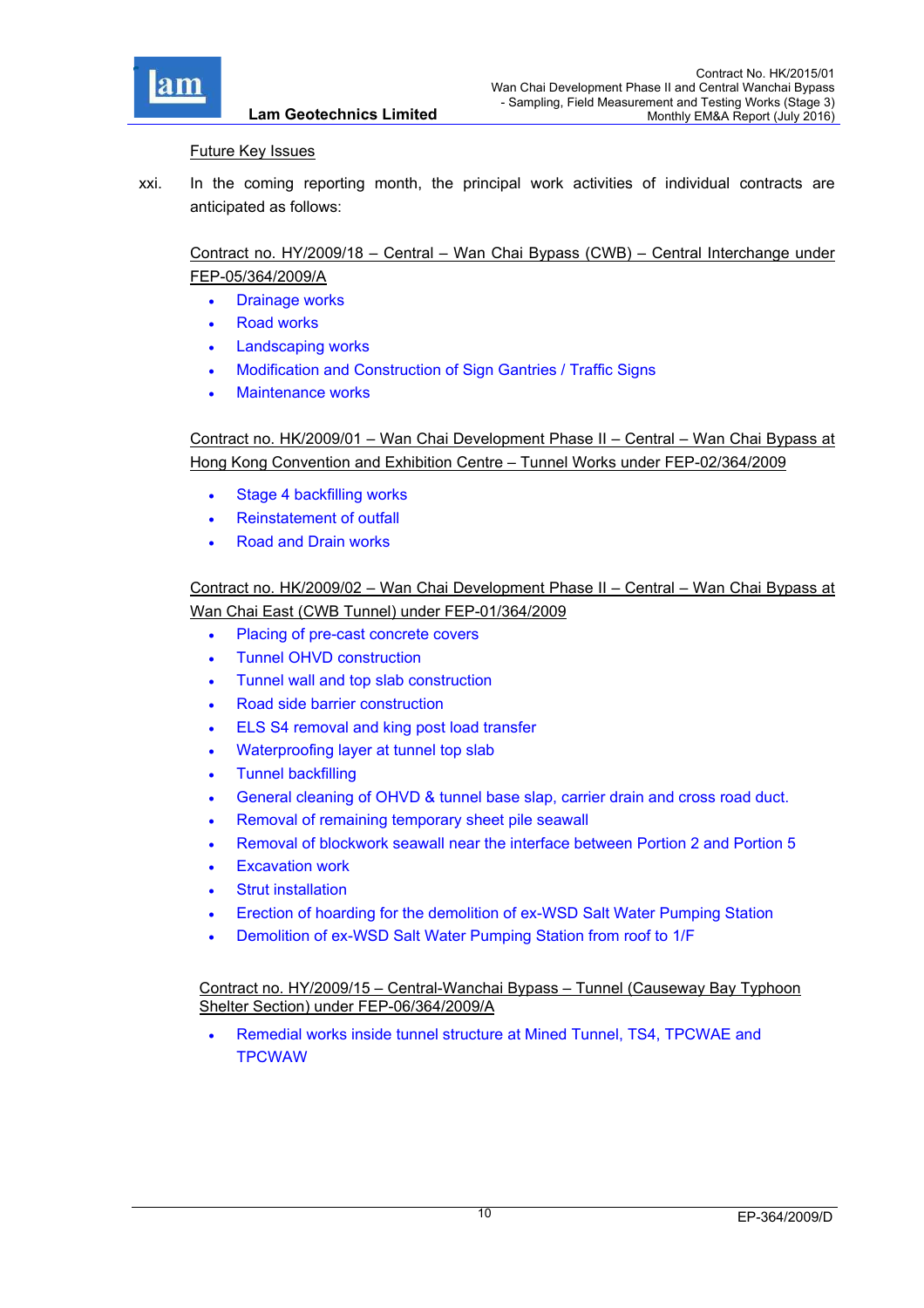

Contract no. HY/2009/19 – Central – Wanchai Bypass Tunnel (North Point Section) and Island Eastern Corridor Link under FEP-07/364/2009/D

- Pier construction for IEC
- Construction of EVB
- Column modification at F1 to F8
- Approach ramp sheet piling and pre-bored piling works
- Bridge construction and segment erection
- Hing Fat Street modification works
- Hing Fat Street Slip Road Bridge E parapet construction
- EVB waterproofing works
- Pier 26 to 28 Tie Beam construction continues
- Oil Street drainage works
- Excavation / Construction of retaining wall

# Contract no. HK/2012/08 – Wan Chai Development Phase II – Central- Wan Chai Bypass at Wan Chai West under FEP-09/364/2009/B

- **•** Grouting
- Construction of MVB and CWB Tunnel
- Construction of concrete plug
- Excavation and lateral support installation for CWB tunnel

### Contract no. HY/2010/08 –Central - Wan Chai Bypass (CWB) –Tunnel (Slip Road 8) under FEP-10/364/2009

- Tree protection works next to existing BGO,
- Drainage improvement works,
- Excavation and Lateral Support for U-structure,
- Grouting works,
- Utility diversion works,
- Retaining wall works
- ELS works
- Construction works for subway extension

Contract no. HY/2011/08 – Central - Wan Chai Bypass (CWB) –Tunnel Buildings, Systems and Fittings, and Works Associated with Tunnel Commissioning under FEP-11/364/2009B

- Construction of Ventilation Buildings, inclusive of Administration Building, East Ventilation Shaft/Building, West Ventilation Building
- Construction of Tunnel Thermal Barrier
- Installation of Electricals and Mechanicals
- Installation of Tunnel Features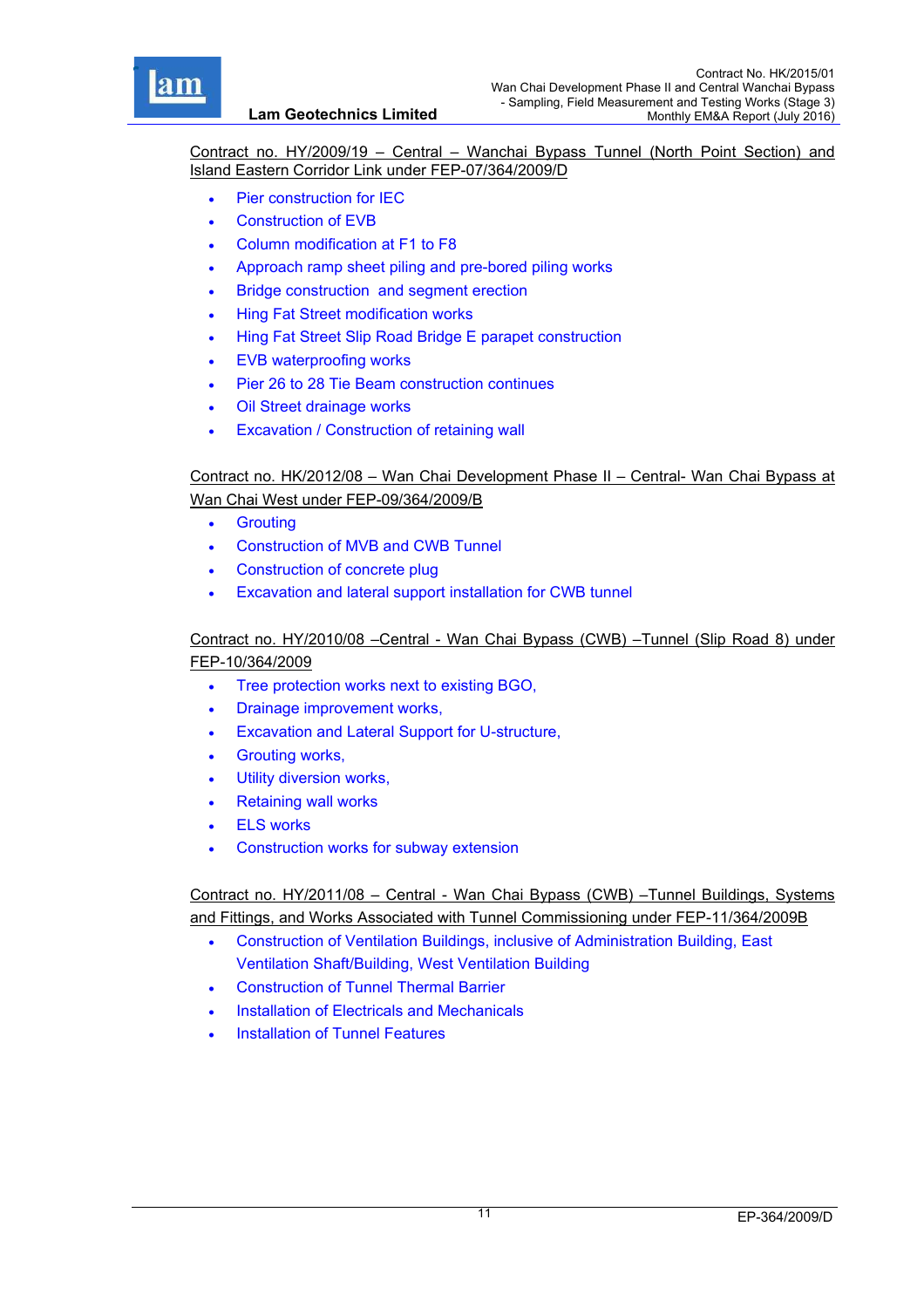

## **1 INTRODUCTION**

## **1.1 Scope of the Report**

- 1.1.1. Lam Geotechnics Limited (LGL) has been appointed to work as the Environmental Team (ET) under Environmental Permit no. EP-364/2009/D and Further Environmental permit nos. FEP-01/364/2009, FEP-02/364/2009, FEP-05/364/2009/A, FEP-06/364/2009/A, FEP-07/364/2009/D, FEP-09/364/2009/B, FEP-10/364/2009B and FEP-11/364/2009B to implement the Environmental Monitoring and Audit (EM&A) programme as stipulated in the EM&A Manual of the approved Environmental Impact Assessment (EIA) Report for Wan Chai Development phase II and Central-Wan Chai Bypass (Register No.: AEIAR-125/2008) and in the EM&A Manual of the approved EIA Report for Central-Wan Chai Bypass and Island Eastern Corridor Link (Register No. AEIAR-041/2001).
- 1.1.2. This report presents the environmental monitoring and auditing work carried out in accordance to the Section 10.3 of EM&A Manual and "*Environmental Monitoring and Audit Requirements"* under Particular Specification Section 27.
- 1.1.3. This report documents the finding of EM&A works for Environmental Permit (EP) no. EP-364/2009/D, Further Environmental Permit (FEP) nos. FEP-01-364/2009, FEP-02/364/2009, FEP-05/364/2009/A, FEP-06/364/2009/A, FEP-07/364/2009/D, FEP-09/364/2009/B, FEP-10/364/2009/B and FEP-11/364/2009/B during the period 27 June 2016 to 26 July 2016.

#### **1.2 Structure of the Report**

- **Section 1** *Introduction* details the scope and structure of the report.
- **Section 2** *Project Background* summarizes background and scope of the project, site description, project organization and contact details of key personnel during the reporting period.
- **Section 3** *Status of Regulatory Compliance* summarizes the status of valid Environmental Permits / Licenses during the reporting period.
- **Section 4** *Monitoring Requirement***s** summarizes all monitoring parameters, monitoring methodology and equipment, monitoring locations, monitoring frequency, criteria and respective event and action plan and monitoring programmes.
- **Section 5** *Monitoring Results* summarizes the monitoring results obtained in the reporting period.
- **Section 6 C***ompliance Audit* summarizes the auditing of monitoring results, all exceedances environmental parameters.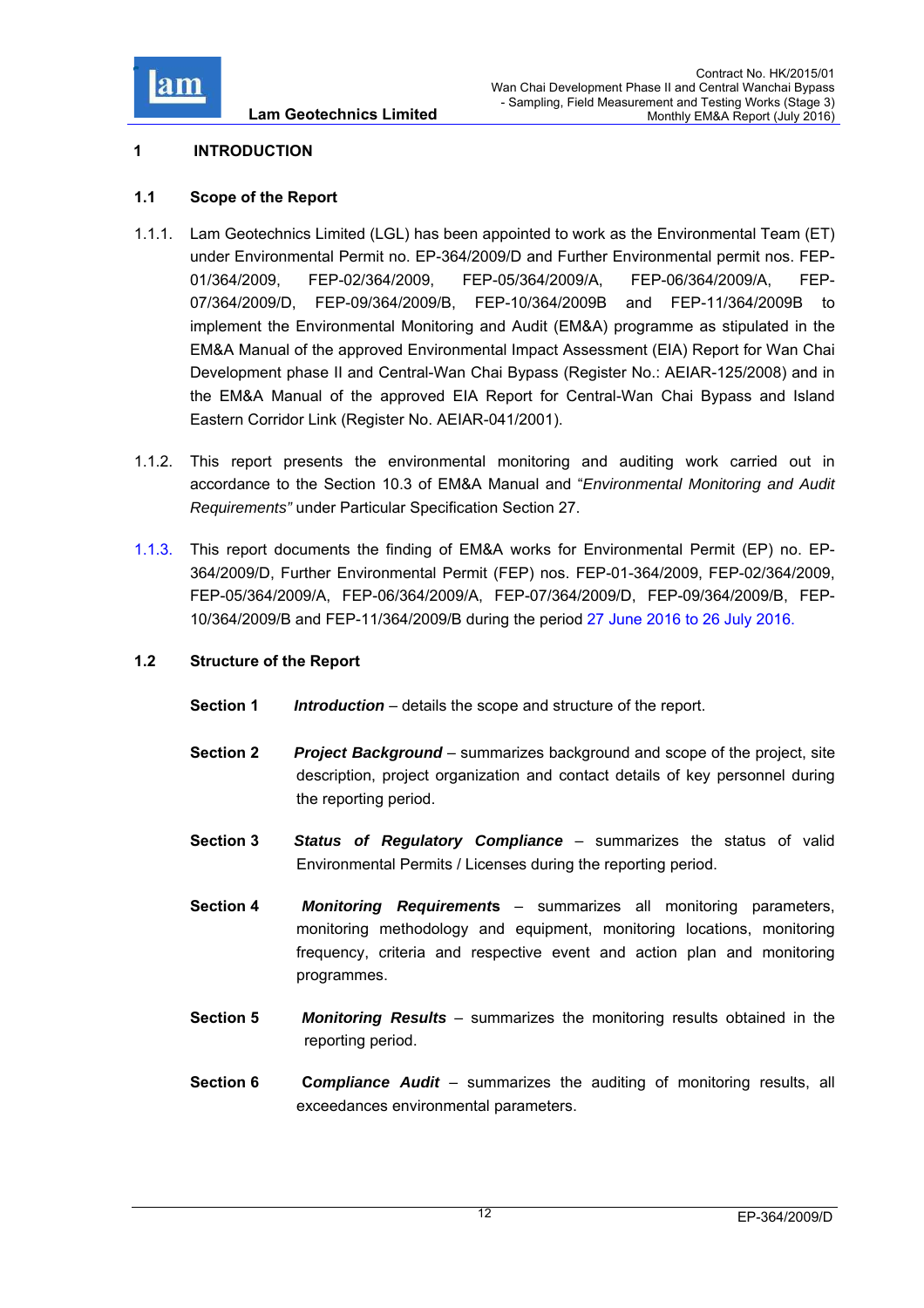

- **Section 7** *Cumulative Construction Impact due to the Concurrent Projects*  summarizes the relevant cumulative construction impact due to the concurrent activities of the concurrent Projects.
- **Section 8** *Environmental Site Audit*  summarizes the findings of weekly site inspections undertaken within the reporting period, with a review of any relevant follow-up actions within the reporting period.
- **Section 9** *Complaints, Notification of summons and Prosecution –* summarizes the cumulative statistics on complaints, notification of summons and prosecution
- **Section 10** *Conclusion*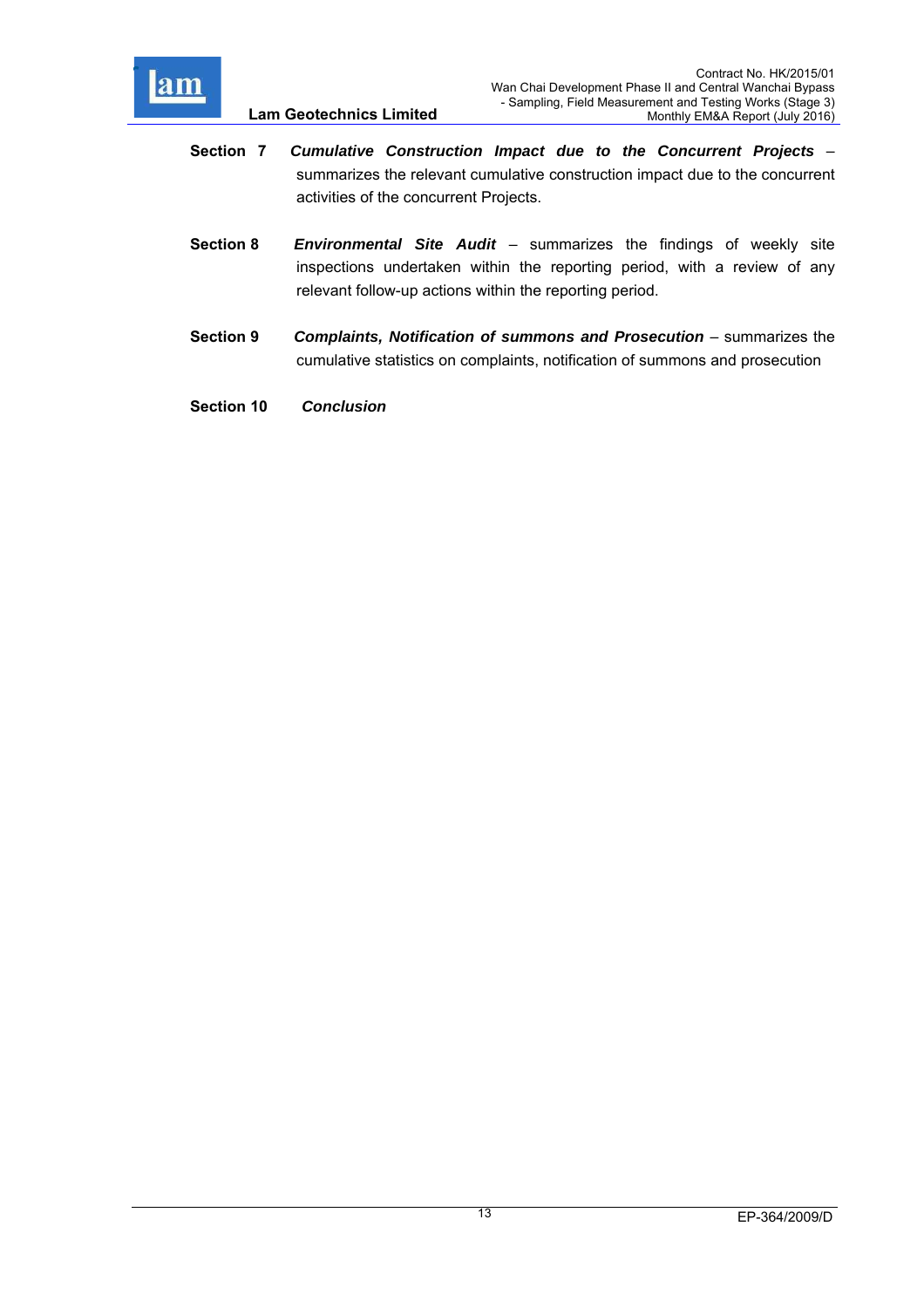

# **2 PROJECT BACKGROUND**

## **2.1 Background**

- 2.1.1. "Wan Chai Development phase II and Central-Wan Chai Bypass" and "Central-Wan Chai Bypass and Island Eastern Corridor Link" (hereafter called "the Project") are Designated Project (DP) under the Environmental Impact Assessment Ordinance (Cap. 499) (EIAO). The Environmental Impact Assessment (EIA) Reports for Central-Wan Chai Bypass and Island Eastern Corridor Link (Register No. AEIAR-041/2001) and Wan Chai Development phase II and Central-Wan Chai Bypass (Register No.: AEIAR-125/2008) have been approved on 31 August 2001 and 11 December 2008 respectively.
- 2.1.2. The key purpose of Wan Chai Development Phase II (WDII) is to provide land at Wan Chai North and North Point for construction of the Central-Wan Chai Bypass and Island Eastern Corridor Link (CWB). Land formed under the project will be developed as a world-class waterfront promenade joining that at the new Central waterfront for public enjoyment.
- 2.1.3. There is a compelling and present need for the CWB to provide relief to the very congested east-west Connaught Road Central/Harcourt Road / Gloucester Road Corridor (the Corridor) which is currently operating beyond its capacity. The CWB will provide relief to the existing congestion along the Corridor and cater for the anticipated growth of traffic on Hong Kong Island. Without the CWB and its access roads, there will not be sufficient capacity to serve the heavy traffic demands at both strategic and local levels.

## **2.2 Scope of the Project and Site Description**

- 2.2.1. Design and Construction of Central Wan Chai Bypass and Island Eastern Corridor Link under the Project involves the construction and operation of a trunk road and its road tunnel more than 800m in length between portals that is shown at *Figure 2.1*.
- 2.2.2. The study area encompasses existing developments from Central to North Point. The scope of the Central-Wanchai Bypass (CWB) and Island Eastern Corridor Link (IECL) includes:
	- A dual three-lane trunk road, approximately 4.5 km in length, and tunnel approximately 3.7 km in length defined from the connection with the existing Rumsey Street Flyover in Central, through to a connection with the existing Island Eastern Corridor to the east of the Causeway Bay Typhoon Shelter (CBTS);
	- The Central Interchange near the Rumsey Street Flyover to provide road connections to the Central area;
	- Tunnel control buildings and ventilation buildings;
	- Slip roads to connect the CWB to the local road system in the Wan Chai North and Causeway Bay area;
	- Associated road lighting, road signing, traffic control and surveillance system; and
	- Other associated works.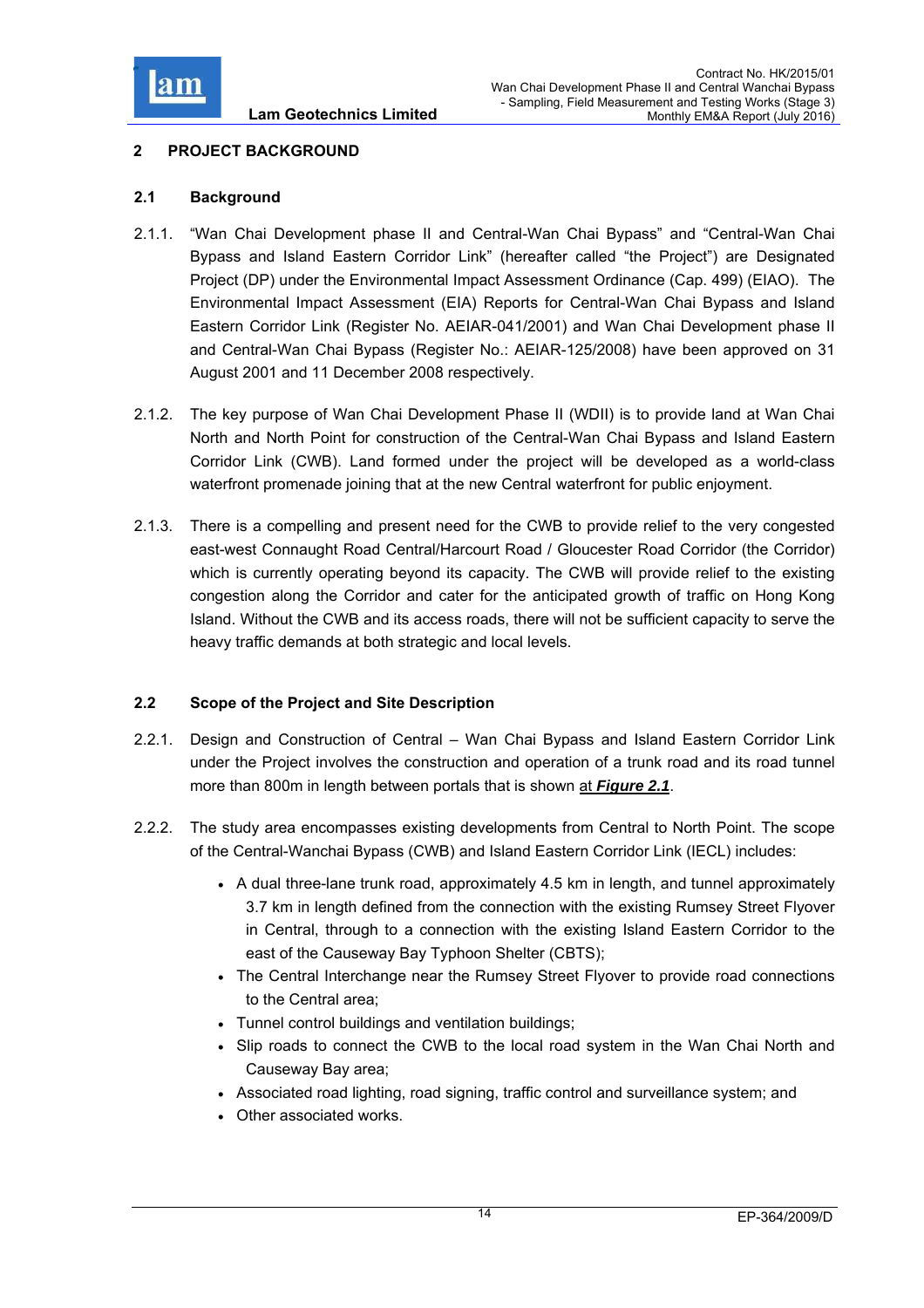

2.2.3. The project also contains various Schedule 2 DPs that, under the EIAO, require Environmental Permits (EPs) to be granted by the DEP before they may be either constructed or operated. *Table 2.1* summarises the five individual DPs under this Project. *Figure 2.1* shows the locations of these Schedule 2 DPs.

| <b>Item</b>     | <b>Designated Project</b>                                                                   | <b>EIAO Reference</b>                 | <b>Reason for inclusion</b>                                                                                         |
|-----------------|---------------------------------------------------------------------------------------------|---------------------------------------|---------------------------------------------------------------------------------------------------------------------|
| DP <sub>1</sub> | Central-Wanchai Bypass<br>(CWB) including its road<br>tunnel and slip roads                 | Schedule 2, Part I, A.1<br>and A.7    | Trunk road and road tunnel<br>more than 800 m in length                                                             |
| DP <sub>2</sub> | Road P2 and other roads<br>which are classified as<br>primary/district distributor<br>roads | Schedule 2, Part I, A.1               | Primary / district distributor<br>roads                                                                             |
| DP3             | Reclamation works including<br>associated dredging works                                    | Schedule 2, Part I, C.1<br>and $C.12$ | Reclamation more than 5 ha<br>in size and a dredging<br>operation less than 100 m<br>from a seawater intake point   |
| DP <sub>5</sub> | Wan Chai East Sewage<br>Outfall                                                             | Schedule 2, Part I, F.5<br>and $F.6$  | Submarine sewage pipelines<br>with a total diameter more<br>than 1,200 mm and include a<br>submarine sewage outfall |
| DP <sub>6</sub> | Dredging for the Cross-<br>harbour Water Mains from<br>Wan Chai to Tsim Sha Tsui            | Schedule 2, Part I, C.12              | A dredging operation less<br>than 100 m from a seawater<br>intake point                                             |

| Table 2.1 Schedule 2 Designated Projects under this Project |  |  |
|-------------------------------------------------------------|--|--|

## **2.3 Division of the Project Responsibility**

- 2.3.1. Due to the multi-contract nature of the Project, there are a number of contracts sub-dividing the whole works area into different work areas to be commenced. Contractors of individual contracts will be required by the EP holder to apply Further Environmental Permits such that the impact monitoring stations are sub-divided accordingly to facilitate the implementation of EM&A programme and to streamline the EM&A reporting for individual FEP holders correspondingly.
- 2.3.2. The details of individual contracts are summarized in *Table2.2*.

*Table 2.2 Details of Individual Contracts under the Project* 

| Contract<br>No. | <b>Contract Title</b>                                                                                                           | <b>Associated DP(s)</b> | <b>Construction</b><br><b>Commencement Date</b> |
|-----------------|---------------------------------------------------------------------------------------------------------------------------------|-------------------------|-------------------------------------------------|
| HY/2009/17      | Central – Wan Chai Bypass (CWB) at<br>FEHD Whitfield Depot - Advanced<br>piling works.                                          | DP <sub>1</sub>         | 5 October 2010<br>(Completed)                   |
| HY/2009/18      | Central – Wan Chai Bypass (CWB) –<br>Central Interchange                                                                        | DP <sub>1</sub>         | 21 April 2011                                   |
| 04/HY/2006      | Reconstruction of Bus Terminus near<br>Man Yiu Street and Man Kwong Street                                                      | DP <sub>1</sub>         | September 2010<br>(Completed)                   |
| HK/2009/01      | Wan Chai Development Phase II -<br>Central - Wan Chai Bypass at Hong<br>Kong Convention and Exhibition<br>Centre - Tunnel Works | DP1, DP2                | 25 August 2011                                  |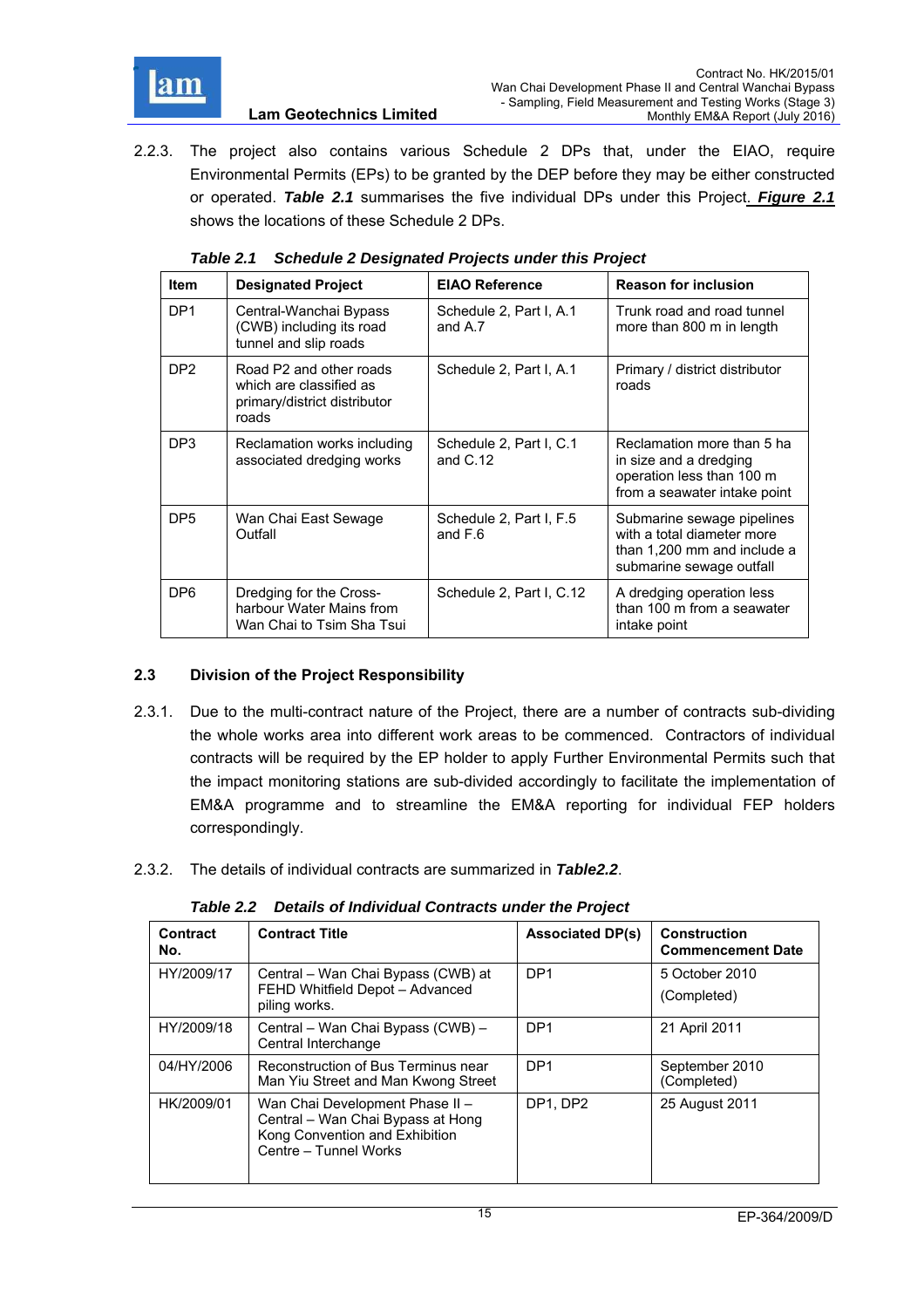

| <b>Contract</b><br>No. | <b>Contract Title</b>                                                                                                             | <b>Associated DP(s)</b> | <b>Construction</b><br><b>Commencement Date</b> |
|------------------------|-----------------------------------------------------------------------------------------------------------------------------------|-------------------------|-------------------------------------------------|
| HK/2009/02             | Wan Chai Development Phase II -<br>Central - Wan Chai Bypass at Wan<br>Chai East(CWB Tunnel)                                      | DP <sub>1</sub>         | 26 April 2011                                   |
| HY/2009/15             | Central-Wanchai Bypass - Tunnel<br>(Causeway Bay Typhoon Shelter<br>Section)                                                      | DP1,DP3                 | 13 July 2011                                    |
| HY/2009/19             | Central - Wanchai Bypass Tunnel<br>(North Point Section) and Island Eastern<br><b>Corridor Link</b>                               | DP <sub>1</sub>         | 24 March 2011                                   |
| HK/2010/06             | Wan Chai Development Phase II-<br>Central-Wan Chai Bypass over MTR<br>Tsuen Wan Line                                              | DP <sub>3</sub>         | 22 March 2011<br>(Completed)                    |
| HK/2012/08             | Wan Chai Development Phase II-<br>Central-Wan Chai Bypass at Wan Chai<br>West                                                     | DP1, DP2, DP3           | 10 March 2014                                   |
| HY/2010/08             | Central- Wanchai Bypass Tunnel -<br>Tunnel (Slip Road 8)                                                                          | DP1, DP2, DP3           | 21 March 2013                                   |
| HY/2011/08             | Central - Wan Chai Bypass (CWB) -<br>Tunnel Buildings, Systems and Fittings,<br>and Works Associated with Tunnel<br>Commissioning | DP <sub>1</sub>         | 8 October 2014                                  |

#### **2.4 Project Organization and Contact Personnel**

- 2.4.1. Civil Engineering and Development Department and Highways Department are the overall project controllers for the Wan Chai Development Phase II and Central-Wan Chai Bypass respectively. For the construction phase of the Project, Project Engineer, Contractor(s), Environmental Team and Independent Environmental Checker are appointed to manage and control environmental issues.
- 2.4.2. The proposed project organization and lines of communication with respect to environmental protection works are shown in *Figure 2.2*. Key personnel and contact particulars are summarized in *Table 2.3*:

| Party                   | Role                                           | <b>Post</b>                       | <b>Name</b>       | <b>Contact No.</b> | Contact<br>Fax |
|-------------------------|------------------------------------------------|-----------------------------------|-------------------|--------------------|----------------|
| <b>AECOM</b>            | Engineer's<br>Representative<br>for WDII       | Principal<br>Resident<br>Engineer | Mr. Frankie Fan   | 2587 1778          | 2587 1877      |
|                         | Engineer's<br>Representative<br>for CWB        | Principal<br>Resident<br>Engineer | Mr. Peter Poon    | 3912 3388          | 3912 3010      |
| Chun Wo-                | Contractor<br>under Contract<br>no. HK/2009/01 | <b>Project Manager</b>            | Mr. Simon Liu     | 2162 9909          | 2634 1626      |
| Leader Joint<br>Venture |                                                | Site Agent                        | Mr. Andy Yu       | 9648 4896          |                |
|                         |                                                | Construction<br>Manager           | Mr. Terry Wong    | 9757 9846          |                |
|                         |                                                | Construction<br>Manager           | Mr. Wyman<br>Wong | 9627 2467          |                |

|  |  | <b>Table 2.3 Contact Details of Key Personnel</b> |
|--|--|---------------------------------------------------|
|  |  |                                                   |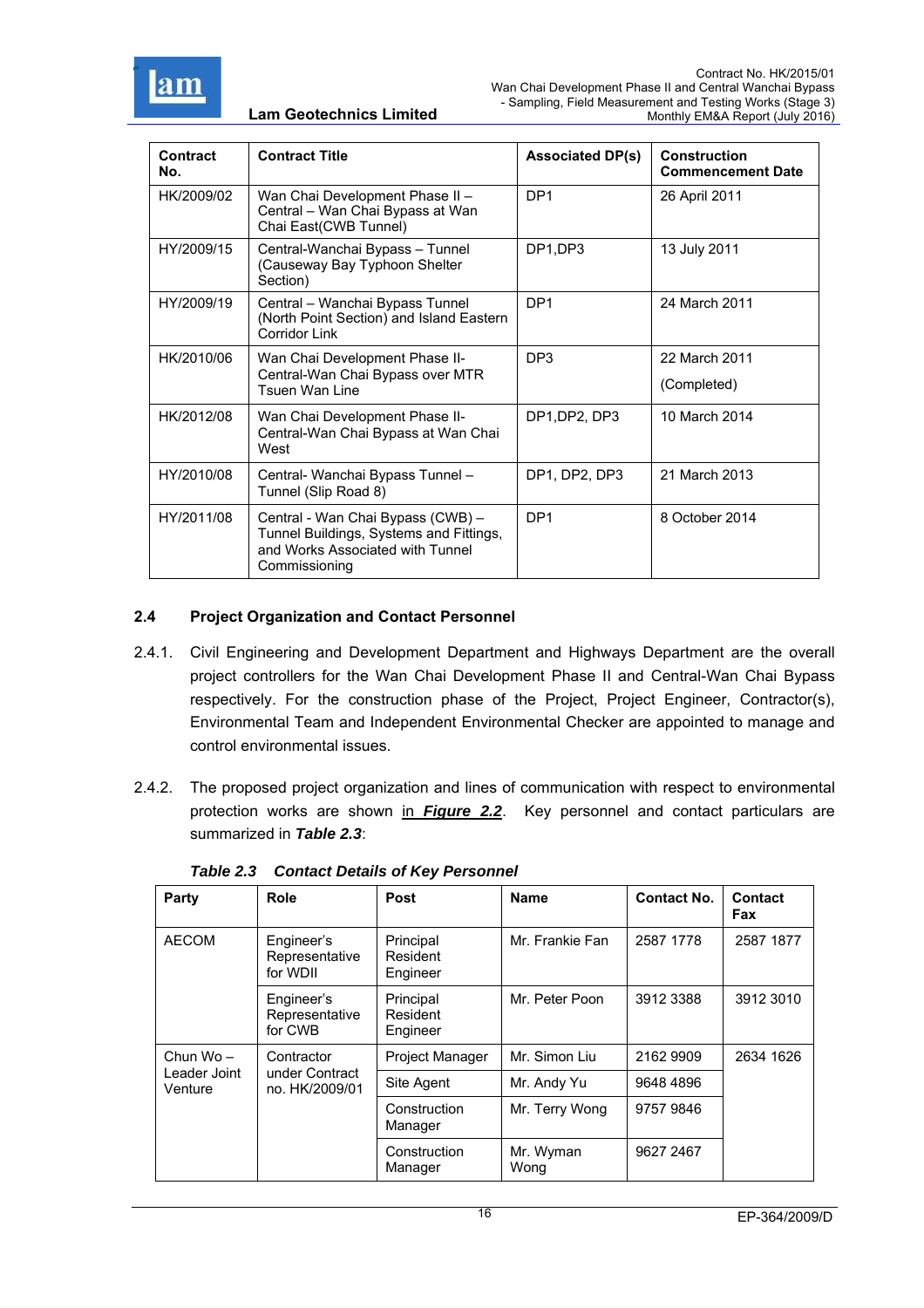

| Party                                 | Role                             | Post                                   | Name               | <b>Contact No.</b> | <b>Contact</b><br>Fax |
|---------------------------------------|----------------------------------|----------------------------------------|--------------------|--------------------|-----------------------|
|                                       |                                  | Construction<br>Manager                | Mr. Terry Tsang    | 6683 9394          |                       |
|                                       |                                  | Environmental<br>Officer               | Ms. Wendy Ng       | 9803 0057          |                       |
|                                       |                                  | Assistant<br>Environmental<br>Engineer | Ms. Connie<br>Chan | 6157 7057          |                       |
| Chun Wo-<br><b>CRGL Joint</b>         | Contractor<br>under Contract     | Site Agent                             | Mr. K.K. Yuen      | 3658-3002          | 2827 9996             |
| Venture                               | no. HK/2009/02                   | Project Manager                        | Mr. Paul Yu        | 3658 3085          |                       |
|                                       |                                  | Environmental<br>Officer               | Mr. C.P. Ho        | 9191 8856          |                       |
| Chun Wo -                             | Contractor                       | Project Manager                        | Mr. David Lau      | 3758 8879          |                       |
| CRGL-<br><b>MBEC Joint</b><br>Venture | under Contract<br>no. HY/2009/19 | Deputy Project<br>Manager              | Mr. William Luk    | 9456 9819          |                       |
|                                       |                                  | Deputy Site<br>Agent                   | Eric Fong          | 6191 9337          |                       |
|                                       |                                  | Environmental<br>Manager /             | Mr. M.H. Isa       | 37578218           | 2570 8013             |
|                                       |                                  | Environmental<br>Officer               |                    |                    |                       |
|                                       |                                  | Assistant<br>Environmental<br>Officer  | Mr. Tom Ding       | 3757 8217          |                       |
| Leighton                              | Contractor                       | Site Agent                             | Mr. Jimmy Chu      | 2214 7700          | 2140 6799             |
| Contractors<br>(Asia)<br>Limited      | under Contract<br>no. HY/2009/18 | Deputy Site<br>Agent                   | Mr. Bob Yeung      | 2214 7703          |                       |
|                                       |                                  | Environmental<br>Officer               | Mr. Chris Chan     | 2823 1161          |                       |
|                                       |                                  | Assistant<br>Environmental<br>Engineer | Mr. Christy So     | 3937 1065          |                       |
| China State                           | Contractor                       | <b>Project Director</b>                | Mr. Chris Leung    | 3557 6393          | 2865 5229             |
| Construction<br>Engineering           | under Contract<br>no. HY/2009/15 | Site Manager                           | Mr. Y. Huo         | 3557 6368          | 2566 2192             |
| (HK) Ltd.                             |                                  | Contractor's<br>Representative         | Mr. Rex Chan       | 3557 6371          |                       |
|                                       |                                  | Environmental<br>Officer               | Mr. Andy Mak       | 3557 6215          |                       |
|                                       |                                  | Environmental<br>Supervisor            | Mr. Harry Wong     | 3557 6348          |                       |
| China State-                          | Contractor                       | Project Director                       | Mr. C.N. Lai       | 9137 1811          | 2877 1522             |
| Leader JV                             | under Contract<br>no. HK/2012/08 | Project Manager                        | Mr. Eddie Chung    | 9193 8871          |                       |
|                                       |                                  | Site Agent                             | Mr. Keith Tse      | 9095 7922          |                       |
|                                       |                                  | Environmental<br>Officer               | Mr. James MA       | 9130 9549          |                       |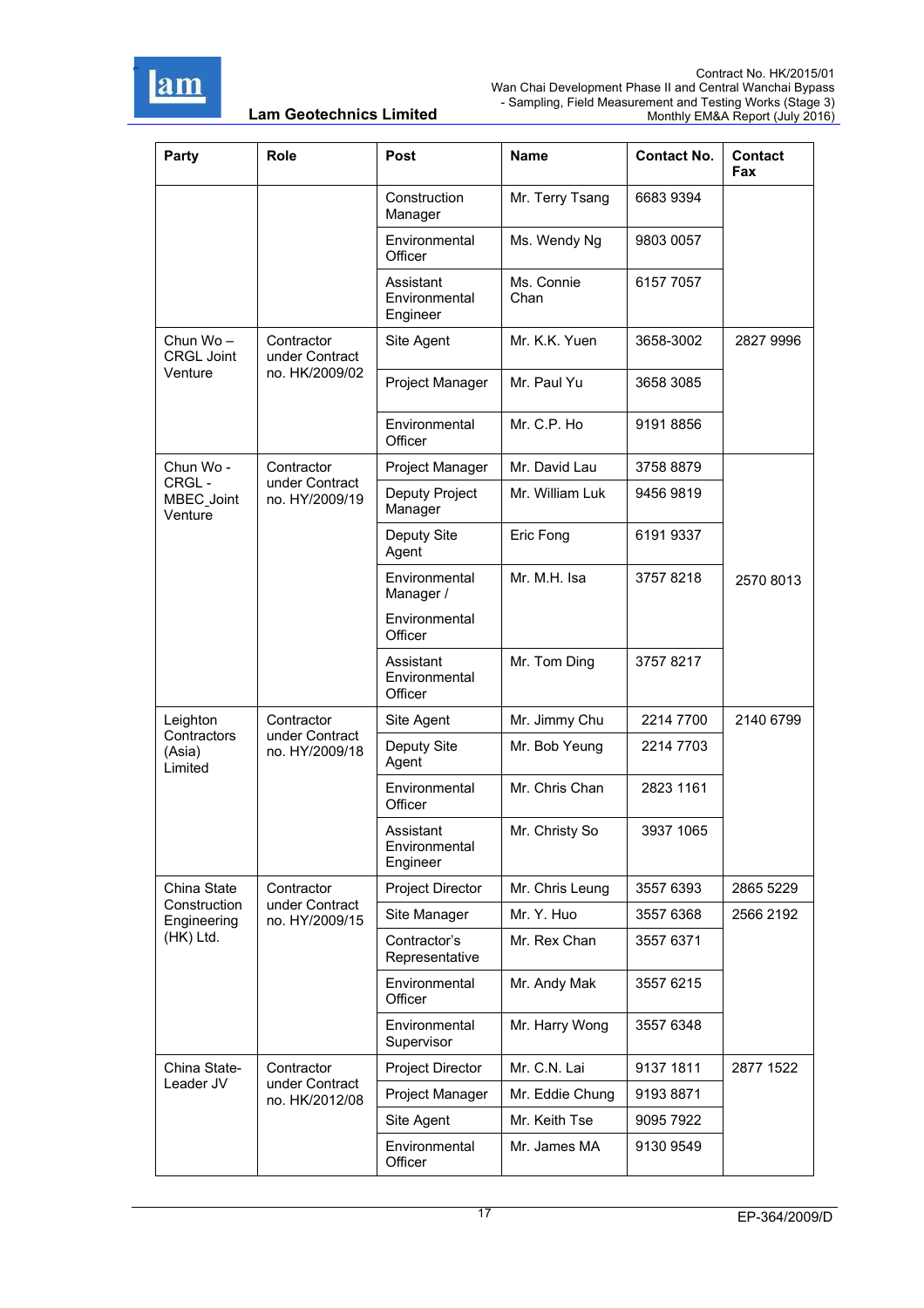

| Party                                      | Role                                           | Post                                          | <b>Name</b>               | <b>Contact No.</b> | Contact<br>Fax |
|--------------------------------------------|------------------------------------------------|-----------------------------------------------|---------------------------|--------------------|----------------|
|                                            |                                                | Environmental<br>Supervisor                   | Mr. Y.L. Ho               | 6050 4919          |                |
| China State                                | Contractor<br>under Contract                   | Project Director                              | Cheung Kit<br>Cheung      | 3557 6399          | 2566 8061      |
|                                            | no.HY/2010/08                                  | Project Manager                               | Chan Ying Lun             | 9812 0592          |                |
|                                            |                                                | Deputy Project<br>Manager                     | Chris Leung               | 34674299           |                |
|                                            |                                                | Site Agent                                    | Mr. Andrew<br>Wong        | 3467 4277          |                |
|                                            |                                                | Environmental<br>Officer                      | Mr. Gabriel<br>Wong       | 3557 6464          |                |
|                                            |                                                | Environmental<br>Supervisor                   | Mr. Louis Lam<br>Tsz Kwan | 3557 6470          |                |
| Leighton                                   | Contractor<br>under Contract<br>no. HY/2011/08 | Project Manager                               | Paul Evans                | 2823 1111          | 21406799       |
| Joint Venture                              |                                                | Site Agent                                    | Colman Wong               | 9730 0806          |                |
|                                            |                                                | Environmental<br>Officer                      | Malcolm Leung             | 3973 0850          |                |
|                                            |                                                | Environmental<br>Supervisor                   | Christy So                | 3973 1065          |                |
| Ramboll<br>Environ<br>Hong Kong<br>Limited | Independent<br>Environmental<br>Checker (IEC)  | Independent<br>Environmental<br>Checker (IEC) | Mr. David Yeung           | 3465 2888          | 3465 2899      |
| Lam<br>Geotechnics<br>Limited              | Environmental<br>Team (ET)                     | Environmental<br>Team Leader<br>(ETL)         | Mr. Raymond<br>Dai        | 2882 3939          | 2882 3331      |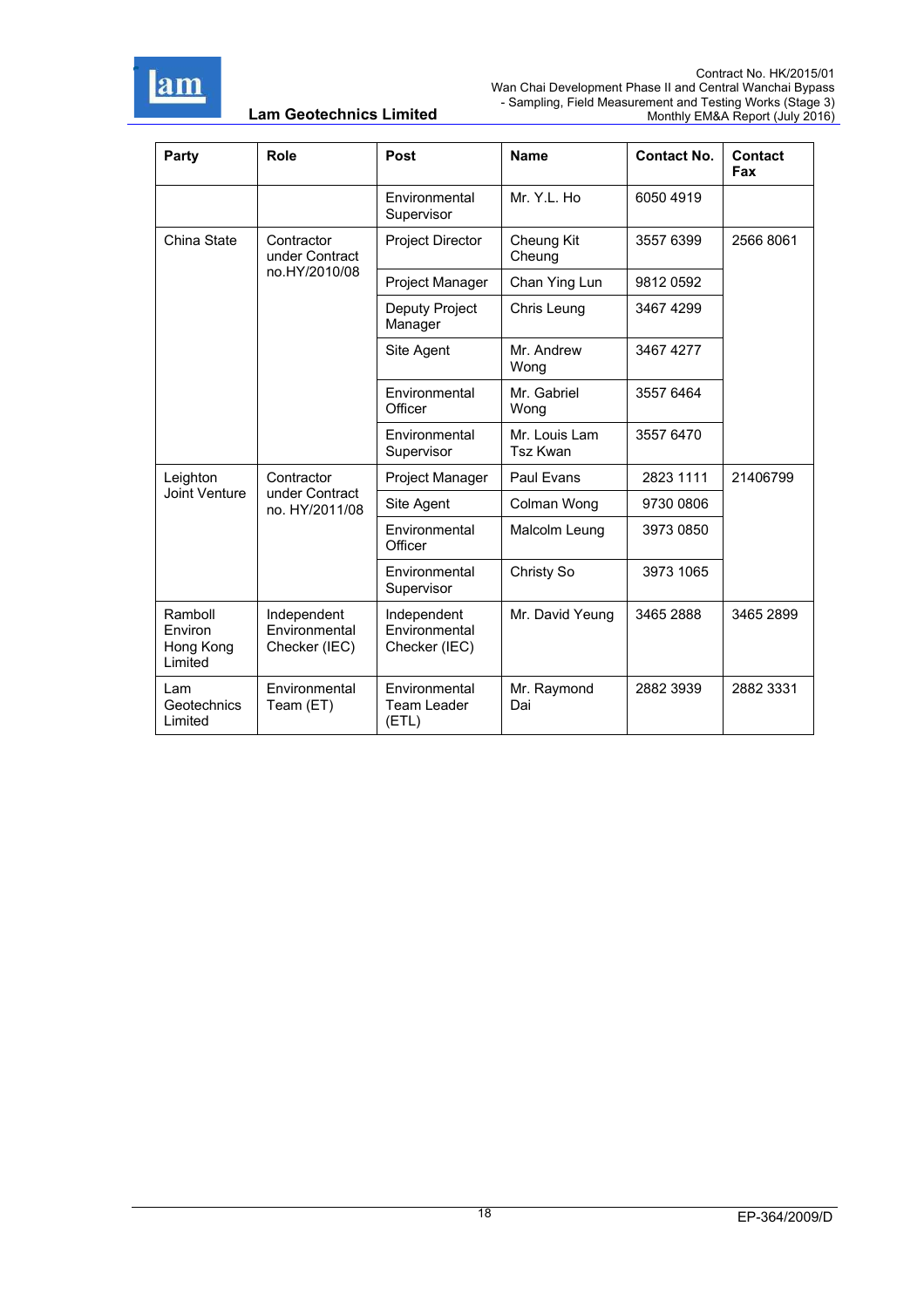

2.4.3. In this reporting month, the principal work activities of individual contracts are included as follows:

Contract no. HY/2009/18 - Central - Wan Chai Bypass (CWB) - Central Interchange under FEP-05/364/2009/A

- Drainage works
- Road works
- Landscaping works
- Modification and Construction of Sign Gantries / Traffic Signs
- Maintenance works

Contract no. HK/2009/01 - Wan Chai Development Phase II - Central - Wan Chai Bypass at Hong Kong Convention and Exhibition Centre - Tunnel Works under FEP-02/364/2009

- Stage 4 backfilling works
- Reinstatement of outfall
- Road and Drain works

Contract no. HK/2009/02 - Wan Chai Development Phase II - Central - Wan Chai Bypass at Wan Chai East (CWB Tunnel) under FEP-01/364/2009

- Remedial works against water leakage and concrete defects.
- Middle and side wall construction
- Tunnel top slab construction
- Removal of Eastern Bulkhead Wall
- Removal of scaffolds underneath tunnel soffit
- Waterproofing layer at tunnel top slab
- Removal of ELS S4 Instrumentation work
- Excavation work
- ELS S1 layer installation
- Pumping test
- Erection of hoarding for the demolition of ex-WSD Salt Water Pumping
- Fabrication of steel hoardings

Contract no. HY/2009/15 - Central-Wanchai Bypass – Tunnel (Causeway Bay Typhoon Shelter Section) under FEP-06/364/2009/A

 Remedial works inside tunnel structure at Mined Tunnel, TS4, TPCWAE and **TPCWAW** 

Contract no. HY/2009/19 - Central - Wanchai Bypass Tunnel (North Point Section) and Island Eastern Corridor Link under FEP-07/364/2009/D

- Pier construction for IEC
- Construction of EVB
- Column modification at F1 to F8
- Approach ramp sheet piling and pre-bored piling works
- **•** Bridge construction and segment erection
- Hing Fat Street modification works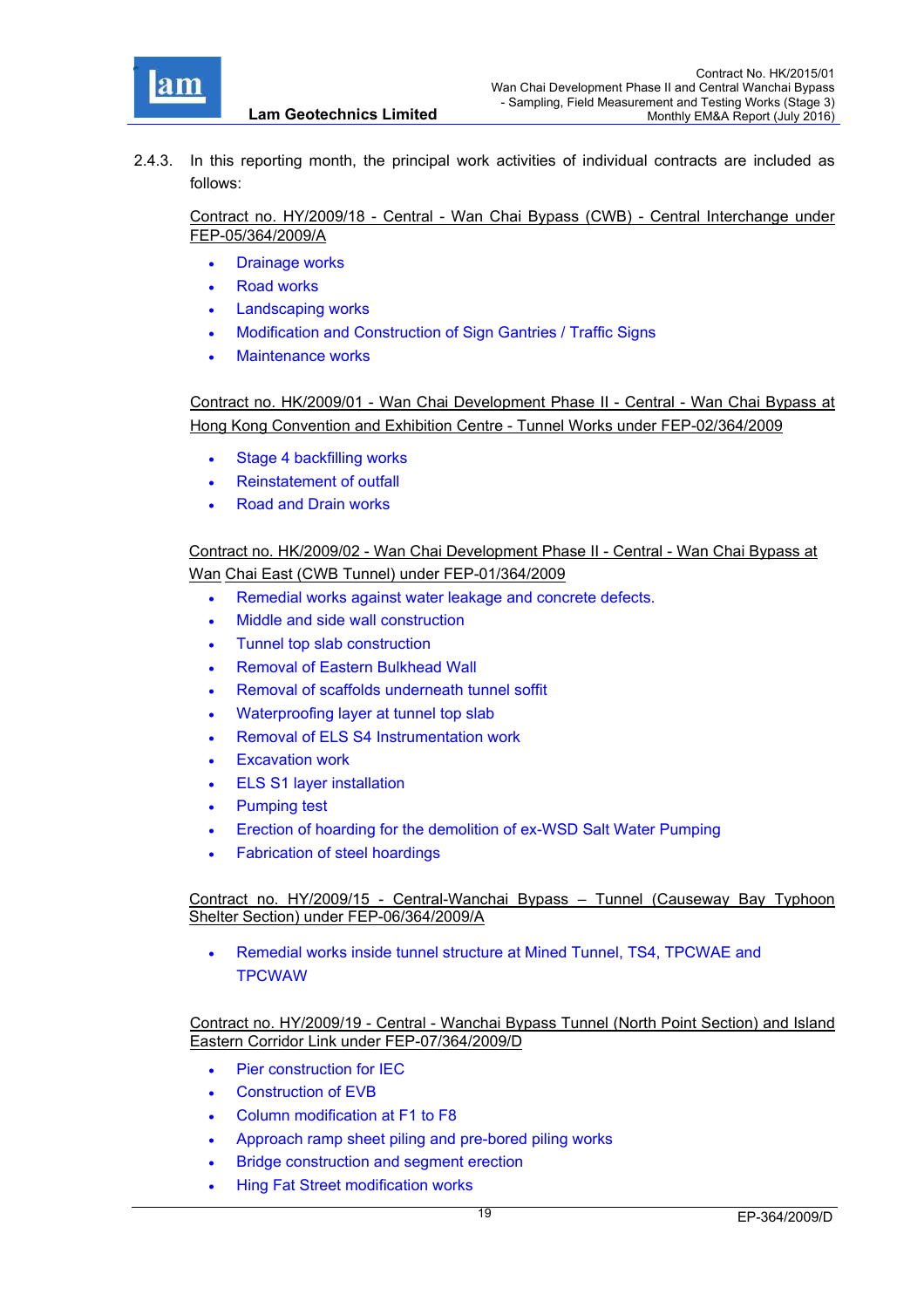

- Hing Fat Street Slip Road Bridge E L3 railing construction
- EVB back filling & waterproofing works
- Pier 26 to 28 Tie Beam construction

Contract no. HK/2012/08 – Wan Chai Development Phase II – Central- Wan Chai Bypass at Wan Chai West under FEP-09/364/2009B

- **•** Grouting
- Construction of MVB and CWB Tunnel
- Construction of concrete plug
- Excavation and lateral support installation for CWB tunnel

Contract no. HY/2010/08 –Central - Wan Chai Bypass (CWB) –Tunnel (Slip Road 8) under FEP-10/364/2009B

- Tree protection works next to existing BGO,
- Drainage improvement works,
- Excavation and Lateral Support for U-structure,
- **•** Grouting works.
- Utility diversion works,
- Retaining wall works
- ELS works.
- Construction works for subway extension

Contract no. HY/2011/08 –Central - Wan Chai Bypass (CWB) –Tunnel Buildings, Systems and Fittings, and Works Associated with Tunnel Commissioning under FEP-11/364/2009B

- Construction of Ventilation Buildings, inclusive of Administration Building, East Ventilation Shaft, West Ventilation Building
- Construction of Tunnel Thermal Barrier
- Installation of Electricals and Mechanicals
- Installation of Tunnel Features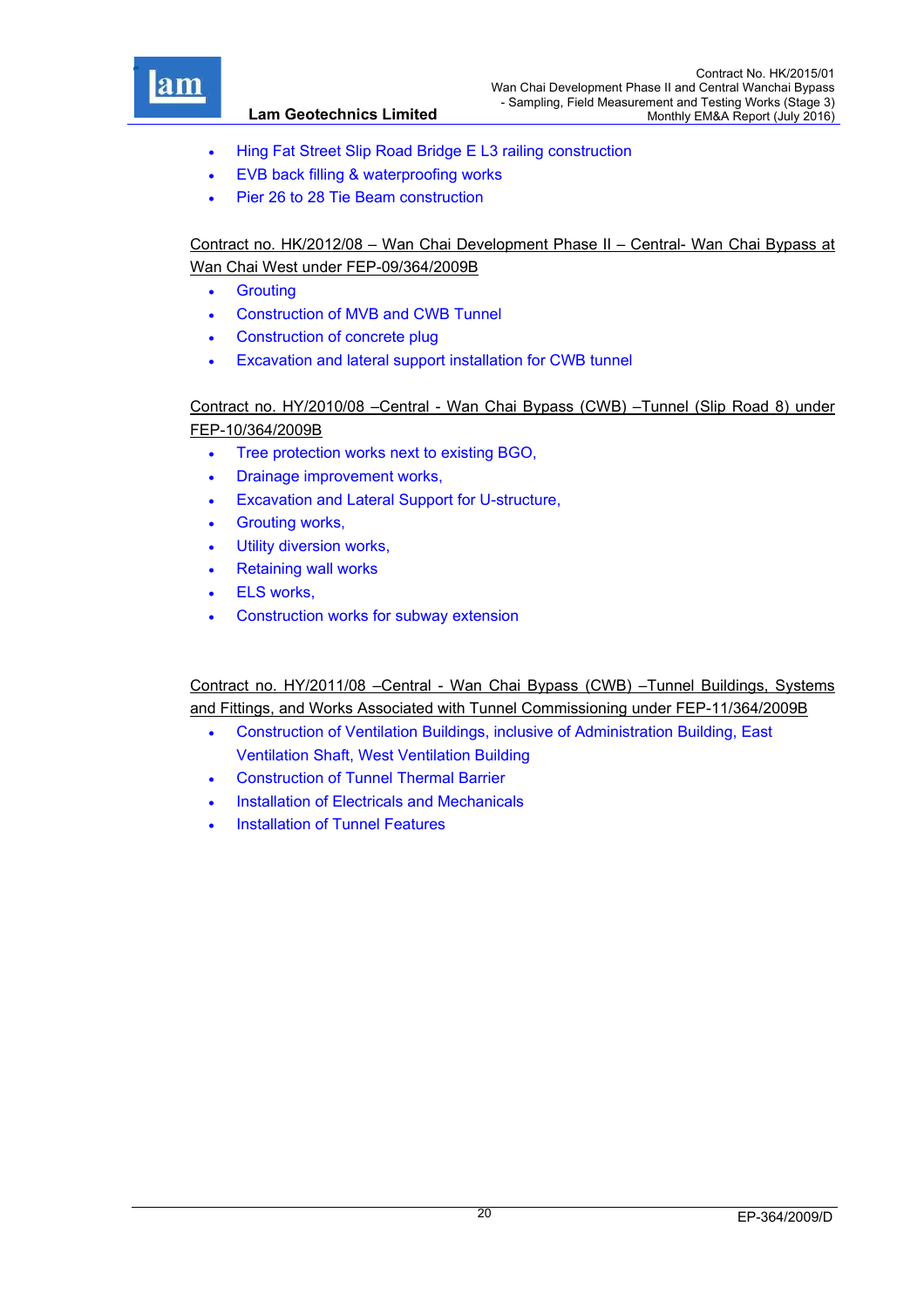

2.4.4. In coming reporting month, the principal work activities of individual contracts are anticipated as follows:

Contract no. HY/2009/18 – Central – Wan Chai Bypass (CWB) – Central Interchange under FEP-05/364/2009/A

- Drainage works
- Road works
- Landscaping works
- Modification and Construction of Sign Gantries / Traffic Signs
- Maintenance works

Contract no. HK/2009/01 – Wan Chai Development Phase II – Central – Wan Chai Bypass at Hong Kong Convention and Exhibition Centre – Tunnel Works under FEP-02/364/2009

- Stage 4 backfilling works
- Reinstatement of outfall
- Road and Drain works

Contract no. HK/2009/02 – Wan Chai Development Phase II – Central – Wan Chai Bypass at Wan Chai East (CWB Tunnel) under FEP-01/364/2009

- Placing of pre-cast concrete covers
- Tunnel OHVD construction
- Tunnel wall and top slab construction
- Road side barrier construction
- ELS S4 removal and king post load transfer
- Waterproofing layer at tunnel top slab
- Tunnel backfilling
- General cleaning of OHVD & tunnel base slap, carrier drain and cross road duct.
- Removal of remaining temporary sheet pile seawall
- Removal of blockwork seawall near the interface between Portion 2 and Portion 5
- Excavation work
- Strut installation
- Erection of hoarding for the demolition of ex-WSD Salt Water Pumping Station
- Demolition of ex-WSD Salt Water Pumping Station from roof to 1/F

Contract no. HY/2009/15 – Central-Wanchai Bypass – Tunnel (Causeway Bay Typhoon Shelter Section) under FEP-06/364/2009/A

 Remedial works inside tunnel structure at Mined Tunnel, TS4, TPCWAE and **TPCWAW**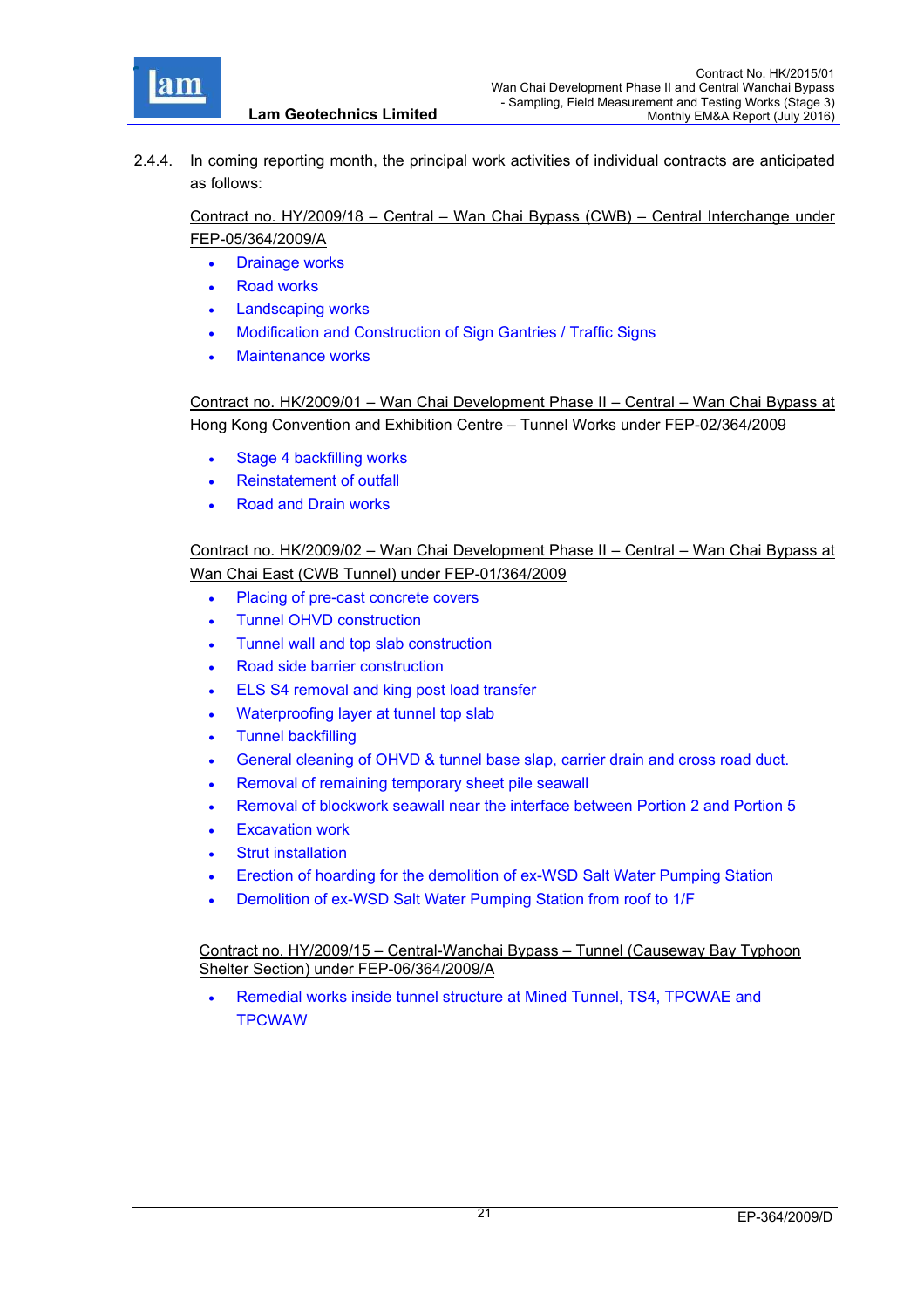

Contract no. HY/2009/19 – Central – Wanchai Bypass Tunnel (North Point Section) and Island Eastern Corridor Link under FEP-07/364/2009/D

- Pier construction for IEC
- Construction of EVB
- Column modification at F1 to F8
- Approach ramp sheet piling and pre-bored piling works
- Bridge construction and segment erection
- Hing Fat Street modification works
- Hing Fat Street Slip Road Bridge E parapet construction
- EVB waterproofing works
- Pier 26 to 28 Tie Beam construction continues
- Oil Street drainage works
- Excavation / Construction of retaining wall

# Contract no. HK/2012/08 – Wan Chai Development Phase II – Central- Wan Chai Bypass at Wan Chai West under FEP-09/364/2009/B

- **•** Grouting
- Construction of MVB and CWB Tunnel
- Construction of concrete plug
- Excavation and lateral support installation for CWB tunnel

### Contract no. HY/2010/08 –Central - Wan Chai Bypass (CWB) –Tunnel (Slip Road 8) under FEP-10/364/2009

- Tree protection works next to existing BGO,
- Drainage improvement works,
- Excavation and Lateral Support for U-structure,
- Grouting works,
- Utility diversion works,
- Retaining wall works
- ELS works
- Construction works for subway extension

Contract no. HY/2011/08 – Central - Wan Chai Bypass (CWB) –Tunnel Buildings, Systems and Fittings, and Works Associated with Tunnel Commissioning under FEP-11/364/2009B

- Construction of Ventilation Buildings, inclusive of Administration Building, East Ventilation Shaft/Building, West Ventilation Building
- Construction of Tunnel Thermal Barrier
- Installation of Electricals and Mechanicals
- Installation of Tunnel Features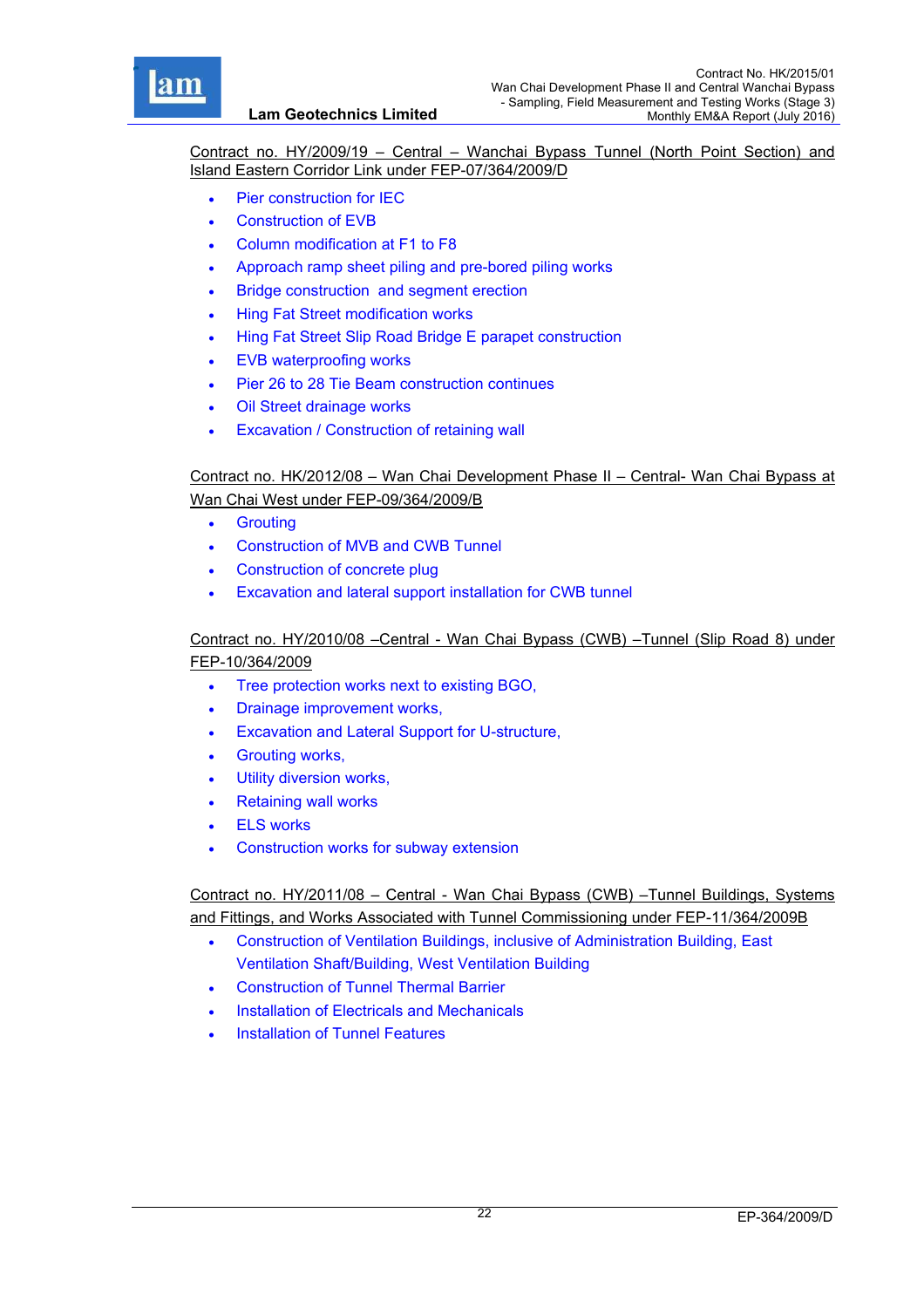

## **3 STATUS OF REGULATORY COMPLIANCE**

#### **3.1 Status of Environmental Licensing and Permitting under the Project**

3.1.1. A summary of the current status on licences and/or permits on environmental protection pertinent to the Project is shown in *Table 3.1*.

| Table 3.1 | Summary of the current status on licences and/or permits on environmental |
|-----------|---------------------------------------------------------------------------|
|           | protection pertinent to the Project                                       |

| <b>Permits and/or Licences</b>      | Reference No.     | <b>Issued Date</b> | <b>Status</b> |
|-------------------------------------|-------------------|--------------------|---------------|
| <b>Environmental Permit</b>         | EP-356/2009       | 30 Jul 2009        | Valid         |
| <b>Environmental Permit</b>         | EP-364/2009       | 17 Aug 2009        | Superseded    |
| <b>Environmental Permit</b>         | EP-364/2009/A     | 4 Aug 2010         | Superseded    |
| <b>Environmental Permit</b>         | EP-364/2009/B     | 20 Sep 2012        | Superseded    |
| <b>Environmental Permit</b>         | EP-364/2009/C     | 11 Jul 2014        | Superseded    |
| <b>Environmental Permit</b>         | EP-364/2009/D     | 24 Nov 2015        | Valid         |
| <b>Environmental Permit</b>         | EP-376/2009       | 13 Nov 2010        | Valid         |
| <b>Further Environmental Permit</b> | FEP-01/356/2009   | 18 Feb 2010        | Surrendered   |
| <b>Further Environmental Permit</b> | FEP-02/356/2009   | 24 Mar 2010        | Valid         |
| <b>Further Environmental Permit</b> | FEP-03/356/2009   | 24 Mar 2010        | Valid         |
| <b>Further Environmental Permit</b> | FEP-04/356/2009   | 15 Nov 2010        | Valid         |
| <b>Further Environmental Permit</b> | FEP-05/356/2009   | 24 Mar 2011        | Surrendered   |
| <b>Further Environmental Permit</b> | FEP-06/356/2009   | 5 March 2013       | Valid         |
| <b>Further Environmental Permit</b> | FEP-07/356/2009   | 26 July 2013       | Valid         |
| <b>Further Environmental Permit</b> | FEP-01/364/2009   | 24 Mar 2010        | Valid         |
| <b>Further Environmental Permit</b> | FEP-02/364/2009   | 21 Apr 2010        | Valid         |
| <b>Further Environmental Permit</b> | FEP-03/364/2009   | 12 July 2010       | Surrendered   |
| <b>Further Environmental Permit</b> | FEP-04/364/2009/A | 14 Oct 2010        | Surrendered   |
| <b>Further Environmental Permit</b> | FEP-05/364/2009/A | 15 Nov 2010        | Valid         |
| <b>Further Environmental Permit</b> | FEP-06/364/2009/A | 22 Nov 2010        | Valid         |
| <b>Further Environmental Permit</b> | FEP-07/364/2009/A | 25 Feb 2011        | Superseded    |
| <b>Further Environmental Permit</b> | FEP-07/364/2009/D | 24 Nov 2015        | Valid         |
| <b>Further Environmental Permit</b> | FEP-08/364/2009/A | 15 June 2012       | Surrendered   |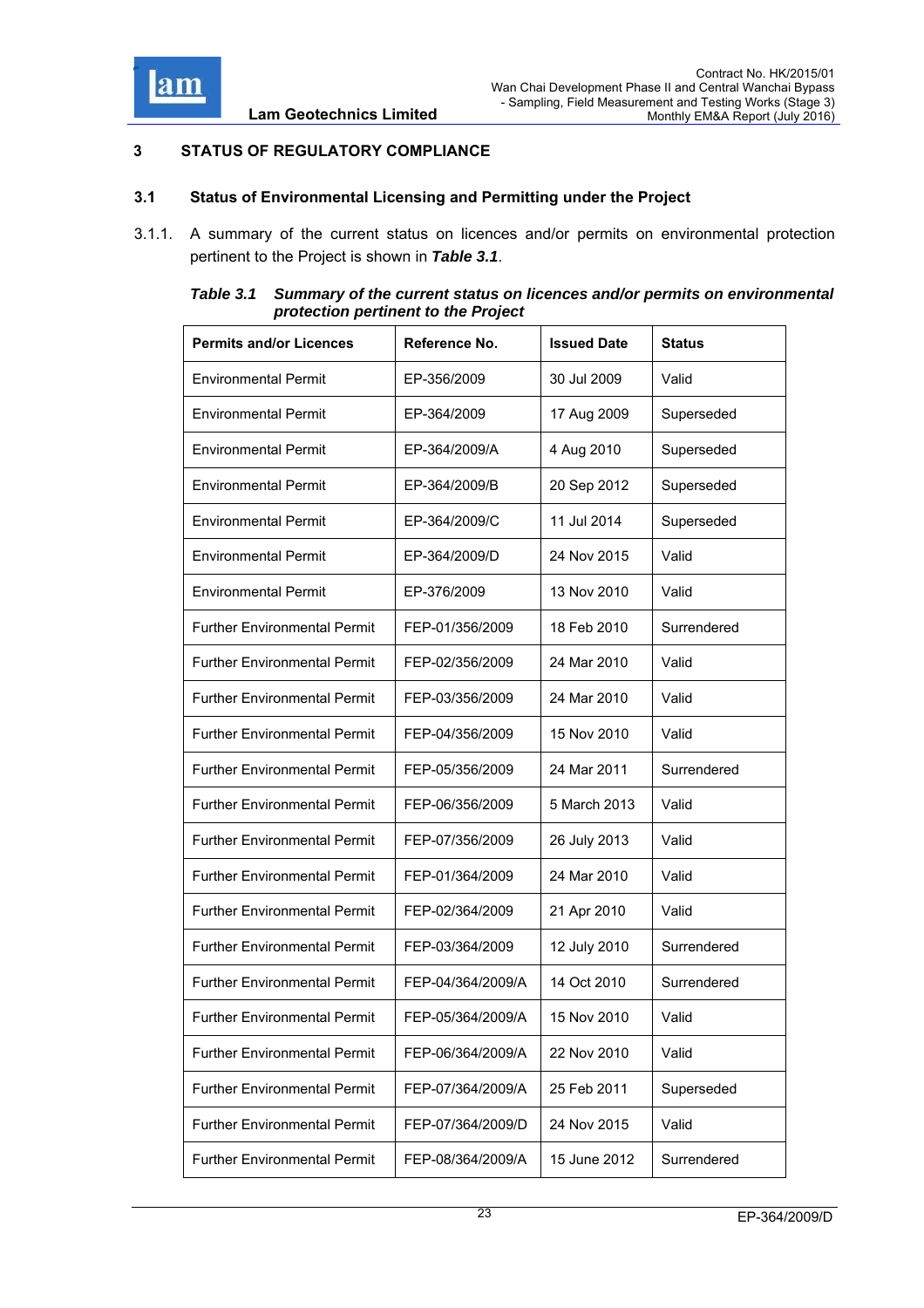

| Lam Geotechnics Limited |  |  |  |  |
|-------------------------|--|--|--|--|
|-------------------------|--|--|--|--|

| Further Environmental Permit   | FEP-09/364/2009/B | 5 March 2013 | Valid |
|--------------------------------|-------------------|--------------|-------|
| l Further Environmental Permit | FEP-10/364/2009/B | 26 July 2013 | Valid |
| l Further Environmental Permit | FEP-11/364/2009/B | 2 May 2014   | Valid |

3.1.2. Due to the multi-contract nature of the Project, the status of permits and/or licences under the individual contract(s) are presented as below:

Contract no. HY/2009/17 – Central – Wan Chai Bypass (CWB) at FEHD Whitfield Depot – Advanced piling works under FEP-03/364/2009

3.1.3. The construction works was completed and the FEP-03/364/2009 was surrendered by the Contractor on 28 March 2013.

Contract no. 04/HY/2006 – Reconstruction of Bus Terminus near Man Yiu Street and Man Kwong Street under FEP-04/364/2009/A

3.1.4. The construction works was completed, and the FEP-04/HY/2006 was surrendered by the Contractor on 11 February 2011.

Contract no. HK/2010/06 - Wan Chai Development Phase II - Central - Wan Chai Bypass over MTR Tsuen Wan Line under FEP-08/364/2009/A

3.1.5. The construction works was completed, and the FEP-08/364/2009/A was surrendered by the Contractor on 3 October 2014.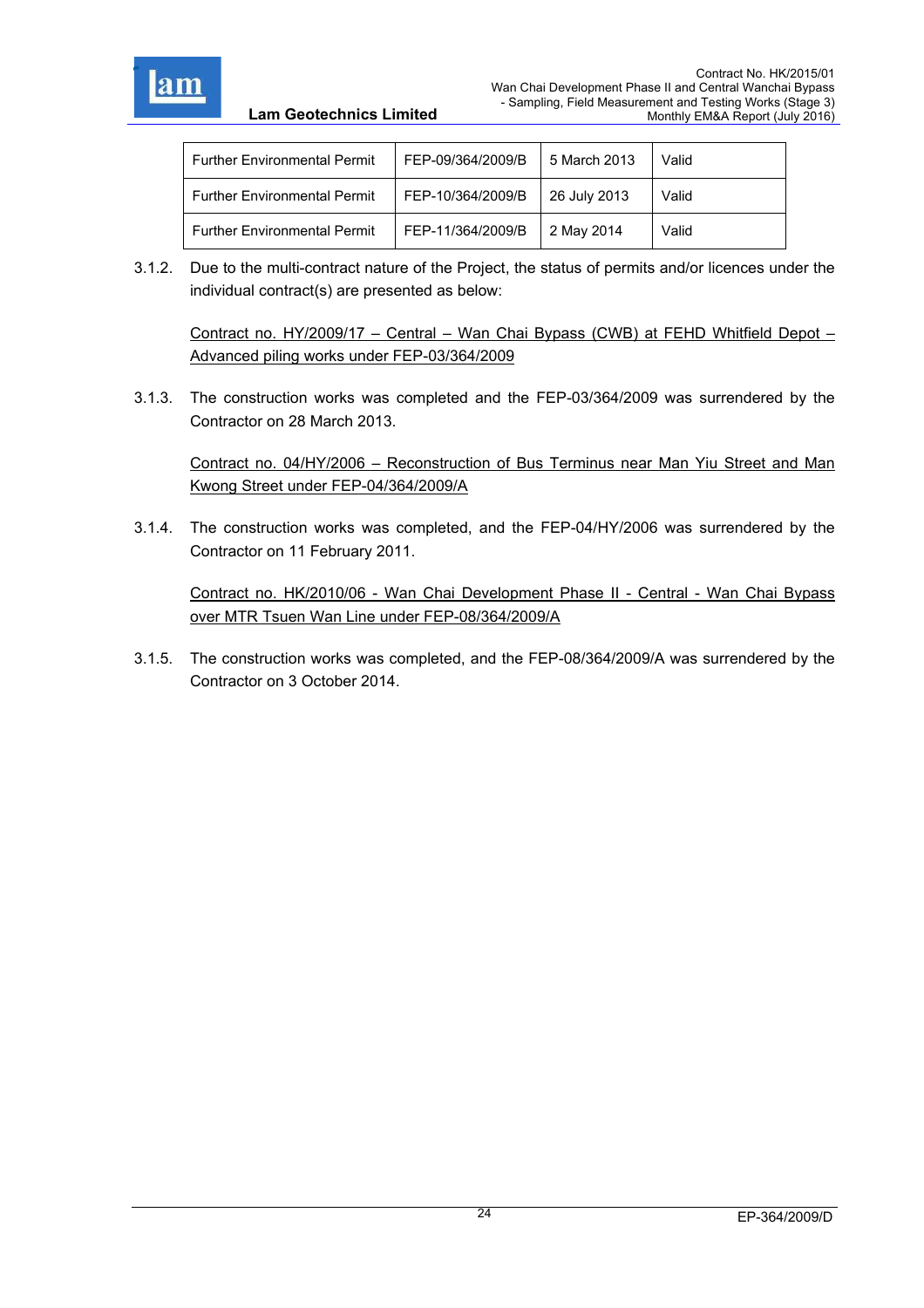

Contract no. HK/2009/01 – Wan Chai Development Phase II – Central – Wan Chai Bypass at Hong Kong Convention and Exhibition Centre – Tunnel Works under FEP-02/364/2009

3.1.6. Summary of the current status on licences and/or permits on environmental protection pertinent and submission under FEP-02/364/2009 for contract no. HK/2009/01 are shown in *Table 3.2* and *Table 3.3.*

|                   | Table 3.2 Cumulative Summary of Valid Licences and Permits under Contract no. |
|-------------------|-------------------------------------------------------------------------------|
| <b>HK/2009/01</b> |                                                                               |

| <b>Permits and/or</b><br><b>Licences</b>                                | Reference No.   | <b>Issued Date</b> | <b>Valid Period/</b><br><b>Expiry Date</b> | <b>Status</b>    |
|-------------------------------------------------------------------------|-----------------|--------------------|--------------------------------------------|------------------|
| <b>Further Environmental</b>                                            | FEP-02/356/2009 | 24 Mar 2010        | N/A                                        | Valid            |
| Permit                                                                  | FEP-02/364/2009 | 21 Apr 2010        | N/A                                        | Valid            |
| Notification of Works<br><b>Under APCO</b>                              | 313088          | 06 Jan 2010        | N/A                                        | Valid            |
|                                                                         | GW-RS1338-15    | 11 Dec 2015        | 01 Jan 2016 to<br>30 June 2016             | <b>Cancelled</b> |
|                                                                         | GW-RS0041-16    | 22 Jan 2016        | 25 Jan 2016 to<br>23 Jul 2016              | <b>Cancelled</b> |
|                                                                         | GW-RS0089-16    | 05 Feb 2016        | 20 Feb 2016 to<br>19 July 2016             | Cancelled        |
|                                                                         | GW-RS0093-16    | 05 Feb 2016        | 22 Feb 2016 to<br>21 July 2016             | <b>Cancelled</b> |
|                                                                         | GW-RS0152-16    | 18 Feb 2016        | 25 Feb 2016 to<br>24 Aug 2016              | <b>Cancelled</b> |
|                                                                         | GW-RS0243-16    | 11 Mar 2016        | 14 Mar 2016 to<br>13 Sep 2016              | <b>Cancelled</b> |
| <b>Construction Noise</b><br>Permit (CNP) for non-<br>pilling equipment | GW-RS0384-16    | 19 Apr 2016        | 22 Apr 2016 to<br>19 Oct 2016              | <b>Valid</b>     |
|                                                                         | GW-RS0435-16    | 03 May 2016        | 08 May 2016 to<br>07 Nov 2016              | Valid            |
|                                                                         | GW-RS0482-16    | 17 May 2016        | 19 May 2016 to<br>18 Nov 2016              | Valid            |
|                                                                         | GW-RS0486-16    | 17 May 2016        | 19 May 2016 to<br>18 Nov 2016              | Valid            |
|                                                                         | GW-RS0488-16    | 17 May 2016        | 19 May 2016 to<br>18 Nov 2016              | Valid            |
|                                                                         | GW-RS0492-16    | 20 May 2016        | 23 May 2016 to<br>22 Nov 2016              | <b>Valid</b>     |
|                                                                         | GW-RS0493-16    | 20 May 2016        | 23 May 2016 to<br>22 Nov 2016              | Valid            |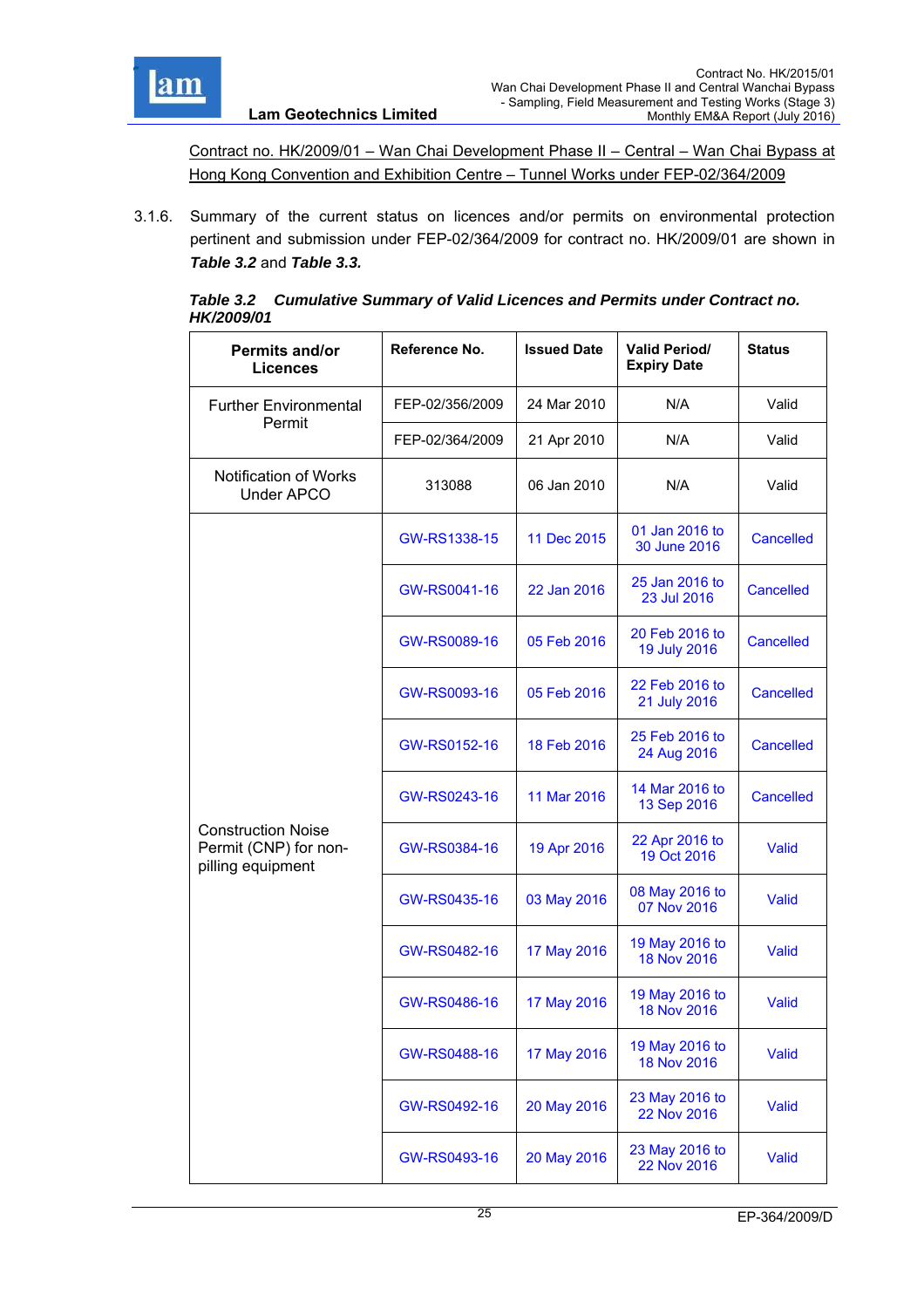

| Permits and/or<br><b>Licences</b>                           | Reference No.            | <b>Issued Date</b> | <b>Valid Period/</b><br><b>Expiry Date</b> | <b>Status</b> |
|-------------------------------------------------------------|--------------------------|--------------------|--------------------------------------------|---------------|
|                                                             | GW-RS0495-16             | 20 May 2016        | 19 May 2016 to<br>18 Nov 2016              | Valid         |
|                                                             | GW-RS0546-16             | 27 May 2016        | 30 May 2016 to<br>26 Nov 2016              | Cancelled     |
|                                                             | GW-RS0592-16             | 13 Jun 2016        | 15 Jun 2016 to<br>12 Dec 2016              | Valid         |
|                                                             | GW-RS0636-16             | 20 Jun 2016        | 21 Jun 2016 to<br>19 Dec 2016              | Valid         |
|                                                             | WT00009641-<br>2011      | 24 Jul 2011        | 31 Jul 2016                                | Valid         |
| Discharge License                                           | WT00021138-<br>2015      | 17 Mar 2014        | 31 Mar 2020                                | Valid         |
| Billing account under<br><b>Waste Disposal</b><br>Ordinance | 7010069                  | 21 Jan 2010        | N/A                                        | Valid         |
| Registration as a<br><b>Chemical Waste</b><br>Producer      | WPN5213-134-<br>C3585-01 | 21 Jan 2010        | N/A                                        | Valid         |

*Table 3.3 Summary of submission status under FEP-02/364/2009* 

| <b>EP Condition</b><br><b>Submission</b> |                                                | Date of Submission |
|------------------------------------------|------------------------------------------------|--------------------|
| Condition 2.7 & 2.8                      | Works Schedule and Location Plan               | 18 May 2011        |
| Condition 2.6                            | Environmental Management Organization<br>Chart | 18 May 2011        |
| Condition 1.12                           | Commencement Date of Works                     | 20 Jun 2011        |
| Condition 2.9                            | Noise Management Plan                          | 10 Jun 2011        |
| Condition 2.11                           | Landscape Plan (Rev.4)                         | 8 July 2015        |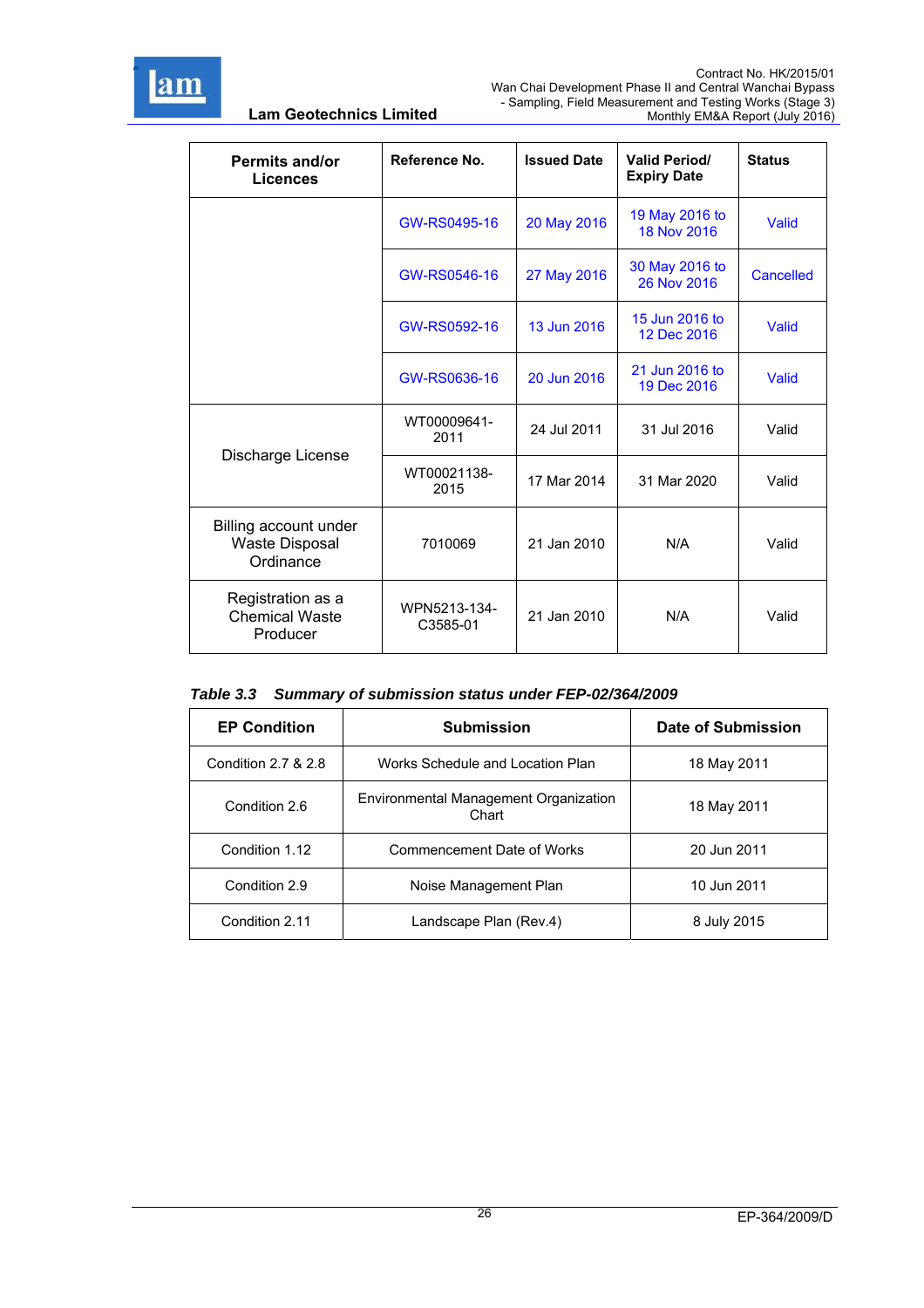

Contract no. HK/2009/02 – Wan Chai Development Phase II – Central – Wan Chai Bypass at Wan Chai East (CWB Tunnel) under FEP-01/364/2009

3.1.7. Summary of the current status on licences and/or permits on environmental protection pertinent and submission under FEP-01/364/2009 for contract no. HK/2009/02 are shown in *Table 3.4* and *Table 3.5.*

| Table 3.4 Cumulative Summary of Valid Licences and Permits under Contract no. |
|-------------------------------------------------------------------------------|
| <b>HK/2009/02</b>                                                             |

| <b>Permits and/or Licences</b>                                            | Reference No.            | <b>Issued Date</b> | <b>Valid Period/</b><br><b>Expiry Date</b> | <b>Status</b>    |
|---------------------------------------------------------------------------|--------------------------|--------------------|--------------------------------------------|------------------|
| <b>Further Environmental</b>                                              | FEP-03/356/2009          | 24 Mar 2010        | N/A                                        | Valid            |
| Permit                                                                    | FEP-01/364/2009          | 24 Mar 2010        | N/A                                        | Valid            |
| Notification of Works<br><b>Under APCO</b>                                | 313962                   | 2 Feb 2010         | N/A                                        | Valid            |
|                                                                           | GW-RS1413-15             | 24 Dec 2015        | 02 Jan 2016 to<br>01 Jul 2016              | <b>Cancelled</b> |
|                                                                           | GW-RS0083-16             | 01 Feb 2016        | 3 Feb 2016 to<br>01 Aug 2016               | <b>Cancelled</b> |
|                                                                           | GW-RS0321-16             | 01 Apr 2016        | 5 Apr 2016 to<br>05 Jul 2016               | <b>Expired</b>   |
| <b>Construction Noise</b>                                                 | GW-RS0390-16             | 22 Apr 2016        | 27 Apr 2016 to<br>26 Oct 2016              | Valid            |
| Permit (CNP) for non-<br>pilling equipment                                | GW-RS0399-16             | 27 Apr 2016        | 27 Apr 2016 to<br>26 Oct 2016              | Valid            |
|                                                                           | GW-RS0403-16             | 27 Apr 2016        | 30 Apr 2016 to<br>24 Sep 2016              | Valid            |
|                                                                           | GW-RS0516-16             | 20 May 2016        | 23 May 2016 to<br>22 Nov 2016              | Cancelled        |
|                                                                           | GW-RS0593-16             | 13 Jun 2016        | 15 Jun 2016 to<br>12 Dec 2016              | Valid            |
| Water Discharge                                                           | WT00009691-2011          | 01 Aug 2011        | 31 July 2016                               | Valid            |
| License                                                                   | WT00022295-2015          | 12 Aug 2015        | 31 July 2020                               | Valid            |
| <b>Billing Account under</b><br><b>Waste Disposal</b><br>Ordinance (Land) | 7010255                  | 10 Feb 2010        | N/A                                        | Valid            |
| Registration as<br><b>Chemical Waste</b><br>Producer (Wan Chai)           | WPN5213-135-<br>C3593-01 | 10 Mar 2010        | N/A                                        | Valid            |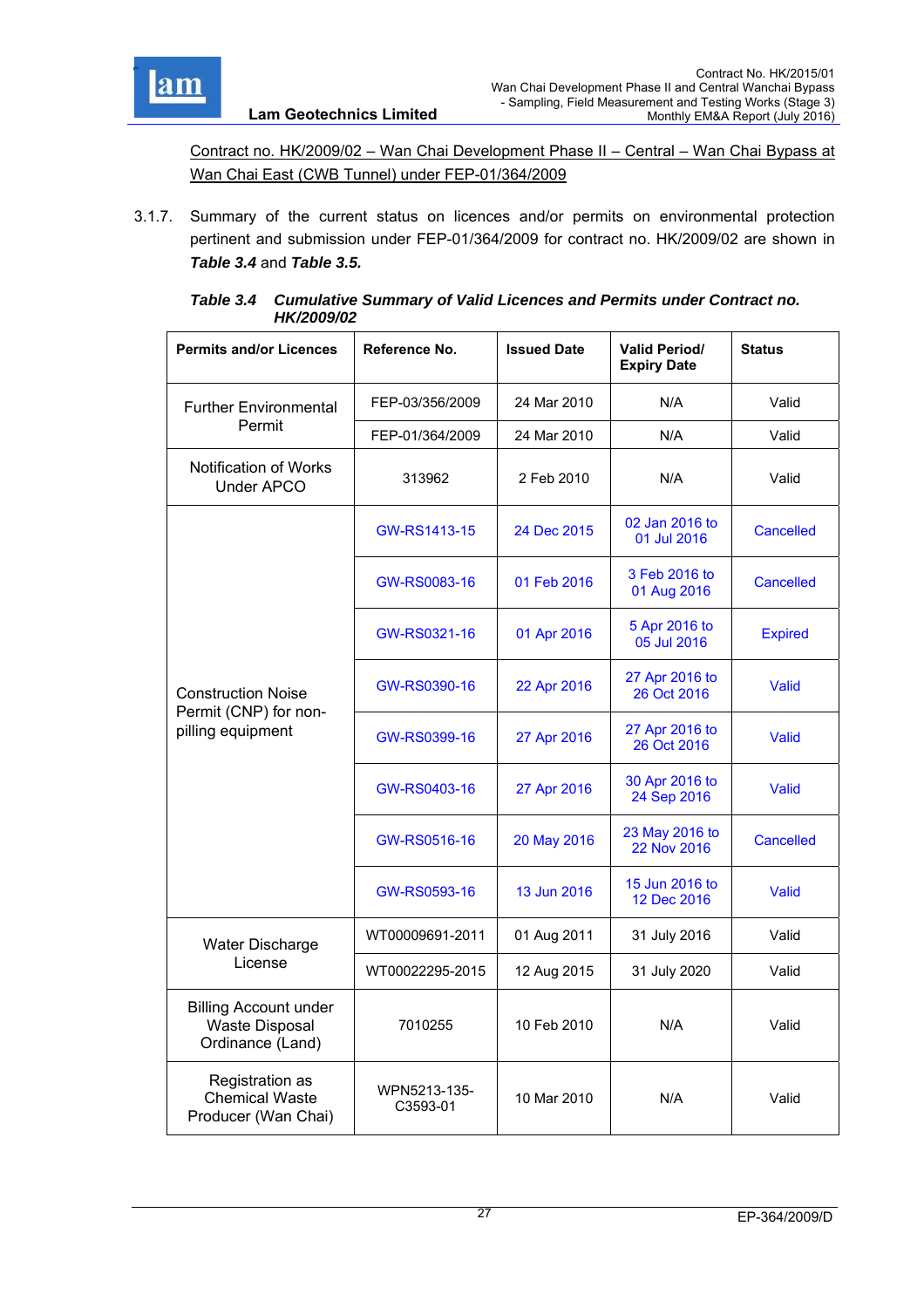

| <b>Permits and/or Licences</b>                                 | Reference No.            | <b>Issued Date</b> | <b>Valid Period/</b><br><b>Expiry Date</b> | <b>Status</b> |
|----------------------------------------------------------------|--------------------------|--------------------|--------------------------------------------|---------------|
| Registration as<br><b>Chemical Waste</b><br>Producer (TKO 137) | WPN5213-839-<br>C3593-02 | 22 Sep 2010        | N/A                                        | Valid         |
| Dumping Permit (Type<br>1 - Open Sea Disposal)                 | EP/MD/16-146             | 24 Dec 2015        | 01 Jan 2016 to<br>30 Jun 2016              | Expired       |
| Dumping Permit (Type<br>1 - Open Sea Disposal)                 | EP/MD/17-041             | 23 Jun 2017        | 01 Jul 2016 to<br>31 Dec 2016              | Valid         |

# *Table 3.5 Summary of submission status under FEP-01/364/2009*

| <b>EP Condition</b>   | <b>Submission</b>                           | Date of Submission |
|-----------------------|---------------------------------------------|--------------------|
| Condition 2.7 and 2.8 | Works Schedule and Location Plan            | 14 Jun 2011        |
| Condition 2.6         | Environmental Management Organization Chart | 14 Jun 2011        |
| Condition 1.12        | Commencement Date of Works                  | 21 Jun 2011        |
| Condition 2.11        | Landscape Plan (Revision B)                 | 20 Nov 2012        |
| Condition 2.9         | Noise Management Plan (Revision B)          | 13 Jan 2012        |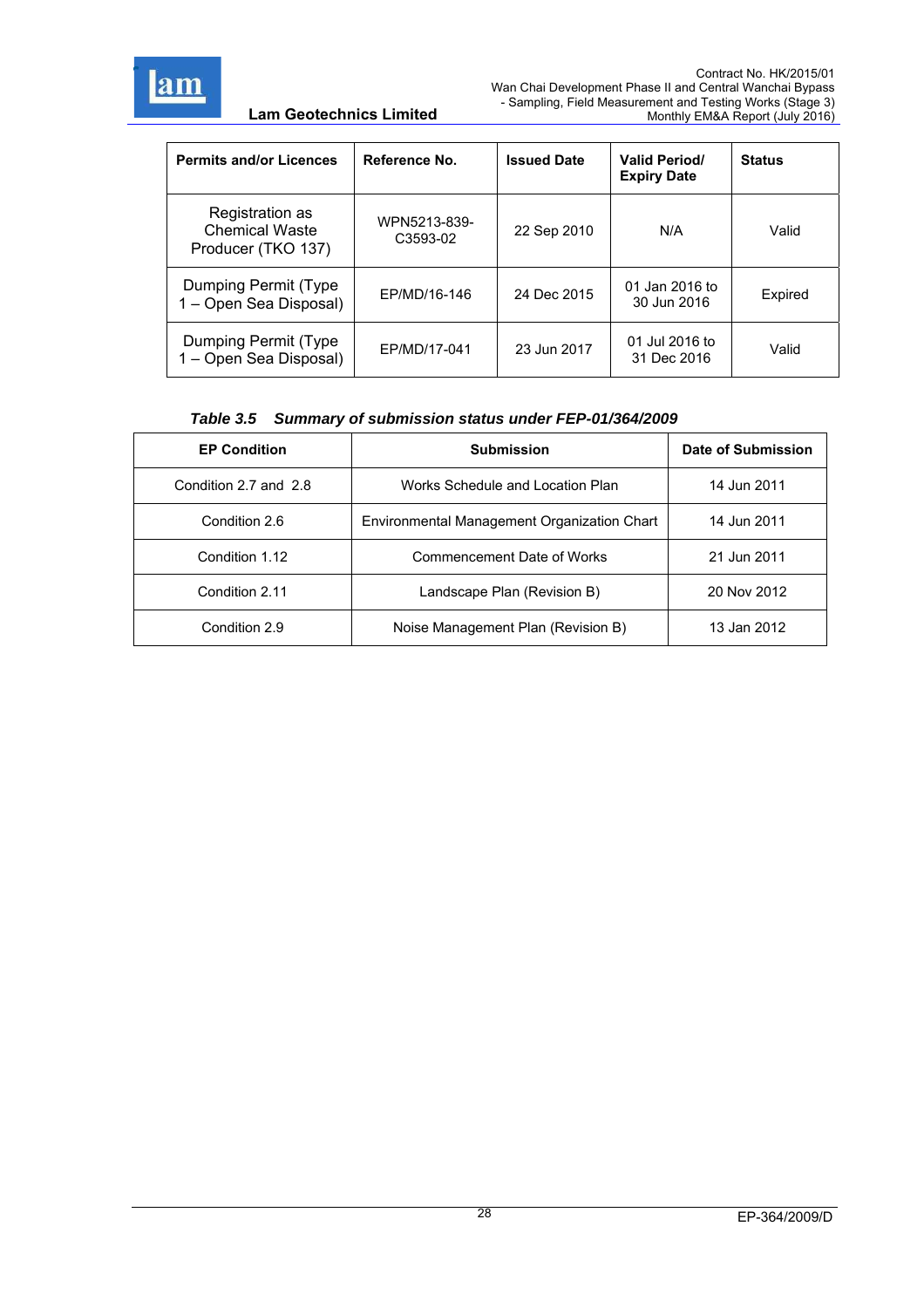

Contract no. HY/2009/18 – Central – Wan Chai Bypass (CWB) – Central Interchange under FEP-05/364/2009/A

3.1.8. Summary of the current status on licences and/or permits on environmental protection pertinent and submission under FEP-05/364/2009A for contract no. HY/2009/18 are shown in **Table 3.6** and **Table 3.7**.

| Permit / Licence /<br>Notification /<br><b>Approval</b>                   | Reference No.              | <b>Issued Date</b> | <b>Valid Period/</b><br><b>Expiry Date</b> | <b>Status</b>             |
|---------------------------------------------------------------------------|----------------------------|--------------------|--------------------------------------------|---------------------------|
| <b>Further Environmental</b><br>Permit                                    | FEP-05/364/2009/A          | 15 Nov 2010        | Permit issued                              | Valid                     |
| <b>Notification of Works</b><br>Under APCO                                | 322293                     | 07 Oct 2010        | Notified                                   | Valid                     |
|                                                                           | GW-RS1415-15               | 24 Dec 2015        | 01 Jan 2016 to<br>30 Jun 2016              | <b>Expired</b>            |
|                                                                           | GW-RS0335-16               | 07 Apr 2016        | 08 Apr 2016 to<br>30 Sep 2016              | <b>Cancelled</b>          |
|                                                                           | GW-RS0438-16               | 03 May 2016        | 05 May 2016 to<br>30 Sep 2016              | <b>Cancelled</b>          |
|                                                                           | GW-RS0459-16               | 09 May 2016        | 11 May 2016 to<br>31 Aug 2016              | Valid                     |
| <b>Construction Noise</b><br>Permit (CNP) for non-                        | GW-RS0564-16               | 06 Jun 2016        | 08 Jun 2016 to<br>31 Oct 2016              | Valid                     |
| piling equipment                                                          | GW-RS0577-16               | 06 Jun 2016        | 08 Jun 2016 to<br>31 Oct 2016              | Valid                     |
|                                                                           | GW-RS0669-16               | 24 Jun 2016        | 01 Jul 2016 to<br>31 Dec 2016              | Valid                     |
|                                                                           | GW-RS0700-16               | 04 Jul 2016        | 06 Jul 2016 to<br>31 Oct 2016              | Valid                     |
|                                                                           | GW-RS0705-16               | 04 Jul 2016        | 06 Jul 2016 to<br>31 Oct 2016              | Valid                     |
|                                                                           | GW-RS0762-16               | 14 Jul 2016        | 16 Jul 2016 to<br>31 Oct 2016              | Valid                     |
|                                                                           | WT00013967-2012            | 17 Sep 2012        | 30 Sep 2017                                | Cancelled                 |
| Discharge Licenses                                                        | WT00014966-2013            | 08 Jan 2013        | 31 Jan 2018                                | Cancelled                 |
|                                                                           | WT00020725-2015            | 14 Jan 2015        | 30 Jul 2017                                | Valid                     |
|                                                                           | WT00024255-2016            | 18 May 2016        | 31 Jan 2021                                | Valid                     |
| Registration as a<br><b>Chemical Waste</b><br>Producer                    | WPN: 8335-121-<br>L1048-04 | 17 Dec 2010        | N/A                                        | Registration<br>completed |
| <b>Billing Account under</b><br><b>Waste Disposal</b><br>Ordinance (Land) | Account No.: 7011587       | 11 Oct 2010        | Account<br>approved                        | Valid                     |

*Table 3.6 Cumulative Summary of Valid Licences and Permits under Contract no. HY/2009/18*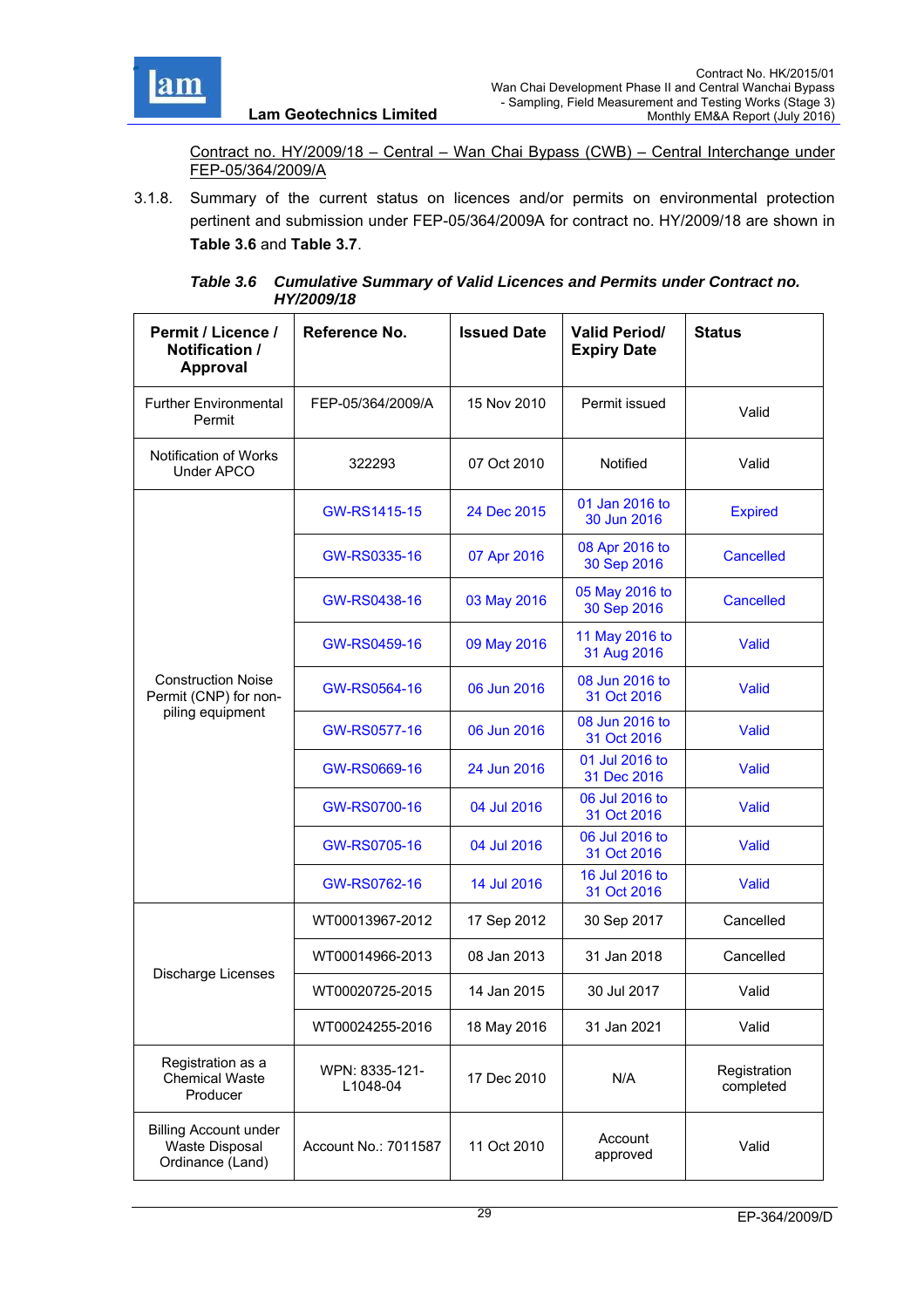

| <b>Utilitially Of Subtilission Status and The FOUSO-REUGLA</b> |                         |                    |  |
|----------------------------------------------------------------|-------------------------|--------------------|--|
| <b>EP Condition</b>                                            | <b>Submission</b>       | Date of Submission |  |
| Condition 2.9                                                  | Noise Management Plan   | 01 March 2011      |  |
| Condition 2.10                                                 | Landscape Plan (Rev. 6) | 19 May 2014        |  |

## *Table 3.7 Summary of submission status under FEP-05/364/2009/A*

Contract no. HY/2009/15 – Central-Wanchai Bypass – Tunnel (Causeway Bay Typhoon Shelter Section) under FEP-06/364/2009/A

3.1.9. Summary of the current status on licences and/or permits on environmental protection pertinent and submission under FEP-06/364/2009/A for contract no. HY/2009/15 are shown in *Table 3.8* and *Table 3.9.*

*Table 3.8 Cumulative Summary of Valid Licences and Permits under Contract no. HY/2009/15*

| Permits and/or<br><b>Licences</b>                                                          | Reference No.              | <b>Issued Date</b> | <b>Valid Period/</b><br><b>Expiry Date</b> | <b>Status</b> |
|--------------------------------------------------------------------------------------------|----------------------------|--------------------|--------------------------------------------|---------------|
| <b>Further Environmental</b>                                                               | FEP-06/364/2009/A          | 22 Nov 2010        | N/A                                        | Valid         |
| Permit                                                                                     | FEP-04/356/2009            | 22 Nov 2010        | N/A                                        | Valid         |
| Notification of Works<br><b>Under APCO</b>                                                 | 321822                     | 24 Sep 2010        | N/A                                        | Valid         |
|                                                                                            | GW-RS0232-16               | 08 Mar 2016        | 9 Mar 2016 to<br>08 Sep 2016               | Valid         |
| <b>Construction Noise</b>                                                                  | GW-RS0233-16               | 14 Mar 2016        | 14 Mar 2016 to<br>10 Sep 2016              | Valid         |
| Permit (CNP) for non-<br>piling equipment                                                  | GW-RS0235-16               | 10 Mar 2016        | 12 Mar 2016 to<br>08 Sep 2016              | Valid         |
|                                                                                            | GW-RS0553-16               | 30 May 2016        | 30 May 2016 to<br>24 Nov 2016              | Valid         |
| Registration as a<br><b>Chemical Waste</b><br>Producer                                     | WPN: 5213-147-C1169-<br>35 | 15 Nov 2010        | N/A                                        | Valid         |
| <b>Billing Account under</b><br><b>Waste Disposal</b><br>Ordinance                         | 7011553                    | 30 Sep 2010        | 27 Sep 2010 to<br>27 Jun 2016              | Valid         |
| <b>Billing Account under</b><br><b>Waste Disposal</b><br>Ordinance<br>(Disposal by Vessel) | 7011761                    | 26 Jun 2015        | 17 Apr 2016 to<br>16 Jul 2016              | Valid         |
| Water Discharge<br>Licence (Discharge at<br>TPCWAW)                                        | WT00020601-2014            | 18 Mar 2015        | 18 Mar 2015 to<br>31 Mar 2017              | Valid         |
| Water Discharge<br>Licence (Discharge at<br>TPCWAE)                                        | WT00024951-2016            | 8 Jul 2016         | 8 Jul 2016 to<br>31 Dec 2017               | Valid         |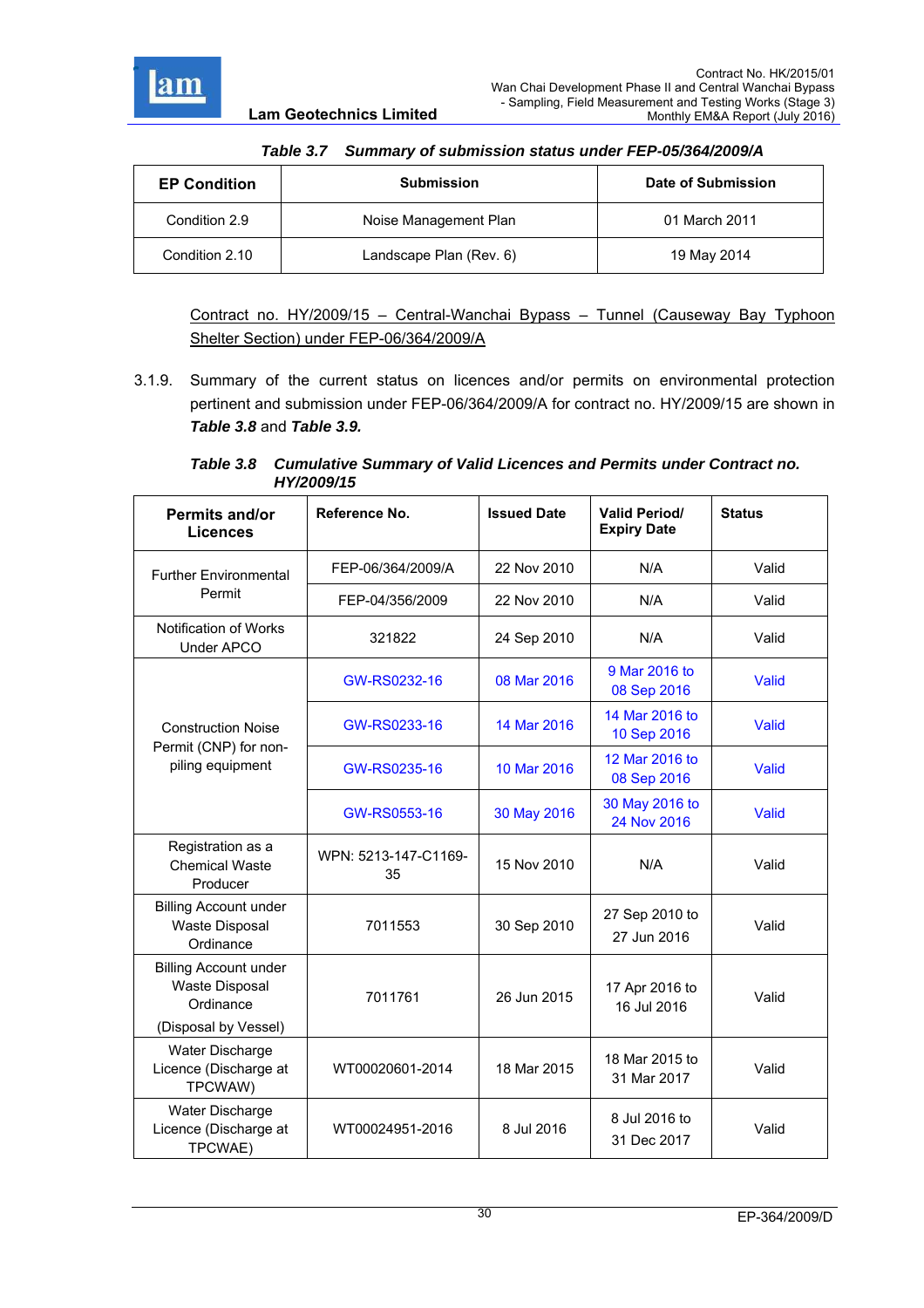

| <b>Permits and/or</b><br><b>Licences</b>        | Reference No.   | <b>Issued Date</b> | <b>Valid Period/</b><br><b>Expiry Date</b> | <b>Status</b> |
|-------------------------------------------------|-----------------|--------------------|--------------------------------------------|---------------|
| Water Discharge<br>Licence(Discharge at<br>TS1) | WT00024874-2016 | 20 Jul 2016        | 20 Jul 2016 to<br>31 Mar 2021              | Valid         |

### *Table 3.9 Summary of submission status under FEP-06/364/2009/A*

| <b>EP Condition</b> | <b>Submission</b>                                                              | Date of Submission |
|---------------------|--------------------------------------------------------------------------------|--------------------|
|                     | Management Organization of Main Construction Companies                         | 11 Mar 2011        |
| Condition 2.6       | Amendment for Management Organization of Main<br><b>Construction Companies</b> | 16 May 2011        |
| Condition 2.7       | Works Schedule                                                                 | 15 Mar 2011        |
| Condition 2.8       | Location Plan                                                                  | 15 Mar 2011        |
| Condition 2.9       | Noise Management Plan                                                          | 6 May 2011         |
| Condition 2.10      | Landscape Plan (Rev.3)                                                         | 30 Jan 2015        |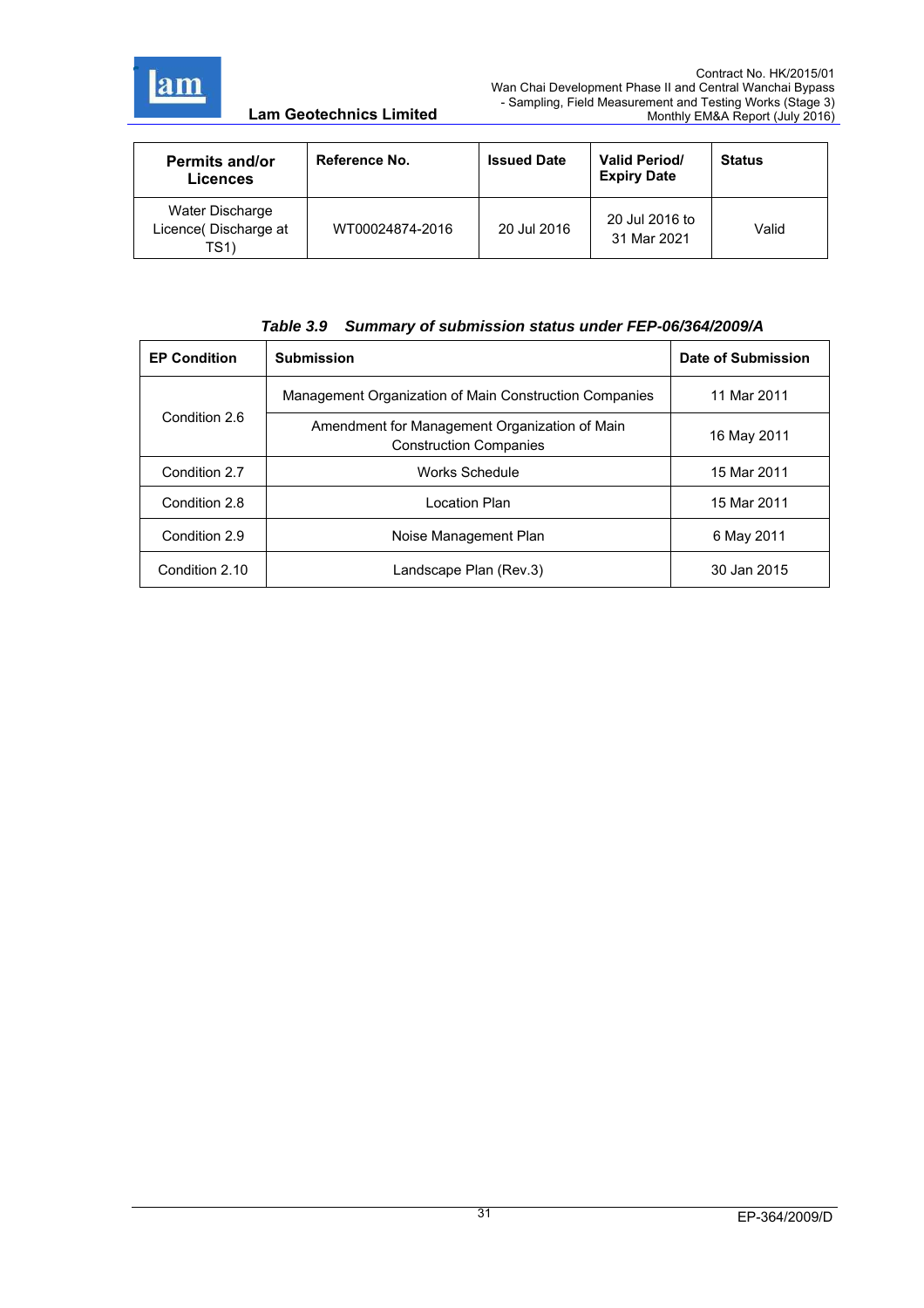

Contract no. HY/2009/19 – Central – Wanchai Bypass Tunnel (North Point Section) and Island Eastern Corridor Link under FEP-07/364/2009/D

3.1.10. The current status on licences and/or permits on environmental protection pertinent and submission under FEP-07/364/2009/D for contract no. HY/2009/19 are shown in *Table 3.10*  and *Table 3.11.*

#### *Table 3.10 Cumulative Summary of Valid Licences and Permits under Contract no. HY/2009/19*

| Permits and/or<br><b>Licences</b>                                       | Reference No.     | <b>Issued Date</b> | <b>Valid Period/</b><br><b>Expiry Date</b> | <b>Status</b> |
|-------------------------------------------------------------------------|-------------------|--------------------|--------------------------------------------|---------------|
| <b>Further Environmental</b>                                            | FEP-07/364/2009/A | 25 Feb 2011        | N/A                                        | Superseded    |
| Permit                                                                  | FEP-07/364/2009/D | 24 Nov 2015        | N/A                                        | Valid         |
| Notification of Works<br>Under APCO                                     | 326160            | 24 Jan 2011        | N/A                                        | Valid         |
| Registration as a<br>Waste Producer                                     | 7012306           | 10 Feb 2011        | N/A                                        | Valid         |
| Registration as<br><b>Chemical Waste</b><br>Producer                    | 5213-151-C3654-01 | 24 Mar 2011        | N/A                                        | Valid         |
| <b>Application for Vessel</b><br>Disposal                               | 7012306           | 21 July 2011       | N/A                                        | Valid         |
|                                                                         | GW-RS0197-16      | 02 Mar 2016        | 02 Mar 2016 to<br>01 Sep 2016              | Cancelled     |
|                                                                         | GW-RS0330-16      | 05 Apr 2016        | 05 Apr 2016 to<br>04 Oct 2016              | Cancelled     |
| <b>Construction Noise</b><br>Permits (CNP) for non-<br>piling equipment | GW-RS0506-16      | 20 May 2016        | 23 May 2016 to<br>18 Nov 2016              | Valid         |
|                                                                         | GW-RS0551-16      | 01 Jun 2016        | 18 Jun 2016 to<br>17 Dec 2016              | Valid         |
|                                                                         | GW-RS0614-16      | 16 Jun 2016        | 16 Jun 2016 to<br>15 Dec 2016              | Valid         |
| Water Discharge                                                         | WT00010093-2011   | 17 Aug 2012        | 30 Sep 2016                                | Valid         |
| License                                                                 | WT00010865-2011   | 03 Nov 2011        | 30 Nov 2016                                | Cancelled     |

## *Table 3.11 Summary of submission status under FEP-07/364/2009/D*

| <b>EP Condition</b> | <b>Submission</b>             | Date of Submission |
|---------------------|-------------------------------|--------------------|
| Condition 2.13      | Landscape Plan (Rev.4)        | 22 March 2016      |
| Condition 2.9       | Noise Management Plan (Rev.4) | 15 February 2016   |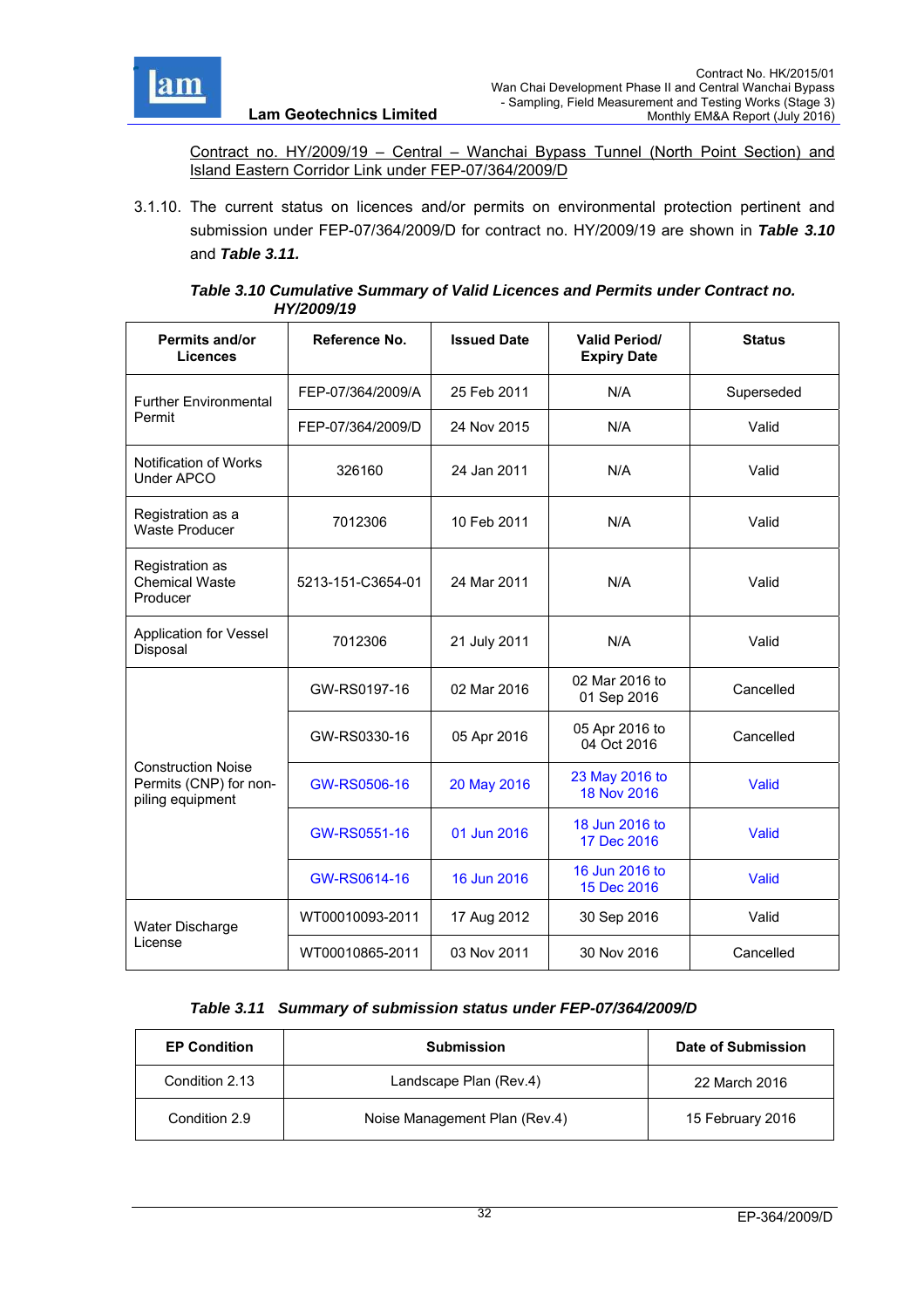

Contract no. HK/2012/08 – Wan Chai Development Phase II – Central- Wan Chai Bypass at Wan Chai West

**Lam Geotechnics Limited**

3.1.11. The current status on licences and/or permits on environmental protection pertinent and submission under FEP-09/364/2009/B for contract no. HK/2012/08 showed in *Table 3.12 and Table 3.13.*

| Table 3.12 Cumulative Summary of Valid Licences and Permits under Contract no. |
|--------------------------------------------------------------------------------|
| <b>HK/2012/08</b>                                                              |

| <b>Permits and/or Licences</b>                           | Reference No.     | <b>Issued Date</b> | <b>Valid Period/</b><br><b>Expiry Date</b> | <b>Status</b>    |
|----------------------------------------------------------|-------------------|--------------------|--------------------------------------------|------------------|
| <b>Further Environmental Permit</b>                      | FEP-09/364/2009/B | 5 March<br>2013    | N/A                                        | Valid            |
|                                                          | FEP-06/356/2009   | 5 March<br>2013    | N/A                                        | Valid            |
| Notification of Works Under APCO                         | 355439            | 4 Feb 2013         | N/A                                        | Valid            |
| Registration as a Chemical Waste<br>Producer             | 5213-134-C3790-01 | 8 Mar 2013         | N/A                                        | Valid            |
| <b>Billing Account under Waste</b><br>Disposal Ordinance | 7016883           | 18 Feb 2013        | 18 Jul 2017                                | Valid            |
|                                                          | GW-RS0079-16      | 1 Feb 2016         | 03 Feb 2016 to<br>02 Aug 2016              | Valid            |
| Construction Noise Permit (CNP)                          | GW-RS0212-16      | 8 Mar 2016         | 10 Mar 2016 to<br>08 Sep 2016              | <b>Cancelled</b> |
| for non-piling equipment                                 | GW-RS0386-16      | 20 Apr 2016        | 22 Apr 2016 to<br>19 Oct 2016              | <b>Cancelled</b> |
|                                                          | GW-RS0583-16      | 10 Jun 2016        | 11 Jun 2016 to<br>09 Dec 2016              | Valid            |
|                                                          | WT00018223-2014   | 28 Jan 2014        | 31 Jan 2019                                | Cancelled        |
| Water Discharge Licence                                  | WT00020594-2014   | 22 Dec 2014        | 31 Jan 2019                                | Valid            |

## *Table 3.13 Summary of submission status under FEP-09/364/2009/B*

| <b>EP Condition</b> | <b>Submission</b>             | Date of Submission |
|---------------------|-------------------------------|--------------------|
| Condition 2.9       | Noise Management Plan (Rev.2) | 9 July 2013        |
| Condition 2.14      | Landscape Plan (Rev.4)        | 24 August 2015     |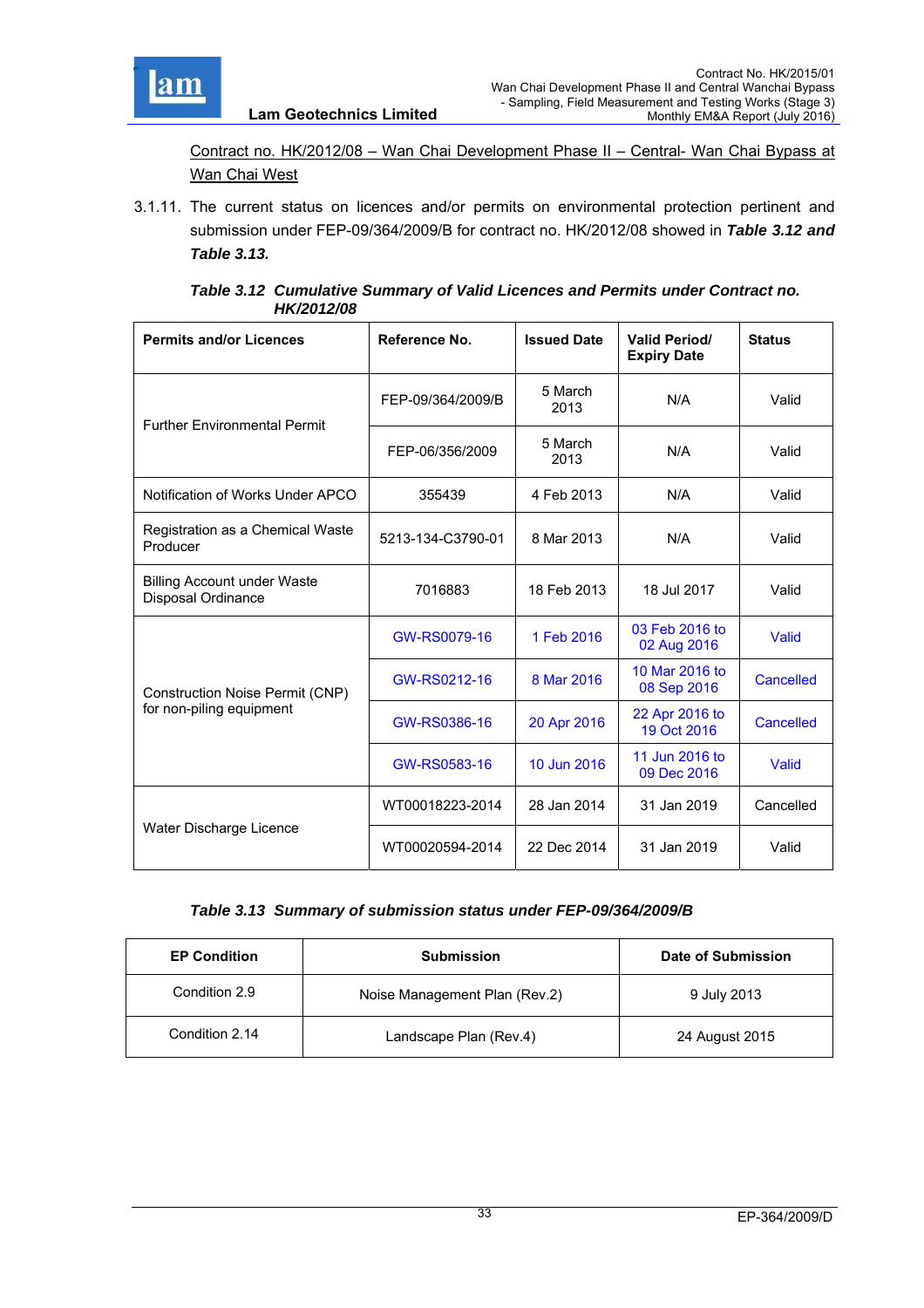

#### Contract no. HY/2010/08 –Central – Wanchai Bypass Tunnel – Tunnel (Slip Road 8)

3.1.12. The current status on licences and/or permits on environmental protection pertinent and submission under FEP-10/364/2009/B for contract no. HK/2012/08 showed in *Table 3.14 and Table 3.15.*

| Table 3.14 Cumulative Summary of Valid Licences and Permits under Contract no. |
|--------------------------------------------------------------------------------|
| HY/2010/08                                                                     |

| <b>Permits and/or Licences</b>                                 | Reference No.            | <b>Issued Date</b> | <b>Valid Period/</b><br><b>Expiry Date</b> | <b>Status</b>    |
|----------------------------------------------------------------|--------------------------|--------------------|--------------------------------------------|------------------|
|                                                                | FEP-10/364/2009/B        | 26 Jul 2013        | <b>NA</b>                                  | Valid            |
| <b>Further Environmental Permit</b>                            | FEP-07/356/2009          | 26 Jul 2013        | <b>NA</b>                                  | Valid            |
| Notification<br>of Works<br>Under<br><b>APCO</b>               | 357176                   | 2013-04-02         | <b>NIL</b>                                 | Valid            |
| Chemical<br>Registration<br>as<br>a<br>Waste Producer          | WPN5213-147-<br>C1169-44 | 2013-03-27         | <b>NIL</b>                                 | Valid            |
| <b>Billing</b><br>Account under<br>Waste<br>Disposal Ordinance | 7017170                  | 2013-03-27         | <b>NIL</b>                                 | Valid            |
| Water Discharge License                                        | WT0001651-2013           | 2013-07-09         | 2018-07-28                                 | Cancelled        |
|                                                                | WT00020468-2014          | 2014-12-03         | 2018-07-31                                 | Valid            |
|                                                                | GW-RW0061-16             | 02 Feb 2016        | 02 Feb 2016 to<br>31 Jul 2016              | Cancelled        |
|                                                                | GW-RS0264-16             | 18 Mar 2016        | 18 Mar 2016 to<br>17 Sep 2016              | Valid            |
|                                                                | GW-RS0357-16             | 22 Apr 2016        | 22 Apr 2016 to<br>21 Oct 2016              | Valid            |
|                                                                | GW-RS0362-16             | 22 Apr 2016        | 22 Apr 2016 to<br>21 Oct 2016              | <b>Cancelled</b> |
| <b>Construction Noise Permit (CNP)</b>                         | GW-RS0407-16             | 20 Apr 2016        | 20 Apr 2016 to<br>19 Oct 2016              | Valid            |
| for non-piling equipment                                       | GW-RS0434-16             | 05 May 2016        | 24 May 2016 to<br>23 Nov 2016              | <b>Valid</b>     |
|                                                                | GW-RS0442-16             | 06 May 2016        | 16 May 2016 to<br>15 Nov 2016              | Valid            |
|                                                                | GW-RS0531-16             | 06 Jun 2016        | 06 Jun 2016 to<br>05 Dec 2016              | <b>Valid</b>     |
|                                                                | GW-RW0240-16             | 04 May 2016        | 04 May 2016 to<br>28 Oct 2016              | <b>Valid</b>     |
|                                                                | GW-RS0533-16             | 26 May 2016        | 26 May 2016 to<br>23 Nov 2016              | Valid            |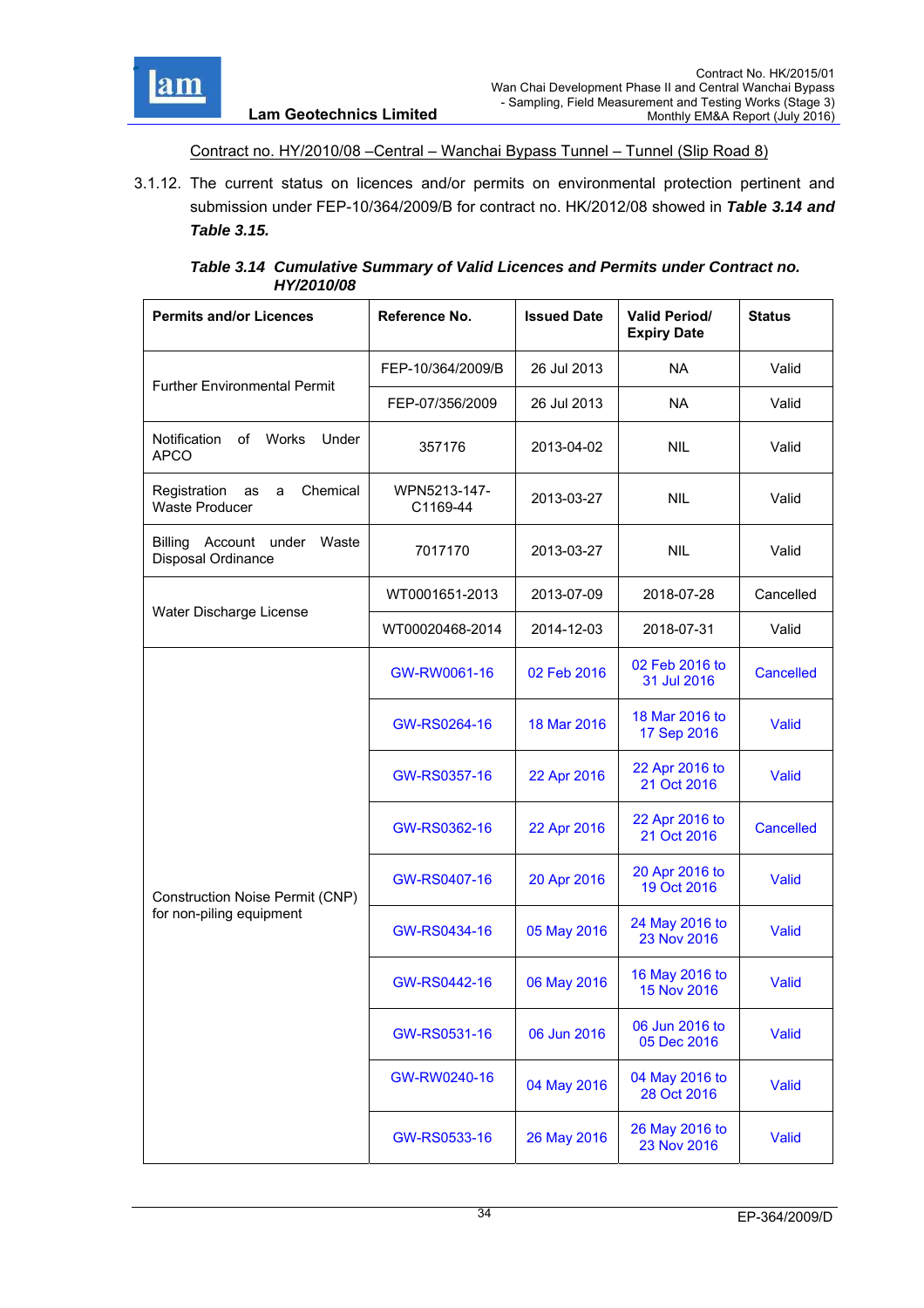

| <b>Permits and/or Licences</b> | Reference No. | <b>Issued Date</b> | <b>Valid Period/</b><br><b>Expiry Date</b> | <b>Status</b> |
|--------------------------------|---------------|--------------------|--------------------------------------------|---------------|
|                                | GW-RS0779-16  | 14 Jul 2016        | 14 Jul 2016 to<br>13 Jan 2017              | <b>Valid</b>  |
|                                | GW-RS0838-16  | 03 Aug 2016        | 03 Aug 2016 to<br>31 Aug 2016              | Valid         |

# *Table 3.15 Summary of submission status under FEP-10/364/2009/B*

| <b>EP Condition</b> | <b>Submission</b>                  | Date of Submission |
|---------------------|------------------------------------|--------------------|
| Condition 2.9       | Noise Management Plan (Rev.3)      | 03 January 2014    |
| Condition 2.14      | Landscape Plan (Rev.2)             | 19 May 2014        |
| Condition 2.16      | Additional Mitigation Plan (Rev.2) | 18 February 2015   |

Contract no. HY/2011/08 –Central - Wan Chai Bypass (CWB) –Tunnel Buildings, Systems and Fittings, and Works Associated with Tunnel Commissioning under FEP-11/364/2009/B

3.1.13. The current status on licenses and/or permits on environmental protection pertinent and submission under FEP-11/364/2009/B for contract no. HY/2011/08 showed in *Table 3.16 and Table 3.17.*

| Table 3.16 Cumulative Summary of Valid Licences and Permits under Contract no. |  |
|--------------------------------------------------------------------------------|--|
| HY/2011/08                                                                     |  |

| <b>Permits and/or Licences</b>                    | Reference No.     | <b>Issued Date</b> | <b>Valid Period/</b><br><b>Expiry Date</b> | <b>Status</b>  |
|---------------------------------------------------|-------------------|--------------------|--------------------------------------------|----------------|
| <b>Further Environmental Permit</b>               | FEP-11/364/2009/B | 2 May 2014         | N/A                                        | Valid          |
| Notification of Works Under<br><b>APCO</b>        | LCAC-EN-LE-00017  | 7 Mar 2014         | N/A                                        | Valid          |
|                                                   | 5213-121-L2837-01 | 19 Apr 2016        | N/A                                        | Valid          |
| Registration as a Chemical<br>Waste Producer      | 5213-151-L2837-02 | 09 Oct 2015        | N/A                                        | Registered     |
|                                                   | 5213-134-L2898-01 | 16 Nov 2015        | N/A                                        | Registered     |
| Billing Account under Waste<br>Disposal Ordinance | 7019640           | 27 Mar 2014        | N/A                                        | Valid          |
|                                                   | GW-RS1426-15      | 29 Dec 2015        | 01 Jan 2016 to<br>30 Jun 2016              | <b>Expired</b> |
|                                                   | GW-RS1433-15      | 29 Dec 2015        | 01 Jan 2016 to<br>30 Jun 2016              | <b>Expired</b> |
|                                                   | GW-RS0147-16      | 17 Feb 2016        | 19 Feb 2016 to<br>31 Jul 2016              | Valid          |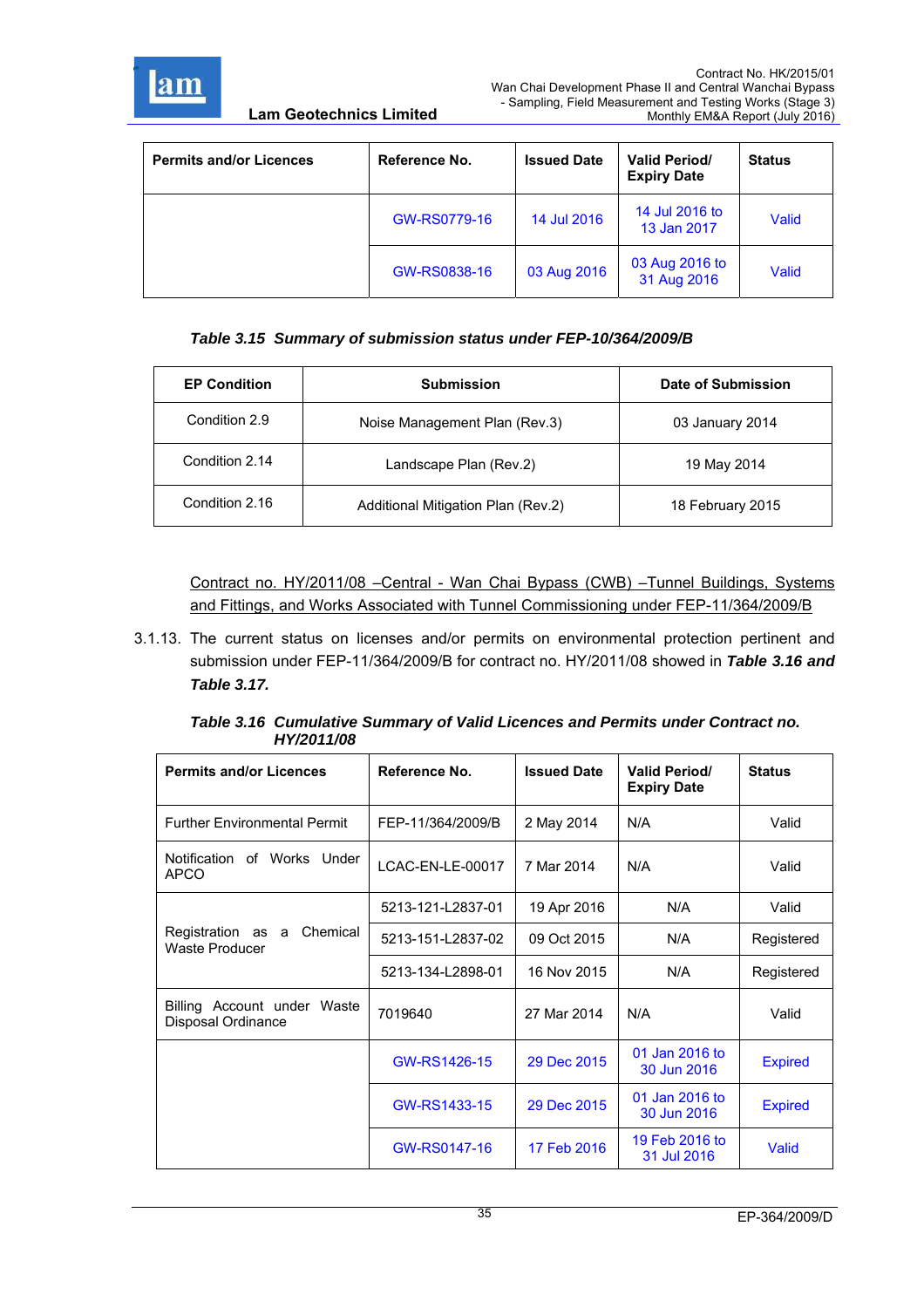

r

**Lam Geotechnics Limited**

| <b>Permits and/or Licences</b>                                     | Reference No.   | <b>Issued Date</b> | <b>Valid Period/</b><br><b>Expiry Date</b> | <b>Status</b> |
|--------------------------------------------------------------------|-----------------|--------------------|--------------------------------------------|---------------|
| <b>Construction Noise Permit</b><br>(CNP) for non-piling equipment | GW-RS0159-16    | 17 Feb 2016        | 18 Feb 2016 to<br>31 Jul 2016              | Valid         |
|                                                                    | GW-RS0222-16    | 8 Mar 2016         | 9 Mar 2016 to<br>31 Aug 2016               | Valid         |
|                                                                    | GW-RS0284-16    | 23 Mar 2016        | 24 Mar 2016 to<br>31 Aug 2016              | Valid         |
|                                                                    | GW-RS0419-16    | 29 Apr 2016        | 1 May 2016 to<br>31 Oct 2016               | Valid         |
|                                                                    | GW-RS0520-16    | 24 May 2016        | 01 Jun 2016 to<br>30 Nov 2016              | Valid         |
|                                                                    | GW-RS0538-16    | 24 May 2016        | 01 Jun 2016 to<br>30 Nov 2016              | Valid         |
|                                                                    | GW-RS0626-16    | 22 Jun 2016        | 1 Jul 2016 to<br>31 Dec 2016               | Valid         |
|                                                                    | GW-RS0645-16    | 22 Jun 2016        | 1 Jul 2016 to<br>31 Dec 2016               | Valid         |
|                                                                    | WT00020242-2014 | 04 Nov 2014        | 30 Nov 2019                                | Valid         |
|                                                                    | WT00020246-2015 | 15 Jul 2015        | 31 Jul 2019                                | Valid         |
| Water Discharge Licence                                            | WT00022753-2015 | 3 May 2016         | 30 Apr 2021                                | Valid         |
|                                                                    | WT00024561-2016 | 30 May 2016        | 31 May 2021                                | Valid         |

# *Table 3.17 Summary of submission status under FEP-11/364/2009/B*

| <b>EP Condition</b> | <b>Submission</b>                                                                                       | Date of Submission |
|---------------------|---------------------------------------------------------------------------------------------------------|--------------------|
| Condition 2.9       | Noise Management Plan (Rev.2)                                                                           | 27 Jan 2015        |
| Condition 2.14      | Landscape Plan (Rev.2)                                                                                  | 18 Feb 2015        |
| Condition 2.13      | Operational Air Quality Management Plan for<br>West Ventilation Building (Rev.0)                        | 25 Nov 2014        |
| Condition 2.13      | Operational Air Quality Management Plan for<br>East Ventilation Building and East Vent Shaft<br>(Rev.0) | 18 Feb 2015        |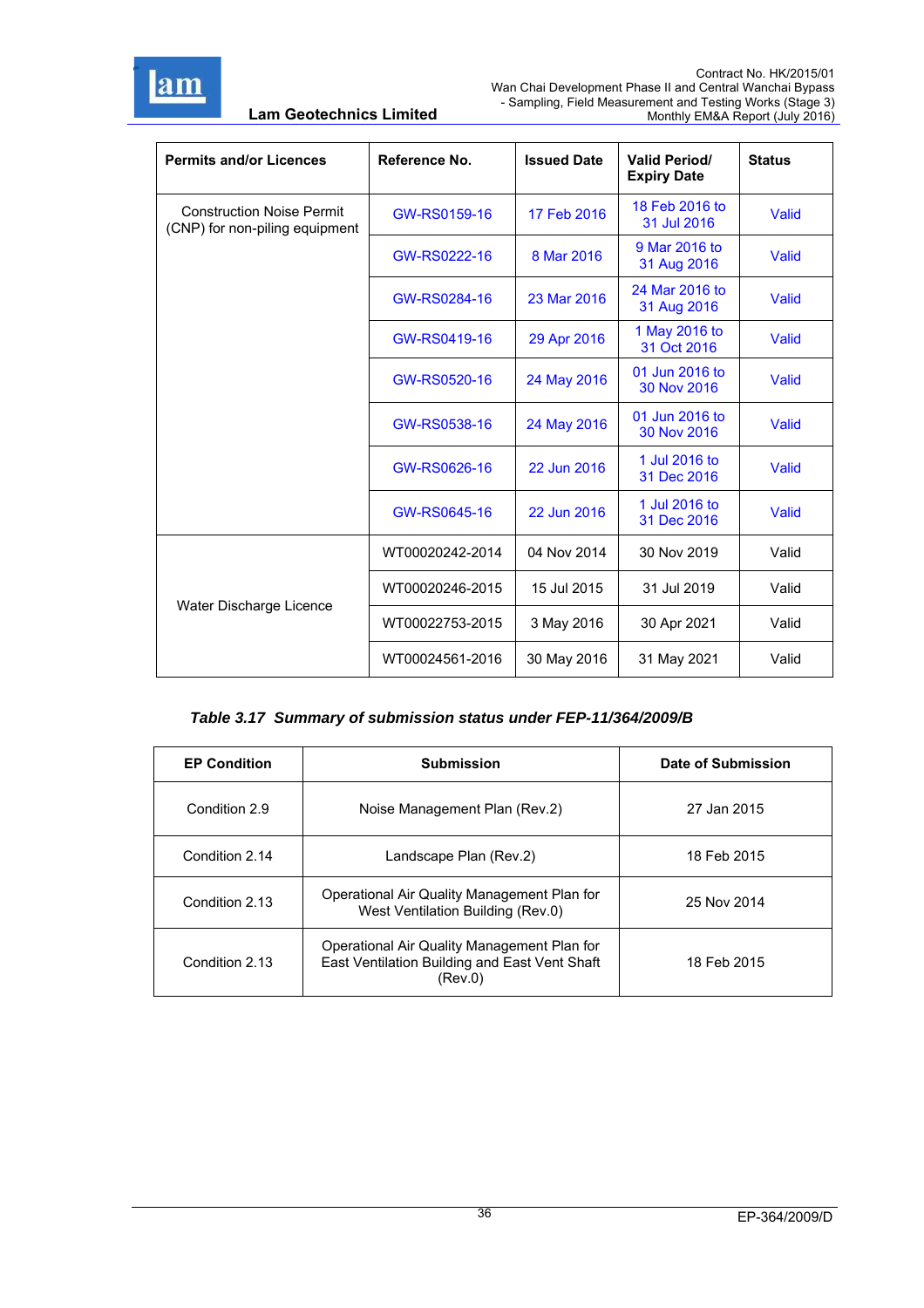

# **4 MONITORING REQUIREMENTS**

- **4.1 Noise Monitoring**  NOISE MONITORING STATIONS
- 4.1.1. The noise monitoring stations for the Project are listed and shown in *Table 4.1* and *Figure*

| <b>Station</b> | <b>Description</b>                                   |
|----------------|------------------------------------------------------|
| M1a            | Harbour Road Sports Centre                           |
| M2b            | Noon-day Gun Area                                    |
| МЗа            | Tung Lo Wan Fire Station                             |
| M4b            | Victoria Centre                                      |
| M5b            | City Garden                                          |
| M6             | HK Baptist Church Henrietta Secondary School         |
| *M7e           | International Finance Centre (Eastern End of Podium) |
| M7w            | International Finance Centre (Western End of Podium) |
| $*M8$          | <b>City Hall</b>                                     |

*4.1*. *Appendix 4.1* shows the established Action/Limit Levels for the monitoring works.

#### *Table 4.1 Noise Monitoring Stations*

\* Remark 1: Location ID has been updated from M7 to M8 for City Hall

\* Remark 2: M7e has become a reference station starting from 7 Aug 2012

# REAL TIME NOISE MONITORING STATIONS

4.1.2. The noise monitoring stations for the Project are listed and shown in *Table 4.2* and *Figure 4.1*. *Appendix 4.1* shows the established Action/Limit Levels for the monitoring works.

*Table 4.2 Real Time Noise Monitoring Stations* 

| <b>District</b> | <b>Station</b>    | <b>Description</b>                               |
|-----------------|-------------------|--------------------------------------------------|
| Tin Hau         | RTN <sub>1</sub>  | FEHD Hong Kong Transport Section Whitfield Depot |
| North Point     | RTN <sub>2a</sub> | Hong Kong Electric Centre                        |
| North Point     | RTN <sub>3</sub>  | Po Leung Kuk Yu Lee Mo Fan Memorial School       |
| Tin Hau         | RTN4              | Causeway Bay Community Centre                    |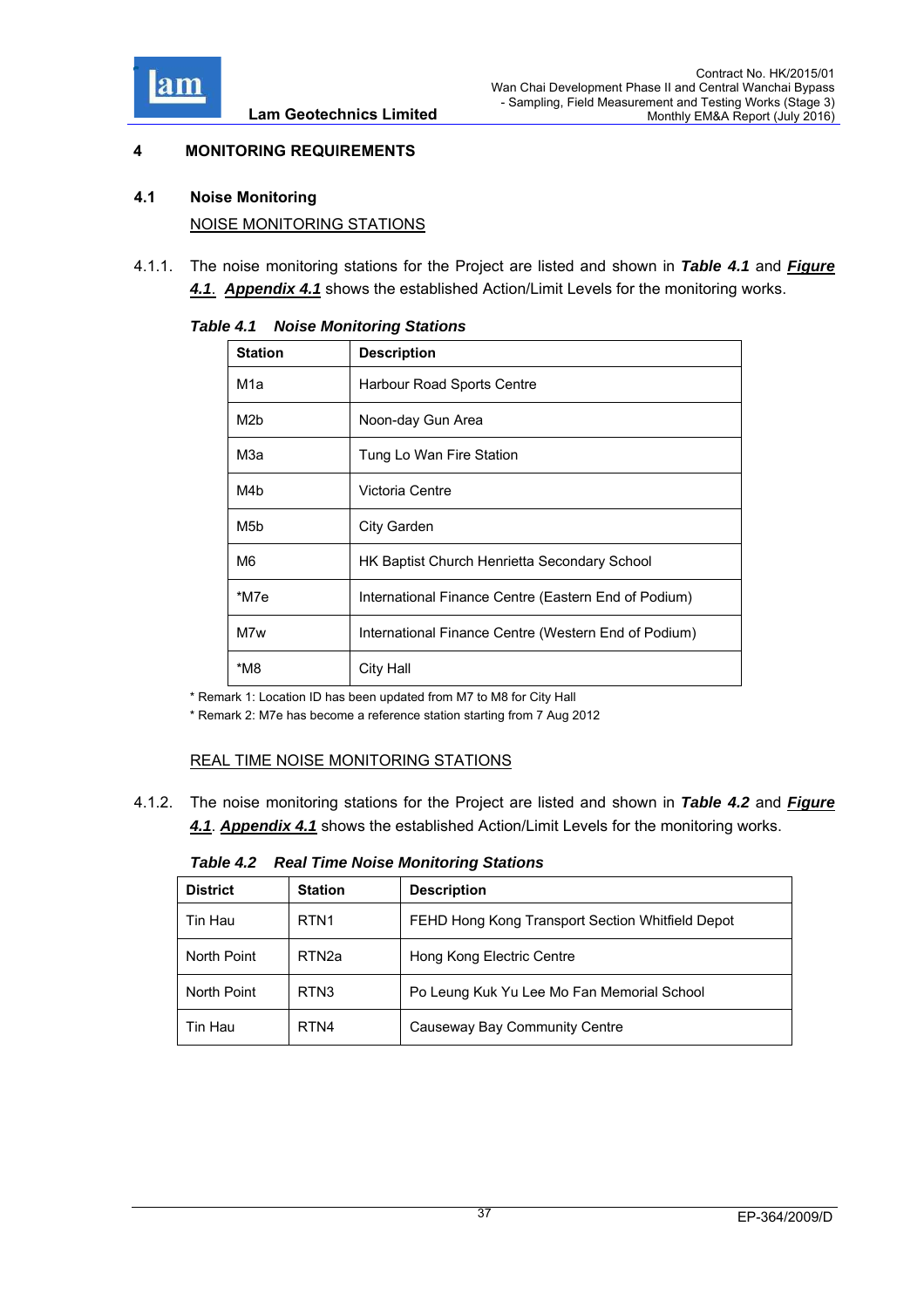

### NOISE MONITORING PARAMETERS, FREQUENCY AND DURATION

- 4.1.3. The construction noise level shall be measured in terms of the A-weighted equivalent continuous sound pressure level  $(L_{eq})$ .  $L_{eq}$  (30 minutes) shall be used as the monitoring parameter for the time period between 0700 and 1900 hours on normal weekdays. For all other time periods, Leq (5 minutes) shall be employed for comparison with the Noise Control Ordinance (NCO) criteria. Supplementary information for data auditing, statistical results such as  $L_{10}$  and L<sub>90</sub> shall also be obtained for reference.
- 4.1.4. Noise monitoring shall be carried out at all the designated monitoring stations. The monitoring frequency shall depend on the scale of the construction activities. The following is an initial guide on the regular monitoring frequency for each station on a weekly basis when noise generating activities are underway:
	- One set of measurements between 0700 and 1900 hours on normal weekdays.
- 4.1.5. Real time noise shall be carried out at the designated monitoring stations. The following is an initial guide on the regular monitoring frequency for each station on a 24 - hours basis when noise generating activities are underway:
	- One set of measurements between 0700 and 1900 hours on normal weekdays.
	- One set of measurements between 1900 and 2300 hours on normal weekdays and 0700 and 2300 hours on public holidays.
	- One set of measurements between 2300 and 0700 hours on next day on everyday.
- 4.1.6. If construction works are extended to include works during the hours of 1900 0700 as well as public holidays and Sundays, additional weekly impact monitoring shall be carried out during respective restricted hours periods. Applicable permits under NCO shall be obtained by the Contractor.

# MONITORING EQUIPMENT

- 4.1.7. As referred to in the Technical Memorandum ™ issued under the NCO, sound level meters in compliance with the International Electrotechnical Commission Publications 651: 1979 (Type 1) and 804: 1985 (Type 1) specifications shall be used for carrying out the noise monitoring. Immediately prior to and following each noise measurement the accuracy of the sound level meter shall be checked using an acoustic calibrator generating a known sound pressure level at a known frequency. Measurements may be accepted as valid only if the calibration level from before and after the noise measurement agree to within 1.0 dB.
- 4.1.8. Noise measurements shall not be made in fog, rain, wind with a steady speed exceeding 5 m/s or wind with gusts exceeding 10 m/s. The wind speed shall be checked with a portable wind speed meter capable of measuring the wind speed in m/s.
- 4.1.9. The sound level meter shall be checked using an acoustic calibrator generating a known sound pressure level at a known frequency before deployment to the site and during each site visit. Measurements will be accepted as valid only if the calibration level from before and after the noise measurement agree to within 1.0 dB.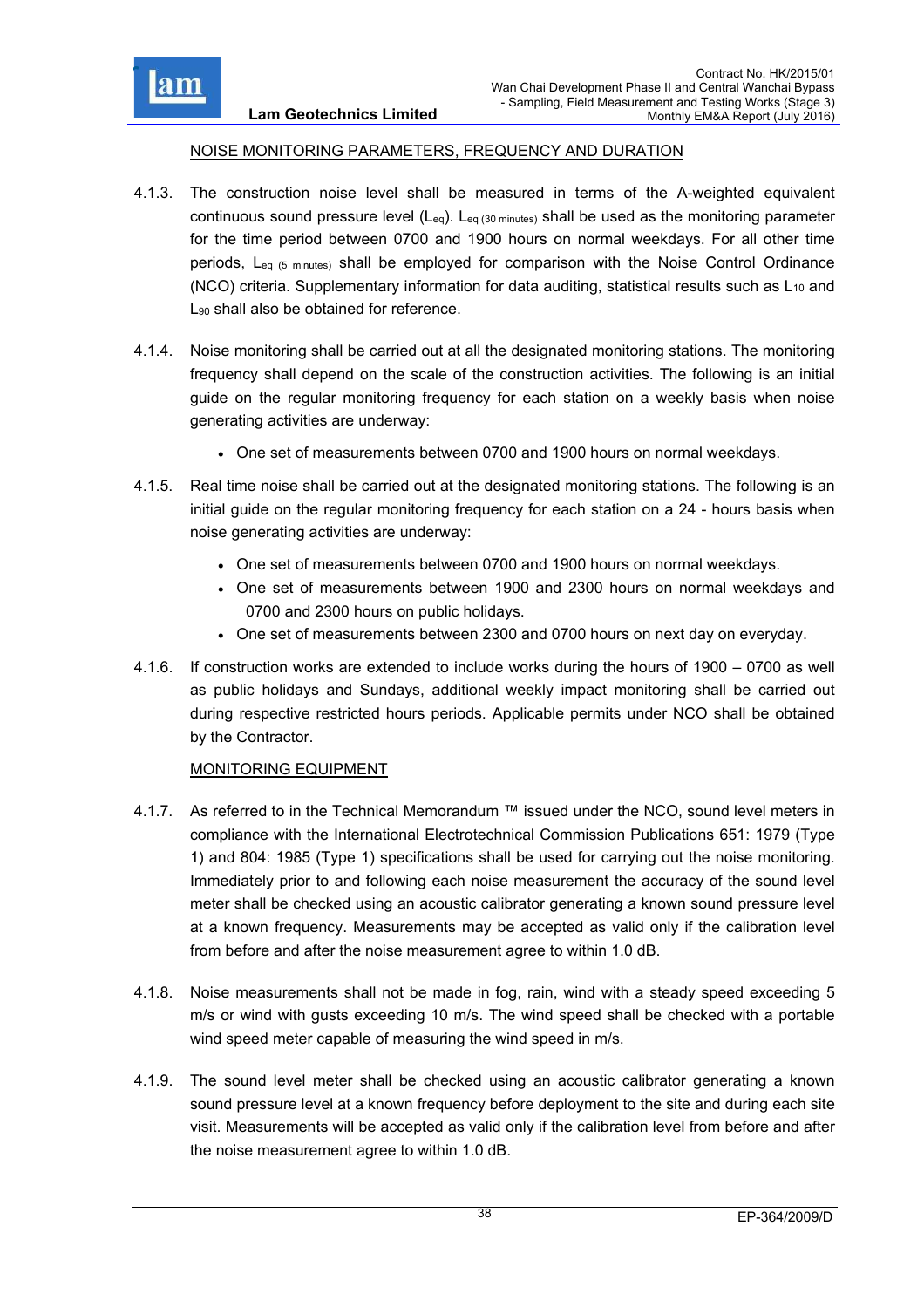

# **4.2 Air Quality Monitoring**  AIR QUALITY MONITORING STATIONS

4.2.1. The air quality monitoring stations for the Project are listed and shown in *Table 4.3 and Figure 4.1. Appendix 4.1* shows the established Action/Limit Levels for the monitoring works.

| $\ldots$ $\sim$ , , , , , |                                                      |                                                       |  |  |
|---------------------------|------------------------------------------------------|-------------------------------------------------------|--|--|
| <b>Station ID</b>         | <b>Monitoring Location</b>                           | <b>Description</b>                                    |  |  |
| CMA <sub>1</sub> b        | Oil Street Site Office**                             | North Point (Re-<br>commenced on 14<br>November 2011) |  |  |
| CMA <sub>2a</sub>         | Causeway Bay Community Centre                        | Causeway Bay                                          |  |  |
| CMA3a                     | CWB PRE Site Office *                                | Causeway Bay                                          |  |  |
| CMA4a                     | Society for the Prevention of Cruelty to Animals     | Wan Chai                                              |  |  |
| CMA5b                     | Pedestrian Plaza***                                  | Wan Chai                                              |  |  |
| MA <sub>1e</sub>          | International Finance Centre (Eastern End of Podium) | Central                                               |  |  |
| MA <sub>1w</sub>          | International Finance Centre (Western End of Podium) | Central                                               |  |  |

*Table 4.3 Air Quality Monitoring Stations* 

Remarks\*: As per the ENPC meeting in March 2011, the monitoring stations CMA3a – Future CWB site office at Wanchai Waterfront Promenade was renamed as remark.

Remarks\*\*: The location ID of monitoring station CMA1b was updated as "Oil Street Site Office" in April 2013.

Remarks\*\*\*: The station ID and monitoring location was updated in December 2014 with respect to monitoring station relocation.

AIR QUALITY MONITORING PARAMETERS, FREQUENCY AND DURATION

- 4.2.2. One-hour and 24-hour TSP levels should be measured to indicate the impacts of construction dust on air quality. The 24-hour TSP levels shall be measured by following the standard high volume sampling method as set out in the Title 40 of the Code of Federal Regulations, Chapter 1 (Part 50), Appendix B.
- 4.2.3. All relevant data including temperature, pressure, weather conditions, elapsed-time meter reading for the start and stop of the sampler, identification and weight of the filter paper, and any other local atmospheric factors affecting or affected by site conditions, etc., shall be recorded down in detail.
- 4.2.4. For regular impact monitoring, the sampling frequency of at least once in every six days, shall be strictly observed at all the monitoring stations for 24-hour TSP monitoring. For 1-hour TSP monitoring, the sampling frequency of at least three times in every six days should be undertaken when the highest dust impact occurs.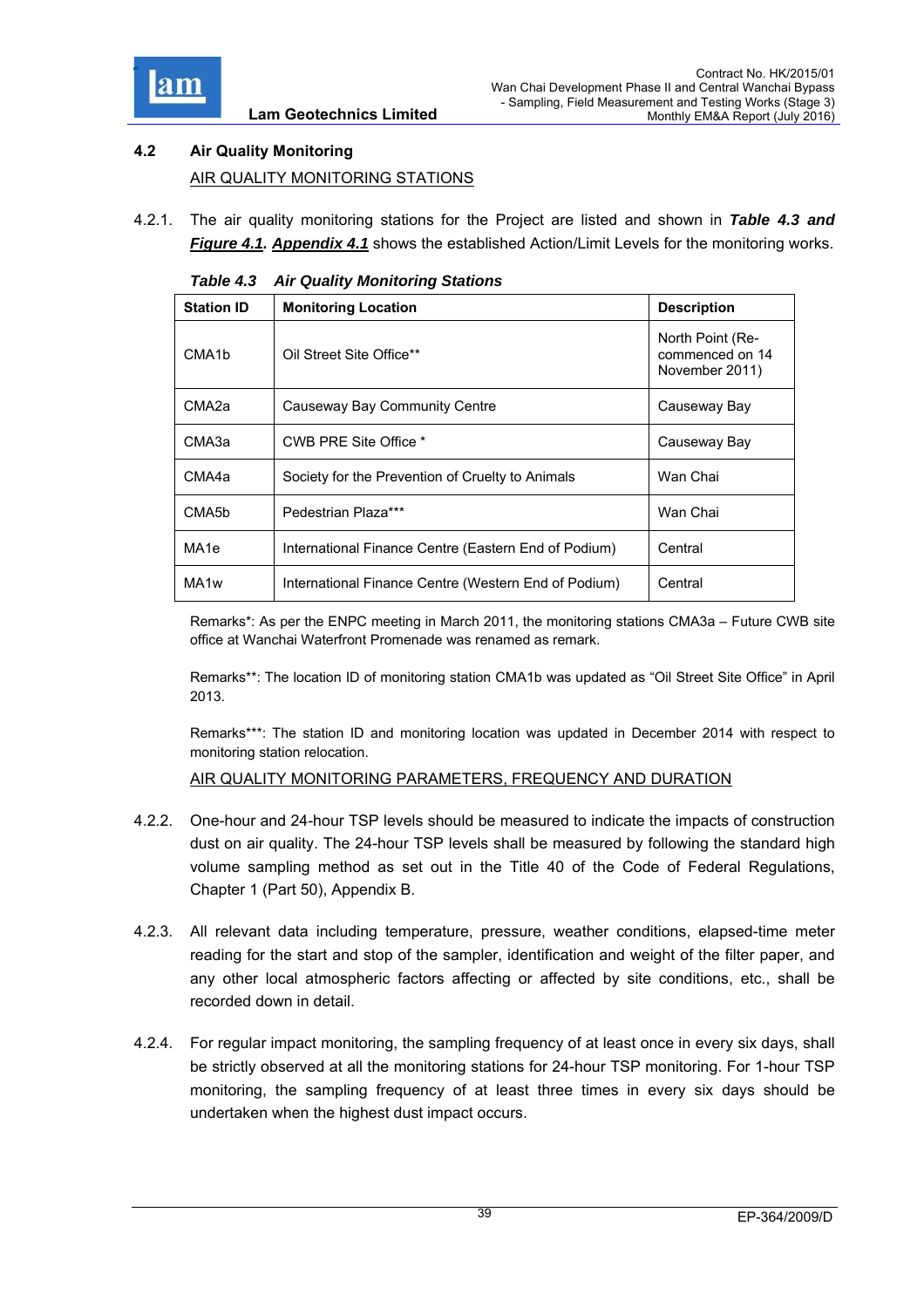

### SAMPLING PROCEDURE AND MONITORING EQUIPMENT

**Lam Geotechnics Limited**

- 4.2.5. High volume samplers (HVSs) in compliance with the following specifications shall be used for carrying out the 1-hour and 24-hour TSP monitoring:
	- $\cdot$  0.6 1.7 m<sup>3</sup> per minute adjustable flow range;
	- Equipped with a timing / control device with +/- 5 minutes accuracy for 24 hours operation;
	- $\bullet$  Installed with elapsed-time meter with  $+/$  2 minutes accuracy for 24 hours operation;
	- Capable of providing a minimum exposed area of 406 cm2;
	- Flow control accuracy: +/- 2.5% deviation over 24-hour sampling period;
	- Equipped with a shelter to protect the filter and sampler;
	- Incorporated with an electronic mass flow rate controller or other equivalent devices;
	- Equipped with a flow recorder for continuous monitoring;
	- Provided with a peaked roof inlet;
	- Incorporated with a manometer;
	- Able to hold and seal the filter paper to the sampler housing at horizontal position;
	- Easily changeable filter; and
	- Capable of operating continuously for a 24-hour period.
- 4.2.6. Initial calibration of dust monitoring equipment shall be conducted upon installation and thereafter at bi-monthly intervals. The transfer standard shall be traceable to the internationally recognized primary standard and be calibrated annually. The concern parties such as IEC shall properly document the calibration data for future reference. All the data should be converted into standard temperature and pressure condition.

#### LABORATORY MEASUREMENT / ANALYSIS

- 4.2.7. A clean laboratory with constant temperature and humidity control, and equipped with necessary measuring and conditioning instruments to handle the dust samples collected, shall be available for sample analysis, and equipment calibration and maintenance. The laboratory should be HOKLAS accredited.
- 4.2.8. Filter paper of size 8" x 10" shall be labelled before sampling. It shall be a clean filter paper with no pinholes, and shall be conditioned in a humidity-controlled chamber for over 24 hours and be pre-weighed before use for the sampling.
- 4.2.9. After sampling, the filter paper loaded with dust shall be kept in a clean and tightly sealed plastic bag. The filter paper shall then be returned to the laboratory for reconditioning in the humidity controlled chamber followed by accurate weighing by an electronic balance with readout down to 0.1 mg. The balance shall be regularly calibrated against a traceable standard.
- 4.2.10. All the collected samples shall be kept in a good condition for 6 months before disposal.
- 4.2.11. Current calibration certificates of equipments are presented in *Appendix 4.2*.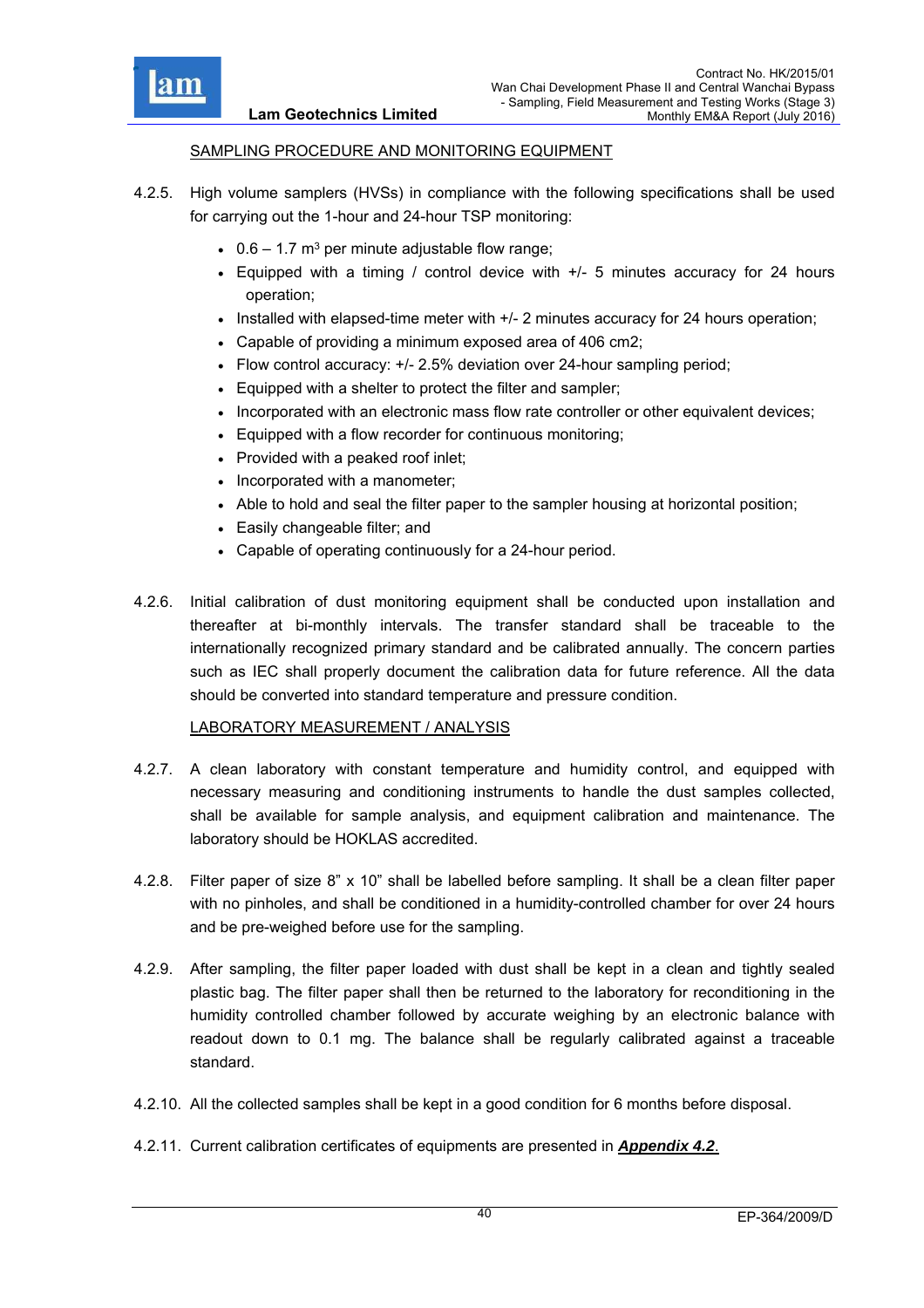

# **5.0 MONITORING RESULTS**

- 5.0.1. The environmental monitoring will be implemented based on the division of works areas of each designated project managed under different contracts with separate FEP applied by individual contractors. Overall layout showing work areas of various contracts, latest status of work commencement and monitoring stations is shown in *Figure 2.1* and *Figure 4.1*. The monitoring results are presented in according to the Individual Contract(s).
- 5.0.2. In the reporting month, the concurrent contracts are as follows:
	- Contract no. HY/2009/15 Central-Wanchai Bypass Tunnel (Causeway Bay Typhoon Shelter Section)
	- Contract no. HY/2009/18 Central Wan Chai Bypass (CWB) Central Interchange
	- Contract no. HY/2009/19 Central Wanchai Bypass Tunnel (North Point Section) and Island Eastern Corridor Link
	- Contract no. HY/2010/08 Central- Wanchai Bypass Tunnel (Slip Road 8 Section)
	- Contract no. HK/2009/01 Wan Chai Development Phase II Central Wan Chai Bypass at Hong Kong Convention and Exhibition Centre
	- Contract no. HK/2009/02 Wan Chai Development Phase II Central Wan Chai Bypass at Wan Chai East
	- Contract no. HK/2012/08 Wan Chai Development Phase II Central Wan Chai Bypass at Wan Chai West
	- Contract no. HY/2011/08 Central Wan Chai Bypass (CWB)– Tunnel Buildings, Systems and Fittings, and Works Associated with Tunnel Commissioning
- 5.0.3. The environment monitoring schedules for reporting month and coming month are presented in *Appendix 5.1*.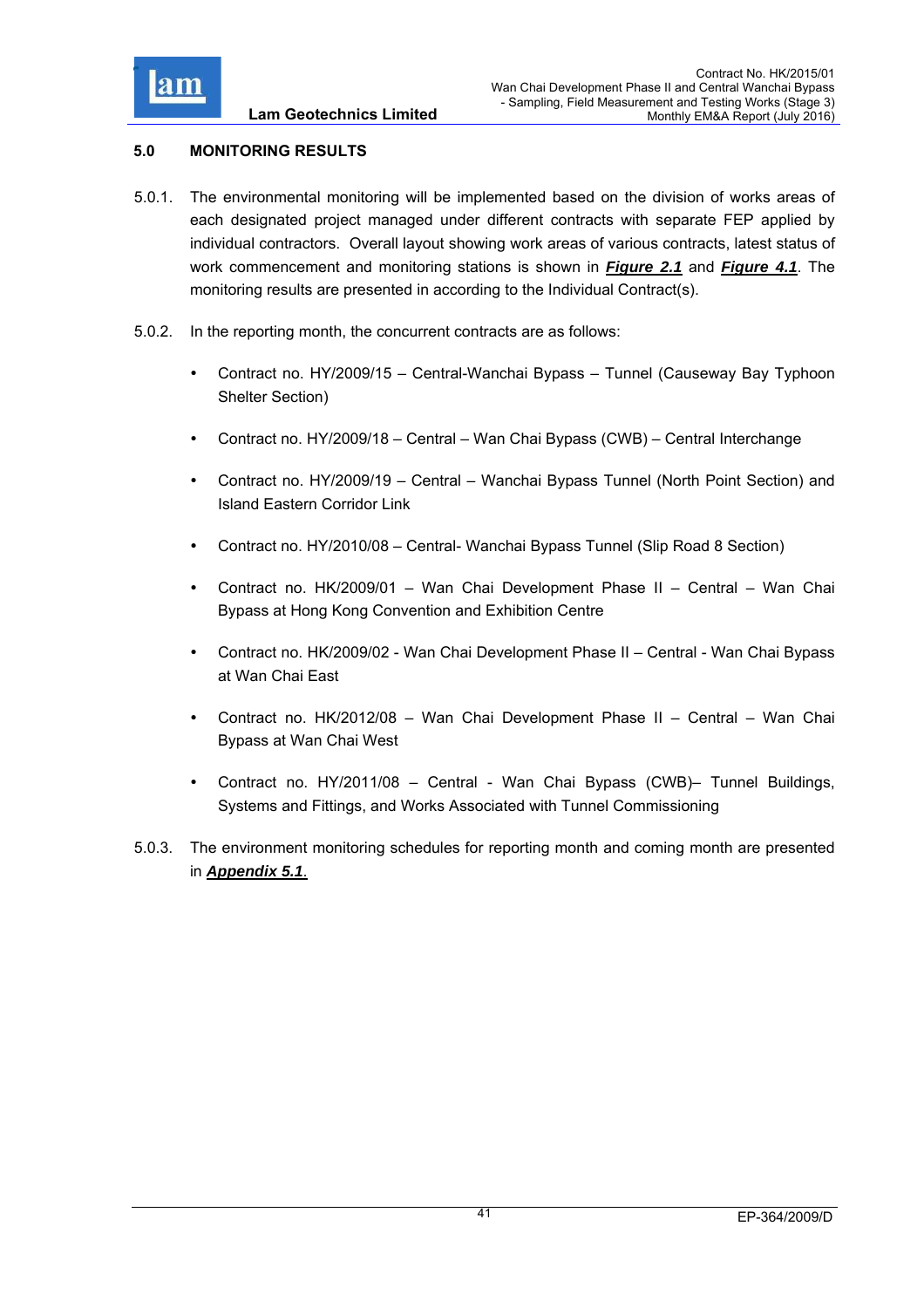

# **5.1 Noise Monitoring Results**

5.1.1 Monitoring for report of review baseline noise level was performed from 11 April 2011 to 8 June 2011. Then the report was submitted on the 20 June 2011, verified by IEC on 18 July 2011 and was approved by ER by January 2012. The new baseline is used for the noise calculation starting from January 2012.

Contract no. HY/2009/18 – Central – Wan Chai Bypass (CWB) – Central Interchange under FEP-05/364/2009/A

5.1.2 Noise monitoring for the Central Interchange works under contract no. HY/2009/18 was commenced on 22 April 2011.The proposed division of noise monitoring stations for Contract no. HY/2009/18 are summarized in *Table 5.1* below:

| <b>Station</b> | <b>Description</b>                                   |
|----------------|------------------------------------------------------|
| *M7e           | International Finance Centre (Eastern End of Podium) |
| M7w            | International Finance Centre (Western End of Podium) |
| M8             | City Hall                                            |

*Table 5.1 Noise Monitoring Stations for Contract no. HY/2009/18* 

\* Remark: M7e has become a reference station starting from 7 Aug 2012

- 5.1.3 No action or limit level exceedance was recorded in this reporting month.
- 5.1.4 Noise monitoring results measured in this reporting period are reviewed and summarized. Details of noise monitoring results and graphical presentation can be referred in *Appendix*

*5.2*.

Contract no. HK/2009/01 – Wan Chai Development Phase II – Central – Wan Chai Bypass at Hong Kong Convention and Exhibition Centre – Tunnel Works under FEP-02/364/2009 and Contract no. HK/2009/02 – Wan Chai Development Phase II – Central – Wan Chai Bypass at Wan Chai East (CWB Tunnel) under FEP-01/364/2009

5.1.5 The commencement of construction works for Contract no. HK/2009/01 under FEP-02/364/2009 is on 25 August 2011 and HK/2009/02 under FEP-01/364/2009 is on 26 April 2011. The proposed division of noise monitoring stations are summarized in *Table 5.2* below.

# *Table 5.2 Noise Monitoring Station for Contract no HK/2009/01 and HK/2009/02*

| <b>Station</b>   | <b>Description</b>         |
|------------------|----------------------------|
| M <sub>1</sub> a | Harbour Road Sports Centre |

5.1.6 One limit level exceedances was recorded at M1a- Harbour Road Sports Centre on 28 June 2016 in this reporting month.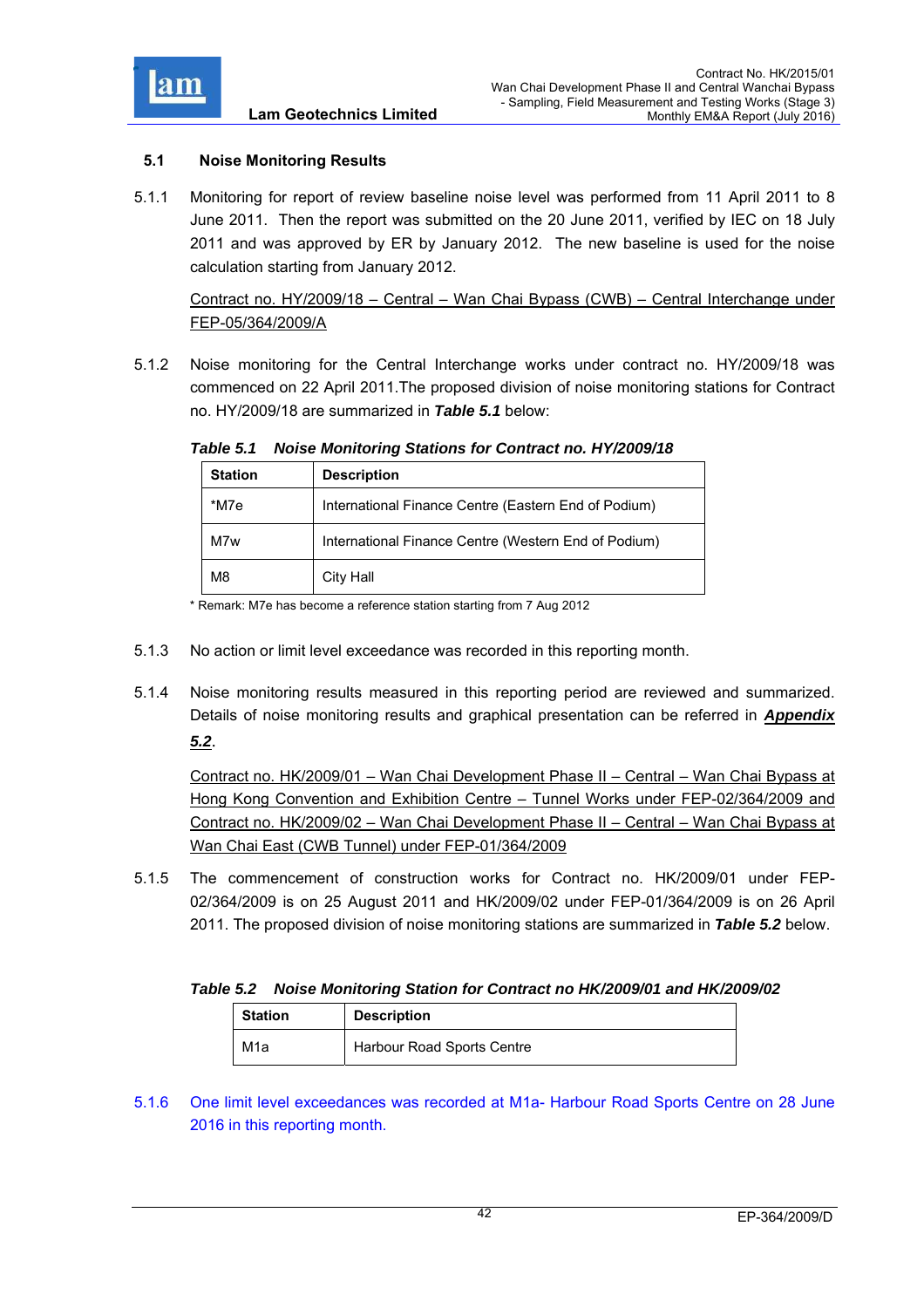

- **Lam Geotechnics Limited**
- 5.1.7 Operation of drill rig at opposite to the monitoring station under non WDII-CWB Contractor was observed as the major noise contribution during monitoring on 28 June 2016. As such, the exceedances were considered as non-Project related.
- 5.1.8 Noise monitoring results measured in this reporting period are reviewed and summarized. Details of noise monitoring results and graphical presentation can be referred in *Appendix 5.2.*

Contract no. HY/2009/15 – Central-Wanchai Bypass – Tunnel (Causeway Bay Typhoon Shelter Section) under FEP-06/364/2009/A

5.1.9 The commencement of construction works for Contract no. HY/2009/15 under FEP-06/364/2009/A was on 13 July 2011. Noise monitoring was commenced on 13 July 2011. The proposed divisions of noise monitoring stations are summarized in *Table 5.3* below.

*Table 5.3 Noise Monitoring Stations for Contract no. HY/2009/15* 

| <b>Station</b>   | <b>Description</b>       |
|------------------|--------------------------|
| M <sub>2</sub> b | Noon Gun Area            |
| МЗа              | Tung Lo Wan Fire Station |

- 5.1.10 No action or limit level exceedance was recorded in this reporting month.
- 5.1.11 Noise monitoring results measured in this reporting period are reviewed and summarized. Details of noise monitoring results and graphical presentation can be referred in *Appendix 5.2.*

Contract no. HY/2009/19 – Central – Wanchai Bypass Tunnel (North Point Section) and Island Eastern Corridor Link under FEP-07/364/2009/D

5.1.12 Noise monitoring for the tunnel works under contract no. HY/2009/19 was commenced on 24 April 2011. The proposed division of noise monitoring stations are summarized in *Table 5.4* below.

| <b>Station</b>   | <b>Description</b>                           |
|------------------|----------------------------------------------|
| M4b              | Victoria Centre                              |
| M <sub>5</sub> b | City Garden                                  |
| M <sub>6</sub>   | HK Baptist Church Henrietta Secondary School |

*Table 5.4 Noise Monitoring Stations for Contract no. HY/2009/19* 

- 5.1.13 One limit level exceedance was recorded at M6- HK Baptist Church Henrietta Secondary School on 12 July 2016 in this reporting month.
- 5.1.14 Traffic noise was observed during monitoring on 12 July 2016 and it was considered as the major noise contribution. As such, the limit level exceedance was concluded as non-project related.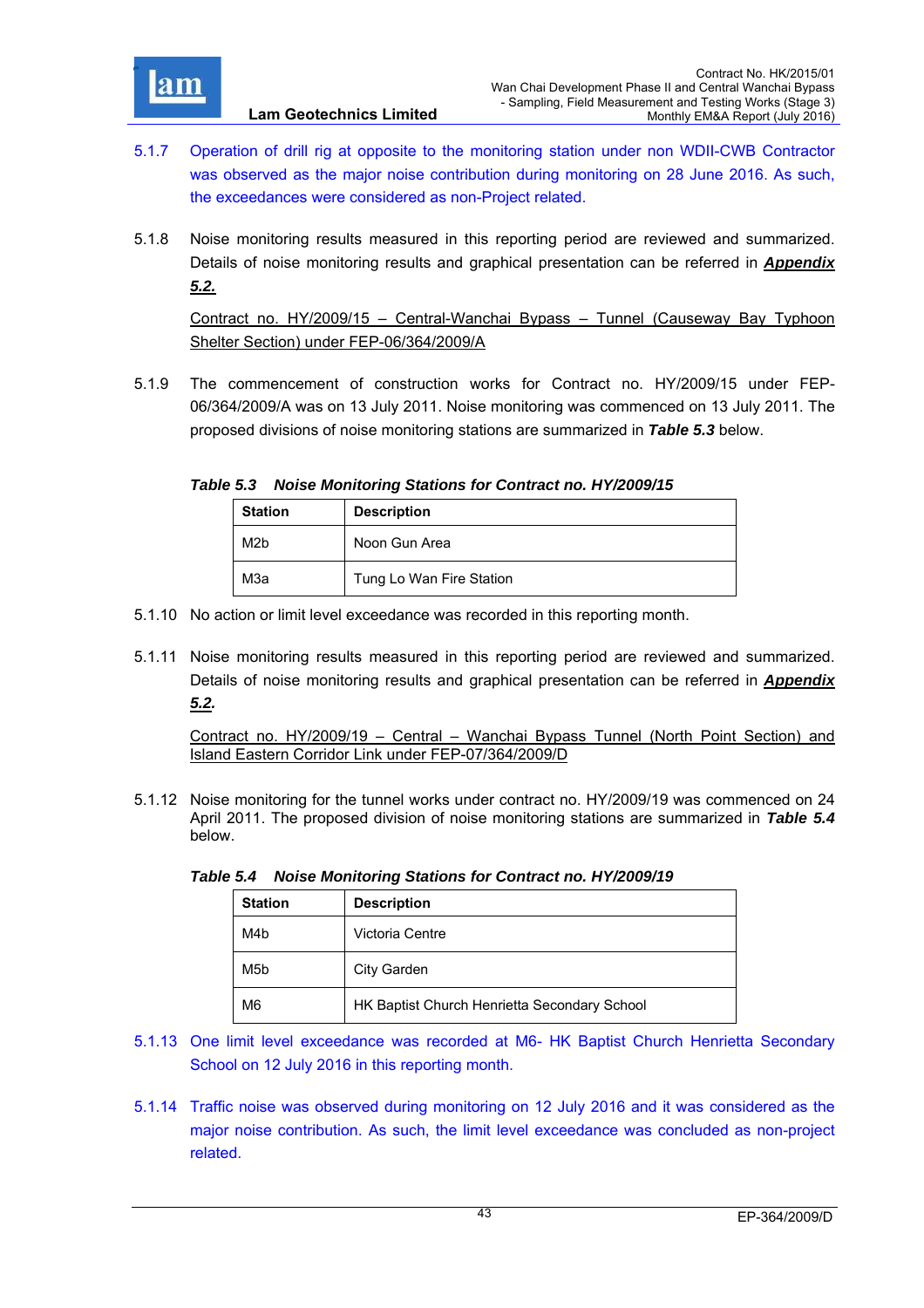

5.1.15 Noise monitoring results measured in this reporting period are reviewed and summarized. Details of noise monitoring results and graphical presentation can be referred in *Appendix 5.2.* Details of the Notification of Exceedance can be referred in *Appendix 6.2*.

Contract no. HY/2010/08 – Central-Wanchai Bypass –Wanchai Bypass Tunnel (Slip Raod 8 Section) under FEP-09/364/2009/B

5.1.16 The commencement of construction works for Contract no. HY/2010/08 under FEP-10/364/2009/B was on 02 September 2013. Noise monitoring was commenced on 02 September 2013. The proposed divisions of noise monitoring stations are summarized in *Table 5.5* below.

*Table 5.5 Noise Monitoring Stations for Contract no. HY/2010/08* 

| <b>Station</b> | <b>Description</b>       |  |
|----------------|--------------------------|--|
| МЗа            | Tung Lo Wan Fire Station |  |

- 5.1.17 No action or limit level exceedance was recorded in this reporting month.
- 5.1.18 Noise monitoring results measured in this reporting period are reviewed and summarized. Details of noise monitoring results and graphical presentation can be referred in *Appendix 5.2.*

Contract no. HY/2011/08 – Central - Wan Chai Bypass (CWB) – Tunnel Buildings, Systems and Fittings, and Works Associated with Tunnel Commissioning

5.1.19 Noise monitoring for the Central Interchange works under contract no. HY/2009/18 was commenced on 22 April 2011.The proposed division of noise monitoring stations for Contract no. HY/2011/08 are summarized in *Table 5.6* below:

**Station Description**  M<sub>4</sub>b Victoria Centre \*M7e | International Finance Centre (Eastern End of Podium)

M7w | International Finance Centre (Western End of Podium)

*Table 5.6 Noise Monitoring Stations for Contract no. HY/2011/08* 

5.1.20 No action or limit level exceedance was recorded in this reporting month.

M8 City Hall

5.1.21 Noise monitoring results measured in this reporting period are reviewed and summarized. Details of noise monitoring results and graphical presentation can be referred in *Appendix 5.2*.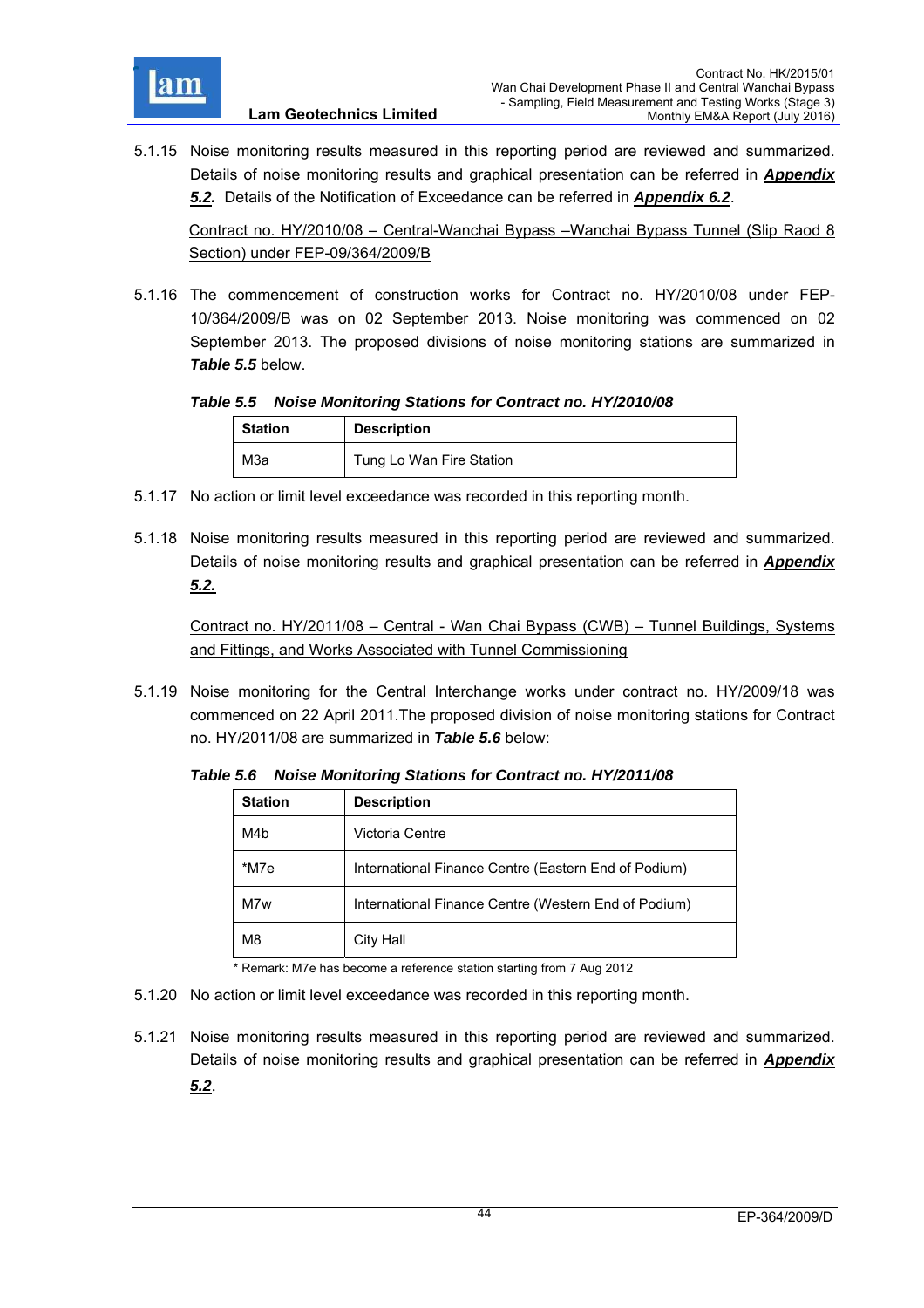

### **5.2 Real Time Noise Monitoring Results**

- 5.2.1. Real time noise monitoring at RTN4-Causeway Bay Community Centre was commenced on 13 Jan 2013. The baseline noise level of RTN4- Causeway Bay Community Centre has adopted the results from the baseline noise monitoring report for EP/364/2009 in 22 April 2010 in which approved by EPD.
- 5.2.2. Po Leung Kuk Yu Lee Mo Fan Memorial School granted permission for set up on 4 Sep 2012 and real time noise monitoring station RTN3 set up was performed on 14 Sep 2012. Real time noise baseline capturing was conducted during time period without construction work from 21 Sep 2012 to 04 Oct 2012. Real time noise monitoring at RTN3 – Po Leung Kuk Yu Lee Mo Fan Memorial School was commenced since 06 Oct 2012.
- 5.2.3. Real-time noise monitoring station RTN2 previously located at oil Street Community Liaison Centre was relocated to Hong Kong Electric Centre on 5 Oct 2012, which is a representative of the noise sensitive receiver City Garden. The baseline noise level of RTN2a will adopt the results derived from the baseline noise monitoring conducted at Hong Kong Electric Centre from 4 December 2009 to 17 December 2009.
- 5.2.4. Real-time noise monitoring station RTN1-FEHD Whitfield Depot was finely adjusted from 2/F to roof-top at FEHD Whitfield Depot on 24 June 2013 with respect to the commencement of advance works for IEC parapet demolition.

Contract no. HY/2009/19 – Central – Wanchai Bypass Tunnel (North Point Section) and Island Eastern Corridor Link under FEP-07/364/2009/D

5.2.5. The proposed division of noise monitoring stations are summarized in *Table 5.7* below. Real time noise monitoring for major construction works under contract no. HY/2009/19 was commenced on 24 April 2011.

| <b>Location ID</b> | <b>District</b> | <b>Description</b>                               |
|--------------------|-----------------|--------------------------------------------------|
| RTN <sub>1</sub>   | Tin Hau         | FEHD Hong Kong Transport Section Whitfield Depot |
| RTN <sub>2a</sub>  | North Point     | Hong Kong Electric Centre                        |
| RTN <sub>3</sub>   | North Point     | Po Leung Kuk Yu Lee Mo Fan Memorial School       |
| RTN4               | Tin Hau         | Causeway Bay Community Centre                    |

*Table 5.7 Real Time Noise Monitoring Stations for Contract no. HY/2009/19* 

*\* Real time noise monitoring results and graphical presentation during restrict hours and night time period are for information only and noise during CNP period shall be controlled under NCO.* 

- 5.2.6. No limit level exceedance was recorded at RTN1-FEHD Hong Kong Transport Section Whitfield Depot in the reporting month.
- 5.2.7. Limit level exceedances were recorded at RTN2a-Electric Centre on 11 July 2016 during daytime in the reporting month. After checking, pre bore piling and sheet piling works were carried out on 11 July 2016 during the monitoring period and mitigation measures including erection of noise barrier was implemented by the Contractor of HY/2009/19 while adverse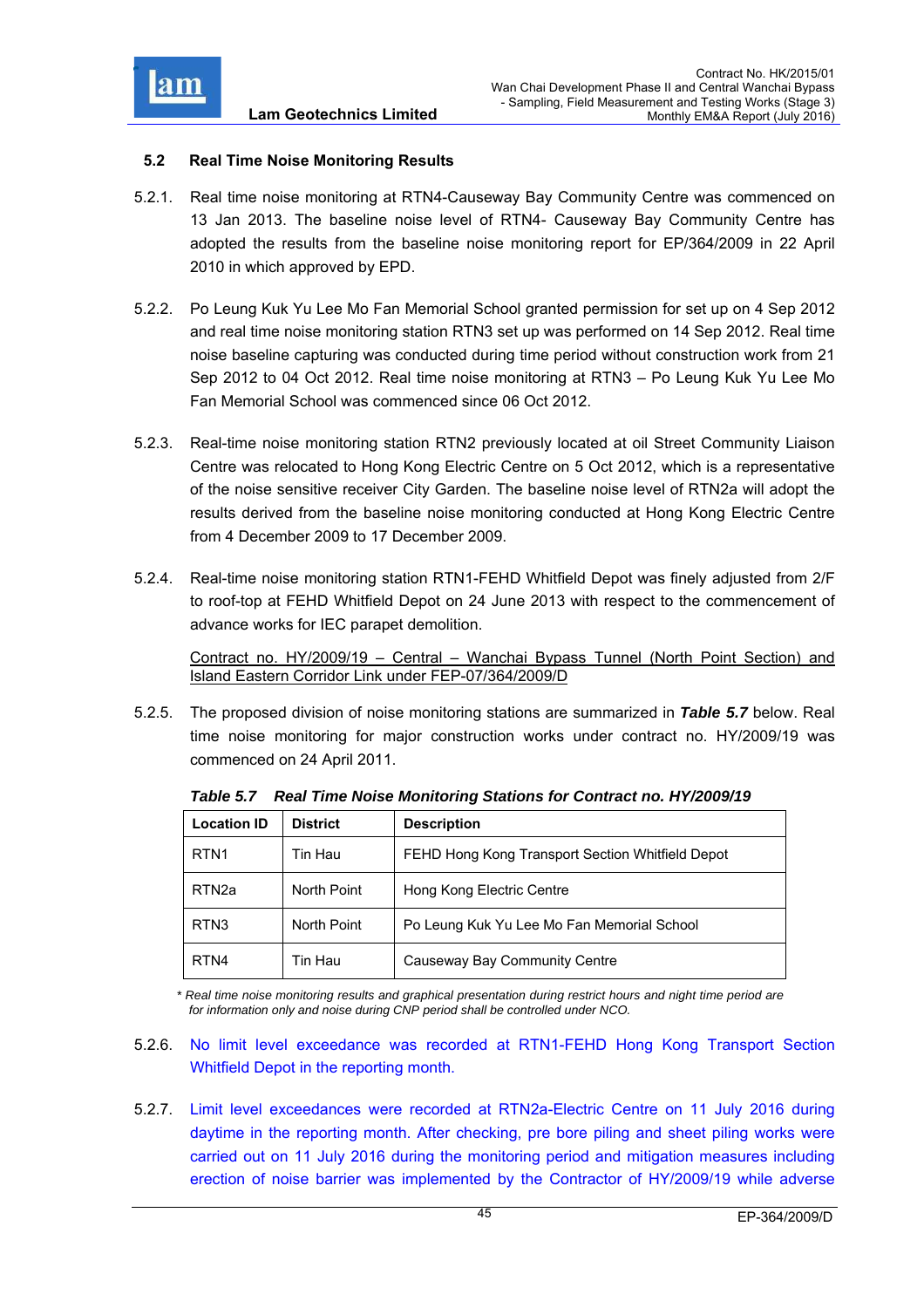

weather with frequent thunderstorm was recorded at the monitoring period across monitoring station at Eastern District and is considered as the major noise contribution. As such, the exceedance was considered as non-Project related.

- 5.2.8. Limit level exceedance was recorded at RTN3-Yue Lee Mo Fan Memorial School on 11 July 2016 during daytime in the reporting month. After checking, no construction works was conducted by Contract HY/2009/19 on 11 July 2016 during the monitoring period while adverse weather with frequent thunderstorm was recorded at the monitoring period across monitoring stations at Eastern District and is considered as the major noise contribution. As such, the exceedance was considered as non-Project related.
- 5.2.9. Limit level exceedances were recorded at RTN4-Causeway Bay Community Centre on 11, 16, 18 and 20 July 2016 during daytime in the reporting month. After checking, no construction works was conducted by Contract HY/2009/19 on 11 July 2016 during monitoring period while adverse weather with frequent thunderstorm was recorded at the monitoring period across monitoring station at Eastern District and is considered as the major noise contribution. As such, the exceedances were considered as non-Project related.

No construction works was conducted by Contract of HY/2009/19 on 16 July 2016 and only erection of scaffolding with no major noise emanation was conducted under Contract HY/2009/19 on 18 July 2016. As such, the exceedances were considered to be contributed by nearby traffic and not related to Project works.

On 20 July 2016, breaking works for concrete base slab for tie beam construction was observed at Pier 22- 23 directly opposite to the monitoring station was conducted during the monitoring period and direct noise impact was observed despite the erection of noise barrier. As such, the exceedances were considered to be related to the Project works. The concerned construction was completed on the same date and no further exceedance related to the breaking works was observed. In view of the project related exceedances and the completion of the concerned breaking works, the Contractor will improve the mitigation against noise by orientation of noise barrier to better obstruct the line of sight between the breaking works and the NSR shall there be any breaking works to be carried out at the concerned location.

5.2.10. Real time noise monitoring results measured in this reporting period are reviewed and summarized. Details of real time noise monitoring results and graphical presentation can be referred to *Appendix 5.4.*

Contract no. HY/2011/08 – Central - Wan Chai Bypass (CWB) – Tunnel Buildings, Systems and Fittings, and Works Associated with Tunnel Commissioning

5.2.11. The proposed division of noise monitoring stations are summarized in *Table 5.8* below. Real time noise monitoring for major construction works under contract no. HY/2011/08 was commenced on 19 March 2015.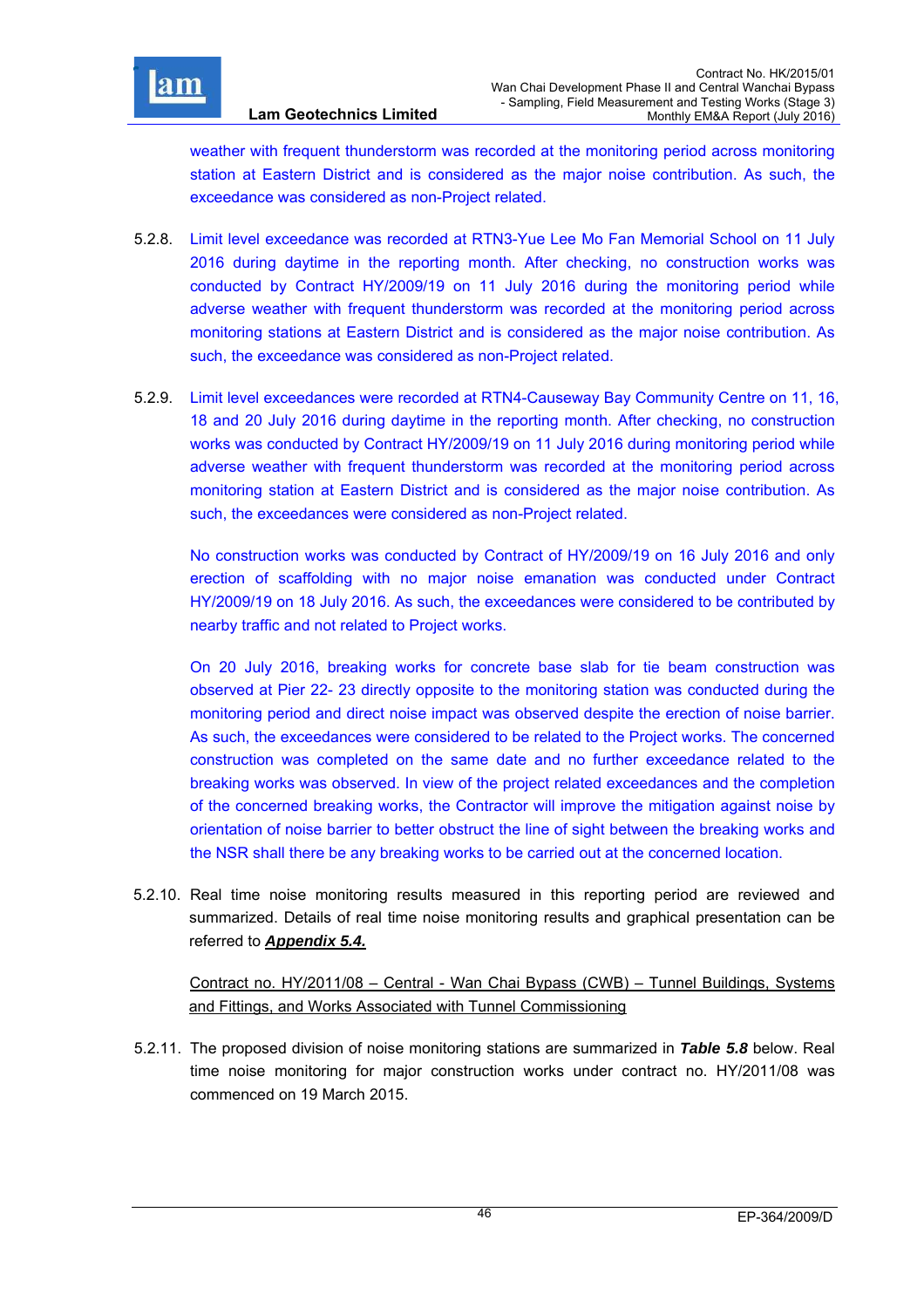r

| <b>Lam Geotechnics Limited</b> |  |
|--------------------------------|--|
|--------------------------------|--|

| Table 5.8 Real Time Noise Monitoring Stations for Contract no. HY/2011/08 |  |
|---------------------------------------------------------------------------|--|
|                                                                           |  |

| <b>Location ID</b> | <b>District</b> | <b>Description</b>                               |
|--------------------|-----------------|--------------------------------------------------|
| RTN <sub>1</sub>   | Tin Hau         | FEHD Hong Kong Transport Section Whitfield Depot |
| RTN2a <sup>1</sup> | North Point     | Hong Kong Electric Centre                        |

*\* Real time noise monitoring results and graphical presentation during restrict hours and night time period are for information only and noise during CNP period shall be controlled under NCO.* 

*Remarks 1 : With respect to the possession of site area Portion Xa and Portion Xb since 7 March 2016 as confirmed by CWB RSS, real time noise monitoring station RTN2a was associated with Contract no. HY/2011/08 from 07 March 2016 onwards.* 

- 5.2.12. No limit level exceedance was recorded at RTN1-FEHD Hong Kong Transport Section Whitfield Depot in the reporting month.
- 5.2.13. Limit level exceedances were recorded at RTN2a-Electric Centre on 11 July 2016 during daytime in the reporting month. After checking, no construction works was carried out under Contract HY/2011/08 on 11 July 2016 during the monitoring period while adverse weather with frequent thunderstorm was recorded at the monitoring period across monitoring station at Eastern District and is considered as the major noise contribution. As such, the exceedance was considered as non-Project related.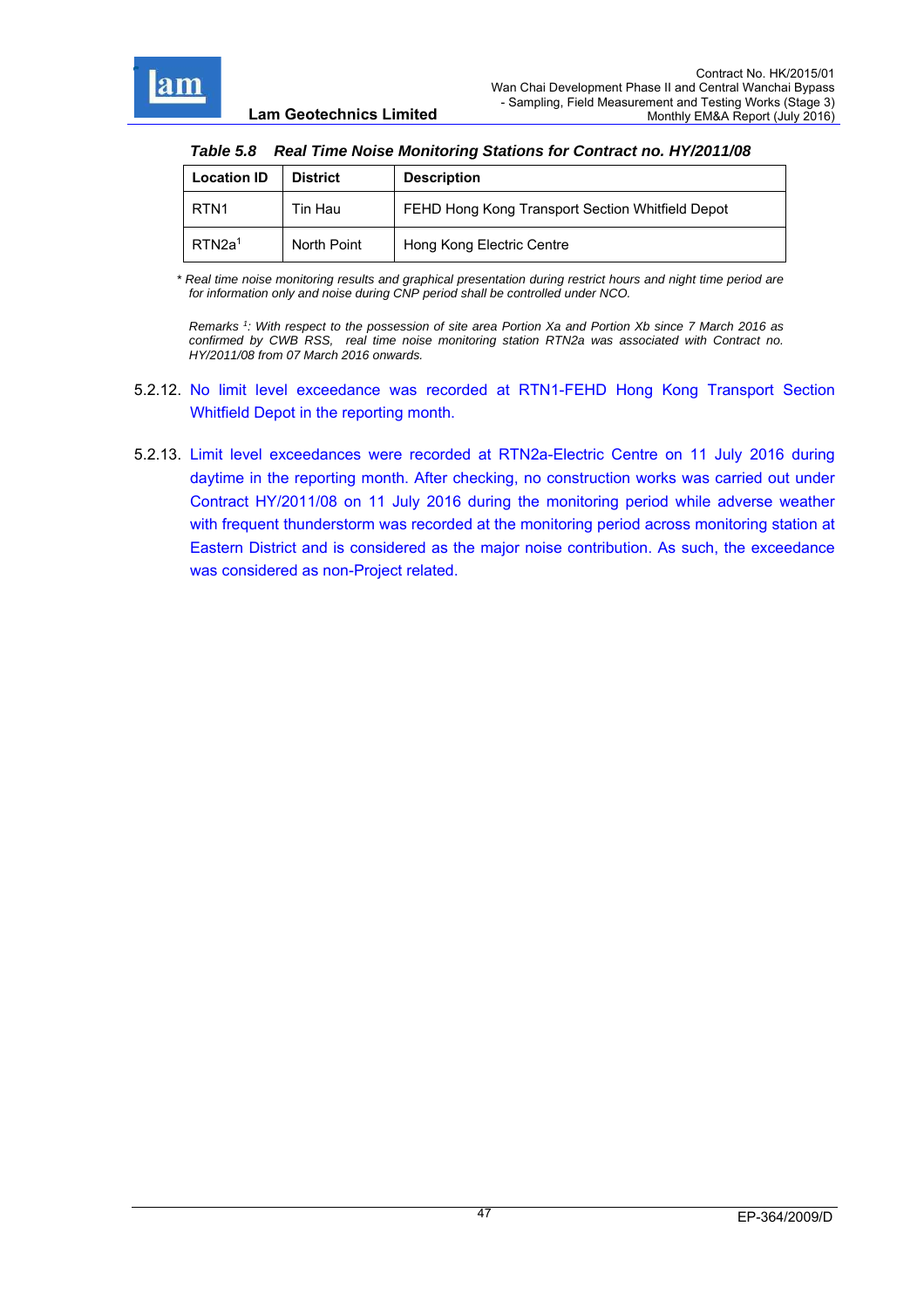

# **5.3 Air Quality Monitoring Results**

Contract no. HY/2009/18 – Central – Wan Chai Bypass (CWB) – Central Interchange under FEP-05/364/2009/A

5.3.1 Air quality monitoring for the Central Interchange works under contract no. HY/2009/18 was commenced on 21 April 2011. The proposed division of air quality monitoring stations are summarized in *Table 5.9* below.

### *Table 5.9 Air Quality Monitoring Stations for Contract no. HY/2009/18*

| <b>Station</b>   | <b>Description</b>                                   |
|------------------|------------------------------------------------------|
| MA1e             | International Finance Centre (Eastern End of Podium) |
| MA <sub>1w</sub> | International Finance Centre (Western End of Podium) |

- 5.3.2 No exceedance was recorded in the reporting month.
- 5.3.3 Air quality monitoring results measured in this reporting period are reviewed and summarized. Details of air quality monitoring results and graphical presentation can be referred in *Appendix 5.3*.

Contract no. HK/2009/01 – Wan Chai Development Phase II – Central – Wan Chai Bypass at Hong Kong Convention and Exhibition Centre – Tunnel Works under FEP-02/364/2009

5.3.4 The commencement of construction works for Contract no. HK/2009/01 under FEP-02/364/2009 is on 25 August 2011. Air quality monitoring was commenced on 25 August 2011. The proposed division of air quality monitoring stations are summarized in *Table 5.10* below.

# *Table 5.10 Air Quality Monitoring Station for Contract no. HK/2009/01*

| <b>Station</b> | <b>Description</b> |
|----------------|--------------------|
| CMA5b          | Pedestrian Plaza   |

- 5.3.5 No exceedance was recorded in the reporting month.
- 5.3.6 Air quality monitoring results measured in this reporting period are reviewed and summarized. Details of air quality monitoring results and graphical presentation can be referred in *Appendix 5.3*.

Contract no. HK/2009/02 – Wan Chai Development Phase II – Central – Wan Chai Bypass at Wan Chai East (CWB Tunnel) under FEP-01/364/2009

5.3.7 The commencement of construction works for HK/2009/02 under FEP-01/364/2009 is on 26 April 2011. The proposed division of air quality monitoring stations are summarized in *Table 5.11* below.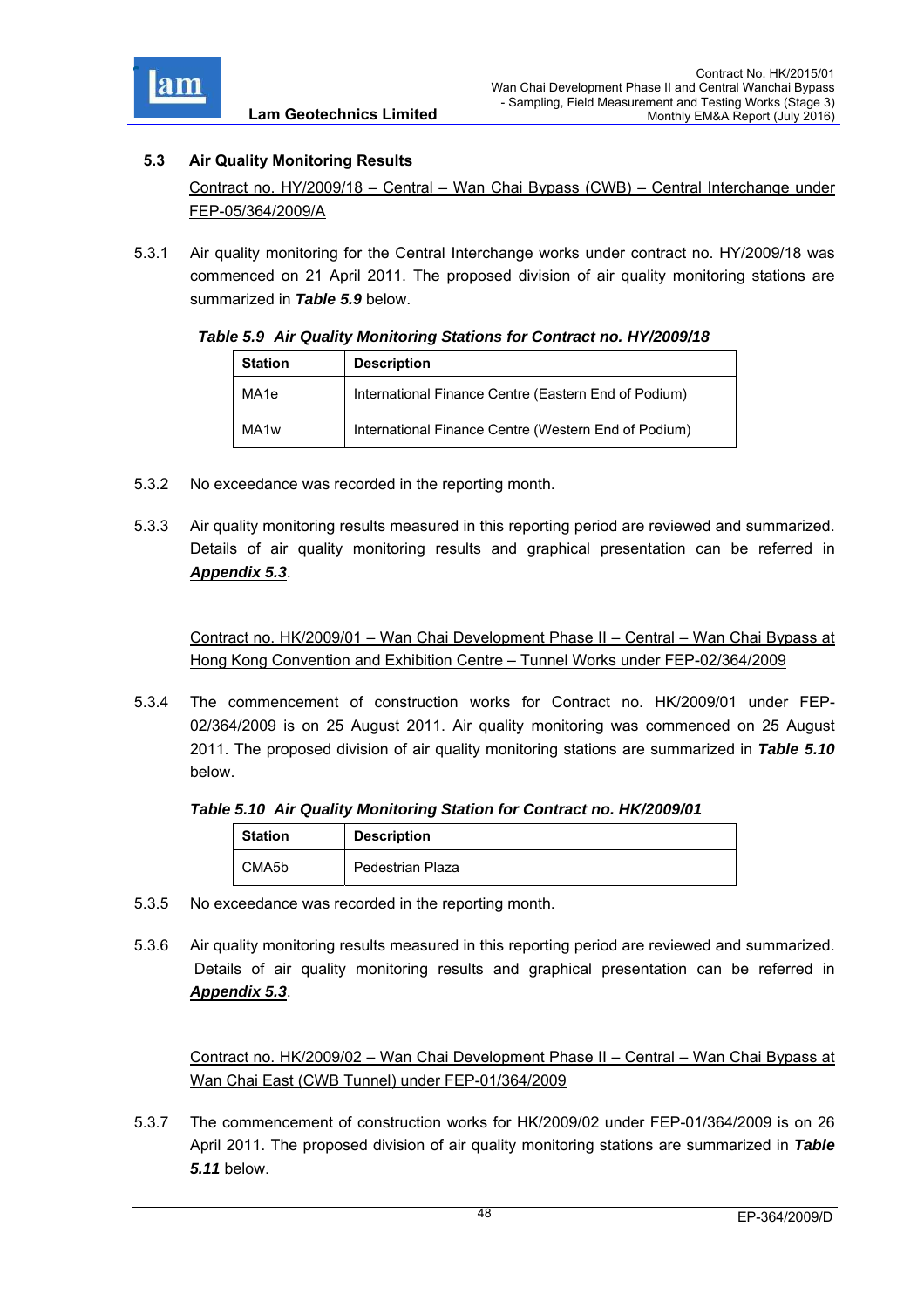

# *Table 5.11 Air Quality Monitoring Station for Contract no. HK/2009/02*

| <b>Station</b> | <b>Description</b>                               |
|----------------|--------------------------------------------------|
| CMA4a          | Society for the Prevention of Cruelty to Animals |

- 5.3.8 No exceedance was recorded in the reporting month.
- 5.3.9 Air quality monitoring results measured in this reporting period are reviewed and summarized. Details of air quality monitoring results and graphical presentation can be referred in *Appendix 5.3*.

Contract no. HY/2009/15 – Central-Wanchai Bypass – Tunnel (Causeway Bay Typhoon Shelter Section) under FEP-06/364/2009/A

5.3.10 The commencement of construction works for Contract no. HY/2009/15 under FEP-06/364/2009/A was on 13 July 2011. Air quality monitoring was commenced on 14 July 2011. The proposed division of air quality monitoring stations are summarized in *Table 5.12* below.

#### *Table 5.12 Air Quality Monitoring Station for Contract no. HY/2009/15*

| <b>Station</b> | <b>Description</b>         |
|----------------|----------------------------|
| СМАЗа          | <b>CWB PRE Site Office</b> |

- 5.3.11 No exceedance was recorded in the reporting month.
- 5.3.12 Air quality monitoring results measured in this reporting period are reviewed and summarized. Details of air quality monitoring results and graphical presentation can be referred in *Appendix 5.3*.

Contract no. HY/2009/19 – Central – Wanchai Bypass Tunnel (North Point Section) and Island Eastern Corridor Link under FEP-07/364/2009/D

5.3.13 The proposed division of air quality monitoring stations are summarized in *Table 5.13* below. Air quality monitoring for the tunnel works under contract no. HY/2009/19 was commenced on 26 April 2011.

*Table 5.13 Air Quality Monitoring Stations for Contract no. HY/2009/19* 

| <b>Station</b>     | <b>Description</b>            |
|--------------------|-------------------------------|
| CMA <sub>1</sub> b | Oil Street Site Office        |
| CMA <sub>2a</sub>  | Causeway Bay Community Centre |

- 5.3.14 No exceedance was recorded in the reporting month.
- 5.3.15 Air quality monitoring results measured in this reporting period are reviewed and summarized. Details of air quality monitoring results and graphical presentation can be referred in *Appendix 5.3*.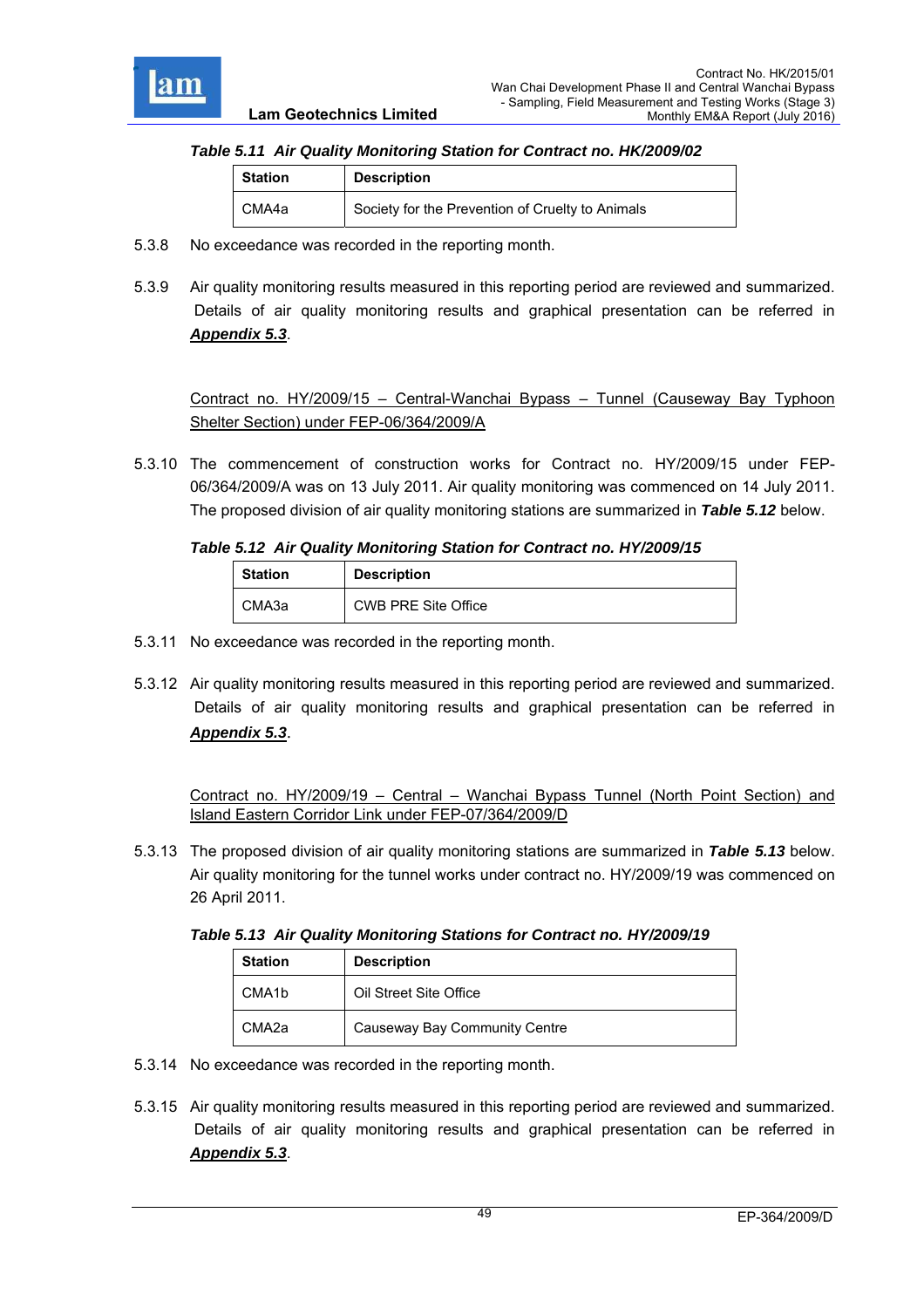

Contract no. HK/2012/08- Wan Chai Development Phase II – Central-Wan Chai Bypass at Wan Chai West

5.3.16 The commencement of construction works for Contract no. HK/2012/08 under FEP-09/364/2009/C was on May 2014. Air quality monitoring was commenced on 25 August 2011. The proposed division of air quality monitoring stations are summarized in *Table 5.14* below.

*Table 5.14 Air Quality Monitoring Station for Contract no. HK/2012/08* 

| <b>Station</b> | <b>Description</b> |
|----------------|--------------------|
| CMA5b          | Pedestrian Plaza   |

5.3.17 No exceedance was recorded in the reporting month.

**Lam Geotechnics Limited**

5.3.18 Air quality monitoring results measured in this reporting period are reviewed and summarized. Details of air quality monitoring results and graphical presentation can be referred in *Appendix 5.3*.

Contract no. HY/2010/08 – Central-Wanchai Bypass –Wanchai Bypass Tunnel (Slip Raod 8 Section) under FEP-09/364/2009/B

5.3.19 The commencement of construction works for Contract no. HY/2010/08 under FEP-09/364/2009/B was on July 2014. Air quality monitoring was commenced on 14 July 2011. The proposed division of air quality monitoring stations are summarized in *Table 5.15* below.

# *Table 5.15 Air Quality Monitoring Station for Contract no. HY/2010/08*

| <b>Station</b> |       | <b>Description</b>  |
|----------------|-------|---------------------|
|                | СМАЗа | CWB PRE Site Office |

5.3.20 No exceedance was recorded in the reporting month. Air quality monitoring results measured in this reporting period are reviewed and summarized. Details of air quality monitoring results and graphical presentation can be referred in *Appendix 5.3*.

Contract no. HY/2011/08 – Central - Wan Chai Bypass (CWB) – Tunnel Buildings, Systems and Fittings, and Works Associated with Tunnel Commissioning

5.3.21 Air quality monitoring for the Central Interchange works under contract no. HY/2011/08 was commenced on 21 April 2011. The proposed division of air quality monitoring stations are summarized in *Table 5.16* below.

*Table 5.16 Air Quality Monitoring Stations for Contract no. HY/2011/08* 

| <b>Station</b>     | <b>Description</b>                                   |
|--------------------|------------------------------------------------------|
| MA <sub>1e</sub>   | International Finance Centre (Eastern End of Podium) |
| MA <sub>1w</sub>   | International Finance Centre (Western End of Podium) |
| CMA <sub>1</sub> b | Oil Street Site Office                               |
| CMA2a              | Causeway Bay Community Centre                        |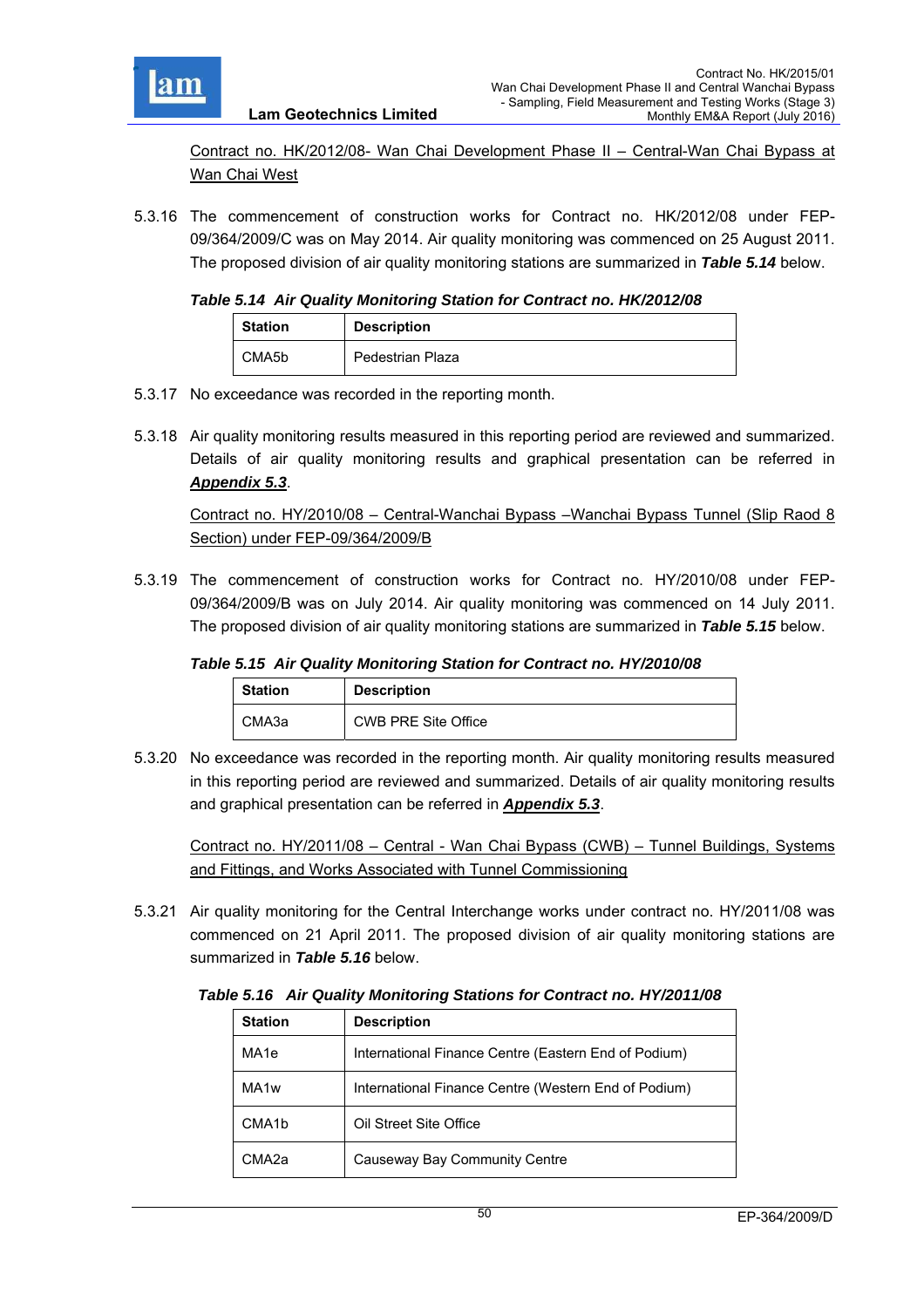

- **Lam Geotechnics Limited**
- 5.3.22 No exceedance was recorded in the reporting month.
- 5.3.23 Air quality monitoring results measured in this reporting period are reviewed and summarized. Details of air quality monitoring results and graphical presentation can be referred in *Appendix 5.3*.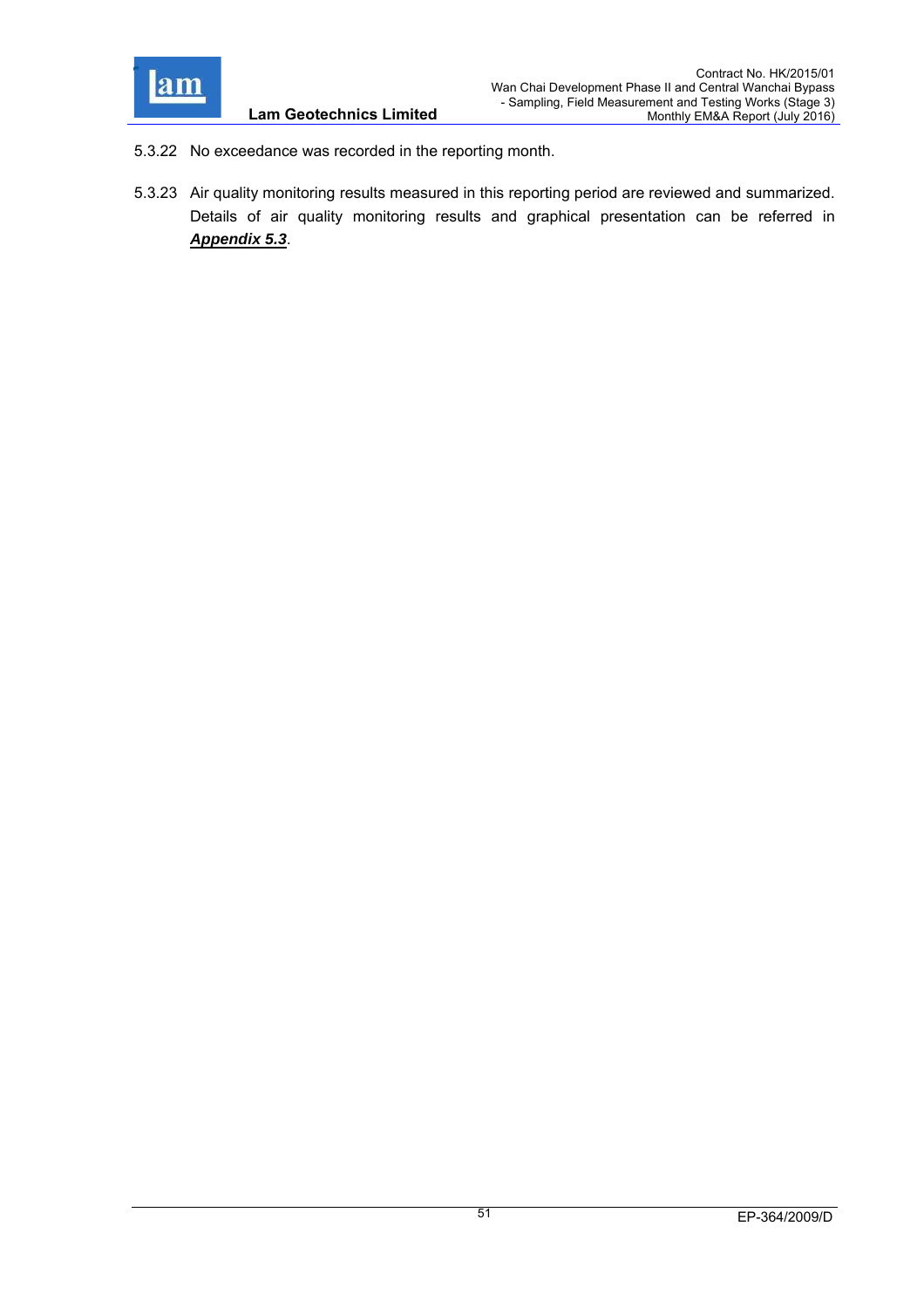

# **5.4 Waste Monitoring Results**

Contract no. HK/2009/01 – Wan Chai Development Phase II – Central – Wan Chai Bypass at Hong Kong Convention and Exhibition Centre – Tunnel Works under FEP-02/364/2009

5.4.1. Inert C&D wastes and non-inert C&D wastes were disposed in this reporting month. Details of the waste flow table are summarized in *Table 5.17*.

| <b>Waste Type</b>                                                                                                             | <b>Quantity this</b><br>month | <b>Cumulative-to-Date</b>        | <b>Disposal / Dumping</b><br><b>Grounds</b> |  |
|-------------------------------------------------------------------------------------------------------------------------------|-------------------------------|----------------------------------|---------------------------------------------|--|
| Inert C&D materials<br>disposed, m <sup>3</sup>                                                                               | <b>Nil</b>                    | 107791.73<br><b>TKO137, TM38</b> |                                             |  |
| Inert C&D materials<br>recycled, m <sup>3</sup>                                                                               | <b>Nil</b>                    | 98512.03                         | N/A                                         |  |
| Non-inert C&D<br>materials disposed, m <sup>3</sup>                                                                           | 101.7                         | 4818.66                          | <b>SENT Landfill</b>                        |  |
| Non-inert C&D<br>materials recycled, kg                                                                                       | 415                           | 1284946                          | N/A                                         |  |
| Chemical waste<br>disposed, kg                                                                                                | <b>Nil</b>                    | 10400                            | N/A                                         |  |
| Marine Sediment                                                                                                               |                               |                                  |                                             |  |
| (Type 1 – Open Sea<br>Disposal), $m^3$                                                                                        | <b>Nil</b>                    | 11527                            | South of Cheung Chau                        |  |
| Marine Sediment<br>(Type 1 – Open Sea<br>Disposal (Dedicate<br>Sites) & Type $2 -$<br><b>Confined Marine</b><br>Disposal), m3 | <b>Nil</b>                    | 16261                            | East of Cha Chau<br>South Brothers          |  |

| Table 5.17 Details of Waste Disposal for Contract no. HK/2009/01 |  |  |
|------------------------------------------------------------------|--|--|
|                                                                  |  |  |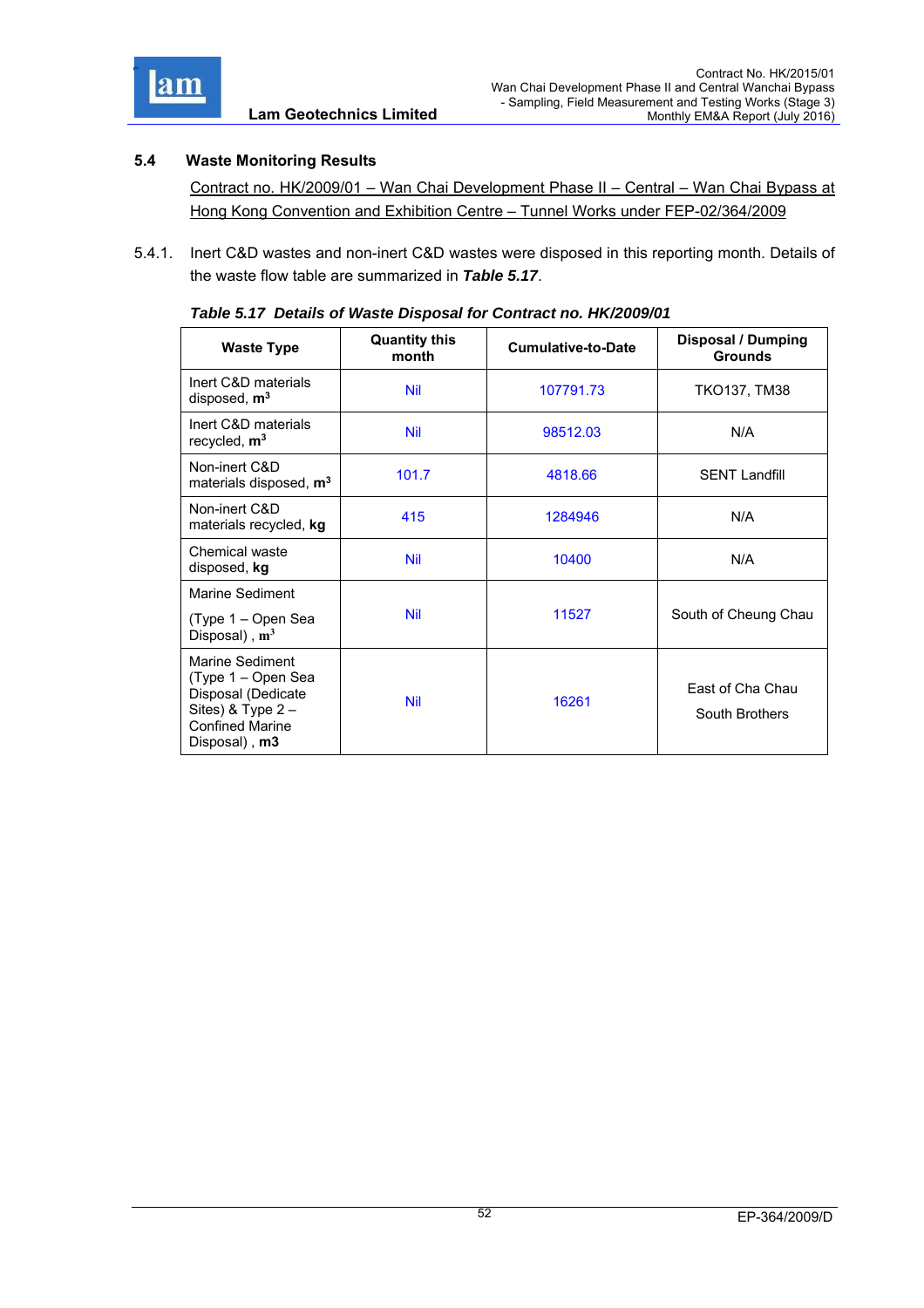

Contract no. HK/2009/02 – Wan Chai Development Phase II – Central – Wan Chai Bypass at Wan Chai East (CWB Tunnel) under FEP-01/364/2009

5.4.2. Inert C&D & non-inert C&D wastes were disposed of in this reporting month. Details of the waste flow table are summarized in *Table 5.18*.

| <b>Waste Type</b>                                                  | <b>Quantity this month</b> | <b>Cumulative Quantity-</b><br>to-Date | <b>Disposal / Dumping</b><br><b>Grounds</b> |
|--------------------------------------------------------------------|----------------------------|----------------------------------------|---------------------------------------------|
| Inert C&D materials<br>disposed, $m3$                              | 11025                      | 501567.412                             | TKO137 / TM 38                              |
| Inert C&D materials<br>recycled, $m3$                              | <b>Nil</b>                 | 46520                                  | N/A                                         |
| Non-inert C&D<br>materials disposed,<br>m <sup>3</sup>             | 164                        | 3375.317                               | <b>SENT Landfill</b>                        |
| Non-inert C&D<br>materials recycled, m <sup>3</sup>                | <b>Nil</b>                 | N/A                                    | N/A                                         |
| Chemical waste<br>disposed, kg                                     | <b>Nil</b>                 | 17718                                  | N/A                                         |
| Marine Sediment<br>(Type 1 – Open Sea<br>Disposal), m <sup>3</sup> | 3197                       | 31086                                  | South Cheung Chau                           |

*Table 5.18 Details of Waste Disposal for Contract no. HK/2009/02* 

Contract no. HY/2009/18 – Central – Wan Chai Bypass (CWB) – Central Interchange under FEP-05/364/2009/A

5.4.3. Inert C&D and non-inert C&D waste was disposed of in this reporting month. Details of the waste flow table are summarized in *Table 5.19*.

| <b>Waste Type</b>                                      | <b>Quantity this</b><br>month | <b>Cumulative-to-Date</b> | <b>Disposal / Dumping</b><br><b>Grounds</b> |  |
|--------------------------------------------------------|-------------------------------|---------------------------|---------------------------------------------|--|
| Inert C&D materials<br>disposed, $m3$                  | 201.37                        | 140549.46                 | T.K.O. 137, TM 38                           |  |
| Inert C&D materials<br>recycled, $m3$                  | <b>Nil</b>                    | 58787.05                  | N/A                                         |  |
| Non-inert C&D<br>materials disposed,<br>m <sup>3</sup> | 27.93                         | 4152.88                   | <b>SENT Landfill</b>                        |  |
| Non-inert C&D<br>materials recycled,<br>ton            | Nil                           | 878.37                    | N/A                                         |  |
| Chemical waste<br>disposed, kg                         | 1469.6                        | 6772                      | N/A                                         |  |

*Table 5.19 Details of Waste Disposal for Contract no. HY/2009/18* 

Remarks: As the quantity of chemical waste disposed in June 2016 reporting month was clarified as 862.4 kg instead of 0.98kg, the cumulative amount of chemical waste disposed has been updated.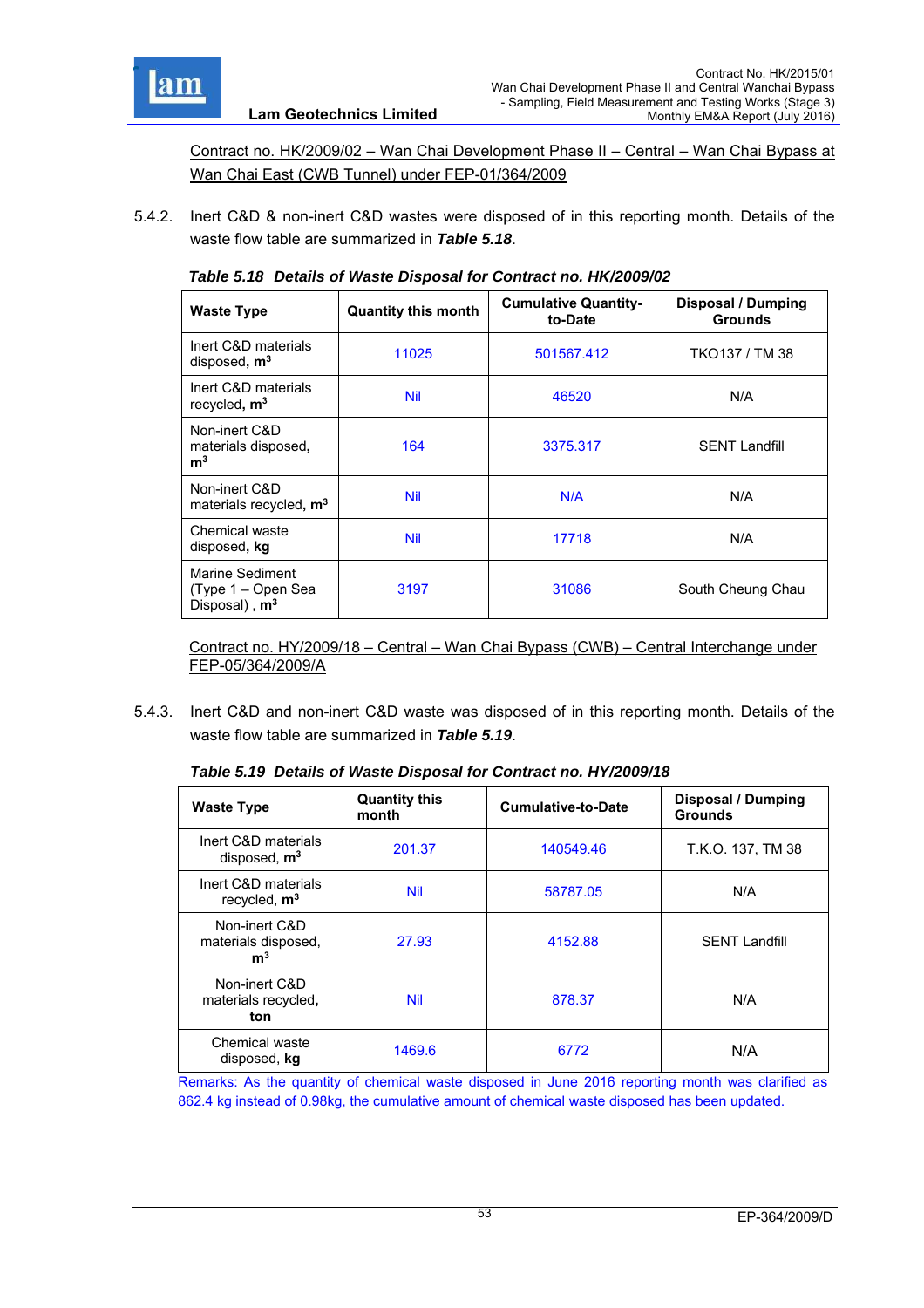

Contract no. HY/2009/15 – Central-Wanchai Bypass – Tunnel (Causeway Bay Typhoon Shelter Section) under FEP-06/364/2009/A

5.4.4. Inert & Non-inert C&D wastes were disposed of in this reporting month. Details of the waste flow table are summarized in *Table 5.20*.

| <b>Waste Type</b>                                                                                                          | <b>Quantity this</b><br>month | able 0.20 Details of Haste Disposal for Contract ho. IT I/2009/To<br><b>Cumulative Quantity-to-</b><br><b>Date</b> | <b>Disposal / Dumping</b><br><b>Grounds</b>               |
|----------------------------------------------------------------------------------------------------------------------------|-------------------------------|--------------------------------------------------------------------------------------------------------------------|-----------------------------------------------------------|
| Inert C&D materials                                                                                                        | <b>Nil</b>                    | 619726.37                                                                                                          | Tuen Mun Area 38                                          |
| disposed, m <sup>3</sup>                                                                                                   | <b>Nil</b>                    | 245453.3                                                                                                           | <b>TKO137 FB</b>                                          |
|                                                                                                                            |                               |                                                                                                                    | HY/2009/11                                                |
|                                                                                                                            |                               |                                                                                                                    | ex-PCWA                                                   |
|                                                                                                                            |                               |                                                                                                                    | <b>TS4/TS2</b>                                            |
| Inert C&D materials<br>recycled, $m3$                                                                                      | <b>Nil</b>                    | 358660.77                                                                                                          | <b>WDII</b>                                               |
|                                                                                                                            |                               |                                                                                                                    | Lun Ku Tan                                                |
|                                                                                                                            |                               |                                                                                                                    | <b>WENT</b>                                               |
|                                                                                                                            |                               |                                                                                                                    | HY/2010/08                                                |
| Non-inert C&D materials<br>disposed, $m3$                                                                                  | 32.44                         | 4386.75                                                                                                            | <b>SENT Landfill</b>                                      |
| Non-inert C&D materials<br>recycled, m <sup>3</sup>                                                                        | <b>Nil</b>                    | 5496446.2                                                                                                          | Xun Xiang Metalware<br><b>Skylight Recycle</b><br>(paper) |
| Chemical waste<br>disposed, kg                                                                                             | <b>Nil</b>                    | 22755                                                                                                              | Dunwell Group                                             |
| Marine Sediment<br>(Type1-Open Sea<br>Disposal (Dedicate<br>Sites) & Type 2-<br><b>Confined Marine</b><br>Disposal), $m^3$ | <b>Nil</b>                    | 5684                                                                                                               | South of the Brothers                                     |

| Table 5.20 Details of Waste Disposal for Contract no. HY/2009/15 |  |
|------------------------------------------------------------------|--|
|                                                                  |  |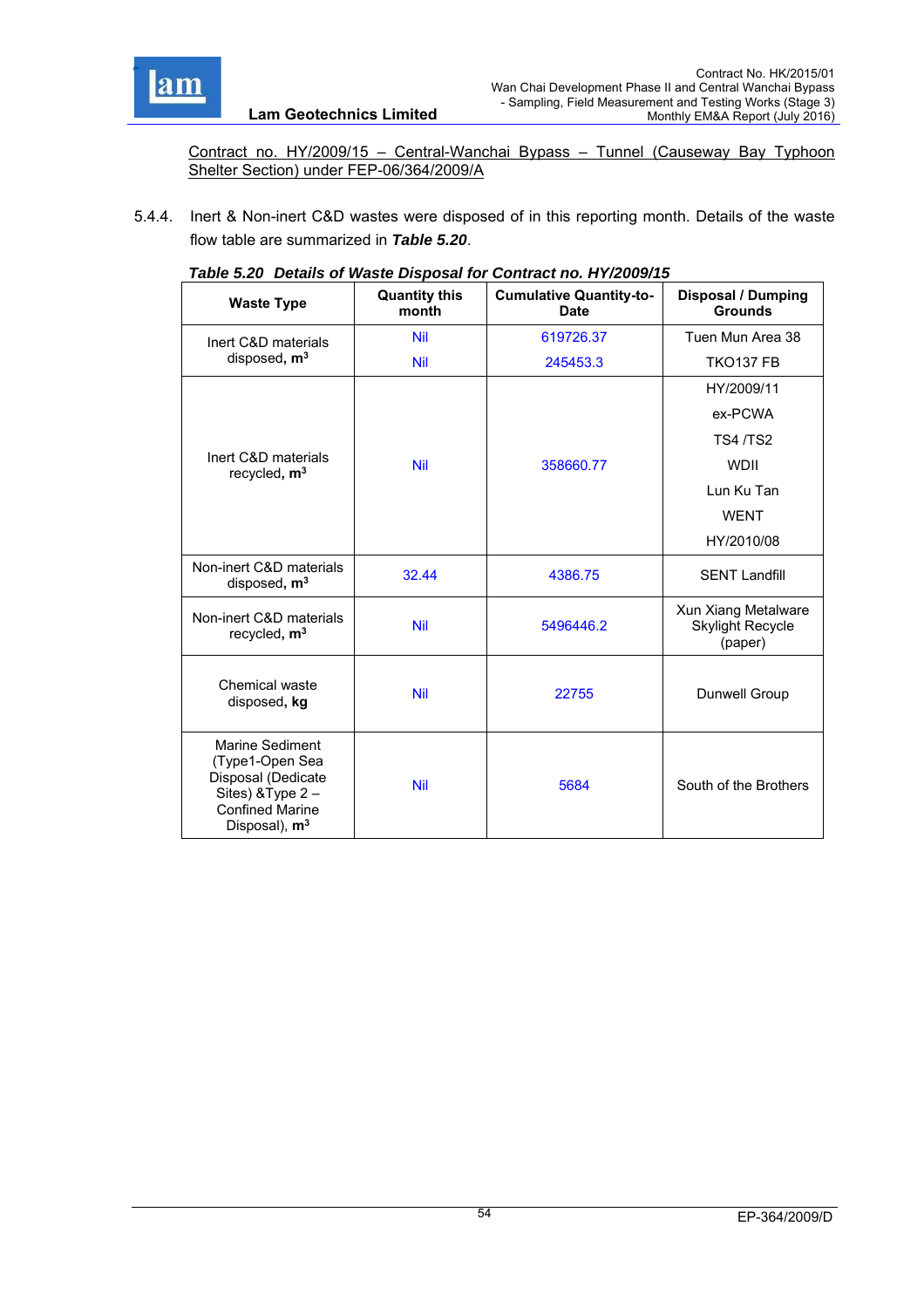

Contract no. HY/2009/19 – Central – Wanchai Bypass Tunnel (North Point Section) and Island Eastern Corridor Link under FEP-07/364/2009/D

5.4.5. Inert and Non-inert C&D wastes were disposed of in this reporting month. Details of the waste flow table are summarized in *Table 5.21*.

| Waste Type*                                                                                                                                        | <b>Quantity this</b><br>month | <b>Cumulative-to-Date</b> | Disposal /<br><b>Dumping Grounds</b> |
|----------------------------------------------------------------------------------------------------------------------------------------------------|-------------------------------|---------------------------|--------------------------------------|
| Inert C&D materials<br>disposed, ton                                                                                                               | 1763.57                       | 651451.29                 | N/A                                  |
| Inert C&D materials<br>recycled, ton                                                                                                               | <b>Nil</b>                    | 82349.7                   | N/A                                  |
| Non-inert C&D materials<br>disposed, ton                                                                                                           | 99.44                         | 4969.14                   | <b>SENT Landfill</b>                 |
| Non-inert C&D materials<br>recycled, ton                                                                                                           | 8.16                          | 556.56                    | N/A                                  |
| Chemical waste<br>disposed, kg                                                                                                                     | <b>Nil</b>                    | 9.92                      | N/A                                  |
| Marine Sediment<br>(Tunnel) (Type-1 Open<br>Sea Disposal), m <sup>3</sup>                                                                          | <b>Nil</b>                    | 20556                     | South of Cheung<br>Chau              |
| Marine Sediment<br>(Tunnel) (Type 1- Open<br>Sea Disposal (Dedicated<br>Sites) & Type $2 -$<br><b>Confined Marine</b><br>Disposal), m <sup>3</sup> | <b>Nil</b>                    | 30751                     | East of Sha Chau                     |

#### *Table 5.21 Details of Waste Disposal for Contract no. HY/2009/19*

Contract no. HK/2012/08 Wan Chai Development Phase II - Central-Wan Chai Bypass at Wan Chai West under FEP-09/364/2009/B

5.4.6. No inert and Non-inert C&D wastes were disposed of in this reporting month. Details of the waste flow table are summarized in *Table 5.22*.

#### *Table 5.22 Details of Waste Disposal for Contract no. HK/2012/08*

| Waste Type*                                         | <b>Quantity this month</b> | <b>Cumulative-to-Date</b> | <b>Disposal / Dumping</b><br><b>Grounds</b>                           |
|-----------------------------------------------------|----------------------------|---------------------------|-----------------------------------------------------------------------|
| Inert C&D materials<br>disposed, m <sup>3</sup>     | 1743                       | 166044                    | <b>TKO 137</b>                                                        |
| Inert C&D materials<br>recycled, $m3$               | 4163                       | 84466                     | N/A                                                                   |
| Non-inert C&D<br>materials<br>disposed, $m3$        | 280                        | 1997                      | <b>SENT</b>                                                           |
| Non-inert C&D<br>materials recycled, m <sup>3</sup> | Nil                        | <b>Nil</b>                | N/A                                                                   |
| Chemical waste<br>disposed, kg                      | <b>Nil</b>                 | Nil                       | N/A                                                                   |
| Marine sediment<br>(Type 1) disposal, $m3$          | <b>Nil</b>                 | 3145                      | South of Cheung Chau /<br>Fast of Sha Chau /<br>South of The Brothers |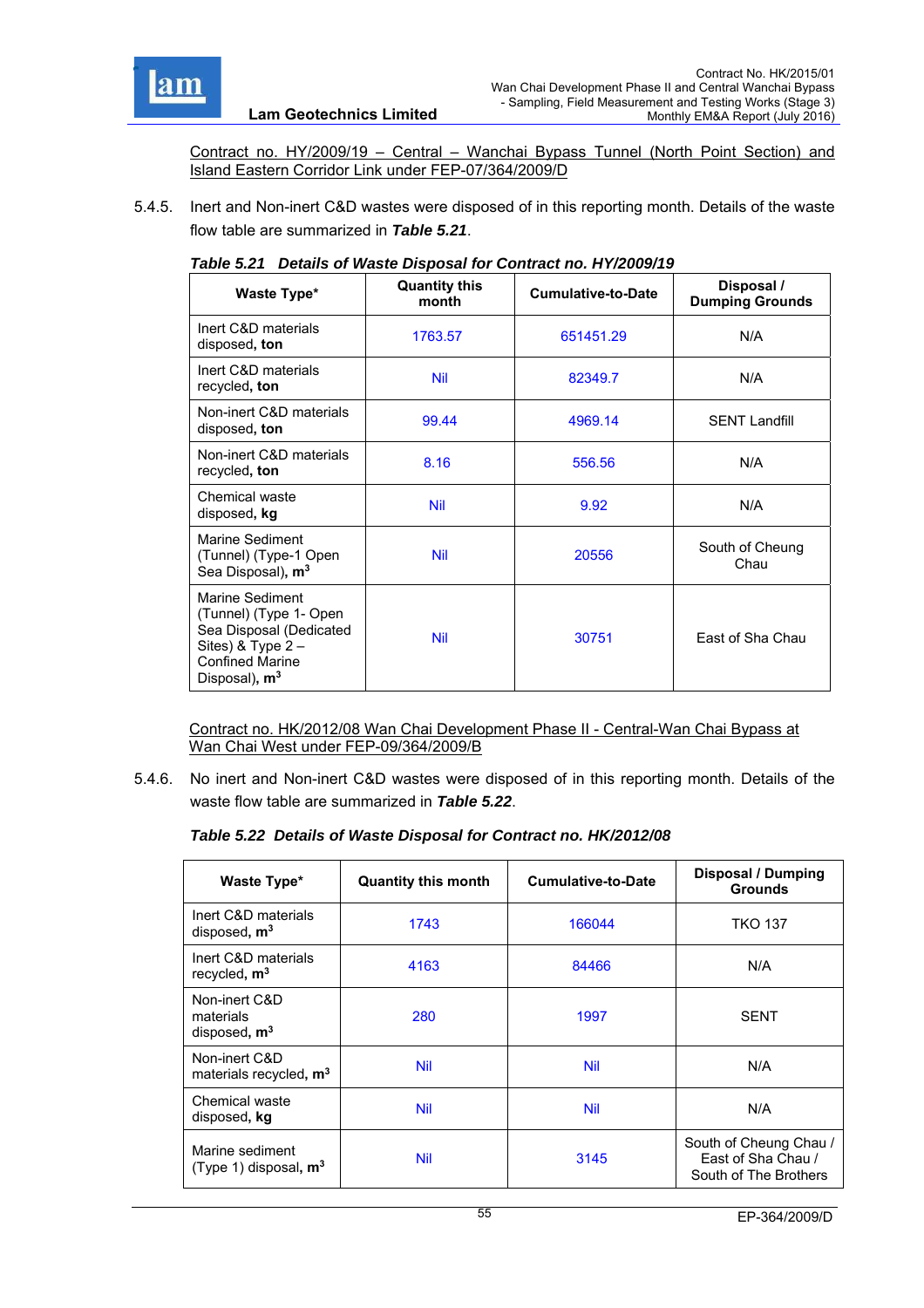

Contract no. HY/2010/08 Central – Wan Chai Bypass (CWB) – Tunnel (Slip Road 8) under FEP-10/364/2009/B

5.4.7. No inert and Non-inert C&D wastes were disposed of in this reporting month. Details of the waste flow table are summarized in *Table 5.23*.

| Table 5.23 Details of Waste Disposal for Contract no. HY/2010/08 |  |  |
|------------------------------------------------------------------|--|--|

| Waste Type*                                         | <b>Quantity this month</b> | <b>Cumulative-to-Date</b> | Disposal / Dumping<br><b>Grounds</b>           |
|-----------------------------------------------------|----------------------------|---------------------------|------------------------------------------------|
|                                                     | 4218.9                     | 558488                    | TM 38                                          |
| Inert C&D materials                                 | 11330.1                    | 246772.2                  | <b>WENT</b>                                    |
| disposed, m <sup>3</sup>                            | <b>Nil</b>                 | 82911.8                   | <b>SENT</b>                                    |
|                                                     | 133.2                      | 71067.3                   | TKO area 137                                   |
| Inert C&D materials<br>recycled, $m3$               | <b>Nil</b>                 | Nil                       | N/A                                            |
| Non-inert C&D<br>materials disposed, m <sup>3</sup> | 154.9                      | 2100.86                   | <b>SENT</b>                                    |
| Non-inert C&D<br>materials recycled, m <sup>3</sup> | <b>Nil</b>                 | Nil                       | N/A                                            |
| Chemical waste<br>disposed, kg                      | <b>Nil</b>                 | 979                       | N/A                                            |
| Type 1 – Open Sea<br>Disposal, m <sup>3</sup>       | <b>Nil</b>                 | 16368.4                   | East Sha Chau/ South<br><b>Brothers Island</b> |
| Type $2$ – Confined<br>Marine disposal, $m3$        | <b>Nil</b>                 | 549.2                     | East Sha Chau                                  |

Remarks: The cumulative amount of Type 1 – Open Sea Disposal under FEP-10/364/2009/B has been updated in the reporting month.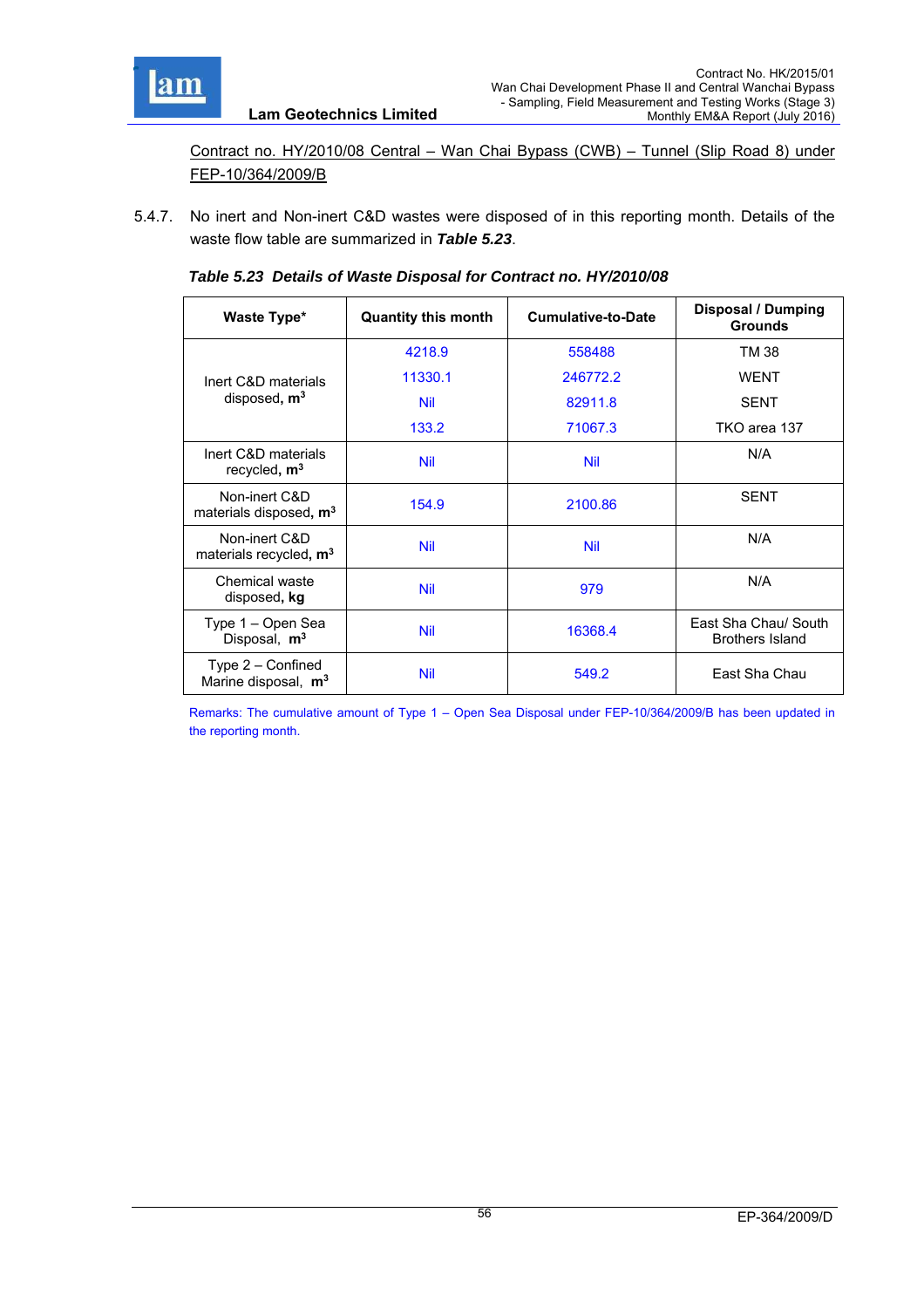

 Contract no. HY/2011/08 Central –Central - Wan Chai Bypass (CWB) –Tunnel Buildings, Systems and Fittings, and Works Associated with Tunnel Commissioning under FEP-11/364/2009B

5.4.8. No inert and Non-inert C&D wastes were disposed of in this reporting month. Details of the waste flow table are summarized in *Table 5.24*.

| Waste Type*                                         | <b>Quantity this month</b> | <b>Cumulative-to-Date</b> | <b>Disposal / Dumping</b><br><b>Grounds</b> |
|-----------------------------------------------------|----------------------------|---------------------------|---------------------------------------------|
| Inert C&D materials<br>disposed, $m3$               | Nil                        | 367.68                    | CWPF & TKO137                               |
| Inert C&D materials<br>recycled, $m3$               | <b>Nil</b>                 | Nil                       | N/A                                         |
| Non-inert C&D<br>materials disposed, m <sup>3</sup> | 26.42                      | 786.87                    | <b>SFNT</b>                                 |
| Non-inert C&D<br>materials recycled, ton            | <b>Nil</b>                 | 31.72                     | N/A                                         |
| Chemical waste<br>disposed, kg                      | <b>Nil</b>                 | 3800                      | N/A                                         |

*Table 5.24 Details of Waste Disposal for Contract no. HY/2011/08* 

**Lam Geotechnics Limited**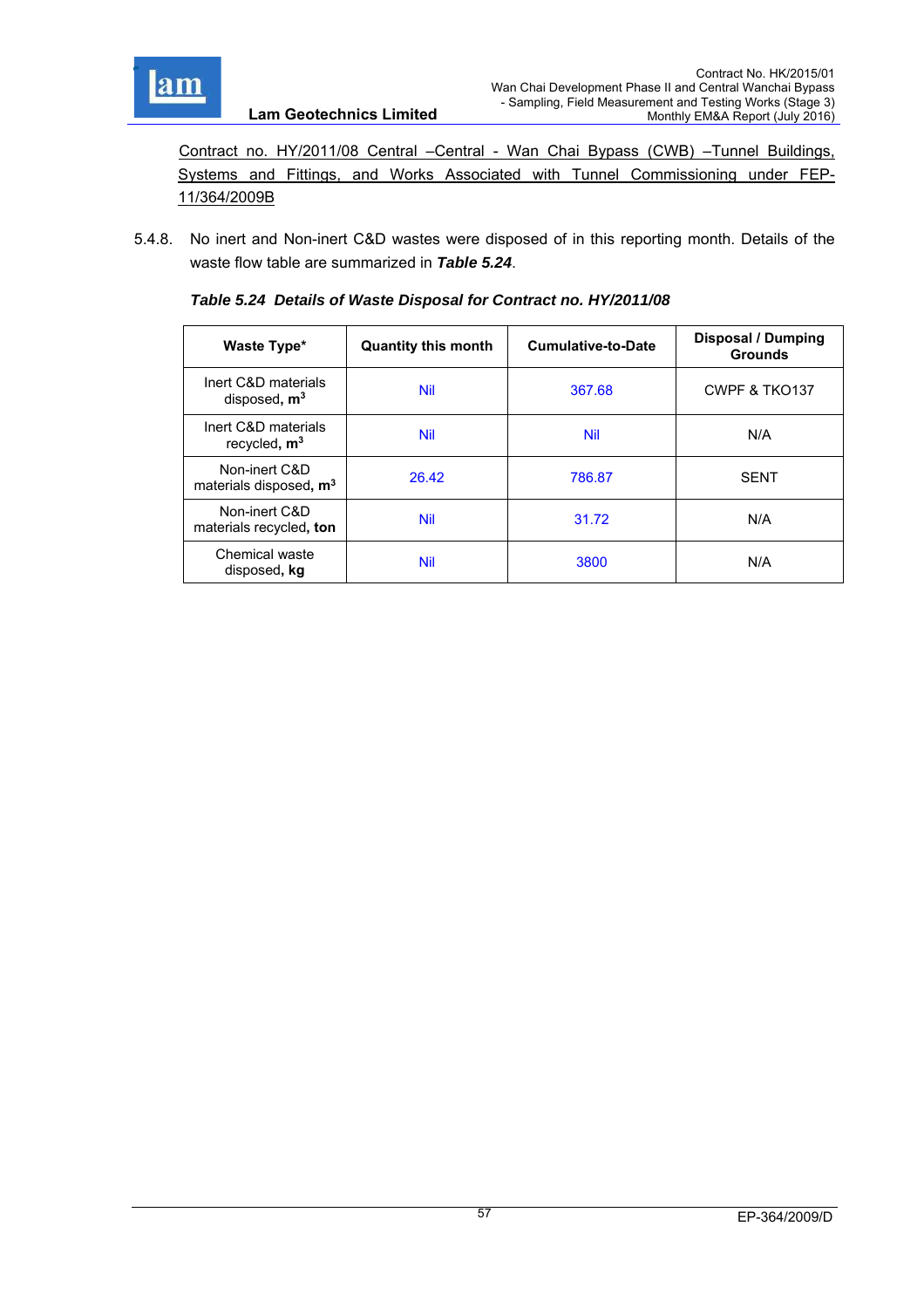

# **6.0 COMPLIANCE AUDIT**

6.0.1. The Event Action Plan for construction noise, air qualities are presented in *Appendix 6.1*.

### **6.1 Noise Monitoring**

Contract no. HY/2009/18 – Central – Wan Chai Bypass (CWB) – Central Interchange under FEP-05/364/2009/A

6.1.1. No exceedance was recorded in the reporting month.

Contract no. HK/2009/01 – Wan Chai Development Phase II – Central – Wan Chai Bypass at Hong Kong Convention Exhibition Centre – Tunnel Works under FEP-02/364/2009

- 6.1.2. One limit level exceedances was recorded at M1a- Harbour Road Sports Centre on 28 June 2016 in this reporting month.
- 6.1.3. Operation of drill rig at opposite to the monitoring station under non WDII-CWB Contractor was observed as the major noise contribution during monitoring on 28 July 2016. As such, the exceedances were considered as non-Project related.

Contract no. HK/2009/02 – Wan Chai Development Phase II – Central – Wan Chai Bypass at Wan Chai East (CWB Tunnel) under FEP-01/364/2009

- 6.1.4. One limit level exceedances was recorded at M1a- Harbour Road Sports Centre on 28 June 2016 in this reporting month.
- 6.1.5. Operation of drill rig at opposite to the monitoring station under non WDII-CWB Contractor was observed as the major noise contribution during monitoring on 28 June 2016. As such, the exceedances were considered as non-Project related.

Contract no. HY/2009/15 – Central-Wanchai Bypass – Tunnel (Causeway Bay Typhoon Shelter Section) under FEP-06/364/2009/A

6.1.6. No exceedance was recorded in the reporting month.

Contract no. HY/2009/19 – Central – Wanchai Bypass Tunnel (North Point Section) and Island Eastern Corridor Link under FEP-07/364/2009/D

- 6.1.7. One limit level exceedance was recorded at M6- HK Baptist Church Henrietta Secondary School on 12 July 2016 in this reporting month.
- 6.1.8. Traffic noise was observed during monitoring on 12 July 2016 and it was considered as the major noise contribution. As such, the limit level exceedance was concluded as non-project related.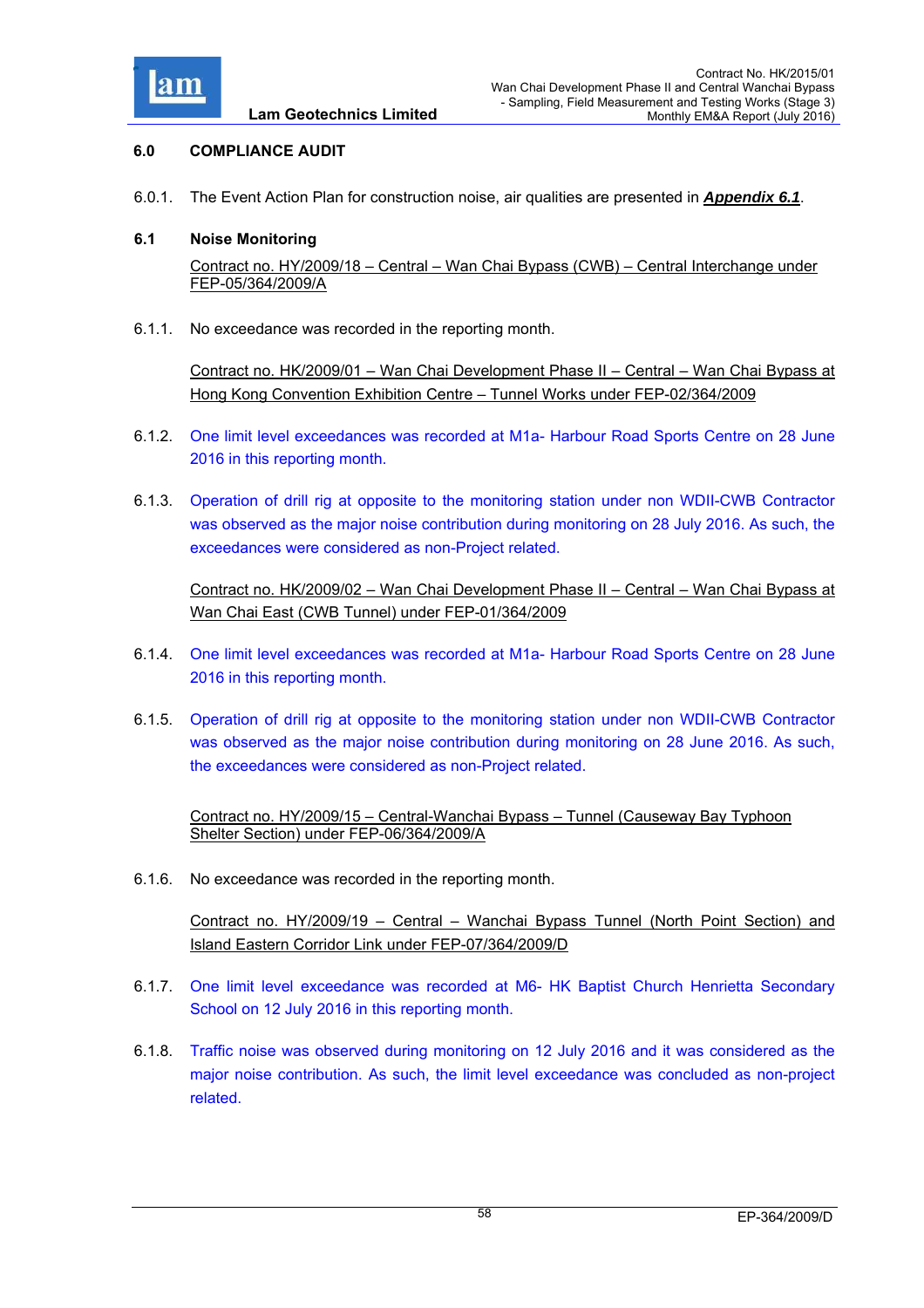

Contract no. HY/2010/08 – Central-Wanchai Bypass – Tunnel (Slip Raod 8 Section) under FEP-10/364/2009/B

6.1.9. No exceedance was recorded in the reporting month.

Contract no. HY/2011/08 Central –Central - Wan Chai Bypass (CWB) –Tunnel Buildings, Systems and Fittings, and Works Associated with Tunnel Commissioning under FEP-11/364/2009B

6.1.10. No exceedance was recorded in the reporting month.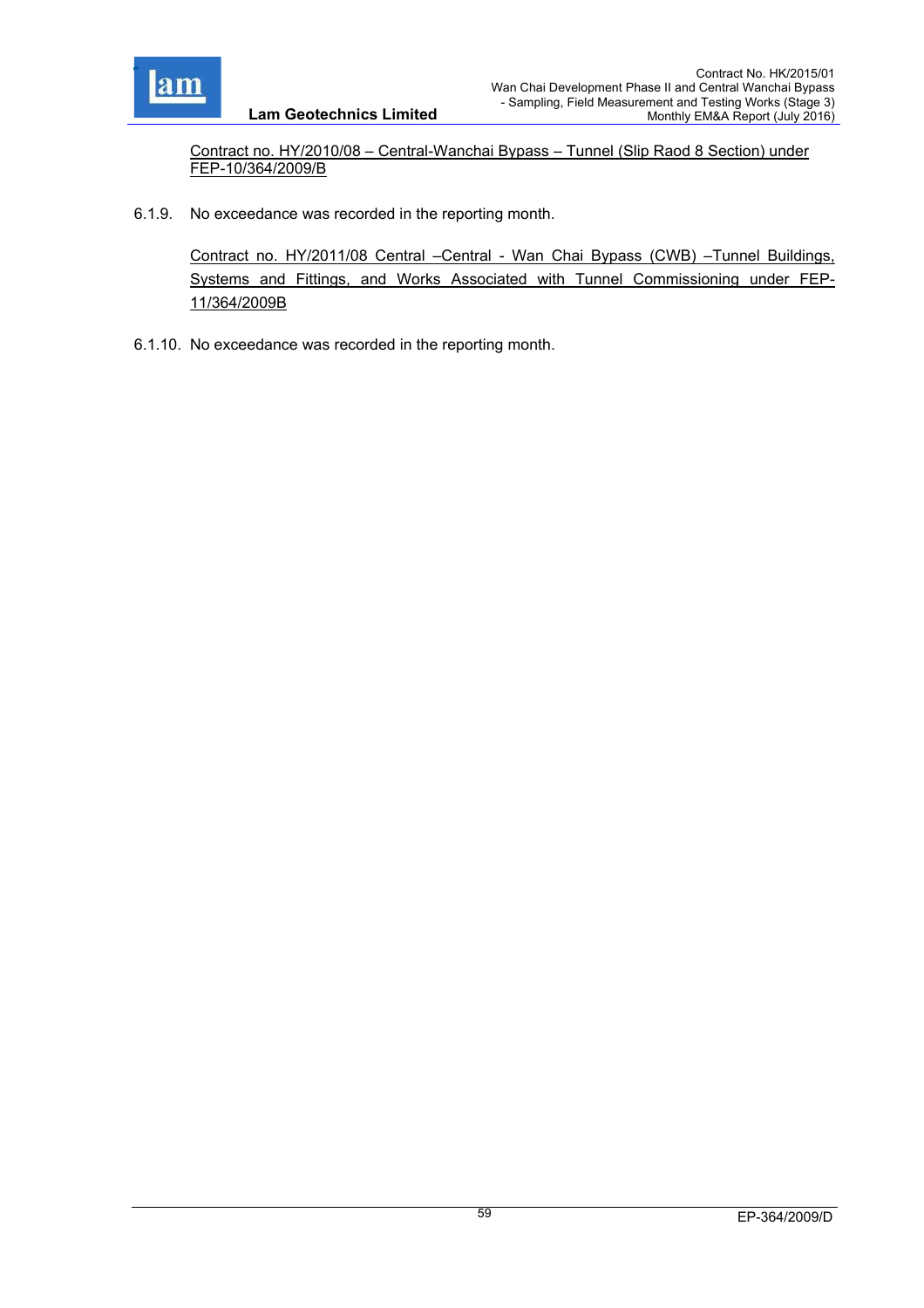

### **Real Time Noise Monitoring**

Contract no. HY/2009/19 – Central – Wanchai Bypass Tunnel (North Point Section) and Island Eastern Corridor Link under FEP-07/364/2009/D

- 6.1.11. No limit level exceedance was recorded at RTN1-FEHD Hong Kong Transport Section Whitfield Depot in the reporting month.
- 6.1.12. Limit level exceedances were recorded at RTN2a-Electric Centre on 11 July 2016 during daytime in the reporting month. After checking, pre bore piling and sheet piling works were carried out on 11 July 2016 during the monitoring period and mitigation measures including erection of noise barrier was implemented by the Contractor of HY/2009/19 while adverse weather with frequent thunderstorm was recorded at the monitoring period across monitoring station at Eastern District and is considered as the major noise contribution. As such, the exceedance was considered as non-Project related.
- 6.1.13. Limit level exceedance was recorded at RTN3-Yue Lee Mo Fan Memorial School on 11 July 2016 during daytime in the reporting month. After checking, no construction works was conducted by Contract HY/200919 on 11 July 2016 during the monitoring period while adverse weather with frequent thunderstorm was recorded at the monitoring period across monitoring station at Eastern District and is considered as the major noise contribution. As such, the exceedance was considered as non-Project related.
- 6.1.14. Limit level exceedances were recorded at RTN4-Causeway Bay Community Centre on 11, 16, 18 and 20 July 2016 during daytime in the reporting month. After checking, no construction works was conducted by Contract HY/2009/19 on 11 July 2016 during monitoring period while adverse weather with frequent thunderstorm was recorded at the monitoring period across monitoring station at Eastern District and is considered as the major noise contribution. As such, the exceedances were considered as non-Project related.

No construction works was conducted by Contract of HY/2009/19 on 16 July 2016 and only erection of scaffolding with no major noise emanation was conducted by Contract of HY/2009/19 on 18 July 2016. As such, the exceedances were considered to be contributed by nearby traffic and not related to Project works.

On 20 July 2016, breaking works for concrete base slab for tie beam construction was observed at Pier 22- 23 directly opposite to the monitoring station was conducted during the monitoring period and direct noise impact was observed despite the erection of noise barrier. As such, the exceedances were considered to be related to the Project works. The concerned construction was completed on the same date and no further exceedance related to the breaking works was observed. In view of the project related exceedances and the completion of the concerned breaking works, the Contractor will improve the mitigation against noise by orientation of noise barrier to better obstruct the line of sight between the breaking works and the NSR shall there be any breaking works to be carried out at the concerned location.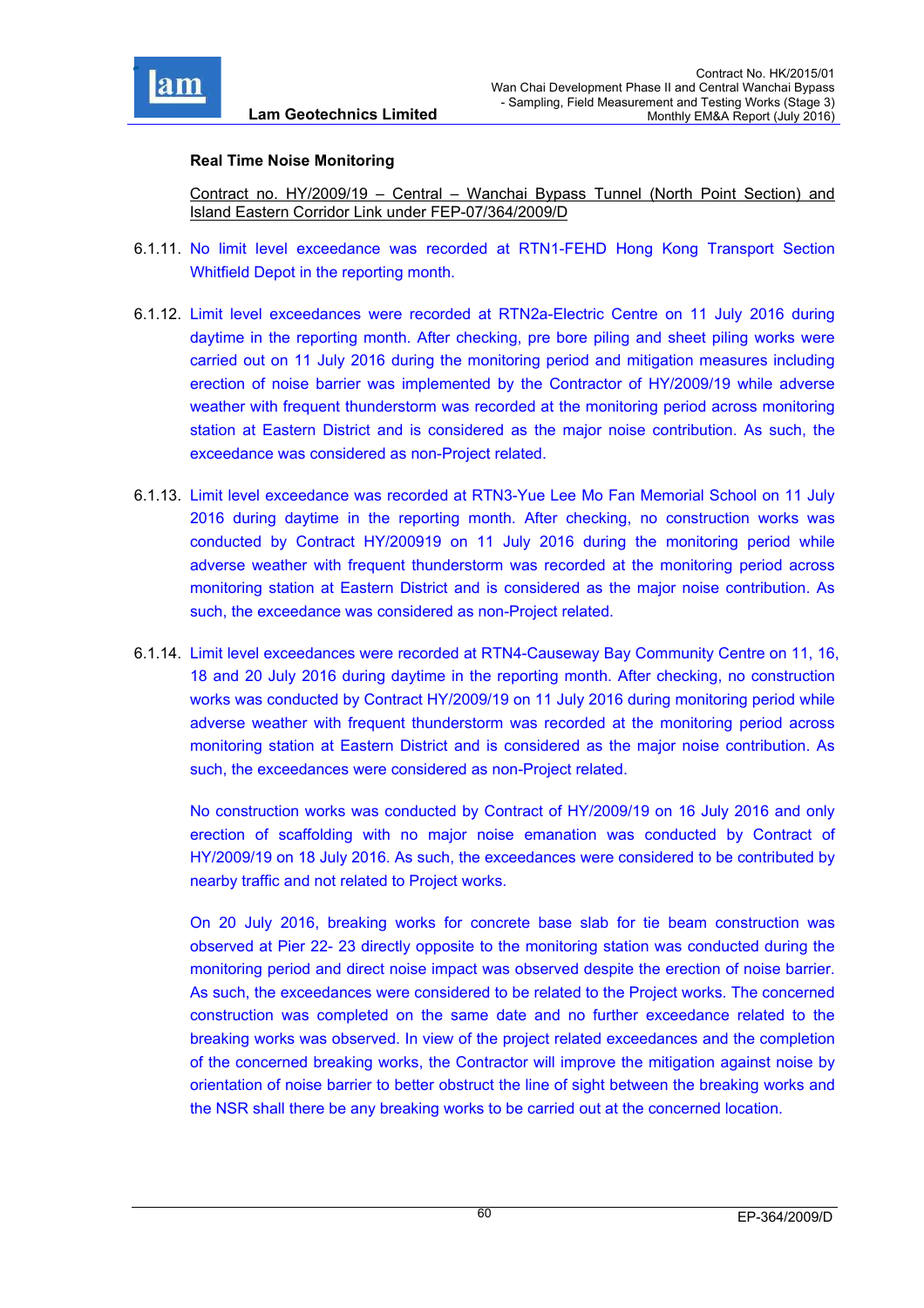

Contract no. HY/2011/08 Central –Central - Wan Chai Bypass (CWB) –Tunnel Buildings, Systems and Fittings, and Works Associated with Tunnel Commissioning under FEP-11/364/2009B

- 6.1.15. No limit level exceedance was recorded at RTN1-FEHD Hong Kong Transport Section Whitfield Depot in the reporting month.
- 6.1.16. Limit level exceedances were recorded at RTN2a-Electric Centre on 11 July 2016 during daytime in the reporting month. After checking, no construction works was carried out under Contract HY/2010/08 on 11 July 2016 during the monitoring period while adverse weather with frequent thunderstorm was recorded at the monitoring period across monitoring station at Eastern District and is considered as the major noise contribution. As such, the exceedance was considered as non-Project related.

### **6.2 Air Quality Monitoring**

Contract no. HY/2009/18 – Central – Wan Chai Bypass (CWB) – Central Interchange under FEP-05/364/2009/A

6.2.1. No exceedance was recorded in the reporting month.

**Lam Geotechnics Limited**

Contract no. HK/2009/01 – Wan Chai Development Phase II – Central – Wan Chai Bypass at Hong Kong Convention and Exhibition Centre – Tunnel Works under FEP-02/364/2009

6.2.2. No exceedance was recorded in the reporting month.

Contract no. HK/2009/02 – Wan Chai Development Phase II – Central – Wan Chai Bypass at Wan Chai East (CWB Tunnel) under FEP-01/364/2009

6.2.3. No exceedance was recorded in the reporting month.

Contract no. HY/2009/15 – Central-Wanchai Bypass – Tunnel (Causeway Bay Typhoon Shelter Section) FEP-06/364/2009/A

6.2.4. No exceedance was recorded in the reporting month.

Contract no. HY/2009/19 – Central – Wanchai Bypass Tunnel (North Point Section) and Island Eastern Corridor Link under FEP-07/364/2009/D

6.2.5. No exceedance was recorded in the reporting month.

Contract no. HK/2012/08 Wan Chai Development Phase II - Central-Wan Chai Bypass at Wan Chai West under FEP-09/364/2009/B

6.2.6. No exceedance was recorded in the reporting month.

Contract no. HY/2010/08 – Central-Wanchai Bypass – Tunnel (Slip Raod 8 Section) under FEP-10/364/2009/B

6.2.7. No exceedance was recorded in the reporting month.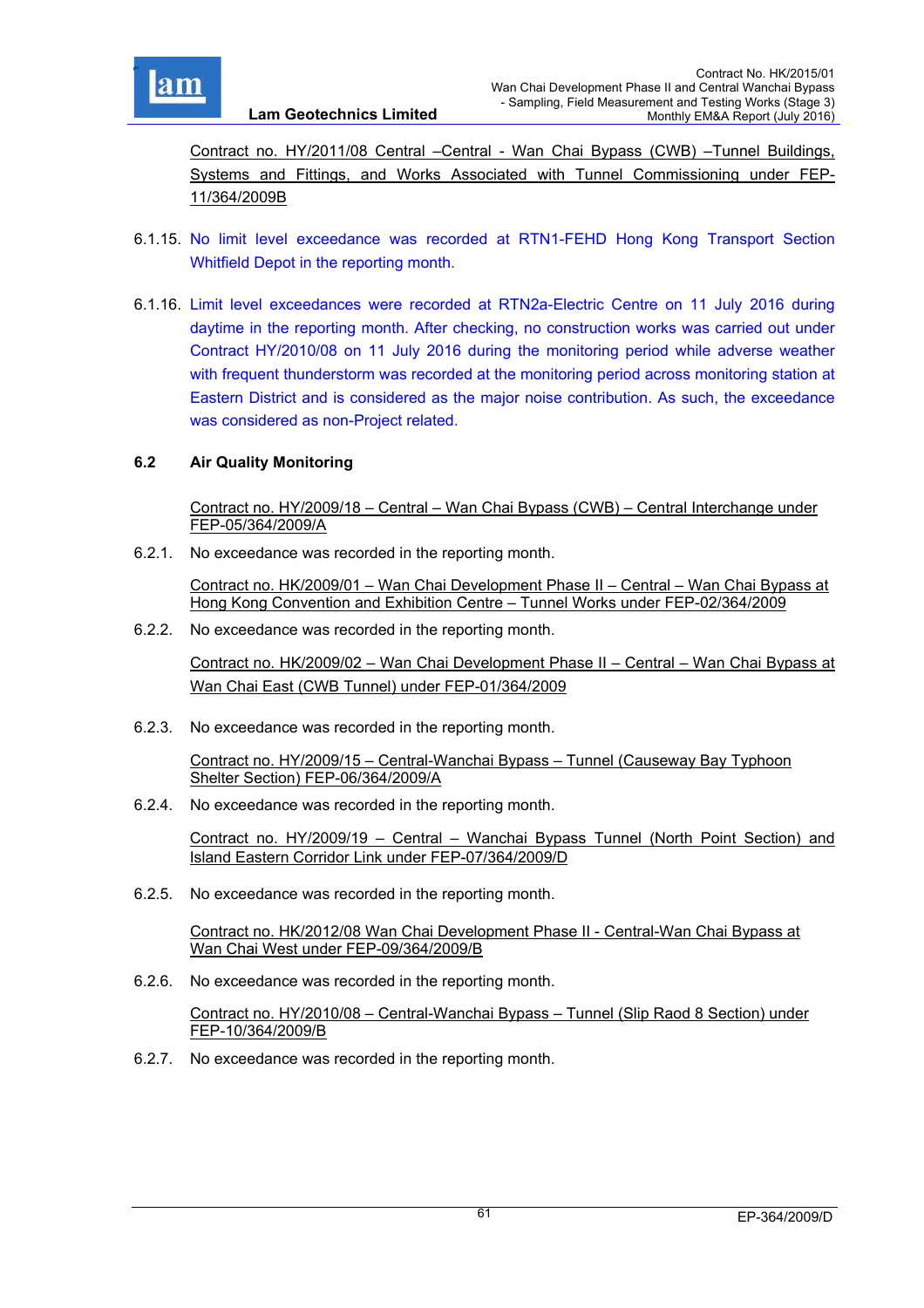

Contract no. HY/2011/08 Central –Central - Wan Chai Bypass (CWB) –Tunnel Buildings, Systems and Fittings, and Works Associated with Tunnel Commissioning under FEP-11/364/2009B

6.2.8. No exceedance was recorded in the reporting month.

### **6.3 Review of the Reasons for and the Implications of Non-compliance**

6.3.1. There was no non-compliance from the site audits and monitoring in the reporting period. The observations and recommendations made in each individual site audit session were presented in Section 8.

### **6.4 Summary of action taken in the event of and follow-up on non-compliance**

6.4.1 There was no particular action taken since no non-compliance was recorded from the site audits and monitoring in the reporting period.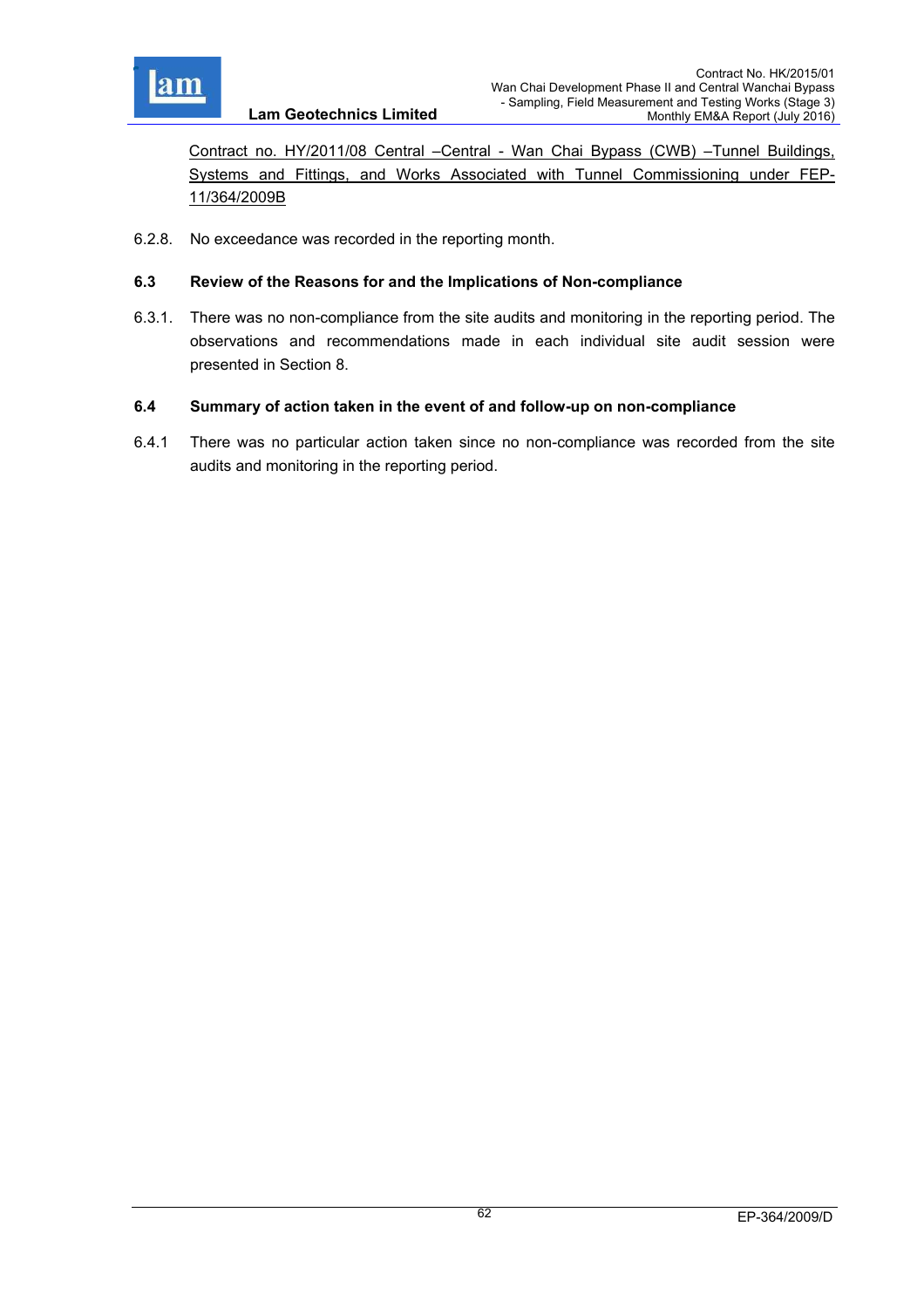

### **7.0 CUMULATIVE CONSTRUCTION IMPACT DUE TO THE CONCURRENT PROJECTS**

- 7.0.1. According to Condition 3.4 of the EP-364/2009/D, this section addresses the relevant cumulative construction impact due to the concurrent activities of the current projects including the Central Reclamation Phase III (CRIII), Wan Chai Development Phase II (WDII), Central-WanChai Bypass (CWB), Island Eastern Corridor Link projects (IECL) and Wan Chai Development Phase II – Central – Wan Chai Bypass at Wan Chai East (CWB Tunnel).
- 7.0.2. According to the Final EM&A Report of Central Reclamation Phase III (CRIII) for Contract HK 12/02, the major construction activities were completed by end of January 2014 and no construction activities were undertaken thereafter and the water quality monitoring was completed in October 2011. As such, it is considered that there were no cumulative construction impact due to the concurrent activities of the current projects with the Central Reclamation Phase III (CRIII) undertaken by contractor HK12/02 in the reporting month.
- 7.0.3. According to the construction programme of Central-Wanchai Bypass at Wanchai West at the Central Reclamation Phase III area include structural works for tunnel construction, road works and drainage works, and seawall modification were performed in July 2016 reporting month. As no project related exceedance were recorded during the reporting period, cumulative construction impact due to the concurrent activities of the current projects with the Central Reclamation Phase III (CRIII) was considered as insignificant.
- 7.0.4. According to the construction programme of Wan Chai Development Phase II, Central-Wan Chai Bypass and Island Eastern Corridor Link projects, the major construction activities under Wan Chai Development Phase II were tunnel works at Wan Chai East and culvert construction, tunnel construction and ELS works at Wan Chai West. The major construction activities under Central-Wan Chai Bypass and Island Eastern Corridor Link Projects were road works and ventilation building construction at Central Interchange, temporary reclamation removal works at Ex-PCWAW, ELS works and retaining wall construction at Victoria Park, ELS works and tunnel works at TS3; bridge construction, piling and tunnel works at North Point area in the reporting month. In addition, other non-Wan Chai Development Phase II, Central-Wan Chai Bypass and Island Eastern Corridor Link projects was observed undertaken at Wan Chai North and North Point area.
- 7.0.5. No significant air quality impact from construction activities was anticipated in the reporting month. Besides, no project related exceedance was recorded during the air quality and noise environmental monitoring events in the reporting month. Thus, it is evaluated that the cumulative construction impact from the concurrent projects including Central Reclamation Phase III (CRIII), Wan Chai Development Phase II (WDII), Central-WanChai Bypass (CWB), Island Eastern Corridor Link projects (IECL) was insignificant.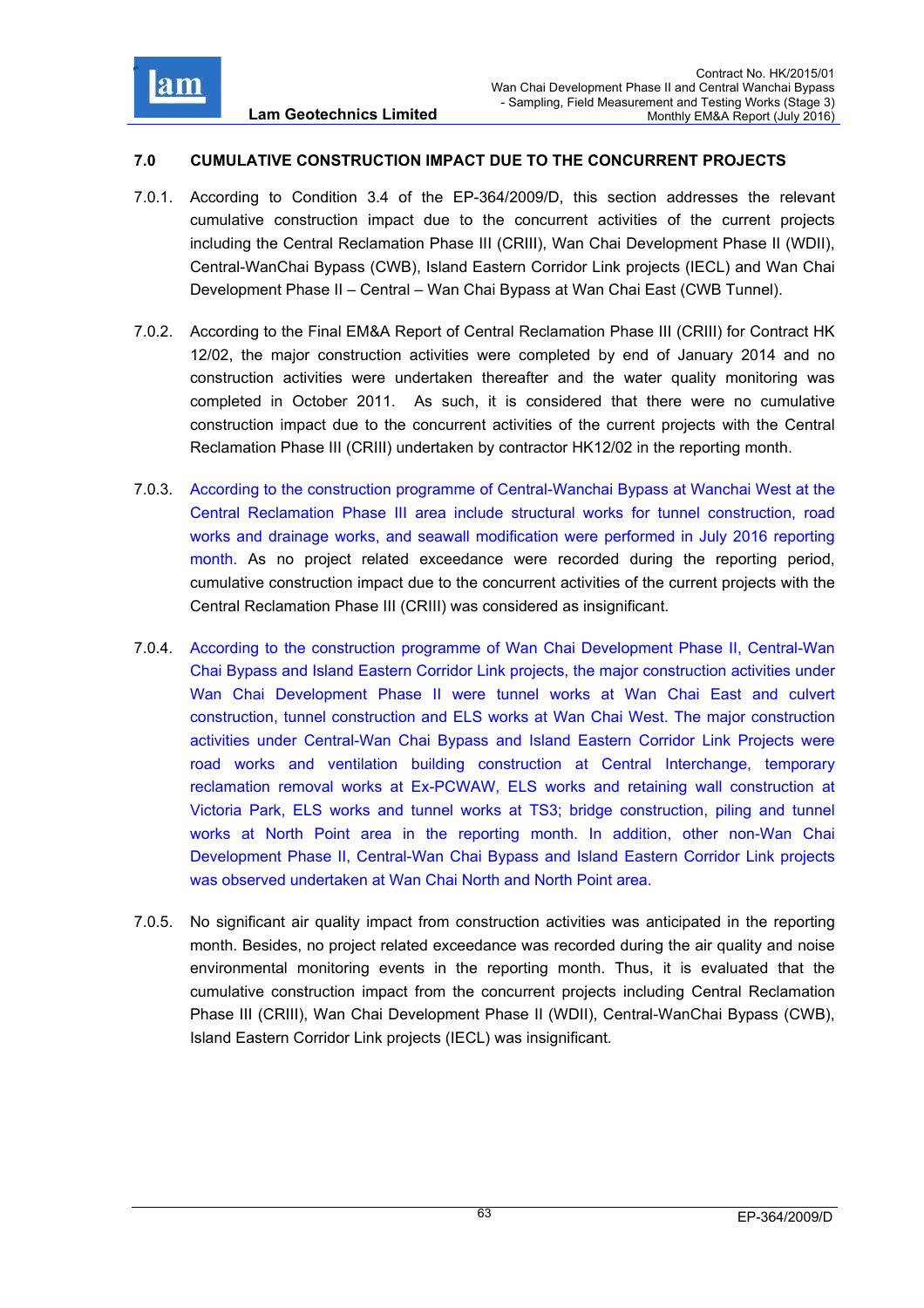

# **8.0 ENVIROMENTAL SITE AUDIT**

- 8.0.1. During this reporting month, weekly environmental site audits were conducted for Contracts no. HY/2009/15, HY/2009/18, HY/2009/19, HK/2012/08, HK/2009/01, HK/2009/02, HY/2010/08 and HY/2011/08. No non-conformance was identified during the site audits. The Contractors rectified major observations and recommendations made during the audit sessions. No non-conformance was identified during the site inspections.
- 8.0.2. Site inspections for Contract no. HY/2009/15 were carried out during this reporting period. The results of these inspections and outcomes are summarized in *Table 8.1*.

| Item     | <b>Date</b> | <b>Observations</b>                                                                                                                                                      | Action taken by<br><b>Contractor</b>                                                                 | <b>Completion</b><br>date                          |
|----------|-------------|--------------------------------------------------------------------------------------------------------------------------------------------------------------------------|------------------------------------------------------------------------------------------------------|----------------------------------------------------|
| 160628 1 | 28 Jun 2016 | Impermeable barrier shall<br>be deployed to surround<br>the working area and silt<br>curtain shall be deployed<br>around the derrick barge<br>(EXPCWA North)             | No further<br>concerned marine<br>works was<br>observed                                              | Completion as<br>observed on 4<br><b>July 2016</b> |
| 160628_2 | 28 Jun 2016 | Embankment shall be<br>provided along the<br>seawall block to prevent<br>potential surface runoff<br>(EX-PCWA)                                                           | <b>Embankment</b> was<br>provided along the<br>seawall to avoid<br>surface runoff                    | Completion as<br>observed on 4<br><b>July 2016</b> |
| 160704_1 | 04 Jul 2016 | Silt curtain shall be<br>deployed around the<br>derrick barge and shall<br>not block the circulation of<br>culvert discharge<br>(EX-PCWA)                                | Silt curtain was<br>deployed to<br>surround the derrick<br>barge and the<br>location was<br>adjusted | Completion as<br>observed on<br>11 July 2016       |
| 160711 1 | 11 Jul 2016 | Silt curtain shall be<br>properly deploy around<br>the D-wall cutting work<br>area the deployed silt<br>curtain shall be extended<br>to seabed level and free<br>of gap. | No further marine<br>works was<br>observed at<br>concerned location                                  | Completion as<br>observed on<br>18 July 2016       |
| 160718_1 | 18 Jul 2016 | Enclose the seawall<br>opening to avoid potential<br>water quality impact from<br>the works area                                                                         | The seawall<br>opening was<br>enclosed                                                               | Completion as<br>observed on<br>26 July 2016       |
| 160726 1 | 26 Jul 2016 | Impermeable barrier shall<br>be provided to exposed<br>surface to avoid potential<br>muddy dispersion<br>(EX-PCWA)                                                       | Impermeable<br>barrier was<br>provided to<br>concerned location<br>to avoid muddy<br>dispersion      | Completion as<br>observed on 4<br>August 2016      |
| 160726 2 | 26 Jul 2016 | Embankment shall be<br>provided along the<br>seawall to avoid potential<br>surface runoff (EX-PCWA)                                                                      | Embankment was<br>provided along the<br>seawall to avoid<br>potential surface<br>runoff              | Completion as<br>observed on 4<br>August 2016      |

### *Table 8.1 Summary of Environmental Inspections for Contract no. HY/2009/15*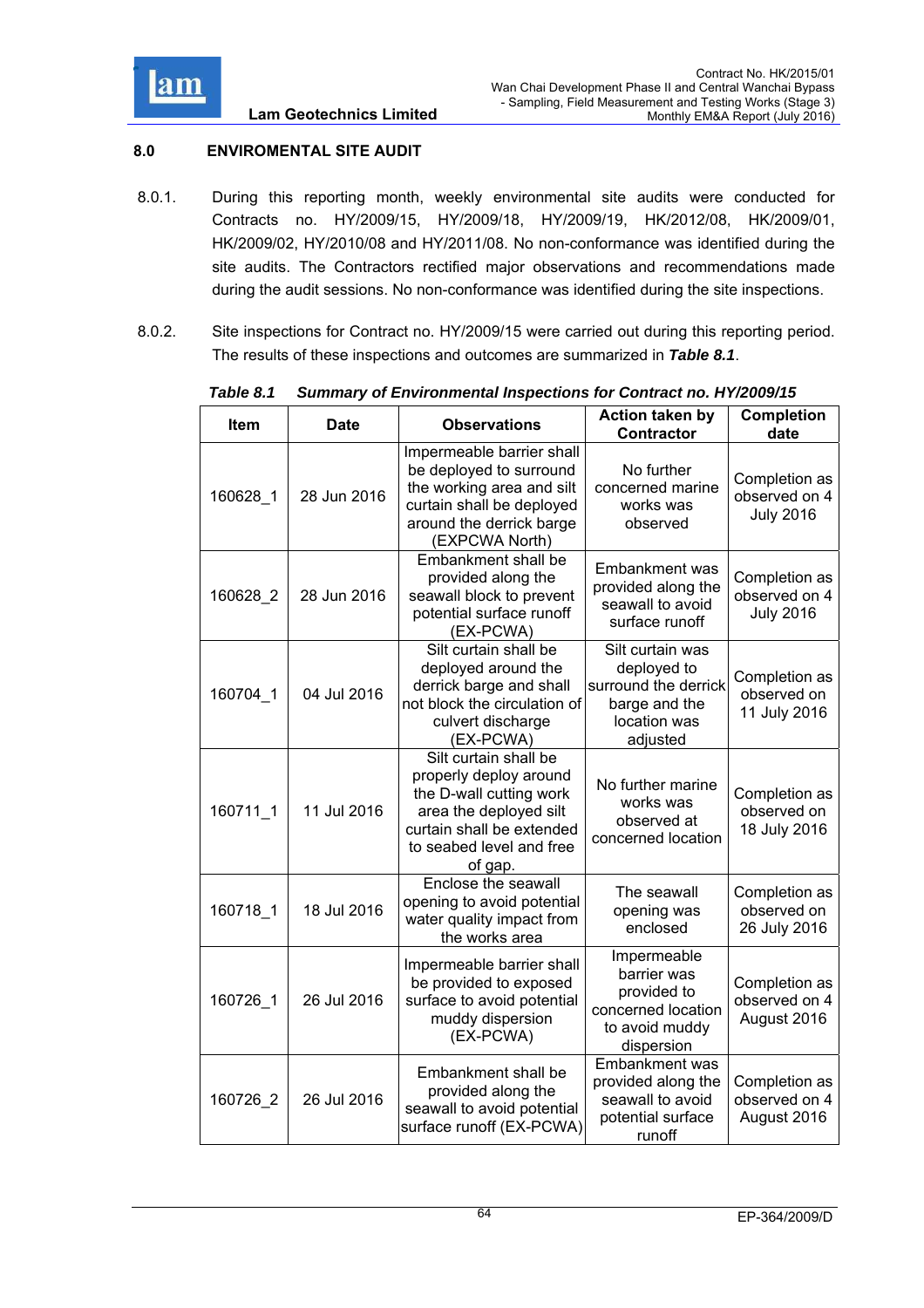

8.0.3. Site inspections for Contract no. HY/2009/18 were carried out during this reporting period. The results of these inspections and outcomes are summarized in *Table 8.2*.

**Lam Geotechnics Limited**

| <b>Item</b> | <b>Date</b> | <b>Observations</b>                                                                                                                                                                                      | <b>Action taken by</b><br><b>Contractor</b>                 | <b>Completion</b><br>date                          |
|-------------|-------------|----------------------------------------------------------------------------------------------------------------------------------------------------------------------------------------------------------|-------------------------------------------------------------|----------------------------------------------------|
| 160630 1    | 30 Jun 2016 | Watering shall be provide<br>to material handling<br>process and covering<br>shall be provided to<br>stockpile stored on-site                                                                            | Stockpile stored on-<br>site was covered                    | Completion as<br>observed on 7<br><b>July 2016</b> |
| 160707 1    | 07 Jul 2016 | Stockpile stored on-site<br>shall be covered to avoid<br>potential dust emission                                                                                                                         | Covering was<br>provided to<br>stockpile stored on-<br>site | Completion as<br>observed on<br>14 July 2016       |
| 160721 1    | 21 Jul 2016 | Protection shall be<br>provided to drainage<br>system to avoid<br>contaminated surface<br>runoff. Contractor shall<br>also keep the pared<br>section clean to reduce<br>the chance of surface<br>runoff. | Protection was<br>provided to<br>drainage system            | Completion as<br>observed on<br>28 July 2016       |

### *Table 8.2 Summary of Environmental Inspections for Contract no. HY/2009/18*

8.0.4. Site inspections for Contract no. HY/2009/19 were carried out during this reporting period. No observation was found in the reporting month. The results of these inspections and outcomes are summarized in *Table 8.3.*

|  | Table 8.3 Summary of Environmental Inspections for Contract no. HY/2009/19 |
|--|----------------------------------------------------------------------------|
|--|----------------------------------------------------------------------------|

| <b>Item</b> | <b>Date</b> | <b>Observations</b>                                                                                                                                                                      | <b>Action taken by</b><br><b>Contractor</b>                              | <b>Completion</b><br>date                    |
|-------------|-------------|------------------------------------------------------------------------------------------------------------------------------------------------------------------------------------------|--------------------------------------------------------------------------|----------------------------------------------|
| 160706 1    | 06 Jul 2016 | Construction effluent shall<br>be collected to water<br>treatment plant and<br>reinforce the embankment<br>to avoid surface overflow<br>which cause<br>contamination to nearby<br>water. | Construction<br>effluent was divert<br>to waste water<br>treatment plant | Completion as<br>observed on<br>13 July 2016 |

- 8.0.5. Site inspections for Contract no. HK/2009/01 was carried out during this reporting period. No observation was found in the reporting month.
- 8.0.6. Site inspections for Contract no. HK/2009/02 were carried out during this reporting period. The results of these inspections and outcomes are summarized in *Table 8.5.*

*Table 8.5 Summary of Environmental Inspections for Contract no. HK/2009/02* 

| <b>Item</b> | <b>Date</b> | <b>Observations</b>                                                                                  | <b>Action taken by</b><br><b>Contractor</b> | <b>Completion</b><br>date |
|-------------|-------------|------------------------------------------------------------------------------------------------------|---------------------------------------------|---------------------------|
| 160707 01   | 07 Jul 2016 | Drip tray shall be provided Air compressor was Completion as<br>for air compressor at<br>Portion 3&4 | removed at Portion Lobserved on<br>3&4.     | 14 July 2016              |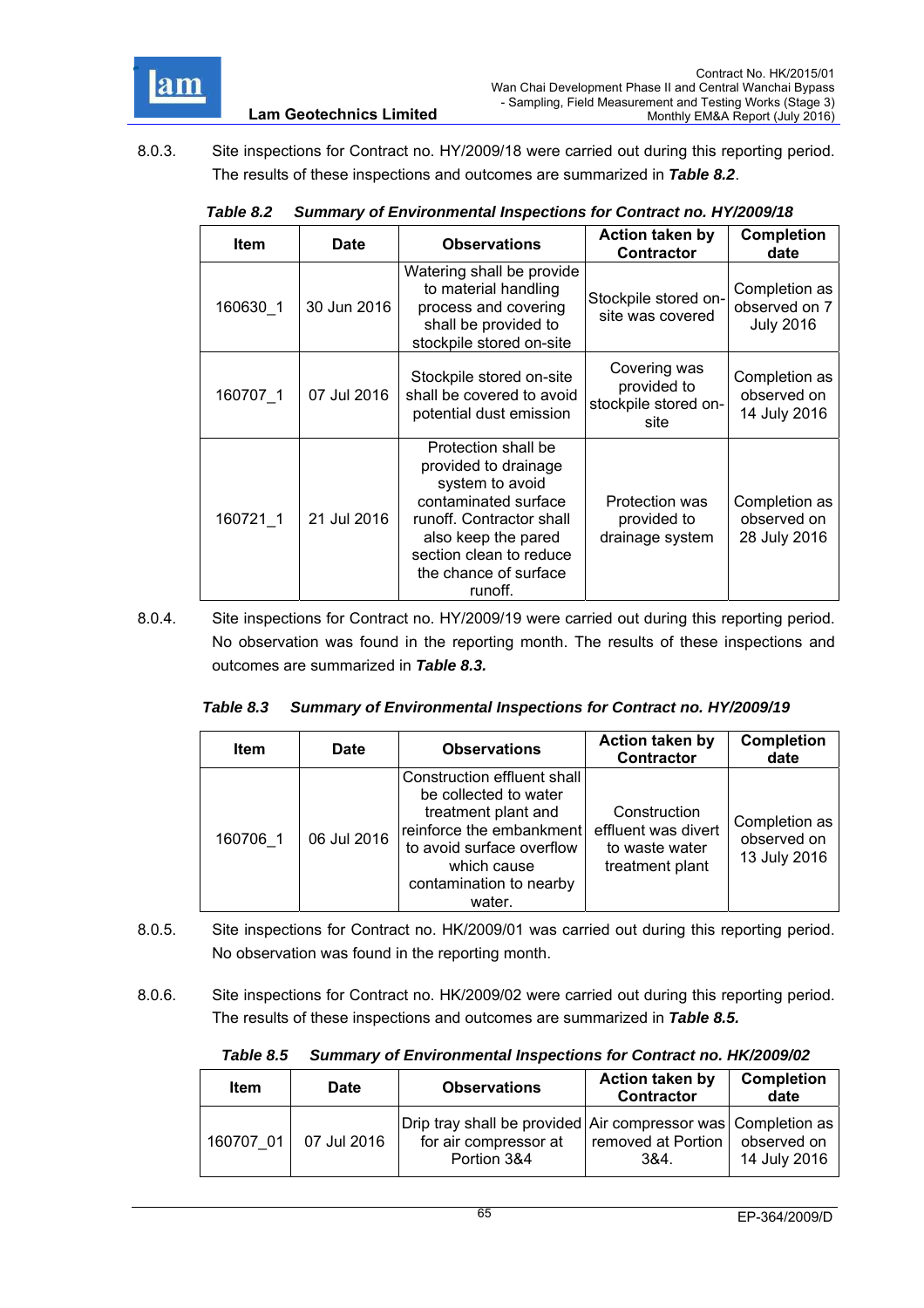

8.0.7. Site inspection for Contract no. HK/2012/08 were carried out during this reporting period. The results of these inspections and outcomes are summarized in *Table 8.6*.

|  | Table 8.6 Summary of Environmental Inspections for Contract no. HK/2012/08 |
|--|----------------------------------------------------------------------------|
|--|----------------------------------------------------------------------------|

| <b>Item</b> | <b>Date</b> | <b>Observations</b>                                                                                                                                               | <b>Action taken by</b><br><b>Contractor</b>                                                                        | <b>Completion</b><br>date                          |
|-------------|-------------|-------------------------------------------------------------------------------------------------------------------------------------------------------------------|--------------------------------------------------------------------------------------------------------------------|----------------------------------------------------|
| 160628 01   | 28 Jun 2016 | Drip tray shall be provided<br>for oil container at Zone<br>A <sub>2</sub>                                                                                        | Oil container at<br>Zone A2 was<br>observed removed.                                                               | Completion as<br>observed on 5<br><b>July 2016</b> |
| 160628 02   | 28 Jun 2016 | Protection measure shall<br>be implemented on the<br>exposed slope at the<br>water channel of Culvert J<br>to prevent potential<br>surface runoff to<br>waterbody | The exposed slope<br>at the water<br>channel of Culvert J<br>was protected and<br>covered by<br>impermeable sheet. | Completion as<br>observed on 5<br><b>July 2016</b> |

8.0.8. Site inspections for Contract no. HY/2010/08 were carried out during this reporting period. The results of these inspections and outcomes are summarized in *Table 8.7*

|  | Table 8.7 Summary of Environmental Inspections for Contract no. HY/2010/08 |  |  |
|--|----------------------------------------------------------------------------|--|--|
|  |                                                                            |  |  |

| <b>Item</b> | Date        | <b>Observations</b>                                                                                                                                     | <b>Action taken by</b><br><b>Contractor</b>                                          | <b>Completion</b><br>date                          |
|-------------|-------------|---------------------------------------------------------------------------------------------------------------------------------------------------------|--------------------------------------------------------------------------------------|----------------------------------------------------|
| 160629_3    | 29 Jun 2016 | Silt curtain shall be<br>provided to enclose the<br>working area or derrick<br>barge to avoid potential<br>contamination to nearby<br>water (TS3 North) | Silt curtain was<br>deployed to enclose<br>the working area at<br>concerned location | Completion as<br>observed on 5<br><b>July 2016</b> |
| 160705_1    | 5 Jul 2016  | Leaked oil shall be<br>cleaned as chemical<br>waste and drip tray shall<br>be provided to oil<br>container                                              | Leaked oil was<br>cleaned and oil<br>container was<br>removed                        | Completion as<br>observed on<br>13 July 2016       |
| 160705 2    | 5 Jul 2016  | Mud sitting on the edge of<br>seawall and on top of<br>embankment shall be<br>cleaned regularly to avoid<br>drop off (TS3)                              | Mud sitting on the<br>edge of seawall<br>was cleaned                                 | Completion as<br>observed on<br>13 July 2016       |
| 160705_3    | 5 Jul 2016  | Provide protection to<br>exposed soil slope to<br>avoid potential seepage of<br>muddy runoff<br>(TS3 North East)                                        | Protection was<br>provided to<br>exposed soil                                        | Completion as<br>observed on<br>13 July 2016       |
| 160713_1    | 13 Jul 2016 | Construction effluent shall<br>be direct to waste water<br>treatment plant prior to<br>discharge (TS3 North)                                            | Construction<br>effluent was divert<br>to waste water<br>treatment plant             | Completion as<br>observed on<br>20 July 2016       |
| 160720_2    | 20 Jul 2016 | <b>PME without NRMM shall</b><br>not be used and operated<br>(TS3)                                                                                      | NRMM label was<br>provided for<br>concerned PME                                      | Completion as<br>observed on<br>27 July 2016       |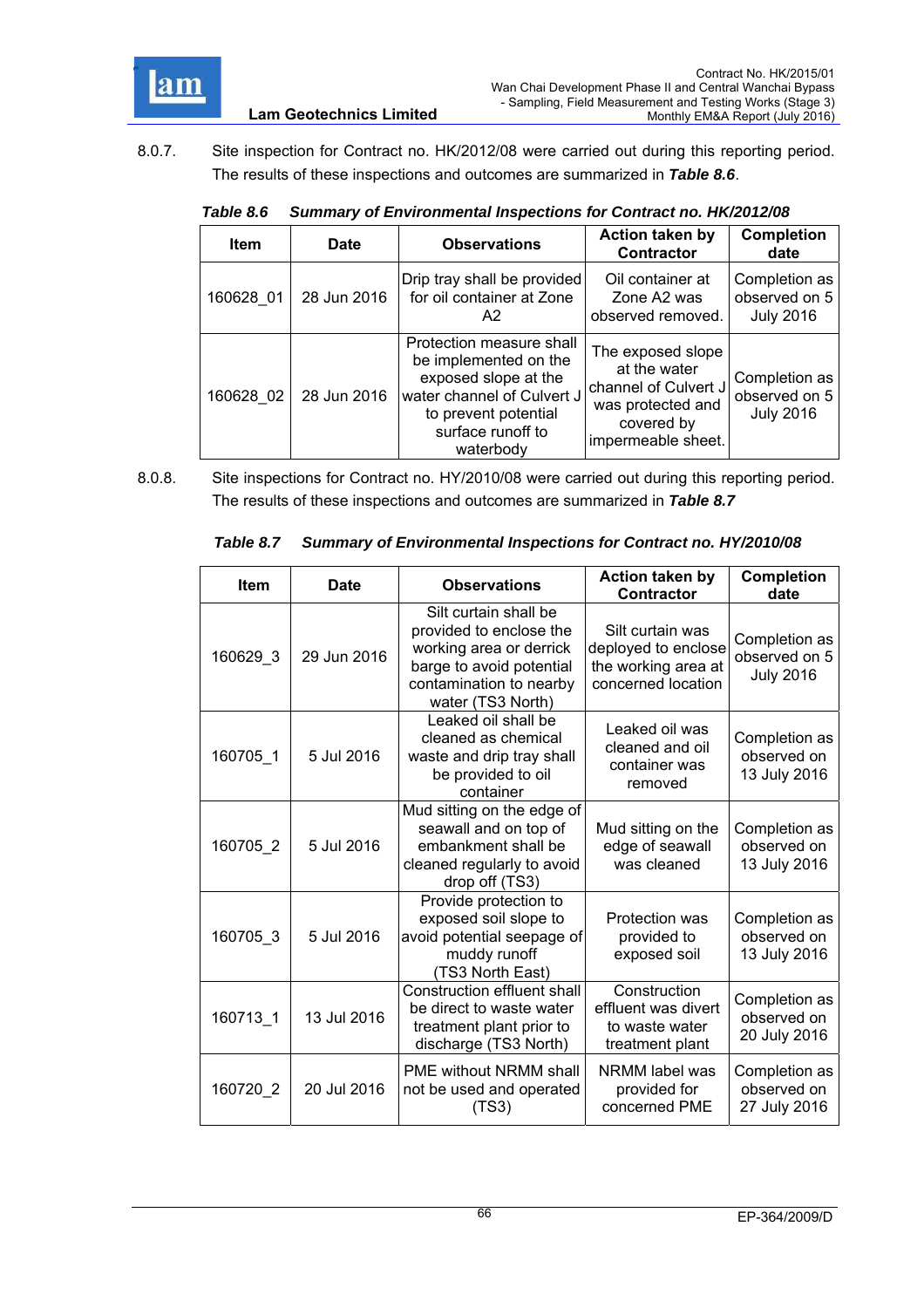

| <b>Item</b> | <b>Date</b> | <b>Observations</b>                                                                                                      | <b>Action taken by</b><br><b>Contractor</b>                      | <b>Completion</b><br>date                    |
|-------------|-------------|--------------------------------------------------------------------------------------------------------------------------|------------------------------------------------------------------|----------------------------------------------|
| 167020 3    | 20 Jul 2016 | Backfill with rock material<br>to form rock mount shall<br>be carried out according<br>to method statement<br>(TS3 East) | No more marine<br>works was<br>observed at<br>concerned location | Completion as<br>observed on<br>27 July 2016 |

8.0.9. Site inspections for Contract no. HY/2011/08 were carried out during this reporting period. No observation was found in the reporting month.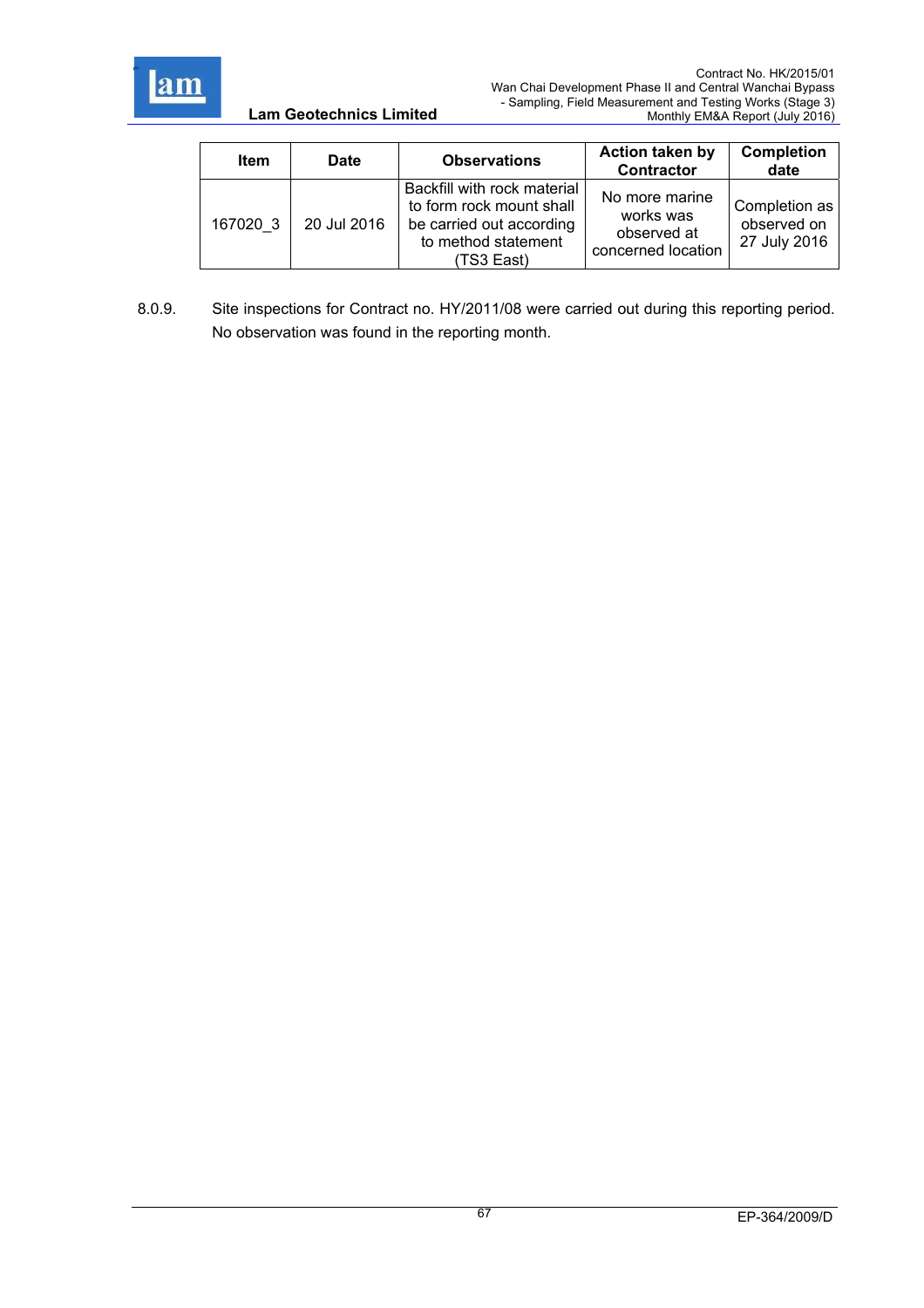

### **9.0 COMPLAINTS, NOTIFICATION OF SUMMONS AND PROSECUTION**

- 9.0.1. One environmental complaint was received in the reporting month.
- 9.0.2. A public complaint referred by EPD was received by ET on 14 July 2016 (Case Ref.: H08/RS/00016213-16). The complainant reported the concern about night time construction noise from construction works between 0200hrs to 0300hrs and construction dust emission from construction site of TS3 near Slip Road 8 section.

ET confirmed with the Resident Site Staff that excavation at TS3 and loading of material onto derrick barge (Shun Tat 28) by crawler crane was undertaken by the Contractor of HY/2010/08 from 19:00hrs to around 02:00hrs on 30 June 2016. Total one crawler crane was in operation. Noise mitigation measures including equipping the crawler crane with noise barrier was implemented by the Contractor of HY/2010/08.Dust mitigation measures including manual spraying of water and mist nozzles are deployed on the ground level and at the cofferdam.

Based on the site records confirmed by RSS, excavation at TS3 and loading of material onto derrick barge (Shun Tat 28) by crawler crane was undertaken by the Contractor of HY/2010/08 from 19:00hrs on 29 June 2016 to around 02:00hrs on 30 June 2016. No construction works was conducted at the concerned location after around 02:00hrs on 30 June 2016. Total one crawler crane was in operation and noise mitigation measures including equipping the crawler crane with noise barrier was implemented by the Contractor of HY/2010/08.

Based on review on relevant record, Construction Noise Permit GW-RS0434-16 for the operation of crawler crane at the concerned location was in place. However, based on relevant site record, it was noted that the crawler crane deployed during the concerned period could not match with the specific PME requirement under condition 3a (Crane, crawler, mounted with noise barrier (Kobelco 7250S)) of the Construction Noise Permit GW-RS0434- 16 between 23:00hrs to 07:00hrs on the following day. Dust mitigation measures including manual spraying of water and mist nozzles were deployed on the ground level and at the cofferdam.

Follow up inspection was conducted on 20 July 2016, the potential concerned excavation works at the concerned location was not observed and no particular dust impact was observed around the concerned location.

In view of the above, the Contractor of HY/2010/08 was advised to review the site control system for construction works carried out during restricted hours to check and ensure the model/ specific PMEs deployed are in compliance with relevant Construction Noise Permit. The Contractor of HY/2010/08 was also reminded to maintain regular maintenance of the plant and equipment deployed to avoid potential nuisance to the nearby public. Also, the Contractor of HY/2010/08 was reminded to maintain sufficient watering for excavated material handling to avoid potential dust nuisance to the surroundings.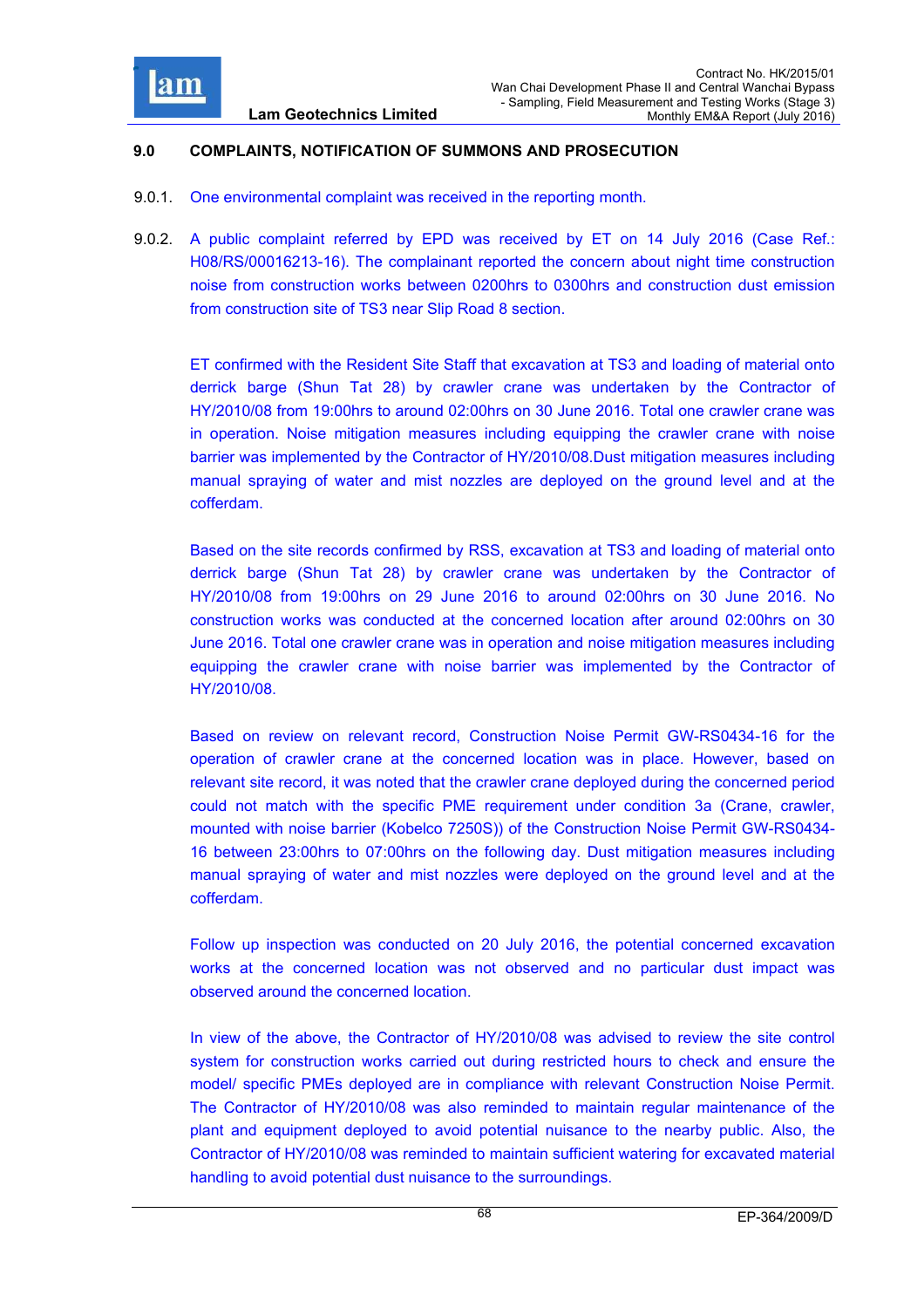

9.0.3. The details of cumulative complaint log and updated summary of complaints are presented in *Appendix 9.1*

**Lam Geotechnics Limited**

9.0.4. Cumulative statistic on complaints and successful prosecutions are summarized in *Table 9.1* and *Table 9.2* respectively.

| <b>Reporting Period</b>    | <b>No. of Complaints</b> |  |
|----------------------------|--------------------------|--|
| <b>July 2016</b>           |                          |  |
| September 2010 - June 2016 | 66                       |  |
| Total                      |                          |  |

### *Table 9.1 Cumulative Statistics on Complaints*

# *Table 9.2 Cumulative Statistics on Successful Prosecutions*

| <b>Environmental</b><br><b>Parameters</b> | Cumulative No.<br><b>Brought Forward</b> | No. of Successful<br><b>Prosecutions this month</b><br>(Offence Date) | <b>Cumulative No.</b><br><b>Project-to-Date</b> |
|-------------------------------------------|------------------------------------------|-----------------------------------------------------------------------|-------------------------------------------------|
| Air                                       |                                          |                                                                       |                                                 |
| <b>Noise</b>                              |                                          |                                                                       |                                                 |
| Water                                     |                                          |                                                                       |                                                 |
| Waste                                     |                                          |                                                                       |                                                 |
| Total                                     |                                          |                                                                       |                                                 |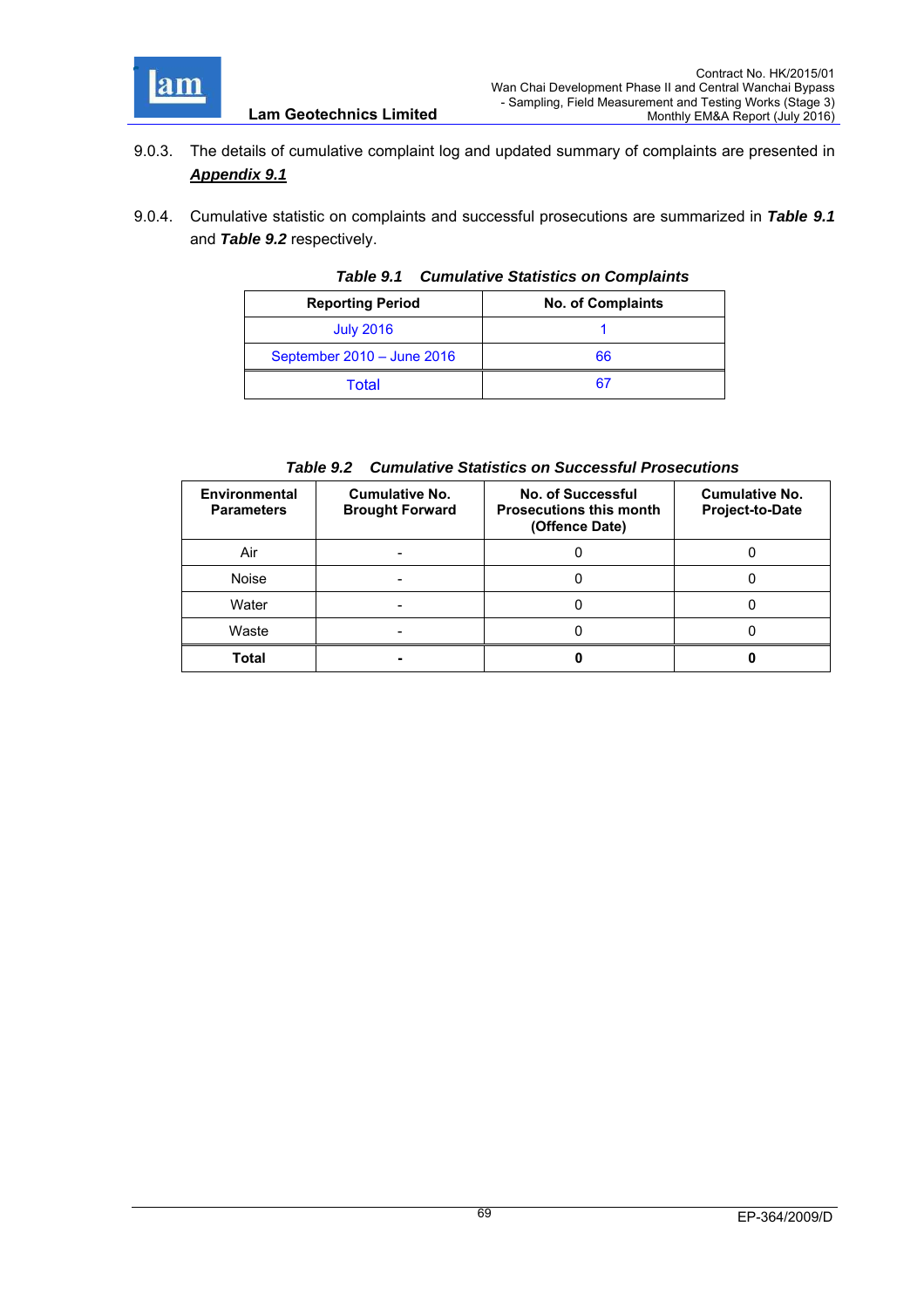

### **10 CONCLUSION**

- 10.0.1. The EM&A programme was carried out in accordance with the EM&A Manual requirements, minor alterations to the programme proposed were made in response to changing circumstances.
- 10.0.2. The scheduled construction activities and the recommended mitigation measures for the coming month are listed in *Table 10.1*. The construction programmes of individual contracts are provided in *Appendix 10.1*.

### *Table 10.1 Summary of Key Construction Activities of Individual Contract(s) to be commenced in Coming Reporting Month*

| <b>Contract No.</b> | <b>Key Construction Works</b>                                                                                                                                                                                                          | <b>Recommended Mitigation Measures</b>                                                                                                                                                                                                                                                                                                                                      |
|---------------------|----------------------------------------------------------------------------------------------------------------------------------------------------------------------------------------------------------------------------------------|-----------------------------------------------------------------------------------------------------------------------------------------------------------------------------------------------------------------------------------------------------------------------------------------------------------------------------------------------------------------------------|
| HY/2009/15          | Remedial works inside tunnel<br>$\bullet$<br>structure at Mined Tunnel, TS4,<br><b>TPCWAE and TPCWAW</b>                                                                                                                               | Dust control during dust<br>$\bullet$<br>generating activities and covering<br>for stockpile stored on site.<br>Provide protection works and<br>$\bullet$<br>adequate drainage system to<br>ensure no direct discharge into<br>public drainage system or the<br>nearby water.<br>Maintain regular cleaning of<br>$\bullet$<br>floating refuses within<br>construction area. |
| HY/2009/18          | <b>Drainage works</b><br>$\bullet$<br><b>Road works</b><br>$\bullet$<br><b>Landscaping works</b><br>$\bullet$<br><b>Modification and Construction of</b><br>٠<br><b>Sign Gantries / Traffic Signs</b><br><b>Maintenance works</b><br>٠ | Dust control during dust<br>$\bullet$<br>generating activities<br>Provide protection works to<br>$\bullet$<br>ensure no runoff out of site area<br>or direct discharge into public<br>drainage system.                                                                                                                                                                      |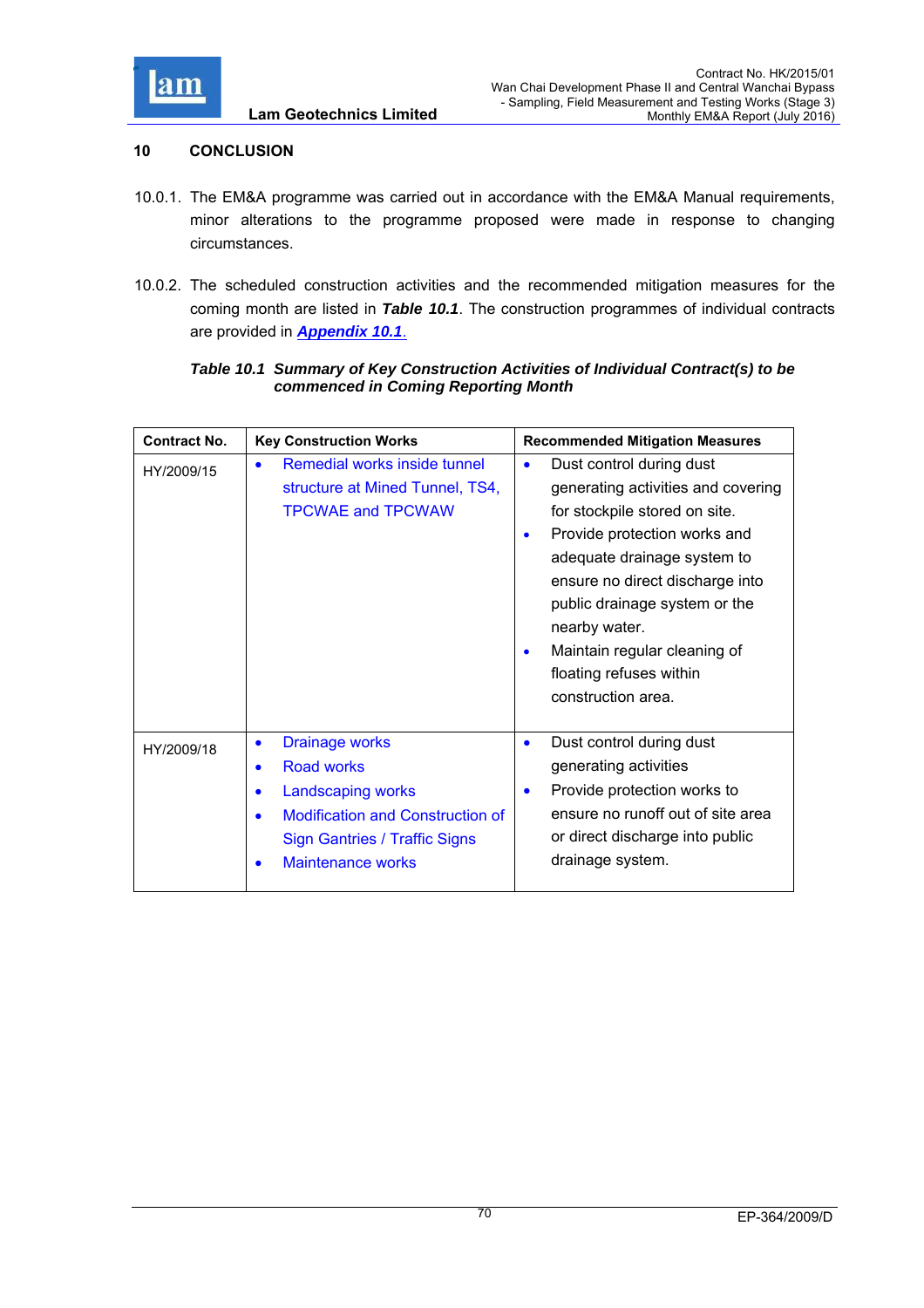

**Lam Geotechnics Limited**

| HY/2009/19 | Pier construction for IEC<br>$\bullet$<br><b>Construction of EVB</b><br>$\bullet$<br>Column modification at F1 to F8<br>$\bullet$<br>Approach ramp sheet piling and<br>$\bullet$<br>pre-bored piling works<br>Bridge construction and<br>$\bullet$<br>segment erection<br><b>Hing Fat Street modification</b><br>works<br><b>Hing Fat Street Slip Road</b><br>$\bullet$<br><b>Bridge E parapet construction</b><br><b>EVB waterproofing works</b><br>$\bullet$<br>Pier 26 to 28 Tie Beam<br>$\bullet$<br>construction continues<br>Oil Street drainage works<br>$\bullet$<br><b>Excavation / Construction of</b><br>$\bullet$<br>retaining wall | $\bullet$<br>$\bullet$<br>$\bullet$<br>$\bullet$ | Noise level shall be controlled by<br>reducing the breaking operation<br>rate.<br>Noise barrier shall be<br>implemented<br>Dust control during dust<br>generating works<br>Provide protection works and<br>adequate drainage system to<br>ensure no direct discharge into<br>public drainage system or the<br>sea. |
|------------|-------------------------------------------------------------------------------------------------------------------------------------------------------------------------------------------------------------------------------------------------------------------------------------------------------------------------------------------------------------------------------------------------------------------------------------------------------------------------------------------------------------------------------------------------------------------------------------------------------------------------------------------------|--------------------------------------------------|--------------------------------------------------------------------------------------------------------------------------------------------------------------------------------------------------------------------------------------------------------------------------------------------------------------------|
| HK/2009/01 | Stage 4 backfilling works<br>$\bullet$<br><b>Reinstatement of outfall</b><br>$\bullet$<br><b>Road and Drain works</b><br>$\bullet$                                                                                                                                                                                                                                                                                                                                                                                                                                                                                                              | $\bullet$<br>$\bullet$                           | Provide protection works and<br>adequate drainage system to<br>ensure no direct discharge into<br>public drainage system or the<br>sea.<br>Dust control during dust<br>generating works<br>Noise mitigation measures during<br>breaking works                                                                      |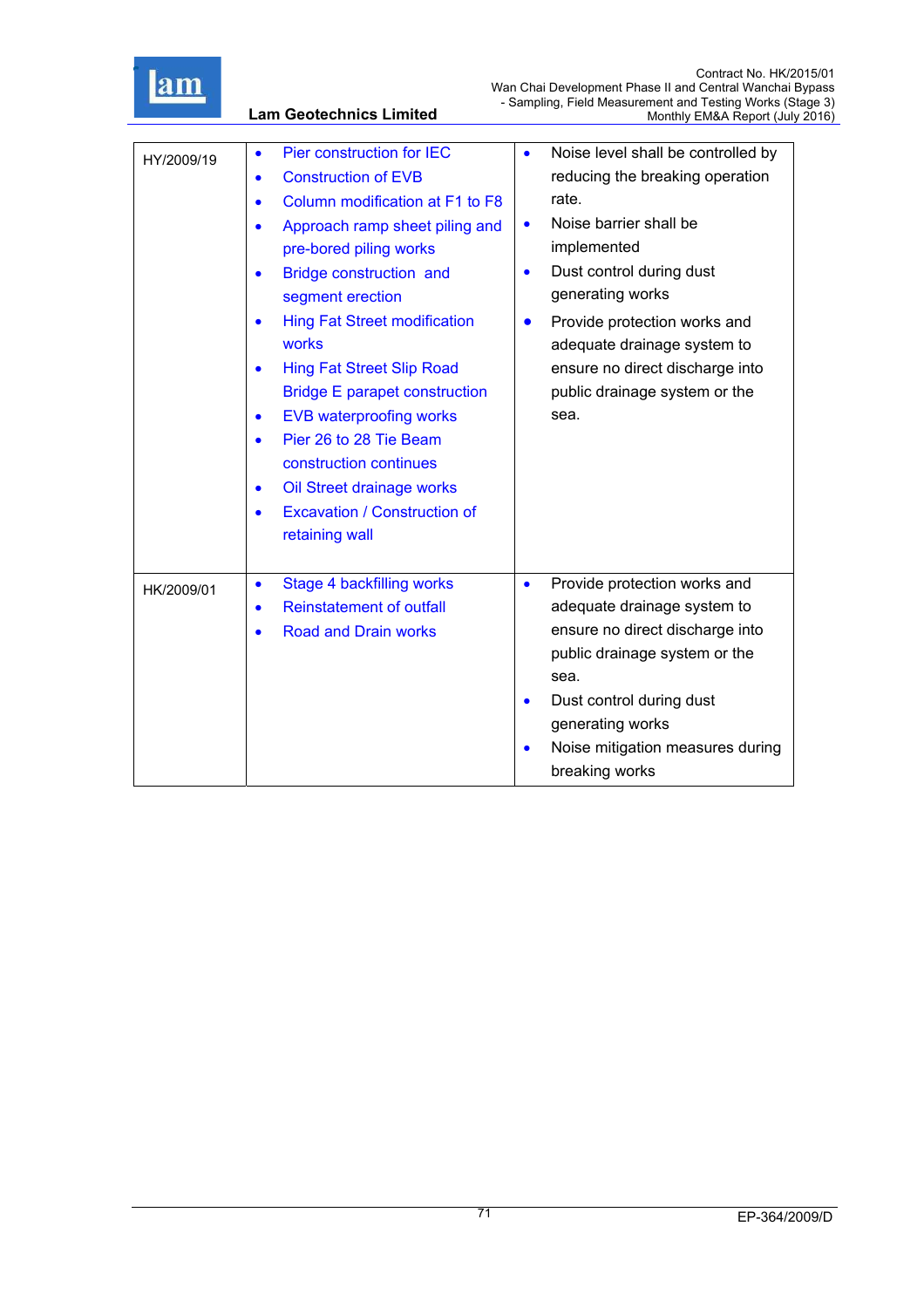

**Lam Geotechnics Limited**

| HK/2009/02 | Placing of pre-cast concrete<br>$\bullet$<br>covers<br><b>Tunnel OHVD construction</b><br>$\bullet$<br>Tunnel wall and top slab<br>$\bullet$<br>construction<br>Road side barrier construction<br>$\bullet$<br>ELS S4 removal and king post<br>$\bullet$<br>load transfer<br>Waterproofing layer at tunnel<br>top slab<br><b>Tunnel backfilling</b><br>$\bullet$<br>General cleaning of OHVD &<br>$\bullet$<br>tunnel base slap, carrier drain<br>and cross road duct.<br><b>Removal of remaining</b><br>$\bullet$<br>temporary sheet pile seawall<br>Removal of blockwork seawall<br>$\bullet$<br>near the interface between<br><b>Portion 2 and Portion 5</b><br><b>Excavation work</b><br><b>Strut installation</b><br>$\bullet$<br>Erection of hoarding for the<br>$\bullet$<br>demolition of ex-WSD Salt<br><b>Water Pumping Station</b><br><b>Demolition of ex-WSD Salt</b><br><b>Water Pumping Station from</b><br>roof to 1/F | Dust control during dust<br>$\bullet$<br>generating works<br>Proper maintenance boundary<br>$\bullet$<br>surface runoff protection and<br>water treatment facilities to avoid<br>potential runoff related impact.<br>Provision of protection measures<br>$\bullet$<br>to ensure no runoff out of site<br>area or direct discharge into<br>public drainage system. |
|------------|---------------------------------------------------------------------------------------------------------------------------------------------------------------------------------------------------------------------------------------------------------------------------------------------------------------------------------------------------------------------------------------------------------------------------------------------------------------------------------------------------------------------------------------------------------------------------------------------------------------------------------------------------------------------------------------------------------------------------------------------------------------------------------------------------------------------------------------------------------------------------------------------------------------------------------------|-------------------------------------------------------------------------------------------------------------------------------------------------------------------------------------------------------------------------------------------------------------------------------------------------------------------------------------------------------------------|
| HK/2012/08 | <b>Grouting</b><br>$\bullet$<br><b>Construction of MVB and CWB</b><br>$\bullet$<br><b>Tunnel</b><br><b>Construction of concrete plug</b><br>$\bullet$<br><b>Excavation and lateral support</b><br>installation for CWB tunnel                                                                                                                                                                                                                                                                                                                                                                                                                                                                                                                                                                                                                                                                                                         | Dust control during dust<br>$\bullet$<br>generating works<br>Provide protection works and<br>$\bullet$<br>adequate drainage system to<br>ensure no direct discharge into<br>public drainage system.                                                                                                                                                               |